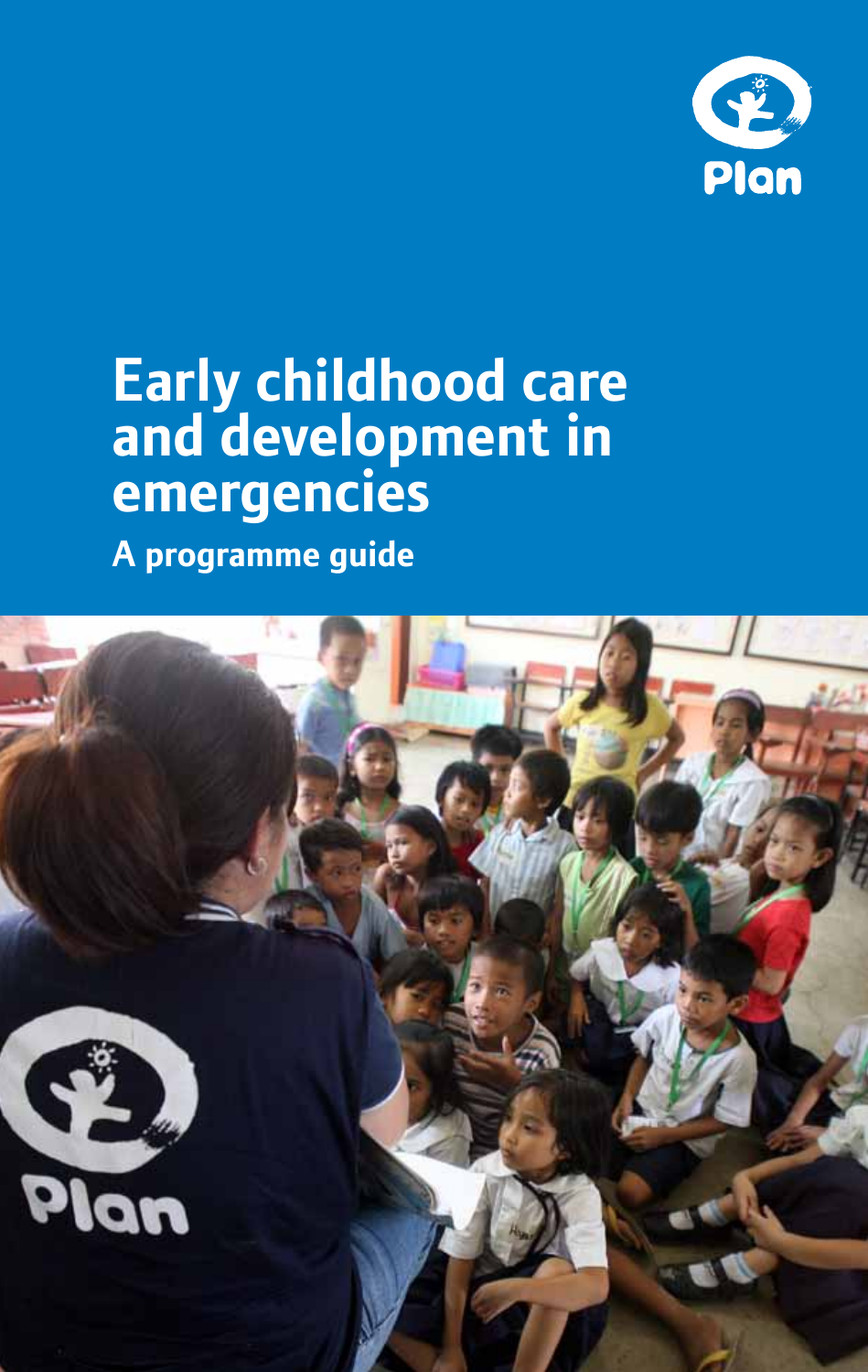### Publishing information

This guide has been published by Plan Limited, Block A, Dukes Court, Duke Street, Woking, Surrey GU21 5BH. Plan Limited is a wholly-owned subsidiary of Plan International, Inc. (a not-for-profit corporation registered in New York State, USA). A Limited Company registered in England. Registered number 03001663.

First published January 2013. Text and photos © Plan 2013. This guide is distributed under a Creative Commons Attribution Non-commerical Non-derivative licence (BY NC ND 3.0). This means that you may share, copy and transmit our work for non-commercial purposes, but you must name Plan as the licensor of this work. For more information on the terms of this licence, please go to www.creativecommons.org or contact Plan at publishing@plan-international.org.

#### Suggested citation:

Plan International (2013) *Early childhood care and development in emergencies: A programme guide.* Woking: Plan

ISBN: 978-92-9250-011-5 British Library Cataloguing in Public Data. A catalogue record for this report is available from the British Library. Front cover: © Plan / Mike Alquinto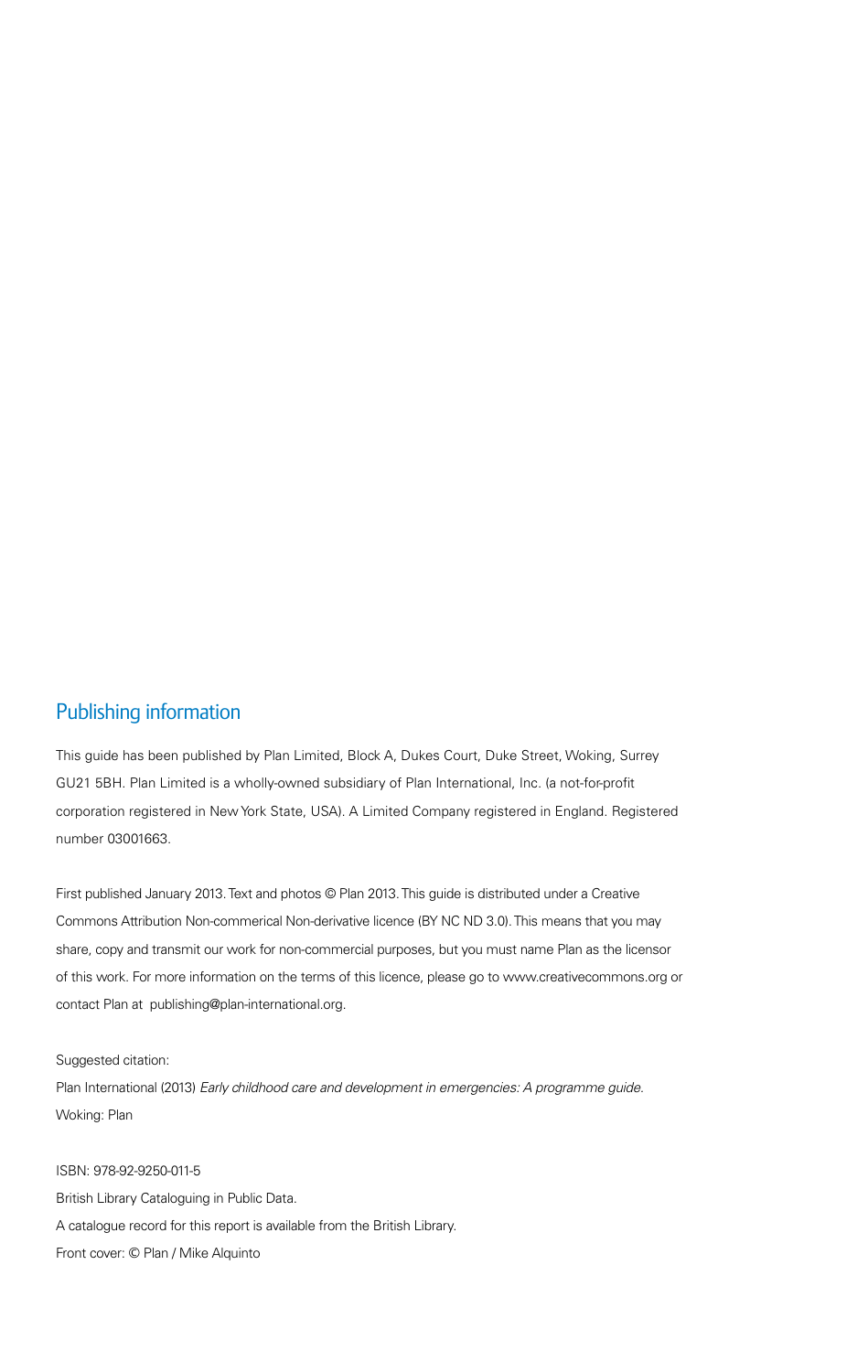## Acknowledgements

The development of this programme guide was initiated by Plan International's Asia regional office based on requests from numerous country offices for guidance on ECCD in emergencies programming. It has been primarily developed and written by Dr. Hoa Phuong Tran who has several years of experience in early childhood care and development and humanitarian response. A Plan International Advisory group including Avianto Amri, Beverly Sevilleno-Bicaldo, Sven Coppens, Sandy Fortuna and Sweta Shah provided guidance on the overall structure, content and design of the guide. Plan colleagues, day care workers and parents in communities in Pakistan and Philippines hosted Dr. Tran during her visit and helped her ensure the content and presentation was appropriate for work at the country level. Plan colleagues in the Regional Office of the Americas provided insights and feedback to the guide and ensured it was appropriate for the Latin American context. A special note of appreciation is also due to other colleagues within Plan, colleagues at UNICEF and ARNEC who provided valuable input into the draft of this guide.

The development of this programme guide has been supported by Plan International Australia's Children in Crisis Fund, and a special thanks is due to Rohan Kent for making this possible.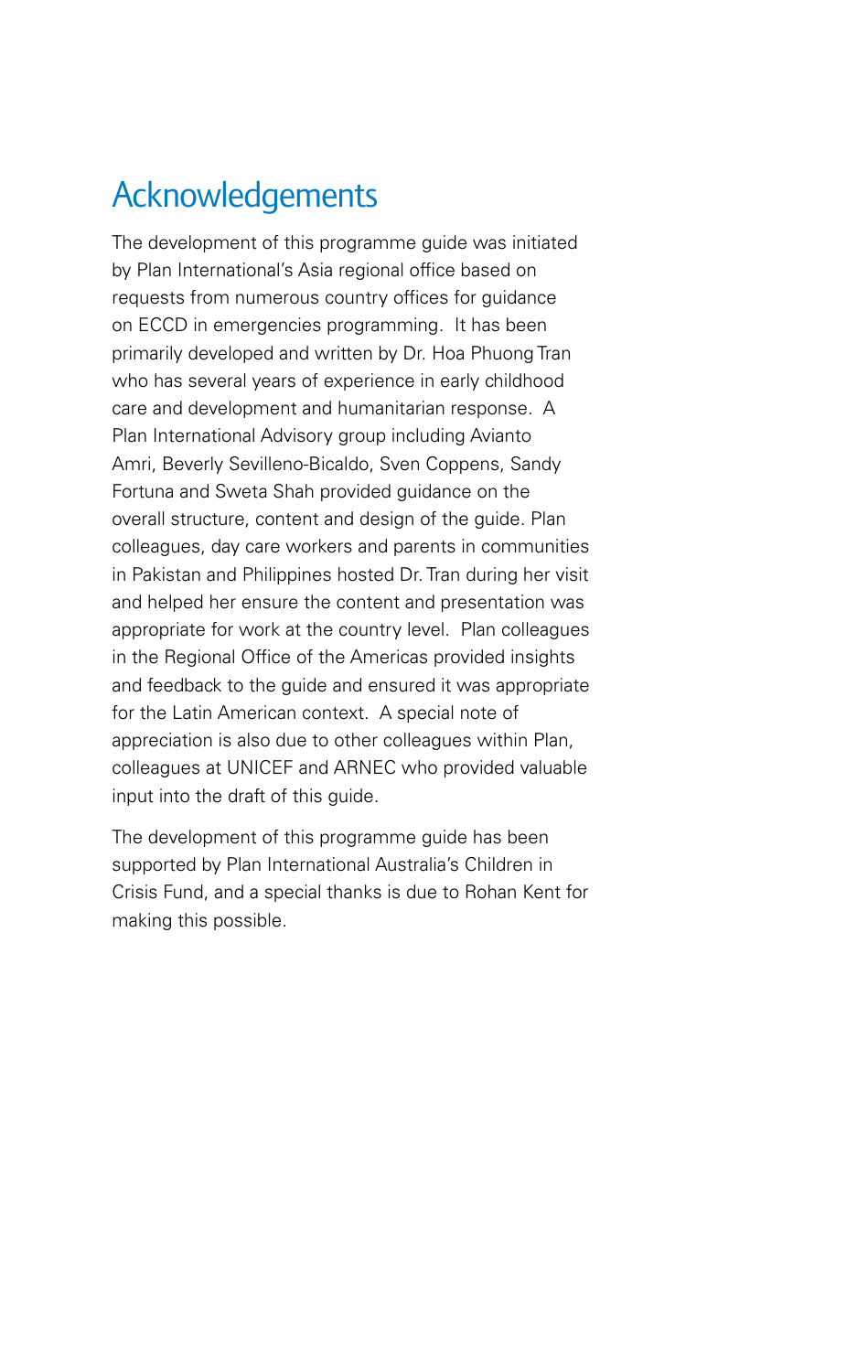## Table of contents

### Foreword [...............................](#page-5-0) 6

## Part one: Background

### [1 Introduction..........................](#page-7-0) 8

What is early childhood care and development (ECCD)? Using ECCD in emergencies About this guide Who it is for How it was developed What it includes How to use it Summary

### [2 Why is ECCD so important](#page-11-0)  [in emergencies work?...........](#page-11-0) 12

How disasters affect young children How ECCD can help ECCD at the different stages of development Who is involved in providing ECCD? Core principles underlying ECCD programming in emergencies The rights of the child Humanitarian principles Gender equality

Integrated cross-sectoral support Disaster risk reduction Building on local capacity and resources The four cornerstones of ECCD Common barriers to inclusion Disability Gender Factors linked to armed conflict Summary

## Part two: Taking action

| 3 Preparedness 31                         |
|-------------------------------------------|
| Key challenges and considerations         |
| Supporting young children and caregivers  |
| Supporting communities                    |
| Preparedness within humanitarian          |
| agencies                                  |
| Working with civil society and community- |
| based organisations                       |
| Working with government                   |
| Carrying out an ECCD situation assessment |
| Implementing preparedness measures        |
| Preparedness planning                     |
| Preparing human resources and             |
| developing capacity                       |
| Stockpiling materials                     |
| Disaster risk reduction of structures     |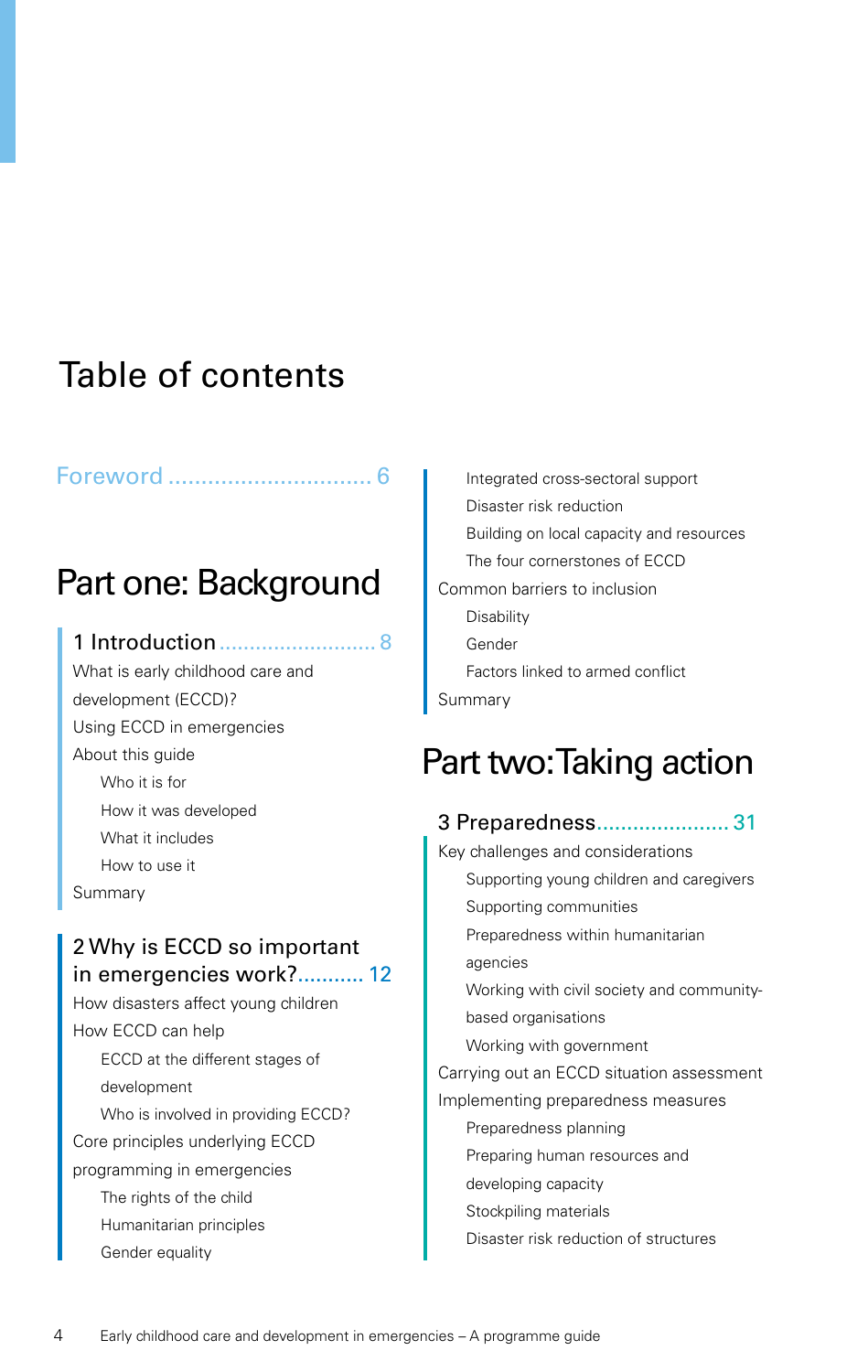### Advocacy Coordination Summary

### 4 Response [............................](#page-44-0) 45

Key challenges and considerations Developing an ECCD response Rapid needs assessment Communications and advocacy Coordination Key ECCD activities, by age group Pregnant and lactating mothers and children aged 0–3 years Children aged 3–6 years Children aged 6–8 years Summary

### 5 Recovery [.............................](#page-77-0) 78

Key challenge and considerations Key ECCD activities, by age group Links to long-term development Summary

### [6 Monitoring and evaluation..](#page-91-0) 92

Monitoring Monitoring indicators Evaluation Summary

## Part three: Resources

- [8 Further reading.................](#page-101-0) 102
- L [9 Glossary............................](#page-103-0) 104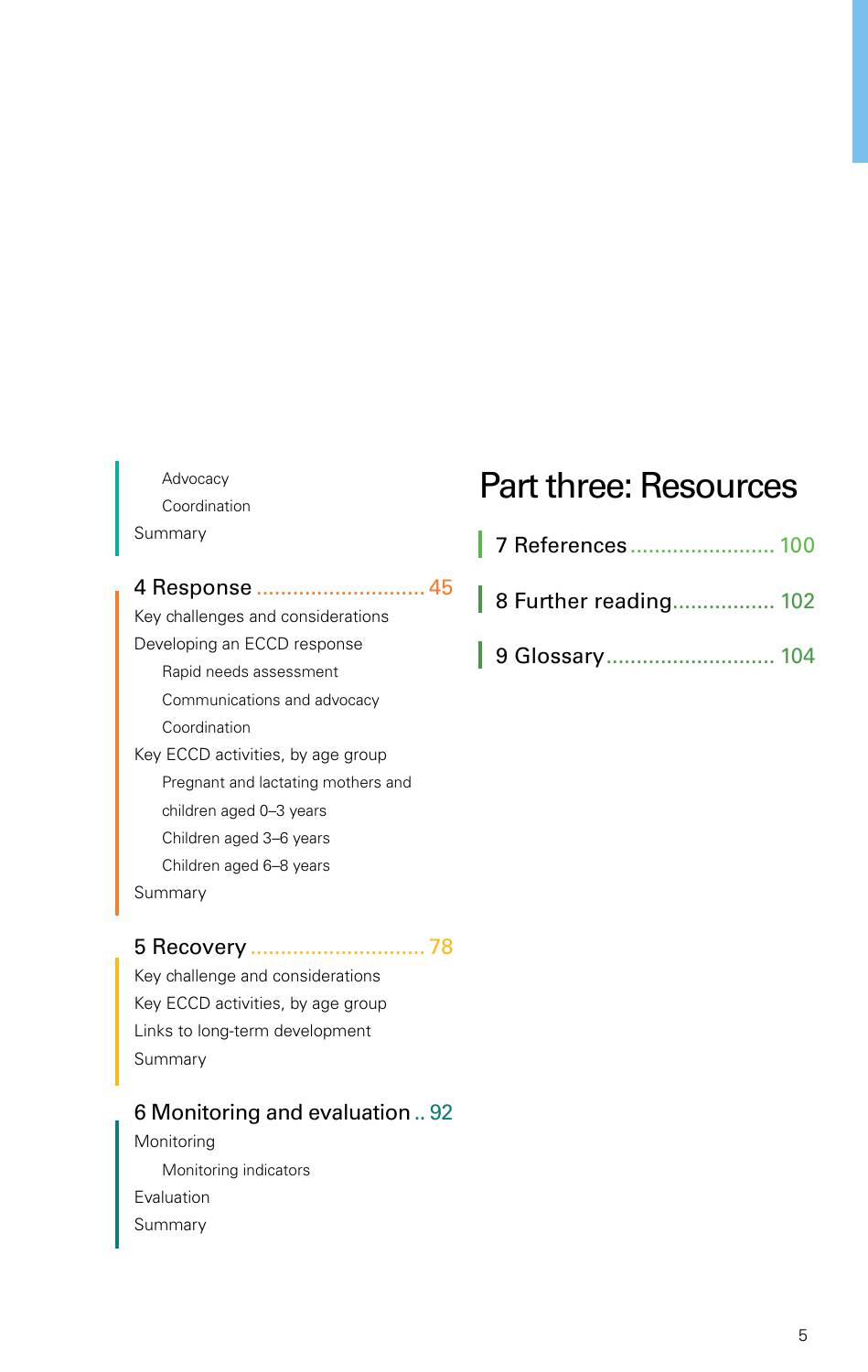## <span id="page-5-0"></span>Foreword from Tjipke Bergsma, Deputy CEO

Every year, disasters put millions of children at risk worldwide. Natural catastrophes, industrial emergencies, epidemics,



famines, conflict – whatever the disaster, young children are left extremely vulnerable.

As you know, disasters and emergencies are an increasing part of our work. In 2012, we responded to 36 disasters in all four regions, investing 60 million euros.

We're also investing heavily in early childhood care and development (ECCD) – almost 80 per cent of our country offices undertake ECCD programmes.

What we want to ensure now is that these vital activities continue in emergency situations. We're determined to make ECCD in emergencies more widespread, more consistent and more effective.

Why is this so important? Plan passionately believes that a child begins learning right from birth. A child's first eight years are a unique 'window of opportunity' as the brain makes connections for future intellectual and psychological well-being.

Disaster situations can cause immediate and lasting damage to a child's development. In a disaster, all children experience stress. Some experience such severe stress that their growth and brain development are irreversibly impaired.

For the child, this can mean low attainment at school, and poor long-term health. For the country, this can mean a diminished skills base and poorer economic prospects.

ECCD in emergencies builds up children's resilience and provides a context for development to continue as normally as possible. It helps children realise their rights to survival, growth, development and protection.

There are wider gains too. Plan believes that effective ECCD, especially in emergencies, is critical to achieving the Millennium Development Goals and the Education for All Goals.

Here we've compiled our best practice for ECCD in emergencies for every aspect of the disaster risk management cycle, from preparedness and response to recovery.

Including input from Plan colleagues, daycare workers and parents, the guide shows how every phase can incorporate gender equality, disaster risk reduction and inclusion of the most vulnerable.

With ECCD in emergencies, we're not just saving children's lives in disasters – we're saving their futures.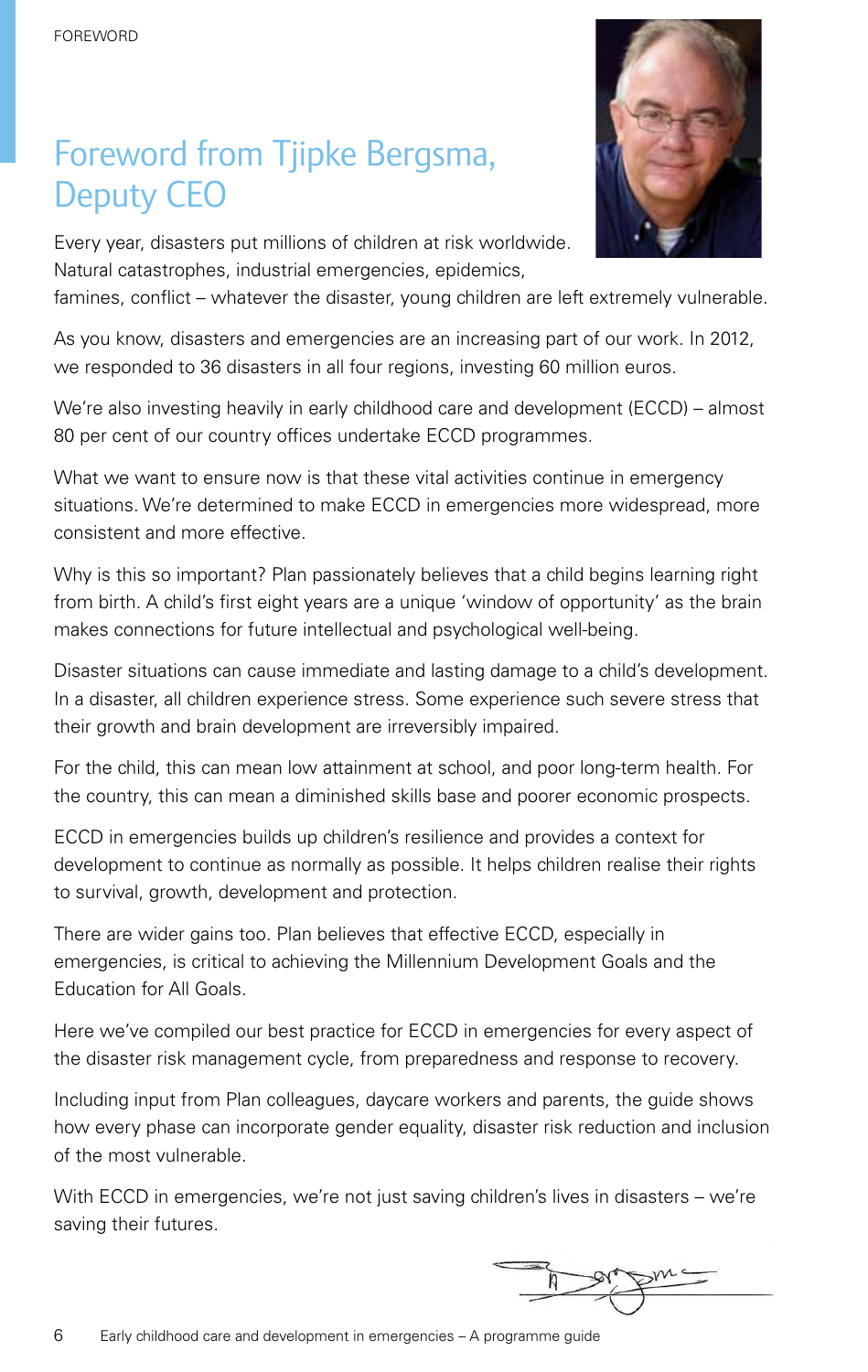# <span id="page-6-0"></span>Part one: Background

| Introduction8                     |
|-----------------------------------|
| Why is <b>ECCD</b> in emergencies |
| so important? 12                  |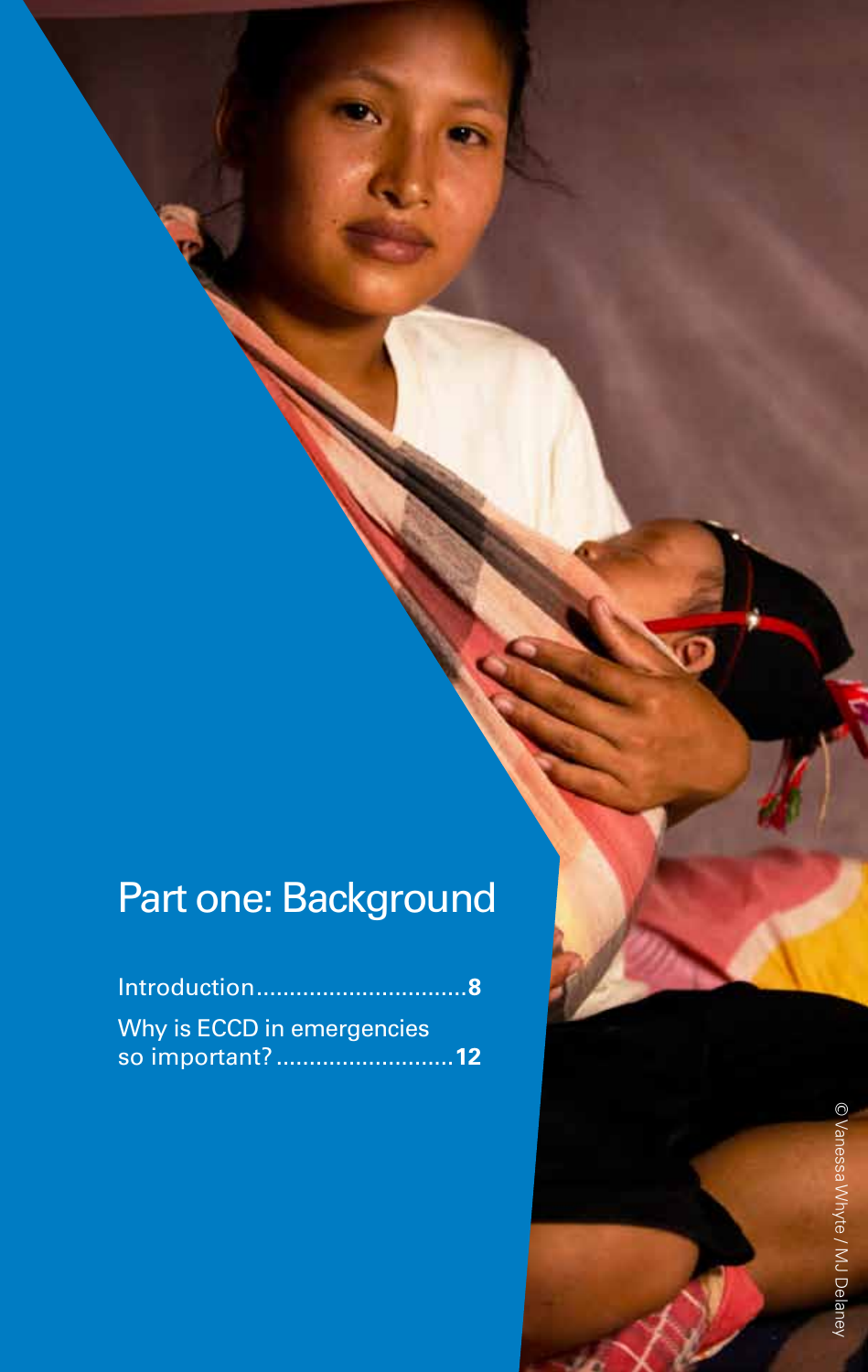## <span id="page-7-0"></span>1. Introduction

Every year, emergencies put millions of children at risk worldwide. Whether due to natural hazards, technological disasters, health emergencies, conflicts, or a combination, emergencies affect young children's security, health, emotional and psychosocial development. This impact in not only short term – it can affect their long term development right through childhood and well into adulthood, affecting their well-being and that of their families and wider communities.

### **What is early childhood care and development in emergencies?**

### **Early childhood care and development (ECCD) in emergencies provides immediate, life-saving, multi-sectoral support for children from**

**conception to eight years.** It ensures children receive the basics: nutritious food, health care, shelter, and psychosocial support in a safe and nurturing environment. It also protects children's normal development and helps them reach their potential through continued early stimulation and learning. ECCD in emergencies can last from three months to more than one year. It is based on a child development framework that aims to address children's multiple needs. As well as supporting young children, ECCD in emergencies also strengthens children's protective environment so services extend to pregnant women, lactating mothers, parents and other caregivers[.1](#page-99-1)

### **Using ECCD in emergencies**

When ECCD is used within emergency programming, it needs to take into account the conditions of the setting. The timing and types of interventions may be more flexible, based on what is possible and the level of security. ECCD in emergencies can happen in a range of locations: child-friendly spaces, designated ECCD centres, a temporary learning space, a therapeutic feeding centre, a health post or a shelter.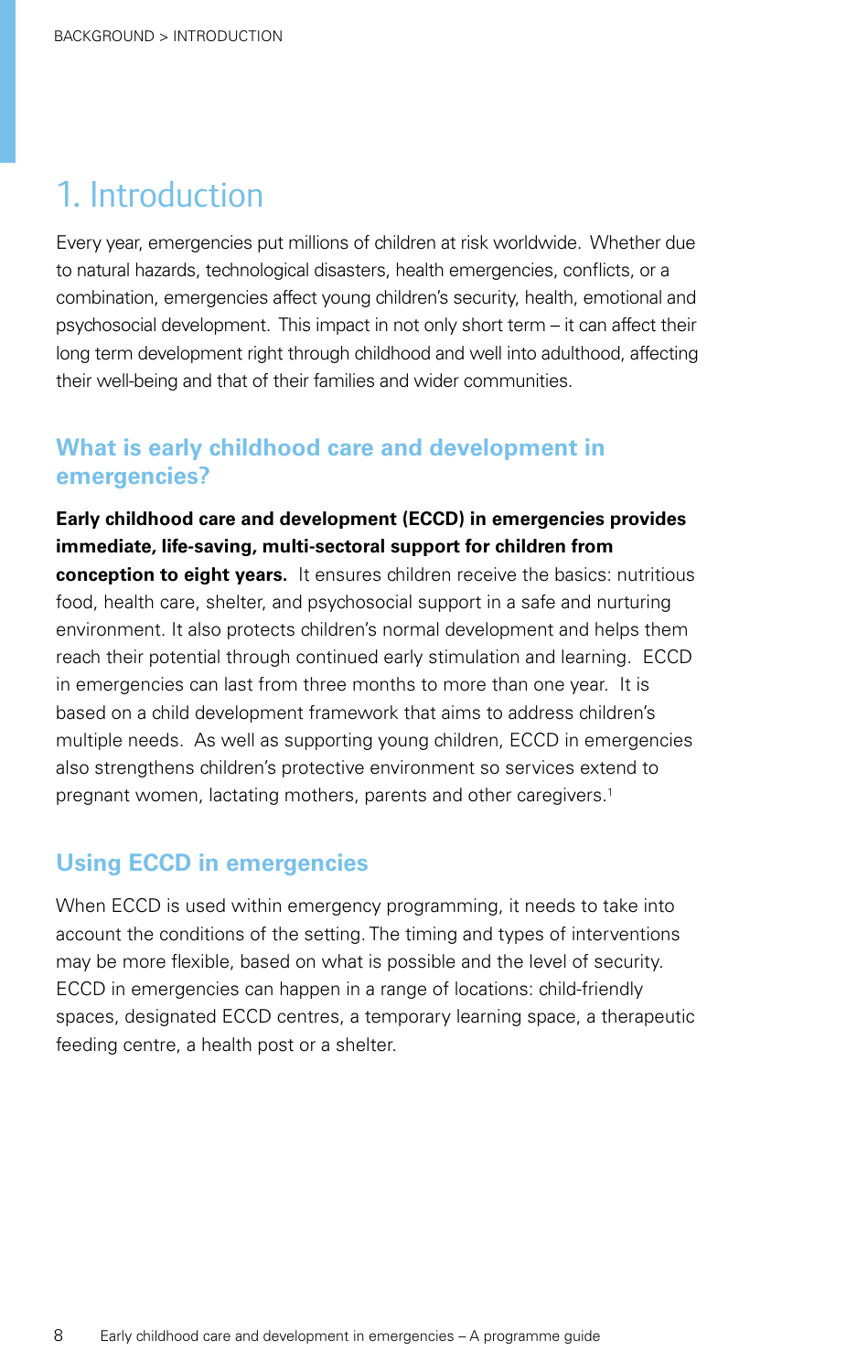### **Purpose of the guide**

There are many excellent ECCD projects around the world. But not all emergency programmes incorporate ECCD provision, and where it exists, quality can be patchy.

### **The overall aim of this guide is to promote consistent, high quality ECCD in emergencies programming.**

The programme guide sets out to promote a clearer understanding of:

- What is ECCD in emergencies?
- Why is it an essential component of humanitarian response?
- How to design high quality ECCD in emergency programmes.

### **Target audience of the guide**

The primary audience for this guide are those from education, child protection, health, nutrition and WASH sectors who are responsible for the design and implementation of programmes. This includes staff of International and national NGOs and UN agencies.

Secondary audiences of this guide are governments and donor agencies.

This guide will provide the "what" to do for ECCD in emergencies. Complementing this guide is a toolkit (http://plan-international.org/about-plan/ resources/publications/emergencies), which provides sample documents, and manuals on how to do various activities presented in this guide.

### **How it was developed**

This guide draws on Plan's broad experience in supporting ECCD in emergencies around the world. It incorporates the accepted global principles of ECCD in development and humanitarian assistance. It also complements Plan's ECCD in Emergencies position paper and Plan's *"Investing in the youngest: early childhood care and development in emergencies*" advocacy report.

### **Ref** Terminology

In this guide, the terms 'emergency' and 'disaster' are used interchangeably.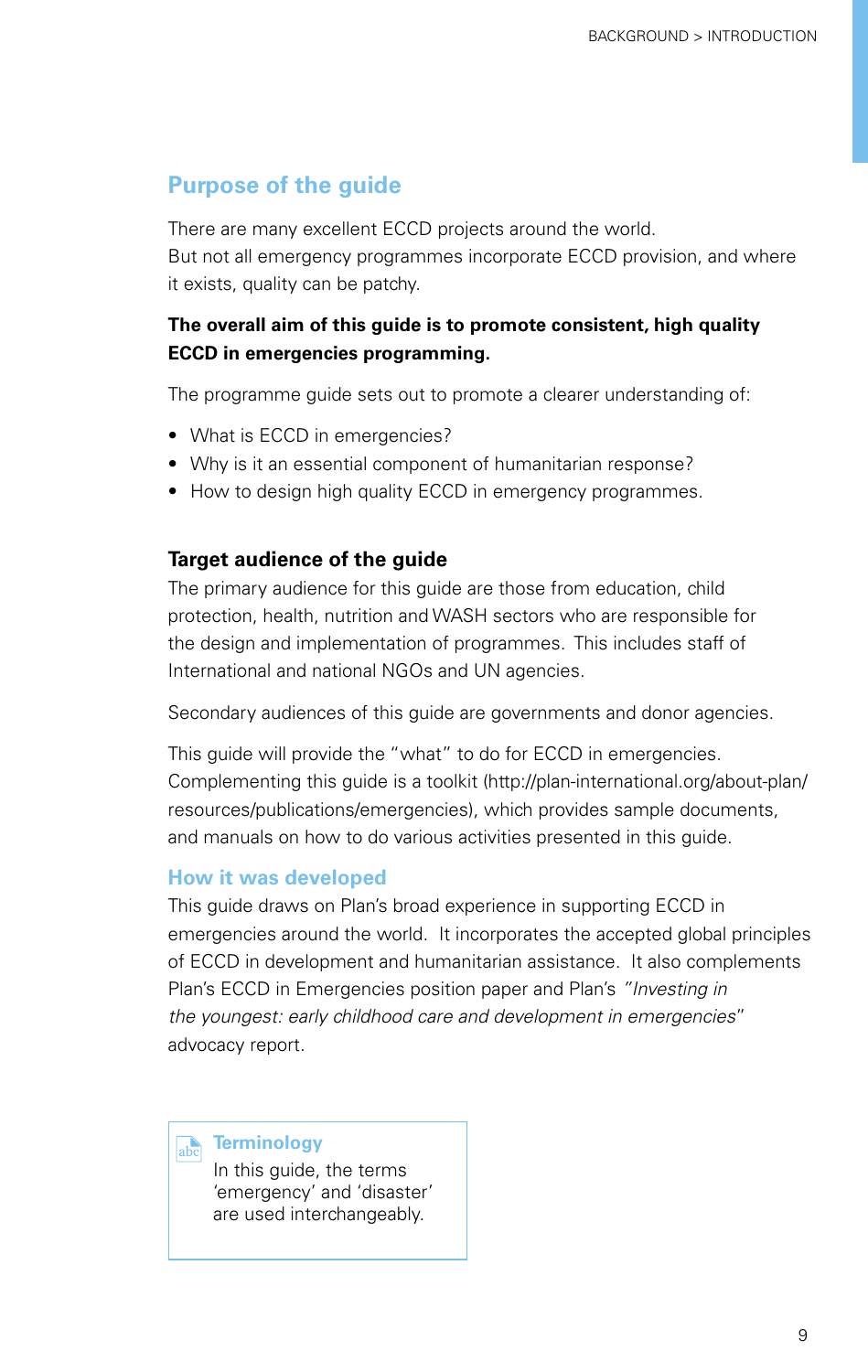**diagram: phases of emergencies programming**



### **What it includes**

This guide is divided into three parts.

**[Part one: Background](#page-6-0)** explains what we mean by ECCD, why it is such a crucial ingredient in emergencies programming, and key considerations to prevent exclusion or discrimination among certain groups.

**[Part two: Taking action](#page-30-1)** provides practical guidance about how to prepare<br>for, implement and monitor ECCD interventions in emergencies. In this<br>part, you will find specific sections that include interventions for each pha for, implement and monitor ECCD interventions in emergencies. In this part, you will find specific sections that include interventions for each phase of emergencies programming, presented by sector and by children's age groups (0–3, 3–6 and 6–8 years). The sections include: preparedness (before groups (0–3, 3–6 and 6–8 years). The sections include: preparedness (before<br>the emergency), response and recovery. While we present three phases of emergencies, it is important to note that depending on the situation, these **T O** phases can occur simultaneously and overlap. Finally state in the diagram is the diagram above phases can occur simultaneously and overlap.<br>
A last section describes monitoring and evaluation of ECCD in er<br>
The information in Part two is summed up in the diagram abov **<sup>M</sup>ONITORIN<sup>G</sup> <sup>+</sup> <sup>E</sup>VALUAT<sup>I</sup>O<sup>N</sup> +**

A last section describes monitoring and evaluation of ECCD in emergencies. **P**riap.<br>Praluati<br>**p** in the

**Part three: Resources** includes the references, a glossary,<br>and index. and index.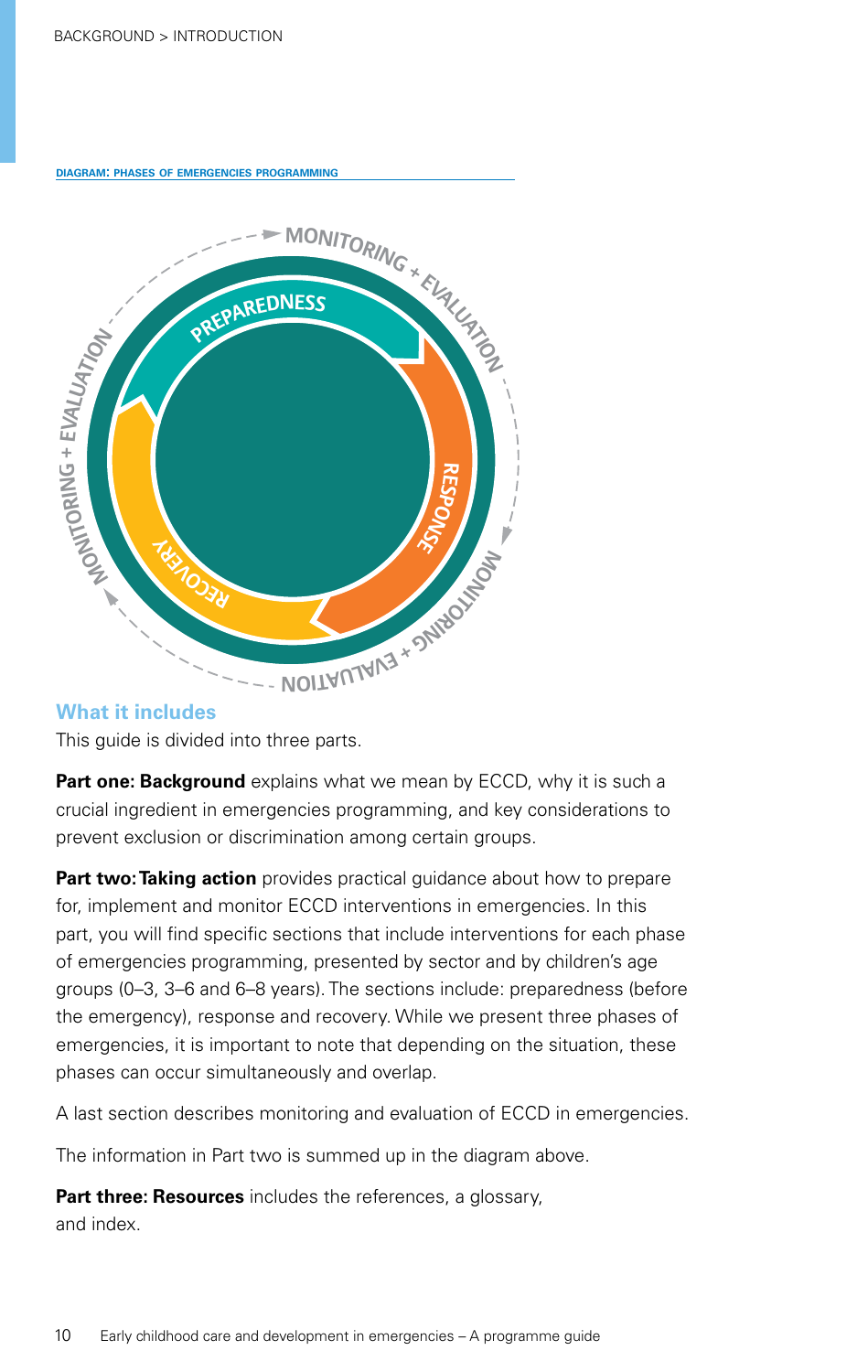### **How to use it**

Once you have read through Part one of the guide, you are likely to refer most often to Part two for day-to-day practical guidance. The guidance takes the form of recommended approaches rather than a set of rules or standards, and is designed to help you quickly find guidance on a given topic.

As you use the guide, you will need to use your common sense and adapt the recommendations to the specific context. For example, conflicts present very different challenges to those of natural disasters, and any intervention has to be adapted to the locality and local ways of working. Similarly, slowonset emergencies allow time for to prepare and coordinate a response, while sudden-onset emergencies require instant action. It is also important to take into account cultural specificities when determining the type of activities and the methods of implementing them, including the sociocultural and political context.

If in doubt, your priority should always be what is in the best interests of the child determined by the cultural context. This best interest should be based on the local culture, but also on good programming principles and practice.

Your choice and sequence of actions depend on a number of factors, including:

- how severely the children and their caregivers have been affected
- your organisation's knowledge of, presence in and experience with the affected areas before the disaster
- what resources are available.

It may not be possible to implement all ECCD activities immediately during the response phase. However, on-the- ground collaboration among the sectors, and between your organisation and government authorities and community- based organisations, will greatly influence the success of any interventions.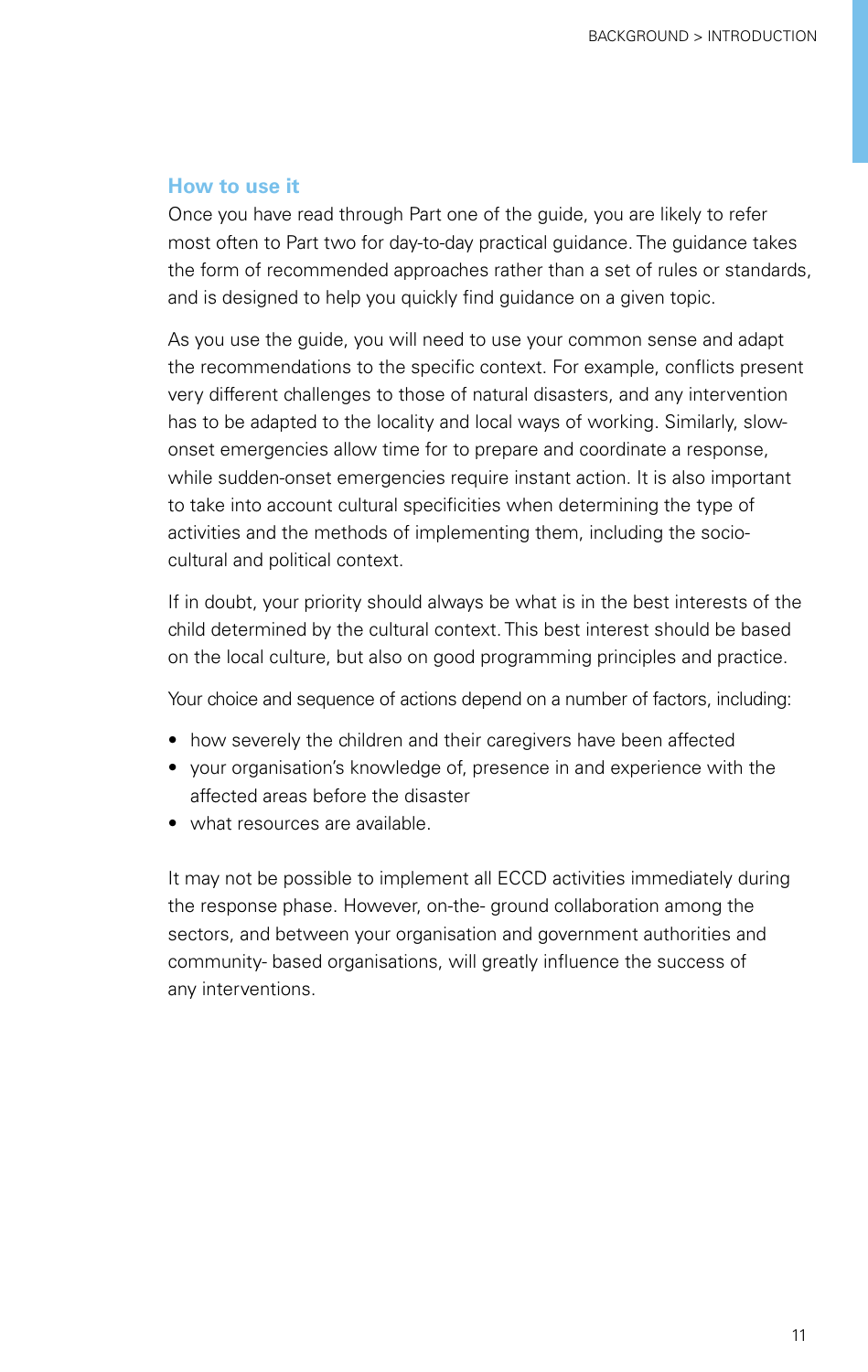## <span id="page-11-0"></span>2. Why is ECCD important in emergencies?

Emergencies have a major impact on children – both in the  $\blacktriangleright$ short term and on their long-term development. Early childhood care and development (ECCD) can help by meeting specific developmental needs to boost children's resilience and help them return to normal life. This section explains the importance of ECCD, sets out the core principles that should underpin its provision, and highlights key factors that commonly act as a barrier to children's inclusion.

The critical window of opportunity to lay a strong foundation for cognitive, physical and other development occurs from conception through to a child's eighth year of life. Yet more than 200 million children under-five in developing countries, at any given time, are not reaching their potential due to poverty, malnutrition, poor health and lack of early years support[.2](#page-99-2) Emergencies make this situation worse. Each year, emergencies – whether caused by natural hazards, technological disasters, health emergencies, conflicts, or a combination of these – put millions of children at risk worldwide and threaten the rapid development that should occur from conception to eight years.

### **How disasters affect young children**

When disasters strike, children can be separated from their family, lose their support structures, suffer abuse and neglect. Further, children may not get basic services such as sufficient nutrition, health and learning opportunities. For example, children in conflict-affected poor countries are twice as likely to die before their fifth birthday as children in other poor countries.<sup>[3](#page-99-3)</sup> The people who create children's protective environment (parents and caregivers) may not be able to care for their children the same way as before.

Without sufficient nutrition in the first 1,000 days after conception and early learning, children's brain development and physical growth could be stunted.<sup>[4](#page-99-4)</sup>

They would have greater risk of severe stress and a weak immune system, increasing possibilities of death from preventable illnesses and long-term psychological difficulties. A brain with fewer connections could affect children's abilities to succeed in school and life. Developmental damage that can occur without support during emergencies may never be fully reversed.<sup>5</sup>

*Without good nutrition in the first 1,000 days after conception, children's development & growth can be restricted*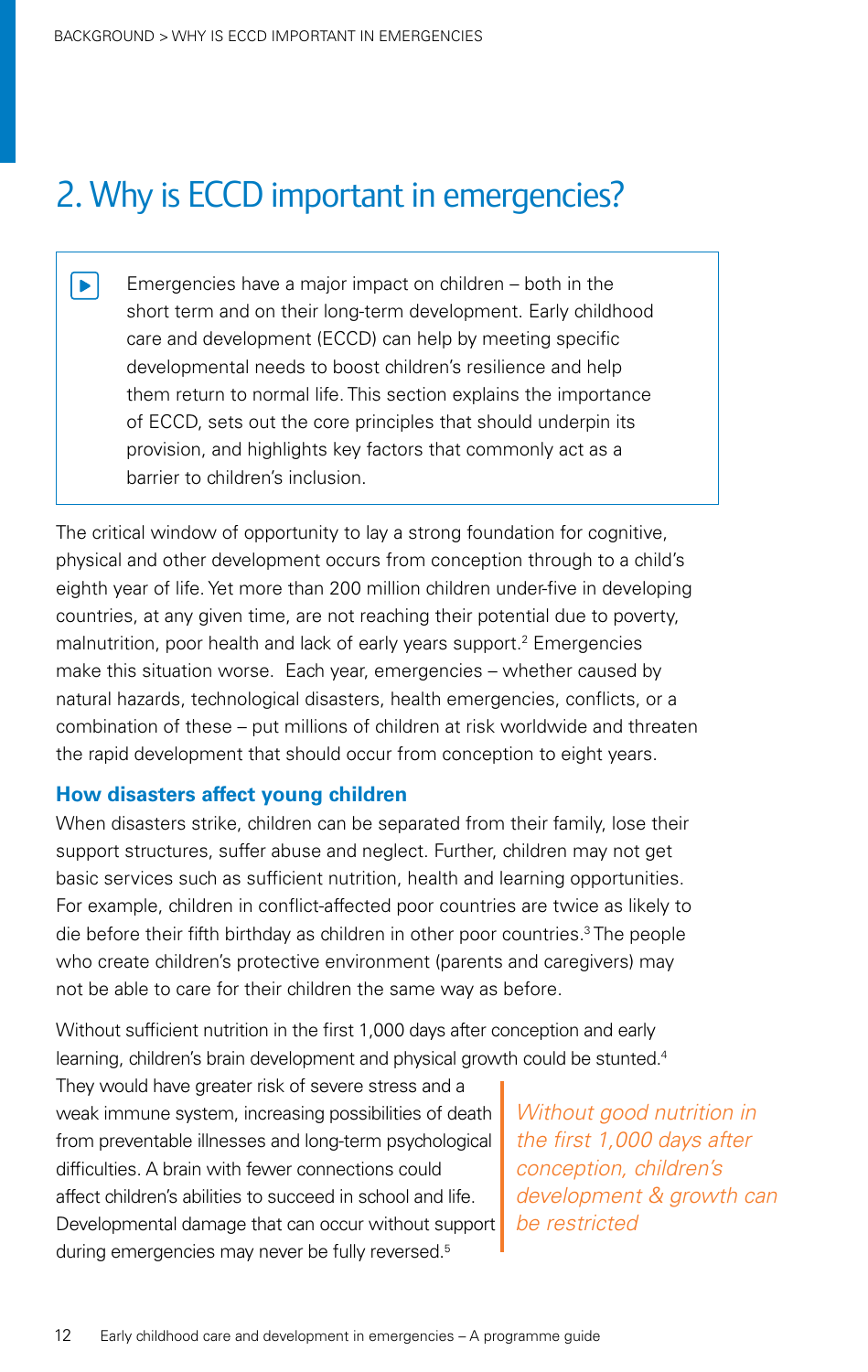The extent to which a child is vulnerable depends on the level of socio-emotional, physical and cognitive development and the vulnerability of their families and caregivers. Infants and toddlers aged 0–3 are particularly susceptible to harm because of the inherent lack of skills to help themselves and their total dependence on adults. Children still in the womb need their mother's health, nutritional status and habits to be good so they can develop and be born healthy.

Because parents and caregivers are likely to be stressed in emergencies, they are less able to provide young children with positive and emotionally nurturing environments. For this reason, young children in emergencies are prone to 'toxic stress' – a condition caused by extreme, prolonged adversity in the absence of a supportive network of adults, or by being in contact with deeply stressed or incapacitated caregivers. Young children who experience toxic stress have a greater likelihood of starting school late, developing aggressive behaviour and having lower achievement in school and at work, in addition to poor physical and mental health  $6$ 

### **How ECCD can help**

Integrated support for early childhood care and development (ECCD) in emergencies brings many benefits and enhances children's resilience.

There is strong evidence that in normal settings, ECCD services can bring high economic returns.<sup>7</sup> In an emergency, ECCD support is essential for children to adapt to a new environment and regain their emotional balance and confidence. In other words, ECCD in emergencies helps build children's resilience. ECCD can help maintain the economic benefits described above and protect the gains achieved through any ECCD programmes that were in place before the emergency.

In addition to the many benefits to the health, education, protection and overall development of young children, ECCD programmes in non-emergency times help children to develop survival skills and strengthen their adaptive capacity. A young child's capacity grows with age and developmental maturity, and is also influenced by their family connections, quality of care, availability of food, shelter, security, learning opportunities and positive interpersonal relationships with caregivers and other children.

But ensuring high quality early childhood care and development in emergencies is not simply a desirable undertaking. ECCD in emergencies helps young children to realise their rights to survival, growth, development, participation and protection.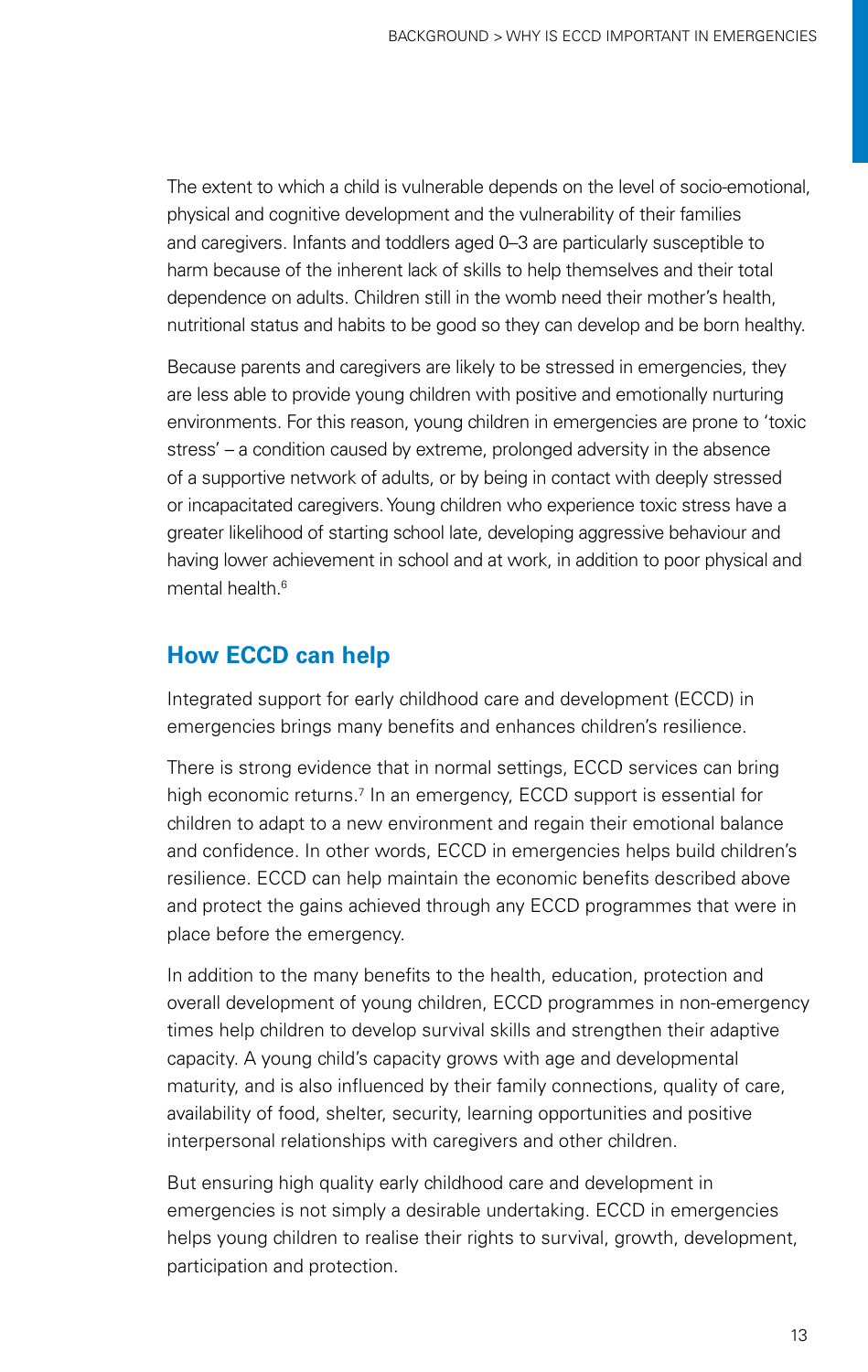### **ECCD at the different stages of development**

Early childhood covers three main age periods, each with its own characteristics and requirements: 0–3 (including the period of conception to birth), 3–6 and 6–8 years. All

*A young child's capacity to survive & adapt is influenced by their family connections & quality of care*

children up to eight years need multi-sectoral support for their growth and development, but each age period demands a different emphasis of action. Services for children from conception to birth should focus on health and nutrition of the mother. Supporting pregnant women and lactating mothers is key to the birth of healthy babies and survival in the first year of life.

The table opposite summarises the characteristics of each age period and highlights some implications for ECCD in emergencies programming. The table highlights changes in behaviour that can arise from a disaster and that are not typical behaviour in that child. Children's emotional responses to very stressful events may be expressed at different times and rates. For example, some children may not show signs of distress until they return to their homes, schools and neighbourhoods. Others may be distraught immediately after the event but are able to work through their feelings and cope in their new setting.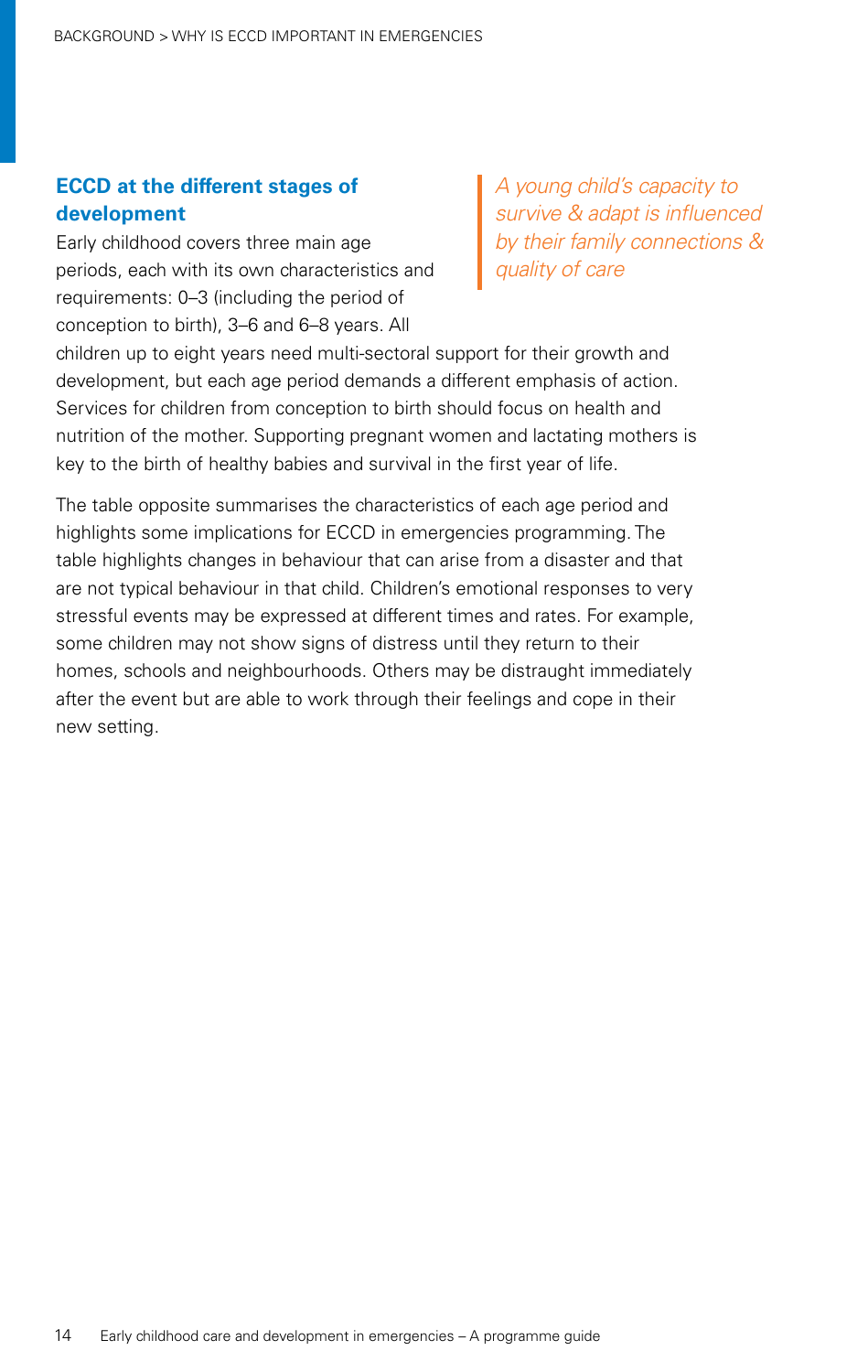| <b>Actions for emergency programming</b>            | mother-child bonding, through health and nutrition support and regular interaction<br>space, while attending informal parenting sessions, and during other community-<br>Make sure caregivers understand the causal links between disaster and changes<br>the child: at feeding and washing times, while queuing for relief, in the child-safe<br>protection and nurturing, keeping in mind possible changes in the child's feeding<br>Provide opportunities for children to play, including the use of locally made toys.<br>Combine positive traditional childcare with evidence-based approaches to help<br>Support caregivers and families to ensure that children receive adequate care,<br>Encourage mothers and other caregivers to use all opportunities to bond with<br>in children's behaviour, and support them to reduce children's stress and help<br>The emphasis must be on ensuring adequate growth, early stimulation and<br>with mothers and other caregivers.<br>children recover quickly.<br>and sleeping patterns.<br>them cope better.<br>based activities.<br><u>ମ</u><br>$\overline{D}$<br>Ŋ<br>⊠<br>⊠<br>Ŋ |
|-----------------------------------------------------|-------------------------------------------------------------------------------------------------------------------------------------------------------------------------------------------------------------------------------------------------------------------------------------------------------------------------------------------------------------------------------------------------------------------------------------------------------------------------------------------------------------------------------------------------------------------------------------------------------------------------------------------------------------------------------------------------------------------------------------------------------------------------------------------------------------------------------------------------------------------------------------------------------------------------------------------------------------------------------------------------------------------------------------------------------------------------------------------------------------------------------------|
| Possible behaviour<br>changes during<br>emergencies | Increased temper tantrums<br>Changes in eating and<br>Anxious clinging to<br>sleeping patterns<br>Separation fears<br>Startling easily<br>caregivers<br>Crying                                                                                                                                                                                                                                                                                                                                                                                                                                                                                                                                                                                                                                                                                                                                                                                                                                                                                                                                                                      |
| Key development<br><b>characteristics</b>           | caregivers for healthcare,<br>and<br>language development.<br>Babies and very young<br>are highly dependent<br>on parents and other<br>cognitive stimulation<br>emotional nurturing,<br>At this age, children<br>nutrition, social and<br>children experience<br>are highly sensitive<br>to conditions in the<br>development. They<br>exponential brain<br>environment.                                                                                                                                                                                                                                                                                                                                                                                                                                                                                                                                                                                                                                                                                                                                                             |
| Age                                                 | years<br>C<br>J                                                                                                                                                                                                                                                                                                                                                                                                                                                                                                                                                                                                                                                                                                                                                                                                                                                                                                                                                                                                                                                                                                                     |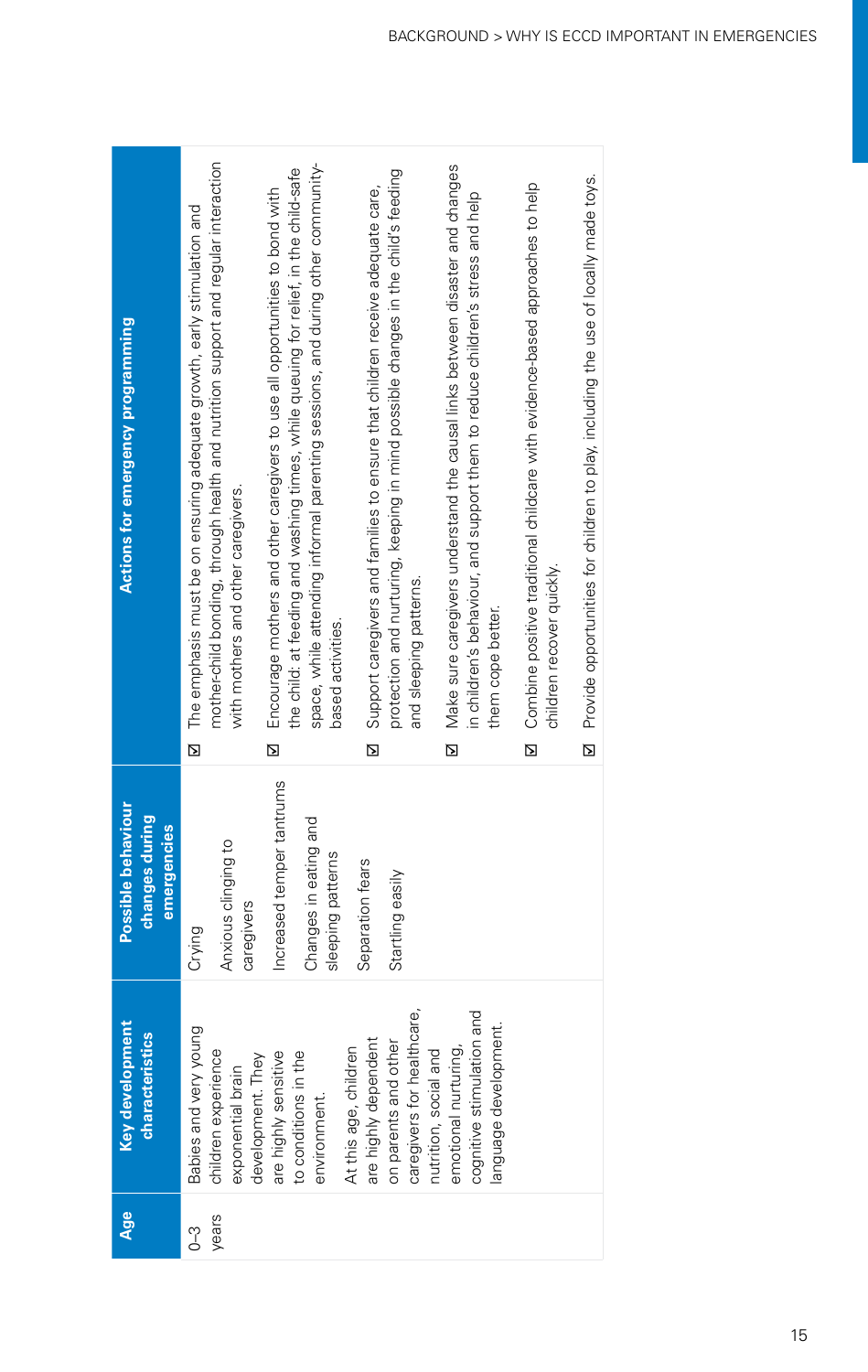<span id="page-15-0"></span>

| Actions for emergency programming                                             | Conduct a range of activities that are spaced out according to children's interest level.<br>between individual and group activities, to maintain children's interest and attention.<br>Ensure a balance between free play and structured learning through play, and<br>Remember that after a disaster, children may have a shorter attention span.<br>Support children to develop their fine and gross motor skills.<br>龱<br>⊠<br>⊠ | Encourage children to socialise with each other and interact with adult caregivers<br>Encourage play and use a wide range of activities and familiar toys, local folklore,<br>in a secure environment. Avoid coercing them into doing activities if they don't<br>rhymes, songs and dances to help children learn and overcome emotional<br>problems.<br>want to.<br>Σ<br>⊠ | Introduce early literacy and numeracy concepts through play, based on children's<br>Combine indoor and outdoor activities to facilitate children's learning, taking into<br>capacities and development levels.<br>account their emotional state.<br>Σ<br>$\Delta$ | Help primary schools and teachers to prepare for young children through capacity<br>combination of structured learning, group activities and individual discovery. This<br>can take place in non-permanent structures or temporary learning spaces<br>building and sensitisation about children's post-disaster behaviour change<br>Enhance 'school readiness' for children aged five or six years through a<br>⊠<br>⊠ | Continue to provide support in health; nutrition; water, sanitation and hygiene (WASH)<br>and protection - especially with a view to preventing risk of future disasters.<br>$\Delta$ |
|-------------------------------------------------------------------------------|--------------------------------------------------------------------------------------------------------------------------------------------------------------------------------------------------------------------------------------------------------------------------------------------------------------------------------------------------------------------------------------------------------------------------------------|-----------------------------------------------------------------------------------------------------------------------------------------------------------------------------------------------------------------------------------------------------------------------------------------------------------------------------------------------------------------------------|-------------------------------------------------------------------------------------------------------------------------------------------------------------------------------------------------------------------------------------------------------------------|------------------------------------------------------------------------------------------------------------------------------------------------------------------------------------------------------------------------------------------------------------------------------------------------------------------------------------------------------------------------------------------------------------------------|---------------------------------------------------------------------------------------------------------------------------------------------------------------------------------------|
|                                                                               |                                                                                                                                                                                                                                                                                                                                                                                                                                      |                                                                                                                                                                                                                                                                                                                                                                             |                                                                                                                                                                                                                                                                   |                                                                                                                                                                                                                                                                                                                                                                                                                        |                                                                                                                                                                                       |
| Possible behaviour<br>changes during<br><b>emergencies</b>                    | development or speech<br>Regression in speech<br>Increased fear of the<br>people outside their<br>environment and of<br>difficulties                                                                                                                                                                                                                                                                                                 | Fear of going to sleep<br>Fear of being inside a<br>immediate families<br>house or outside<br>Bed wetting                                                                                                                                                                                                                                                                   | Increased fear of animals,<br>monsters or the dark<br>Frequent nightmares<br>Tantrums                                                                                                                                                                             | Withdrawal from others<br>absorbed in activities<br>Getting bored quickly<br>Becoming overly                                                                                                                                                                                                                                                                                                                           |                                                                                                                                                                                       |
| <b>E</b><br>characteristics<br>Key developm                                   | more independent and more<br>8B<br>self-help skills improve.<br>Children's dexterity and<br>They become relatively<br>aware of themselves<br>individuals.                                                                                                                                                                                                                                                                            | <b>hterest</b><br>span.<br>learn. Children at this age<br>most vulnerable - benefit<br>the<br>from all opportunities to<br>ned<br>Children - especially<br>in new things combin<br>with a low attention<br>have a high level of                                                                                                                                             | vn pace<br>caregivers and interactions<br>and greatly benefit from<br>Care and nurturing from<br>They learn at their ov<br>being read to.                                                                                                                         | confidence and enjoy taking<br>with other children help<br>them to recover from<br>shocks, regain self-<br>part.                                                                                                                                                                                                                                                                                                       | owth<br>continue to depend on<br>$\overline{\sigma}$<br>proper healthcare an<br>Their survival and gr<br>nutrition.                                                                   |
| Age                                                                           | years<br>3-6                                                                                                                                                                                                                                                                                                                                                                                                                         |                                                                                                                                                                                                                                                                                                                                                                             |                                                                                                                                                                                                                                                                   |                                                                                                                                                                                                                                                                                                                                                                                                                        |                                                                                                                                                                                       |
|                                                                               |                                                                                                                                                                                                                                                                                                                                                                                                                                      |                                                                                                                                                                                                                                                                                                                                                                             |                                                                                                                                                                                                                                                                   |                                                                                                                                                                                                                                                                                                                                                                                                                        |                                                                                                                                                                                       |
| 16<br>Early childhood care and development in emergencies - A programme guide |                                                                                                                                                                                                                                                                                                                                                                                                                                      |                                                                                                                                                                                                                                                                                                                                                                             |                                                                                                                                                                                                                                                                   |                                                                                                                                                                                                                                                                                                                                                                                                                        |                                                                                                                                                                                       |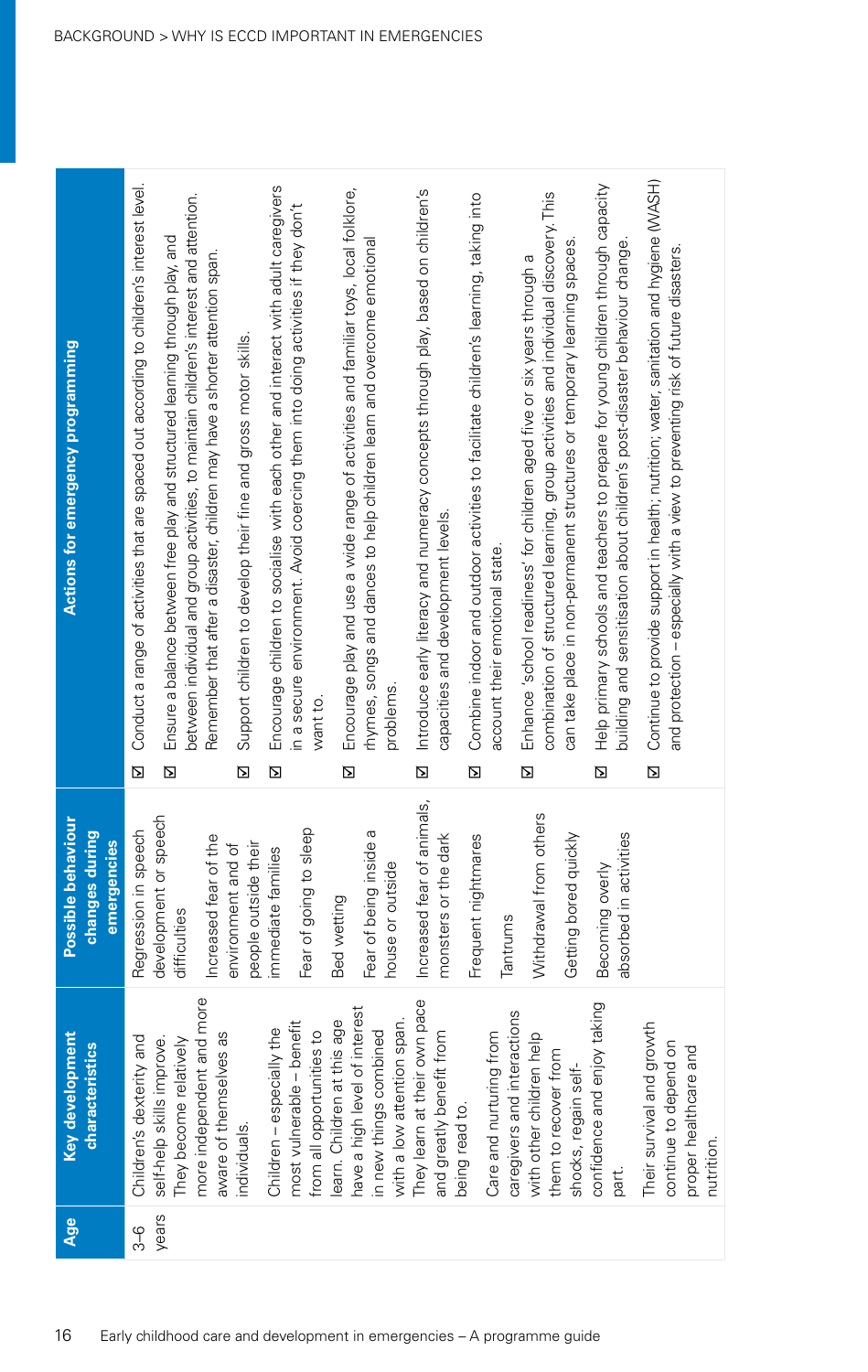| Actions for emergency programming                   | Sensitise parents to children's post-disaster behaviour and encourage parents to help<br>transition from preschool and other early childhood programmes to primary school,<br>their children to overcome fears, regain their confidence and focus on learning and<br>Conduct structured learning activities, including in temporary learning spaces and<br>Enable primary teachers and other service providers to ensure children's smooth<br>at home (text books and other learning materials, participation in extra-curricular<br>Provide children with opportunities for effective learning in primary schools and<br>including support for home-based learning for displaced children.<br>activities and other incentives).<br>non-permanent buildings.<br>socialising.<br>⊠<br>$\boxtimes$<br>Σ<br>⊠ | Tackle issues related to health and nutrition deficiency, working in conjunction with<br>initiatives in health and nutrition sectors.<br>$\overline{\mathbf{z}}$                                                                                                                             |
|-----------------------------------------------------|------------------------------------------------------------------------------------------------------------------------------------------------------------------------------------------------------------------------------------------------------------------------------------------------------------------------------------------------------------------------------------------------------------------------------------------------------------------------------------------------------------------------------------------------------------------------------------------------------------------------------------------------------------------------------------------------------------------------------------------------------------------------------------------------------------|----------------------------------------------------------------------------------------------------------------------------------------------------------------------------------------------------------------------------------------------------------------------------------------------|
| Possible behaviour<br>changes during<br>emergencies | Inability to concentrate<br>Increased concern for<br>Not showing emotion<br>Regression in normal<br>safety of loved ones<br>participating in play<br>decreased activity<br>Not interested or<br>Hyperactivity or<br>development                                                                                                                                                                                                                                                                                                                                                                                                                                                                                                                                                                            | Distrusting adults' ability<br>pains or stomach upsets<br>Withdrawal from others<br>Unexplained aches and<br>Constant desire to talk<br>Challenging behaviour<br>such as disobedience,<br>aggression or fighting<br>about a sad event<br>Easily distracted<br>to protect them<br>Daydreaming |
| ä<br>Ŗ<br>Key developm<br>characteristi             | capacities and can learn new<br>master more complex levels<br>Children at this age come to<br>interacting with people and<br>objects in the environment.<br>school<br>their<br>of themselves and their<br>of thinking, feeling and<br>and the world at large.<br>They are more aware<br>transition to primary<br>This is the period of<br>skills quickly.                                                                                                                                                                                                                                                                                                                                                                                                                                                  | Poor health or nutrition can<br>hamper their learning.                                                                                                                                                                                                                                       |
| Age                                                 | years<br>89                                                                                                                                                                                                                                                                                                                                                                                                                                                                                                                                                                                                                                                                                                                                                                                                |                                                                                                                                                                                                                                                                                              |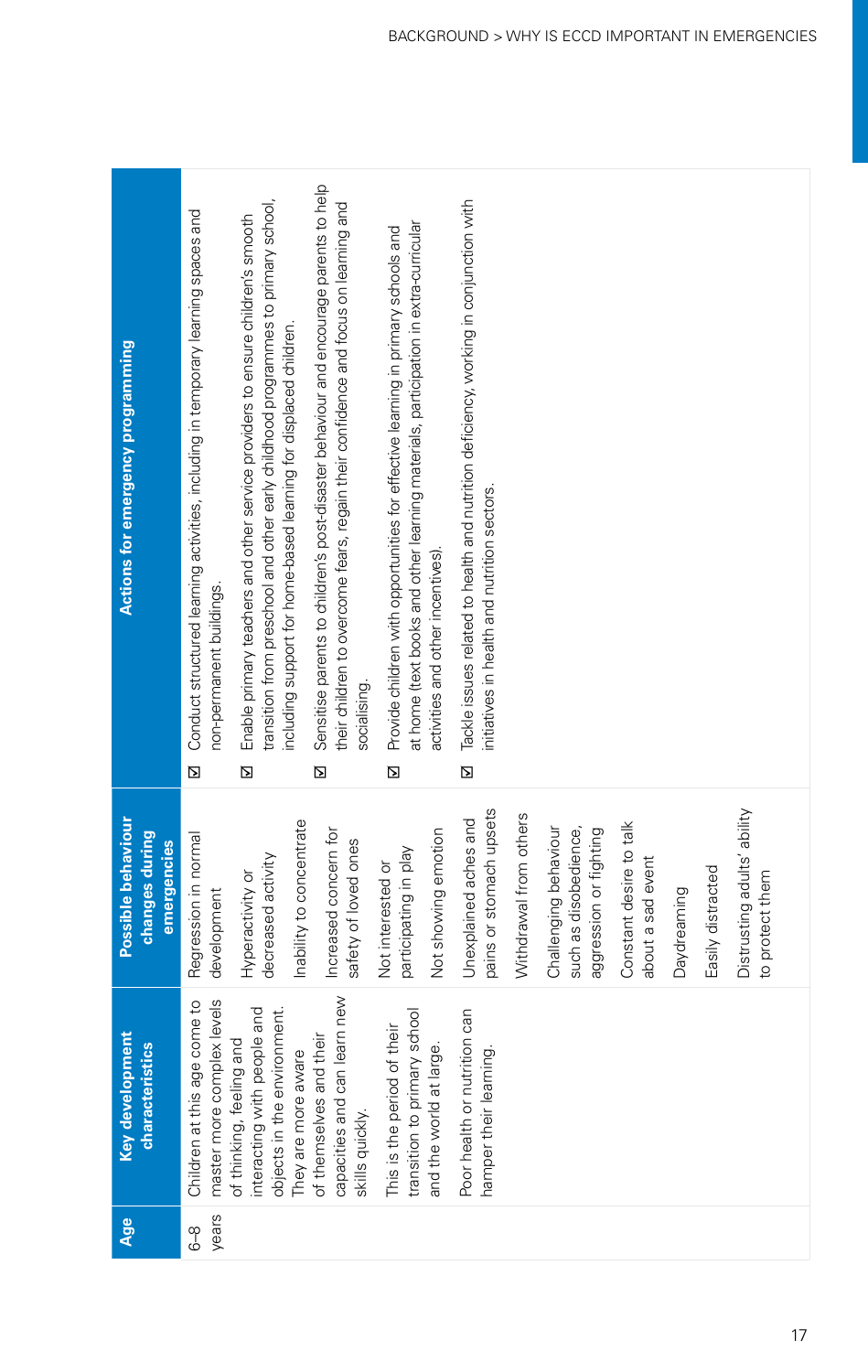As the tables on the previous pages show, children aged 0–8 years have a range of very different needs. So, to be effective, ECCD interventions in emergencies should be tailored to each child's physical, socio-emotional and cognitive stage and their level of maturity and development.

### **Implementing ECCD in an emergency: further reading**

General information:

i.

Inter-Agency Network for Education in Emergencies (2010). *Minimum standards for education: Preparedness, response, recovery*. New York, UNICEF.

Information on WASH, shelter, health, nutrition and psychosocial support:

Sphere Project (2011). *Sphere handbook* (chapter on infant and young child feeding). Rugby, Practical Action Publishing. Available online at www.spherehandbook.org

 UNICEF/World Health Organization. *Integrating early childhood development (ECD) activities into nutrition programmes in emergencies. Why, what and how*. Geneva, WHO.

 World Health Organization/War Trauma Foundation/World Vision (2011).*Psychosocial first aid: Guide for field workers*. Geneva, WHO.

### **Who is involved in providing ECCD?**

In emergencies, young children may be supported by different kinds of caregiver. These may be mobilised for varying periods to help ECCD specialists run activities. The table opposite lists some examples of the types of caregivers often involved in supporting children at various ages.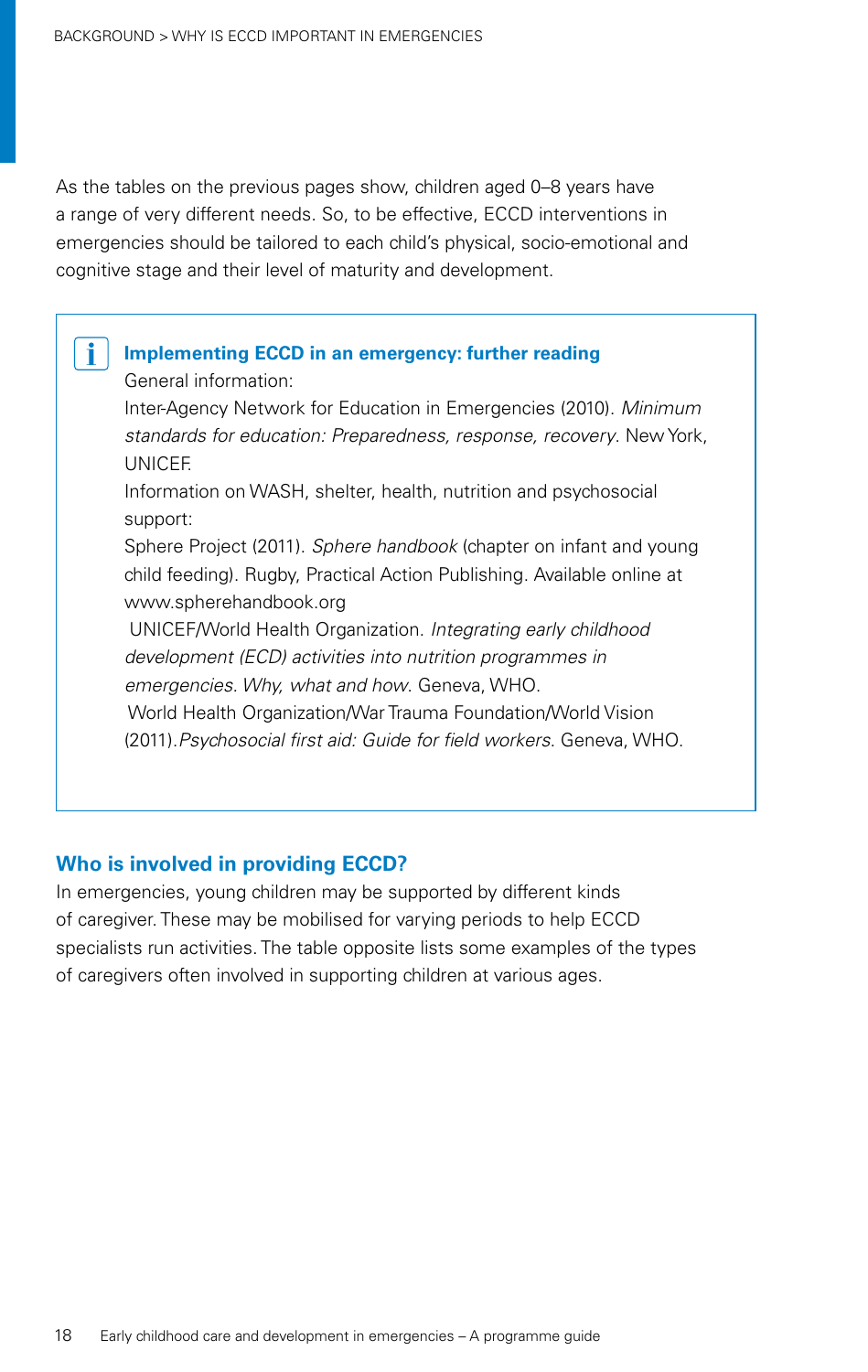#### **table: caregivers involved in providing eccd**

| Age group     | <b>Caregivers</b>                                           |                                                                   |  |
|---------------|-------------------------------------------------------------|-------------------------------------------------------------------|--|
|               | In the home setting                                         | In an ECCD centre or child-friendly                               |  |
|               |                                                             | space                                                             |  |
| $0 - 3$ years | Parents                                                     | <b>ECCD</b> specialists                                           |  |
|               | Grandparents                                                | Health workers                                                    |  |
|               | Legal guardians                                             | Social workers                                                    |  |
|               | Older siblings                                              | Community volunteers                                              |  |
|               | Extended family members                                     | Child-friendly space facilitators                                 |  |
|               | Network of community<br>members and cluster of families     |                                                                   |  |
| 3-6 years     | Parents                                                     | Social workers                                                    |  |
|               | Grandparents                                                | Preschool or kindergarten teachers                                |  |
|               | Legal guardians                                             | Para-professionals                                                |  |
|               | Older siblings                                              | Psychosocial support providers                                    |  |
|               | Extended family members                                     | Parents – sometimes mobilised to                                  |  |
|               | Networks of young people in the<br>community (peer support) | facilitate activities in the centres or child-<br>friendly spaces |  |
|               |                                                             | Community volunteers                                              |  |
|               |                                                             |                                                                   |  |
| 6-8 years     | Parents                                                     | Preschool or primary school teachers                              |  |
|               | Grandparents                                                | Para-professionals                                                |  |
|               | Legal guardians                                             | Adolescents                                                       |  |
|               | Older siblings                                              | Parents – sometimes mobilised to                                  |  |
|               | Extended family members                                     | facilitate activities in the centres or child-<br>friendly spaces |  |
|               | Network of young people in the<br>community (peer support)  | Community volunteers                                              |  |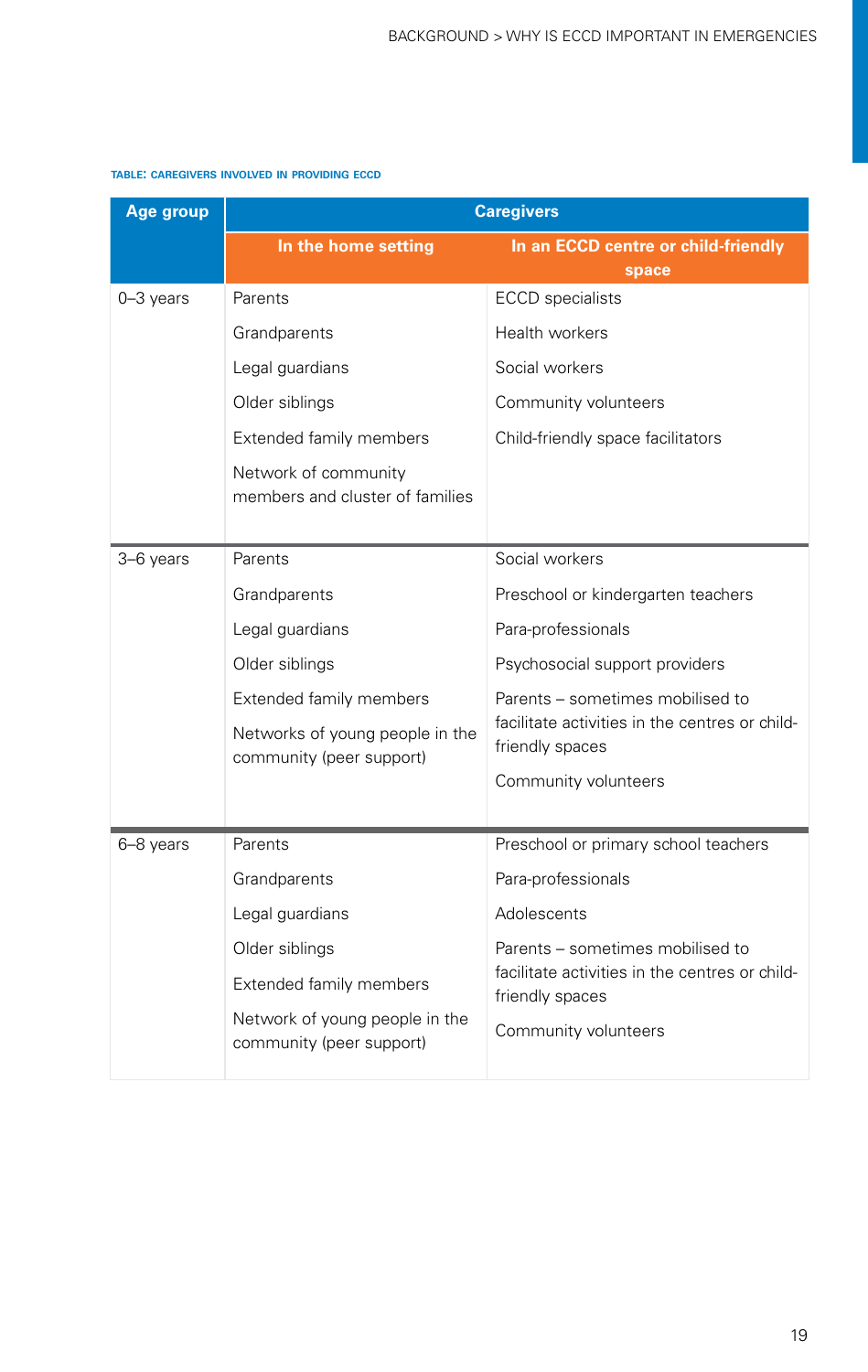### **Core principles underlying ECCD programming in emergencies**

This section sets out the key principles that lay the foundation for all programming for young children in emergencies in the following key areas:

- rights of the child
- • humanitarian principles
- gender equality
- integrated cross-sectoral support
- disaster risk reduction
- building on local capacity
- the four cornerstones of early childhood care and development.

### **The rights of the child**

All children have the right to survival, development, participation and protection from violence as articulated in the UN Convention on the Rights of the Child. In particular, General Comment 7 on Implementing Child's Rights in Early Childhood has stated that young children's rights are often overlooked – especially in emergency settings. General Comment 7 supports a vision for comprehensive community services through early and middle childhood, both for children and parents as their key educators and caregivers. It acknowledges that activities in family and home settings are the foundation for children's progression from early childhood to primary education.

### **Humanitarian principles**

The core humanitarian principles<sup>8</sup> include:

- **• Humanity** upholding the principle that all children shall be treated humanely in all circumstances, by saving lives and alleviating suffering, while ensuring respect for the individual
- **Impartiality** ensuring that assistance is delivered to all affected children based only on their needs and rights, equally and without any form of discrimination
- **• Neutrality** a commitment not to take sides in hostilities and to refrain from engaging in controversies of a political, racial, religious or ideological nature.

Implementing these principles means ensuring that every effort is made to deliver humanitarian assistance to all children, without overlooking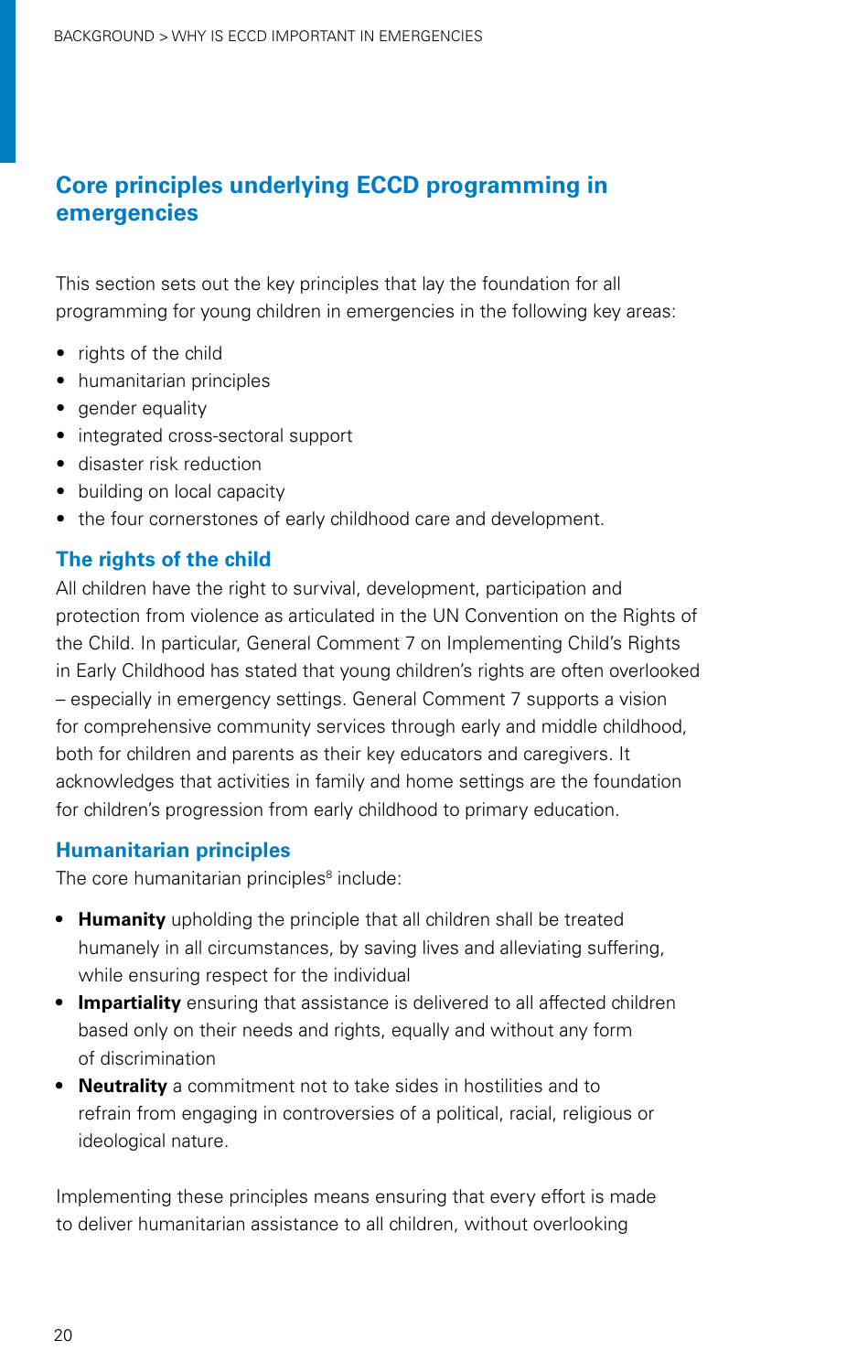the most marginalised and vulnerable. In all cases, the response to an emergency must safeguard children's rights, and should not contribute to the politicisation of internal conflicts.

### **Gender equality**

In many societies, girls are discriminated against from early childhood. When a girl is from a minority ethnic group, or has a disability, this compounds the level of discrimination. Gender inequality is exacerbated further, leading to increased exclusion and putting children at greater risk. In emergencies, ensuring gender equality in ECCD means making sure that every child has access to integrated support.

ECCD programmes can provide opportunities for girls to access ECCD and education activities when they could not because they are caregivers. To bring about the intended results, the programmes have to be well designed, based on needs assessments, and include specific strategies to address gender barriers to children's survival and development.

In emergencies, the principle of gender equality can be addressed through systematic efforts to expand women's role in providing childcare outside the traditional home setting – especially in areas where this practice has not traditionally been encouraged. It is important to complement these efforts with interventions to sensitise men and women about the redistribution of roles and responsibilities between husband and wife.

Any measures need to address the factors underlying existing inequality. It is important to make sure they do not inadvertently overburden women or cause harm by contributing to tensions that can aggravate discrimination within communities.

### **Integrated cross-sectoral support**

Because young children's needs are multi-faceted, an ECCD programme in emergencies must provide multi-sectoral support that enables young children to survive, grow and develop. Single-sector interventions cannot bring about such a result.

The physical, cognitive, social and emotional aspects of children's development are interdependent. In non-emergency times, these needs are met in the form of integrated support from a number of related sectors – namely: health, nutrition, education, water and sanitation, and protection. In emergencies, the breakdown of existing ECCD services and increased pressure on adults for relief work means that young children are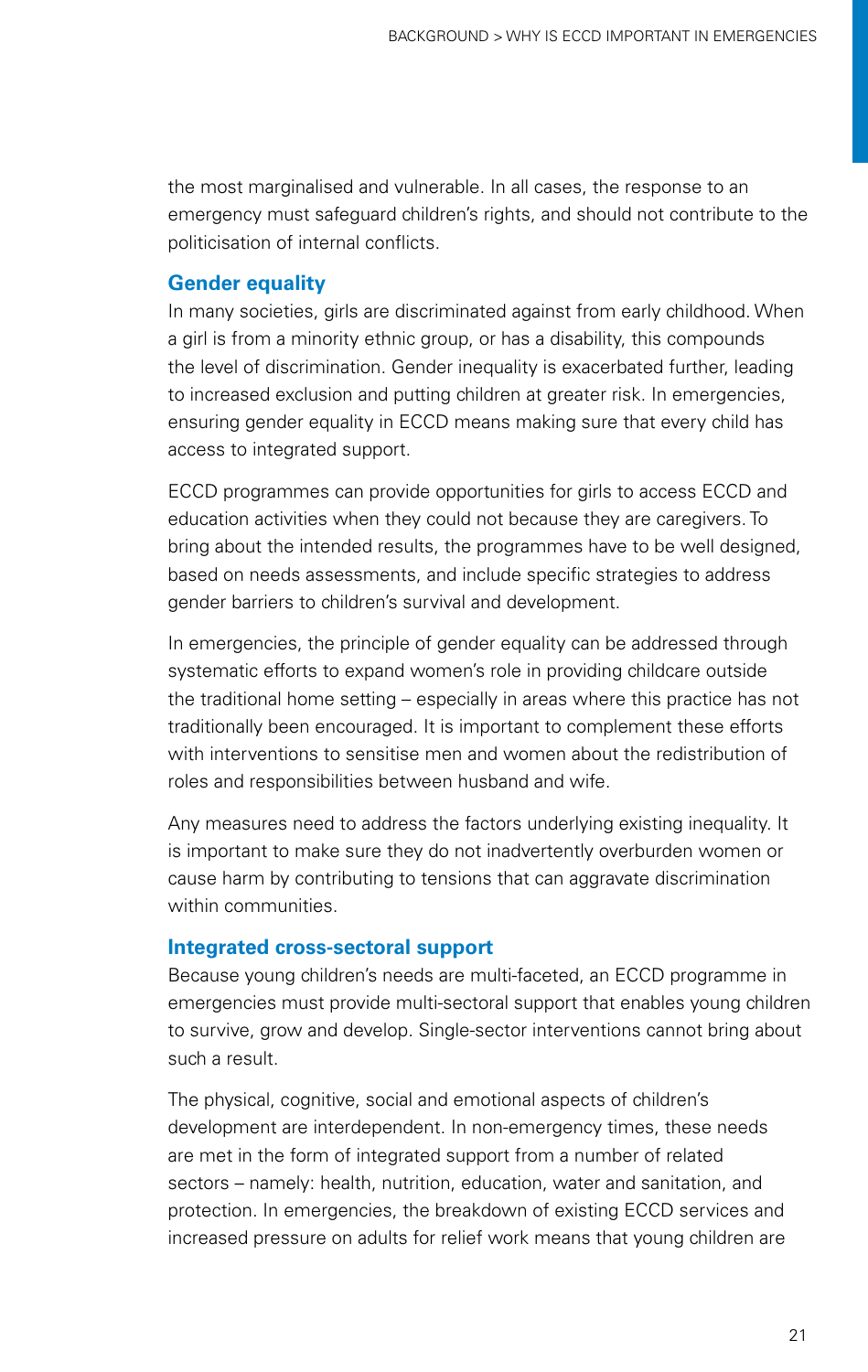often neglected. In areas where there were no ECCD services before the emergency, the situation is even worse.

But if young children receive holistic support that encompasses all dimensions of their development, they can strengthen their resilience. Integrated cross-sectoral support for young children brings about wholechild development. However, this calls for an effective coordination across the sectors. During an emergency, this can present both a challenge and an opportunity.

### **Disaster risk reduction**

A disaster can undo the progress made through many years of development efforts, and emergencies divert resources away from the development and maintenance of equitable, high quality ECCD services. So, disaster risks need to be managed effectively as an integral part of both disaster management and long-term development. This entails two key activities:

- understanding and identifying the risk factors for children and communities that can increase their vulnerability
- taking action to address these factors.<sup>[9](#page-99-9)</sup>

For examples of disaster risk reduction activities, see [Part](#page-30-1) two. See also the Plan publication *Child-centred disaster risk reduction*. [11](#page-99-10)

Disaster risk reduction (DRR) for young children encompasses processes and activities aimed at mitigating damage and reducing risk of future disasters. It is achieved through a range of activities in formal and non-formal settings, both for caregivers and for young children. It is also addressed through ensuring the structural and non-structural safety of ECCD centres, preschools, primary schools and health centres.

DRR interventions help early childhood programmes to achieve their objectives of promoting children's rights to survival, growth, development, participation and protection from violence. They add value

*A disaster can undo the progress made by development efforts*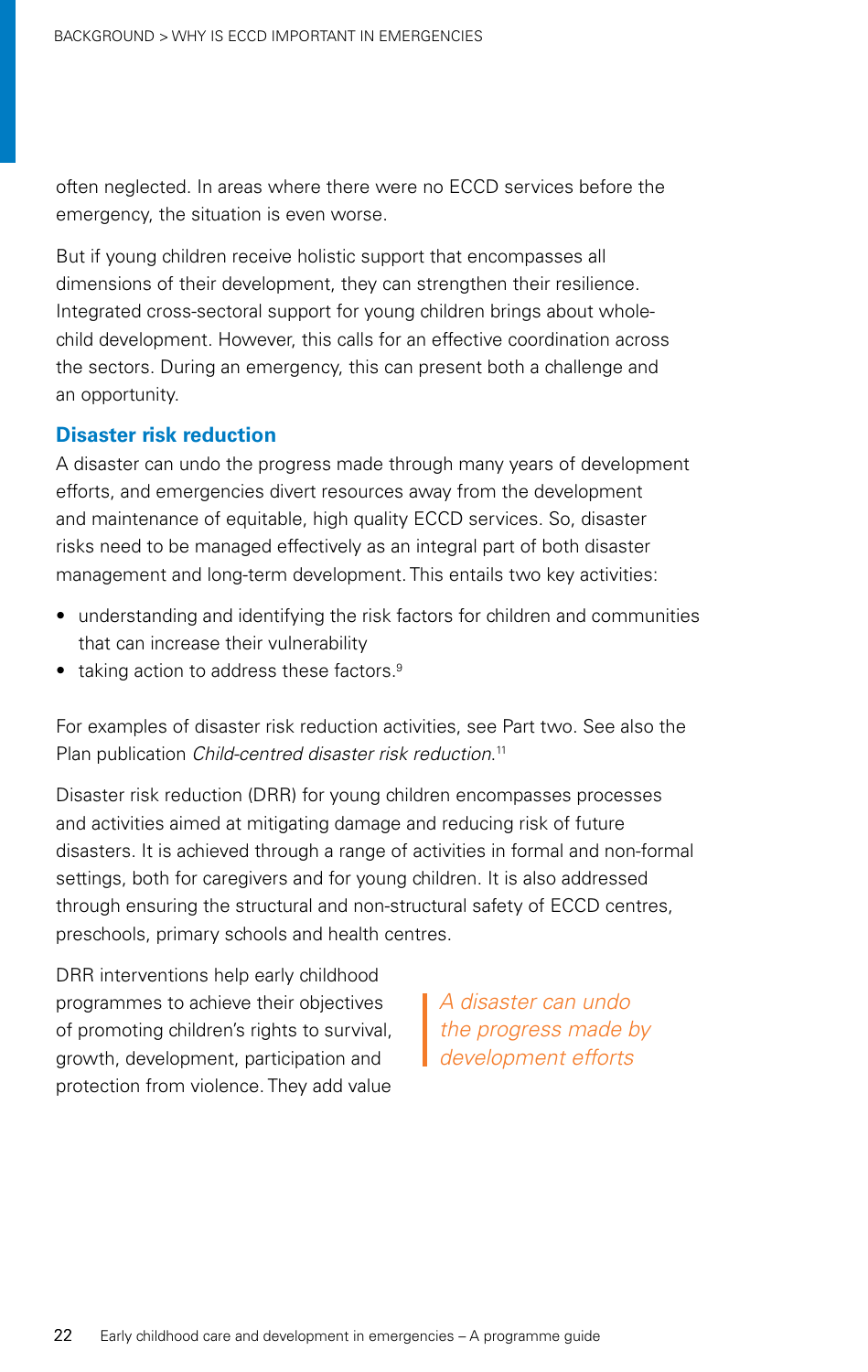to ECCD work by helping to protect investment in it. When ECCD and DRR interventions are dovetailed before, during and after emergencies, there are many cumulative benefits, which help achieve the goals of whole-child development, as well as building the resilience of communities and nations.<sup>[12](#page-99-11)</sup>

### **Building on local capacity**

The primary resources that should be mobilised for ECCD are mothers, fathers, grandparents, older siblings, members of the extended family and the community as a whole. Their inherent concern, ingenuity and sense

*When ECCD and disaster risk reduction interventions are dovetailed, there are many cumulative benefits*

of community service make them the most valuable resources in an emergency. They can provide the most effective emotional support and protection for children during a crisis. At the same time, their capacities need

to be strengthened so that they can provide the appropriate care for young children. Experience shows that through capacity building and continued coaching, they can effectively manage child-friendly spaces, run activities and provide invaluable extra pairs of hands in running ECCD programmes.

Building on local capacities and mobilising participation of communities is consistent with Plan's child-centred community development approach.

In emergencies, the primary aim is to rapidly restore children's care. ECCD services need to be built on existing community support mechanisms, including formal and non-formal schools, health centres and other social services. Some of these may have collapsed as a result of the disaster, but others may still available. Similarly, the various materials needed for children's stimulation, play and learning should be mobilised from local resources as far as possible.

Early childhood interventions in emergencies include support for family- and community-based activities. Anchoring ECCD in the community serves to strengthen local ties, reducing divisions and sources of tension, as well as starting to address the feelings of loss caused by the crisis.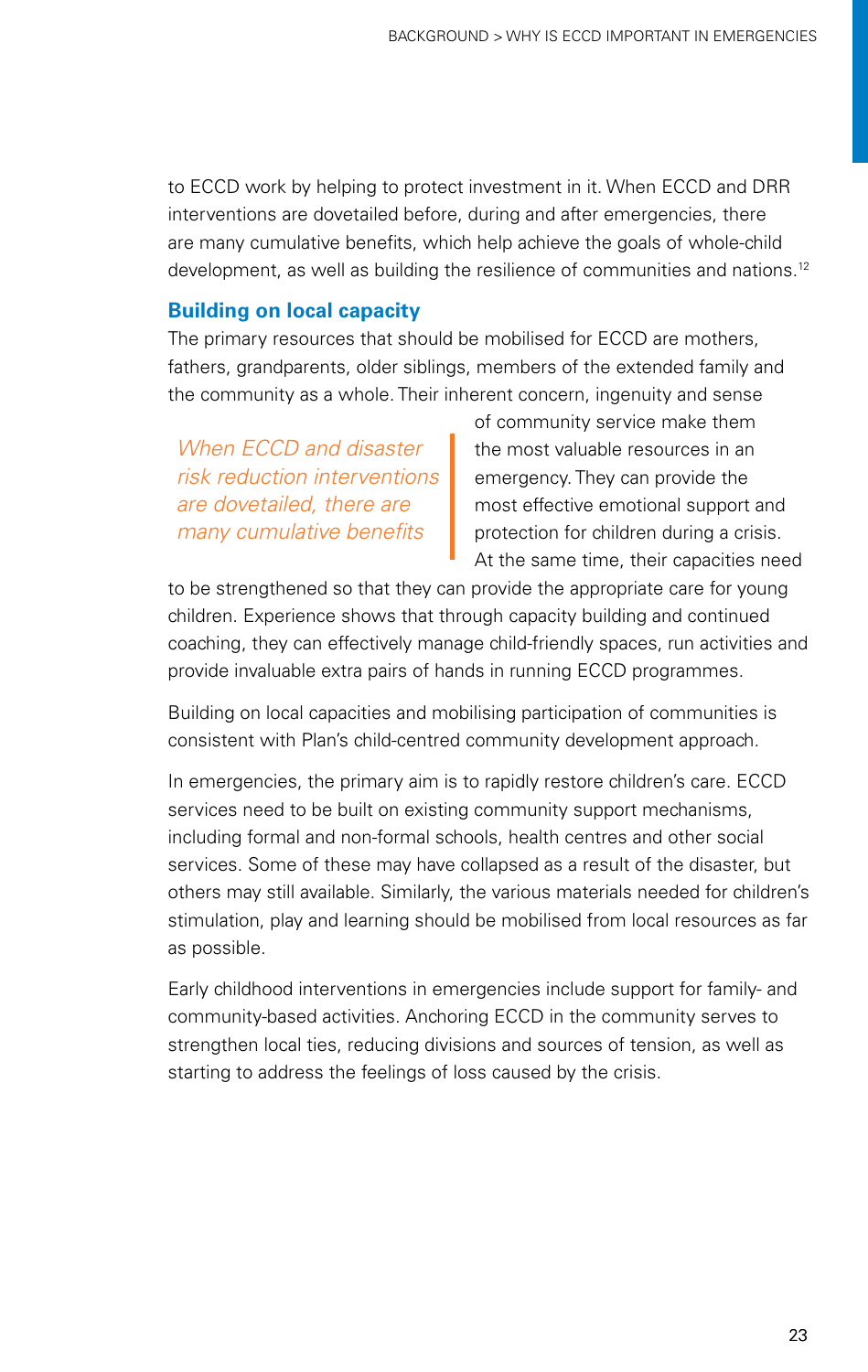### **The four cornerstones of early childhood care and development**

The Consultative Group on Early Childhood Care and Development – a network of organisations working to support early childhood care and development – has developed four cornerstones across the developmental spectrum to ensure children's strong foundation for the future (see the box opposite). While this needs to be adapted for an acute emergency situation, these four cornerstones form the basis for ECCD in emergencies programming.

For an overview of the stages of child development and how they relate to emergency situations and appropriate responses, see page [15](#page-15-0).

**It is important to bear in mind each of the core principles listed here throughout the process of developing and running an ECCD programme.**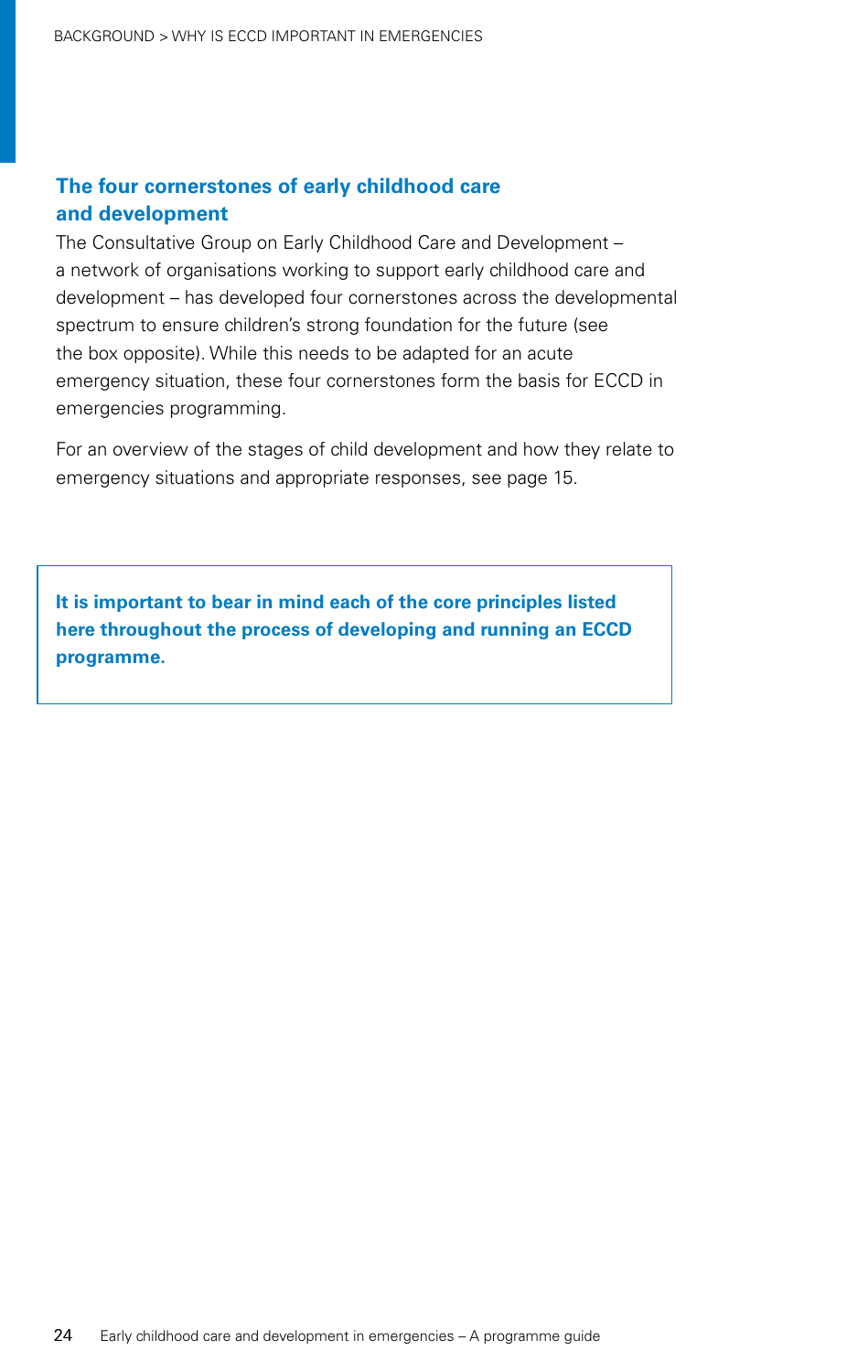#### **table: the four cornerstones of early childhood care and development**

### **1 Start at the beginning**

- Integrate, coordinate and improve services that are responsive to the needs and desires of – and are accessible to – all young children and their families.
- Promote more positive caregiver-child interaction, stimulating environments, good health and nutrition, and better childcare.
- Provide universal access to family support programmes that address holistic child development, paying special attention to the most vulnerable young children and their families.

#### **2 Provide new opportunities for discovery and learning**

- Ensure access to at least two years of quality early childhood services in a range of informal, non-formal, or formal settings, both community and home based.
- Focus on the development of children's sense of self, their interactions with peers and adults, their confidence as learners, their language competence, and their critical thinking and problem-solving skills.
- Provide information and support to parents and caregivers, including fathers, through wide-ranging family support activities.
- Prioritise the most vulnerable and disadvantaged children.

### **3 Make schools ready for children**

- Ensure a welcoming, appreciative and inclusive school environment that facilitates the transition from the family or preschool environment, and where every child feels safe and secure.
- For lower primary grades, train and appoint capable teachers who understand the development needs and learning styles of young children.
- In the early years of primary school, ensure smaller class sizes and a manageable teacher-child ratio.

#### **4 Address the development of policies on early childhood**

- Develop, implement and evaluate policies and action plans in the context of a national vision and strategies for young children, expanded investment in their development, and strong inter-sectoral coordination.
- Guarantee adequate resources by ensuring that early childhood is integral to national development policies and macroeconomic planning and budgeting.
- Address early childhood across sectors, in all national and sub-national policies and plans.
- Invest now in early childhood policies and programmes that will bring immediate and long-term returns to individuals, families, communities and nations.

Adapted from The Consultative Group on Early Childhood Care and Development. Available at: [www.ecdgroup.com/4\\_Cornerstones.asp](www.ecdgroup.com/4_Cornerstones.asp)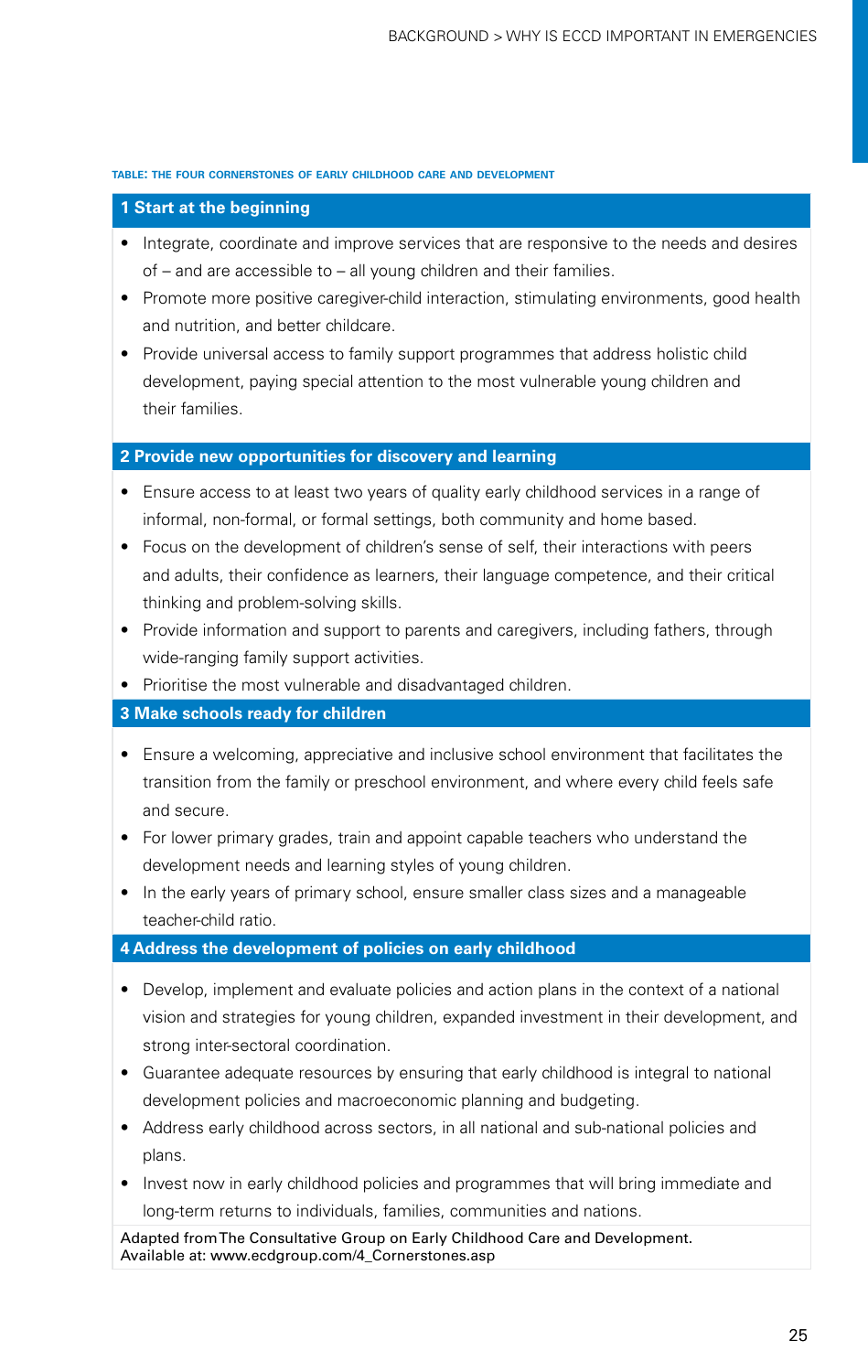### **Common barriers to inclusion**

Young children are especially vulnerable, as they depend on others for their protection and well-being. For many children, this vulnerability is compounded by further factors that put them at risk of discrimination. Examples include being a girl, being from a particular ethnic or religious group, living on the streets, disability, being orphaned, living with HIV or being associated with conflict. This section looks closely at the particular risks and needs of three vulnerable groups:

- children with disabilities
- children affected by gender-based discrimination
- children affected by armed conflict.

Many children who face discrimination are 'invisible' within communities. Children with disabilities are sometimes kept at home because families are ashamed or are unsure how to integrate them into the community, or to protect them from discrimination. Girls may be kept at home to carry out domestic duties. Some of these children may not be registered, and so many miss out on services they are entitled to. In some cases, caregivers or facilitators may need to carry out outreach work and encourage them to come to the child-friendly centres or ECCD centres.

### **Disability**

In an emergency, children with disabilities are at higher risk than their peers of physical injury, abuse, health problems and malnutrition. They are more likely to be abandoned by or separated from their families or those responsible for their care, may be overlooked in the registration or disaster preparedness process, and often miss out on emergency assistance.

Some ECCD activities can help reduce the risk and effect of a disability. For example, support to maternal health services in pregnancy and delivery helps minimise the risk of complications in childbirth. Parenting programmes improve knowledge and skills on feeding practices and nutrition, ensure vaccinations and early stimulation for child development, all of which reduce the risk of future disability. They enable families and carers to support children with disabilities to play and learn at home. ECCD centres that are physically accessible and welcoming to children with disabilities provide them with invaluable developmental and psychosocial support.

ECCD programmes in emergencies must make sure that children with disabilities have equal access to their services. Whenever an ECCD activity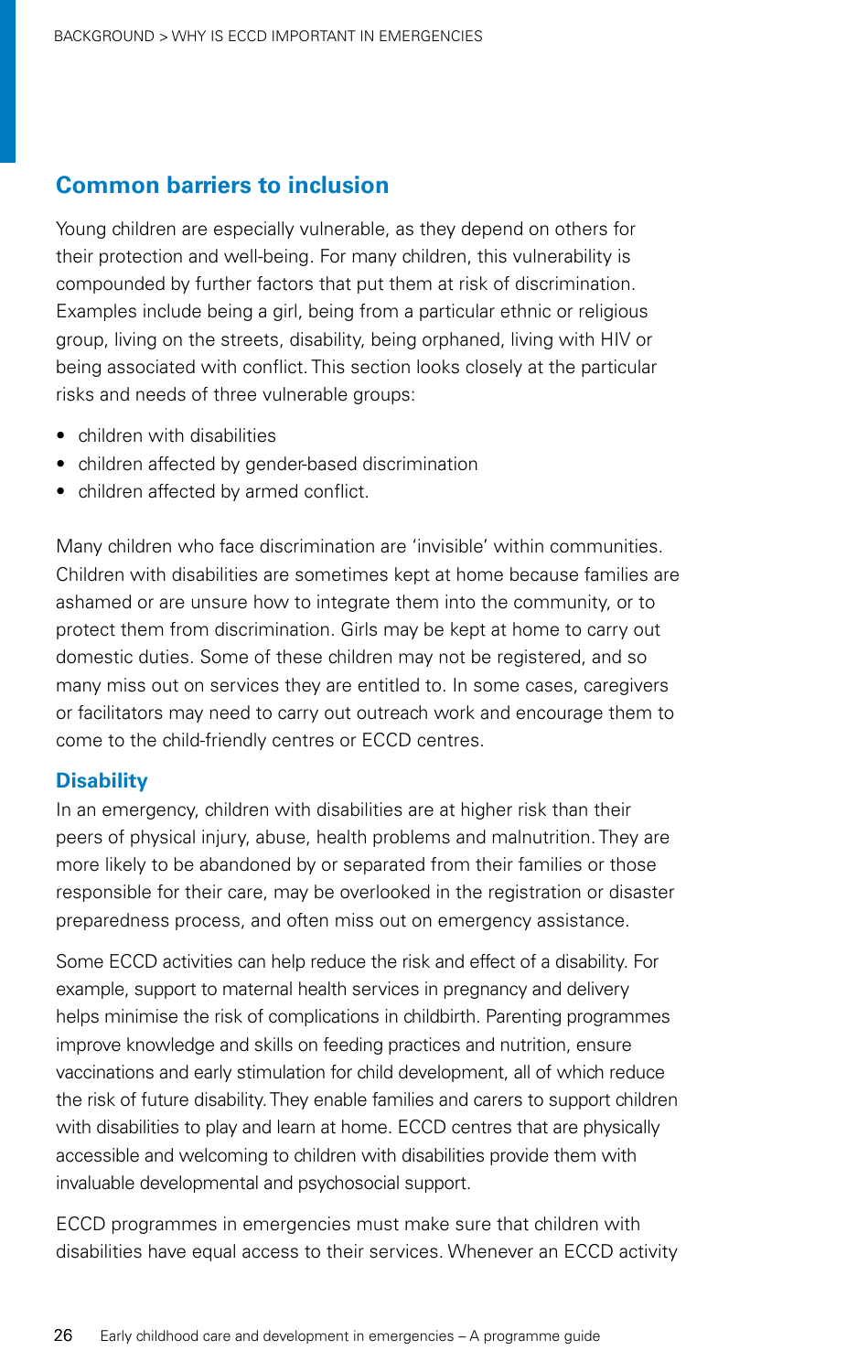is designed or implemented, it is important to ask 'Is this accessible to young children with disabilities?' taking the full range of needs into consideration. If the answer is no, what other elements can be added, and how can an alternative be found so that those with disabilities are not excluded?

#### **Supporting children with disabilities**

#### **Preparedness**

- Collect basic information about young children with disabilities in disaster-prone areas.
- Raise awareness about disability in parenting sessions and the community preparedness process and provide guidance on preparedness actions for children with disabilities in the community/family preparedness plans.
- Work with health clinics and disability service providers to identify early those children with disabilities, and provide timely assistance to them.
- Encourage networking among parents and families of children with disabilities for experience, information sharing, mutual support, and organising play and positive interactions for children.

### **Response**

- Include disability questions in rapid and comprehensive assessments.
- Include children with disabilities in ECCD activities in safe spaces, temporary learning centres and community playgroups.
- Provide assistance to enable families and carers to support children's learning at home.
- Include disability issues in the orientation for preschool teachers, caregivers and volunteers.
- • Recruit extra volunteers and caregivers in places where there are many children with disabilities. Mobilise these children's parents to conduct activities in child-friendly spaces and ECCD centres.
- Encourage joint activities where all children participate, including those with and without disabilities, and use these occasions to raise awareness.

### **Recovery**

- Work with disabled people's organisations, where they exist, as well as parent groups and community activists, to advocate for disability to be included in government ECCD policies.[13](#page-99-12)
- Facilitate the participation of children with disabilities and their families in activities for example, in training and awareness raising, needs assessments, programme planning, implementation and evaluation. You can do this by partnering with disabled people's organisations and building their capacity.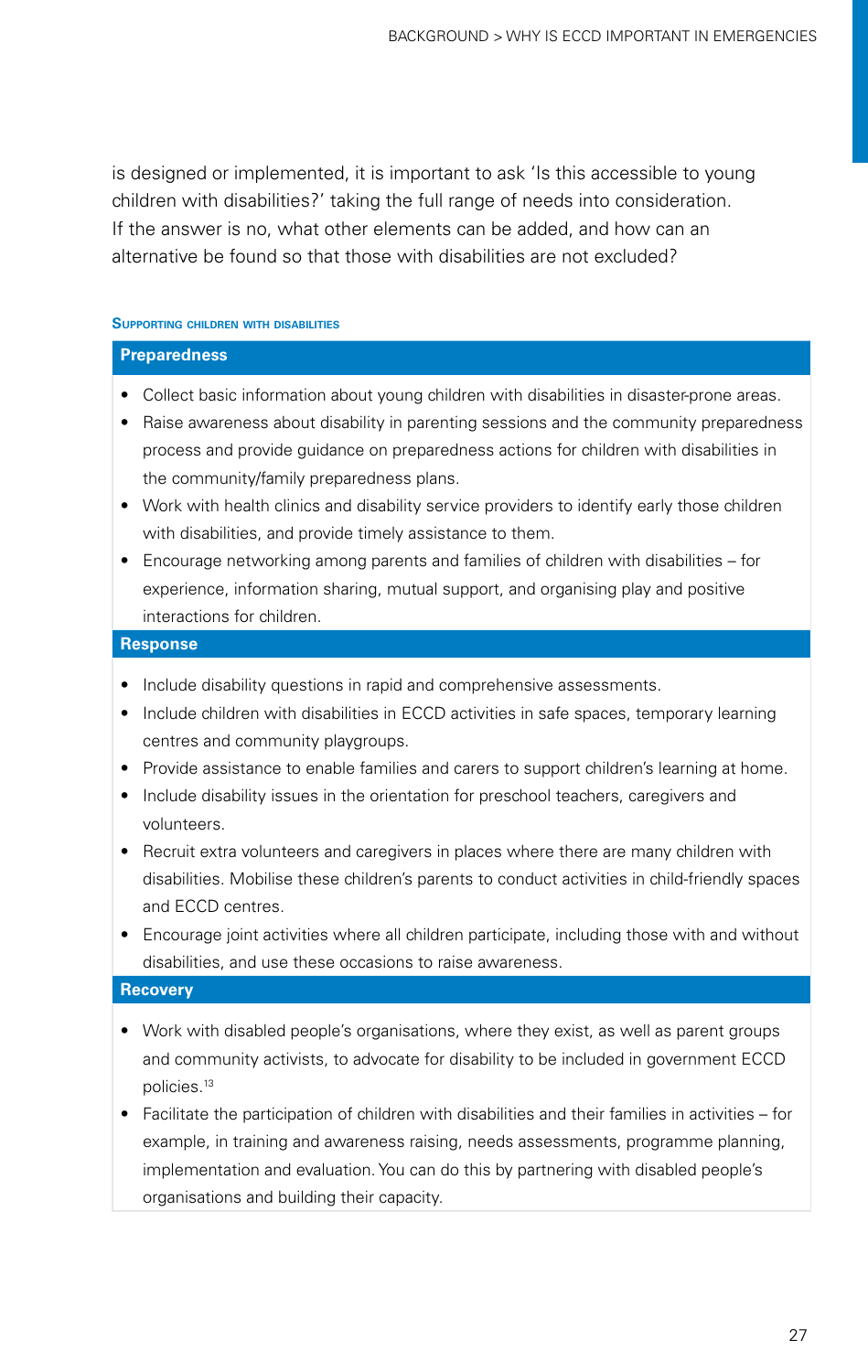### **Gender**

In non-emergency settings, sexual violence, early marriage, pregnancy, household work and traditional gender roles raise formidable barriers to girls' access to learning and development opportunities. In emergencies, those factors are often exacerbated. Family roles may shift, with girls required to take on more household responsibilities, become the main caregivers for younger siblings or participate in income-generation activities outside the home. The situation is compounded for girls living in communities where gender inequality is entrenched, where they may experienced discrimination from their early years. If these girls also come from socially excluded groups or minority groups, or have a disability, the situation is complicated further.

To redress the gender imbalance that is common in emergency settings, ECCD programmes must proactively facilitate young girls' access to health, nutrition, education and protection. This means they should be informed by sex-disaggregated data and the resulting needs assessments [\(see p 46](#page-45-0)). Providing ECCD services to preschool-age children may have secondary benefits, by releasing older sisters from childcare obligations so that they can attend school themselves. Involving adolescent girls and boys in running young children's activities can help both the older and younger children to recover from the shock of the crisis and regain self-confidence, as long as this does not interfere with their own school schedule.

Where boys lag behind girls, action for gender equality means focusing on enabling boys to access ECCD programmes, to ensure that the necessary support is available for all children.

Programmes need to make efforts to engage female facilitators from the affected communities to run ECCD activities. To avoid family conflicts, this should be accompanied by sensitisation work to ensure that the men support their wives' work outside the home. Female community facilitators also require orientation and support to help them work effectively with young children. Childcare facilities for female staff need to be available in all learning centres.

### **Factors linked to armed conflict**

In conflict situations, children are subject to serious risks. Separated children may be abducted or recruited into the armed forces in a number of roles, such as soldiers, porters, cooks, messengers and sex slaves. Displaced, migrant and refugee children – especially girls – may be forced into sex for money, food, or protection. Loss of family livelihoods and the disruption of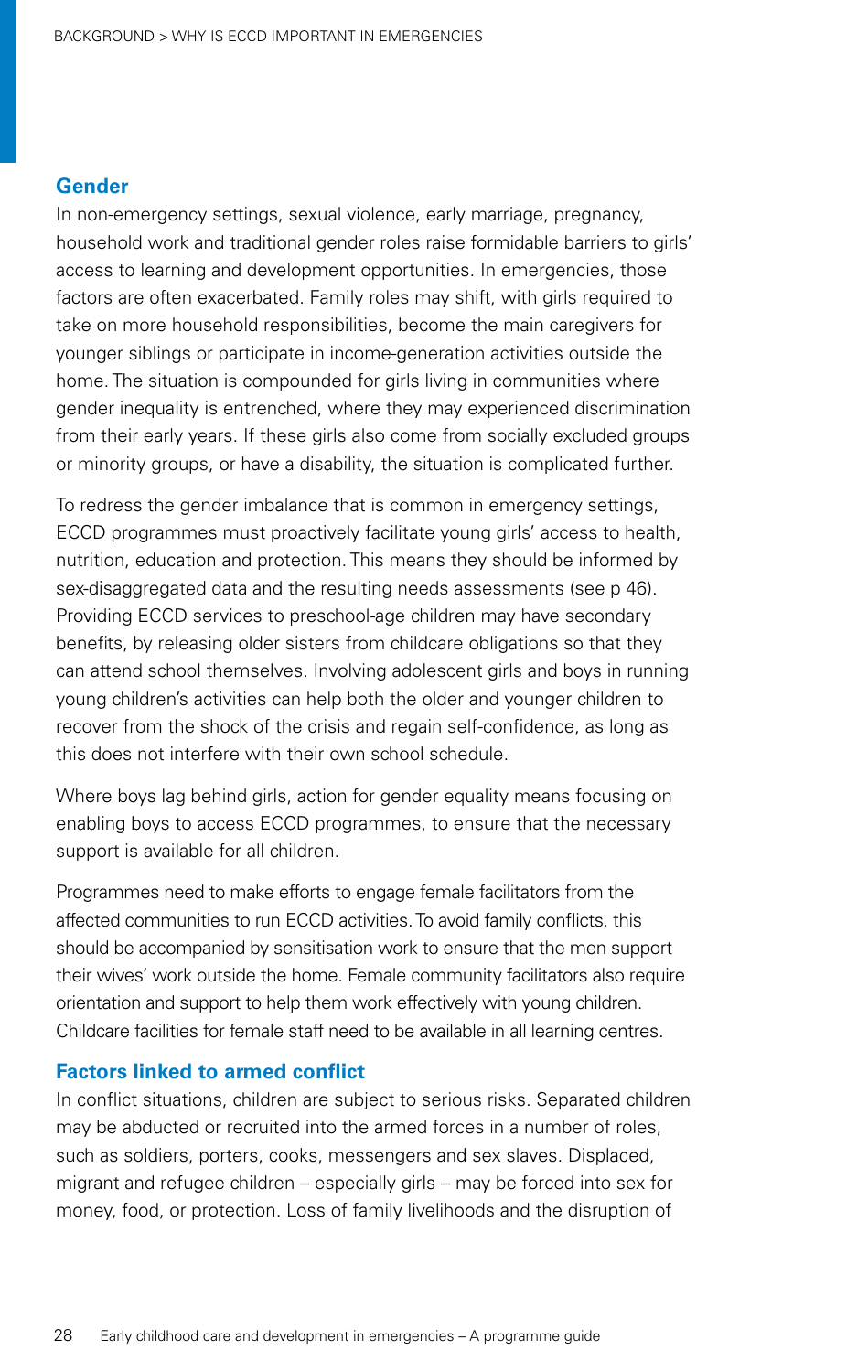supportive family, social networks and institutions make children particularly vulnerable to HIV infection, increasing their risk of abandonment or stigma.

In these situations, the key focus is either to enable the family to reunite or to put in place care as quickly as possible. Ideally, the solution should draw on any available community networks or associations for supporting these children, to minimise the risk of their 'disappearance'. Meanwhile, providing them with timely assistance and basic life skills will enable them to better fend for themselves. The experience of institutional care is most psychologically damaging for children under five or six years of age.[14](#page-99-13)

#### **supporting children affected by armed conflict**

- Ensure the data collection during preparedness and response includes these vulnerable children.
- Facilitate family tracing and reunification, making use of existing community-based information mechanisms, or referring to agencies with expertise and capacity.
- Encourage as much extended family care as possible for separated children or orphans, through provision of day care facilities for children, or material support (loans, for example) to families.
- Provide life skills to displaced and refugee children, including awareness of landmines and other protection issues.
- Conduct activities to support children's emotional and developmental needs.
- Make non-violent conflict resolution a key theme for group and individual activities.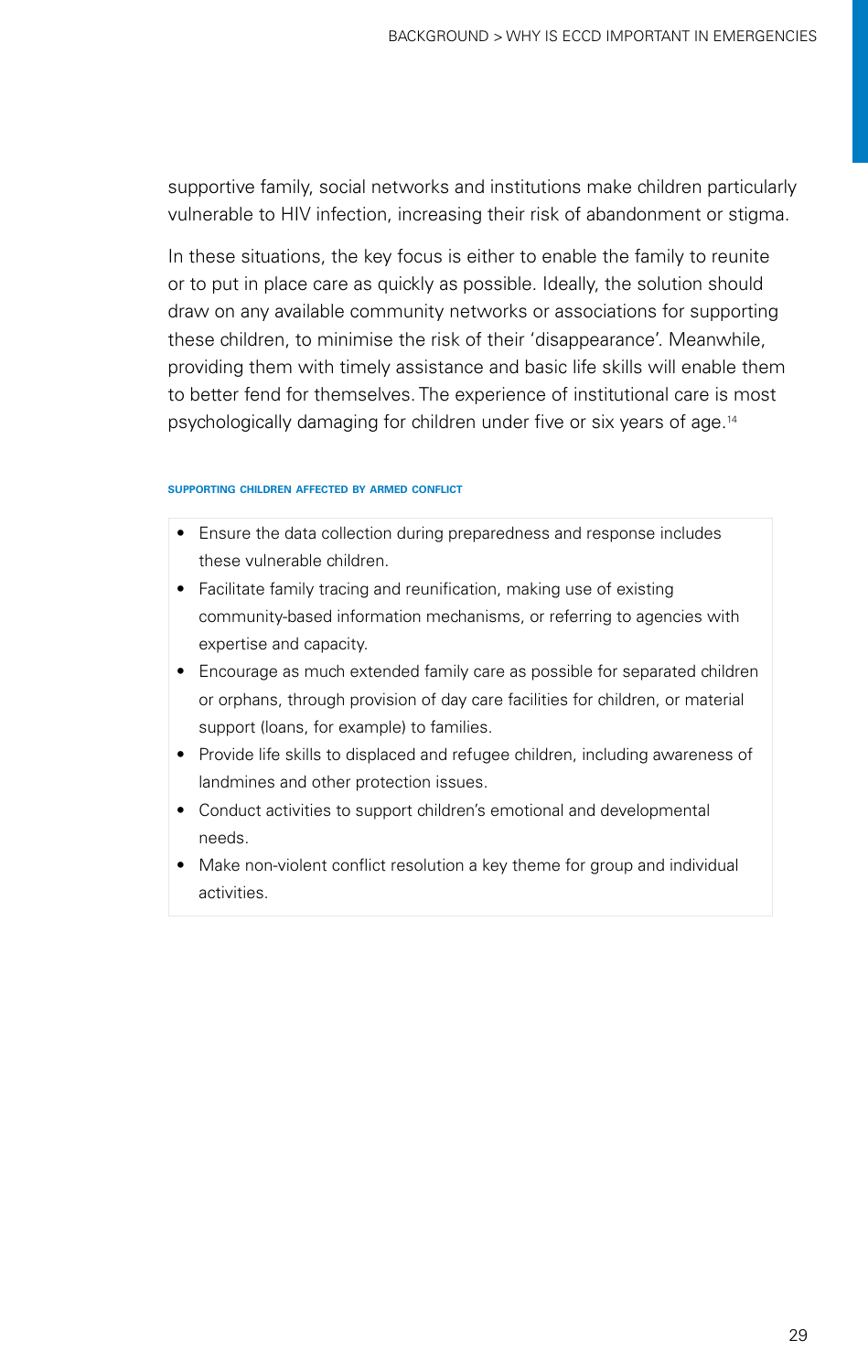

- Every year, emergencies put millions of children at risk, affecting their health, security development and emotional well-being.
- Early childhood care and development (ECCD) in emergencies can help children build their resilience.
- ECCD in emergencies programmes should be tailored to each child's needs, depending on their physical, socio-emotional and cognitive skills, and their stage of development and maturity.
- Any ECCD programmes must be founded on these key core principles: rights of the child, humanitarian principles, gender equality, integrated, cross-sectoral support, disaster risk reduction, a commitment to building on local capacity, and the four cornerstones of early childhood care and development.
- ECCD programmes must be developed and run in a way that overcomes barriers to inclusion and is tailored to proactively reach out to excluded children and address their needs.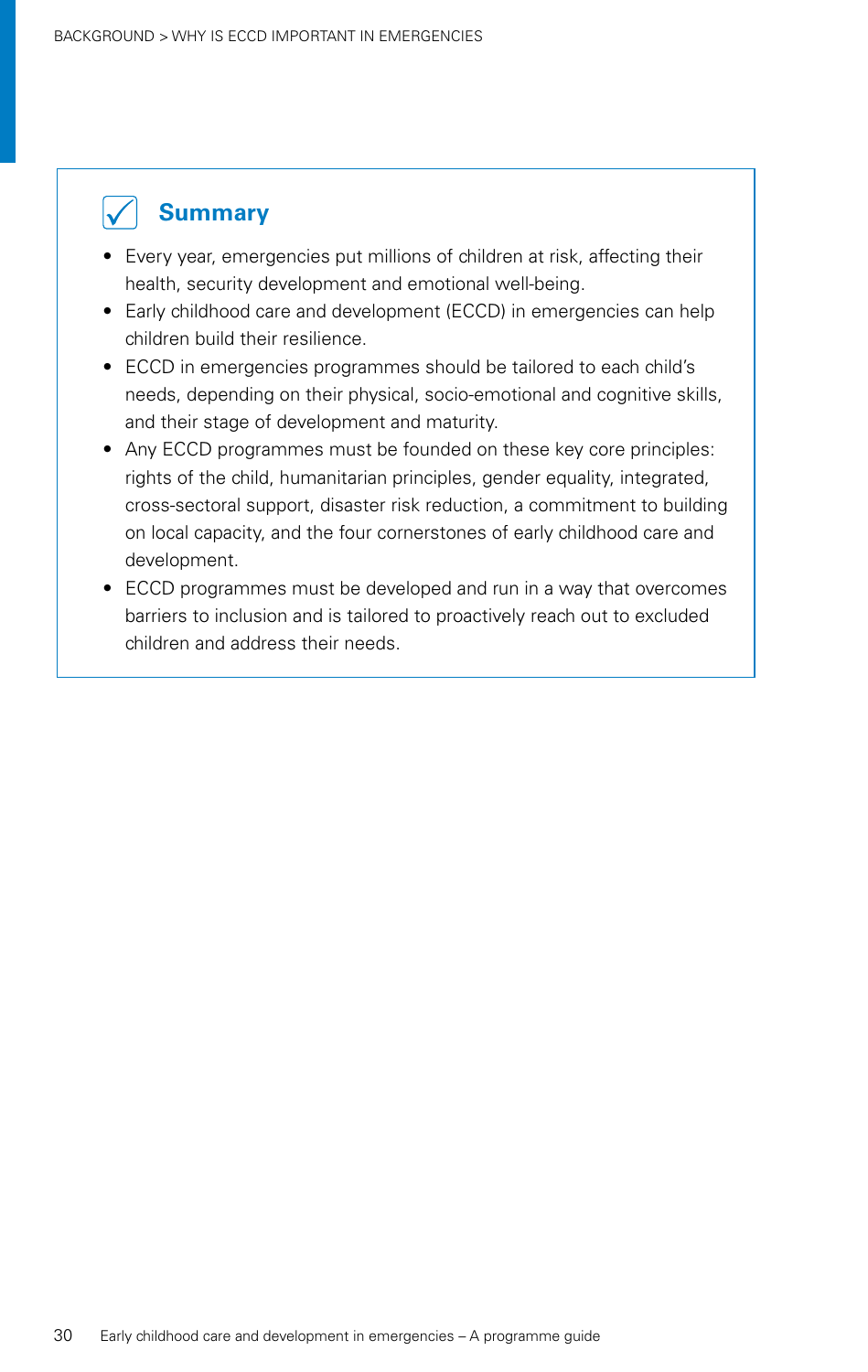# <span id="page-30-1"></span>Part two: Taking action

| <b>Before the emergency:</b> |  |
|------------------------------|--|
| Preparedness 32              |  |
|                              |  |
|                              |  |
| Monitoring and evaluation 92 |  |

Early childhood care and development in emergencies – A programme guide 31 31

Ō. ř.

<span id="page-30-0"></span>R.J.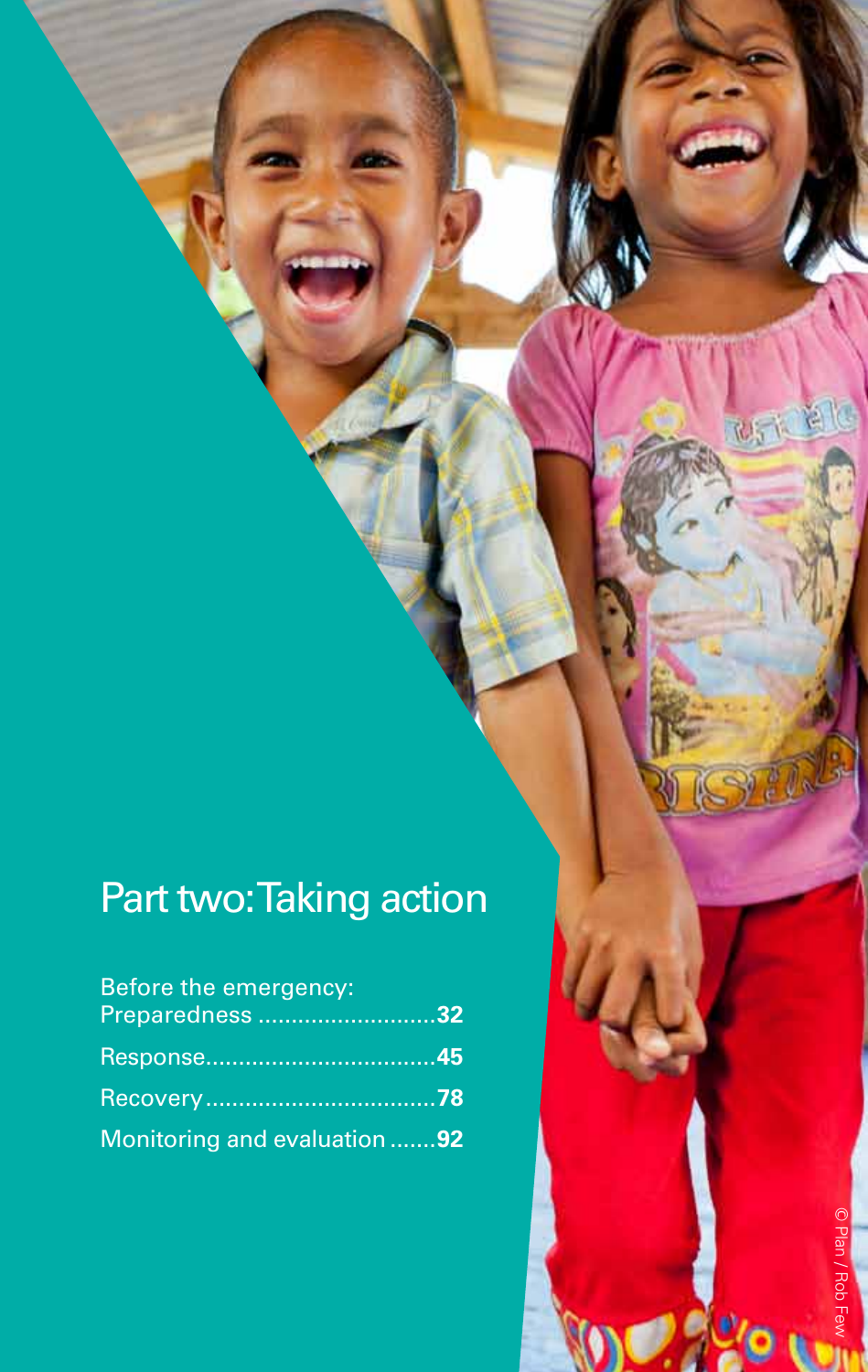## <span id="page-31-0"></span>3. Before the emergency: Preparedness



**RESPONSE**

**RECOVERY**

Preparedness involves developing knowledge and capacity to anticipate, respond to and recover from emergencies more effectively. Preparedness action for early childhood care and development (ECCD) is important because it helps mitigate the effects of an emergency **PREPAREDNESS** on young children and caregivers and wider communities, and reduces the resources needed for relief after the event. This section **<sup>N</sup>O<sup>I</sup> <sup>T</sup>AULAV<sup>E</sup>** explains the key ECCD actions for the preparedness phase. These key actions include ECCD situation assessments, developing disaster preparedness plans, human resource preparation and capacity development, stockpiling materials, disaster risk reduction actions, advocacy and coordination. **MON TI ORING + EVALUATION MONITORING + EVALUATION <sup>M</sup>O<sup>N</sup> <sup>T</sup><sup>I</sup> <sup>R</sup><sup>O</sup> <sup>N</sup><sup>I</sup> + <sup>G</sup> <sup>M</sup>ONITORIN<sup>G</sup> <sup>+</sup> <sup>E</sup>VALUAT<sup>I</sup>O<sup>N</sup> M**<br>DIPPORE<br>OPPORE **RECOVERY**

Preparedness is crucial for an effective emergency response. When it comes to early childhood care and development (ECCD), preparedness needs to involve everyone, including young children themselves, caregivers, communities, government institutions at different levels and humanitarian agencies. This section sets out the key actions that need to be taken in the pre-emergency phase or, for communities that are highly disaster prone and have been affected continuously by disasters, the 'in-between emergencies' phase. **n**<br>Dror<br>Drge

As well as taking place well before the response, preparedness also needs to **<sup>N</sup>O<sup>I</sup> <sup>T</sup>AULAV<sup>E</sup>** be embedded in the activities during the response and recovery phases.

### **Key challenges and considerations**

**Preparedness activities raise a number of challenges and considerations for** different groups. This section looks at these factors in terms of supporting key groups: **MON TI OR NI G + EVALUATION**

- young children and caregivers
- • communities
- humanitarian agencies such as Plan
- agencies working with civil society and community-based organisations
- • government institutions.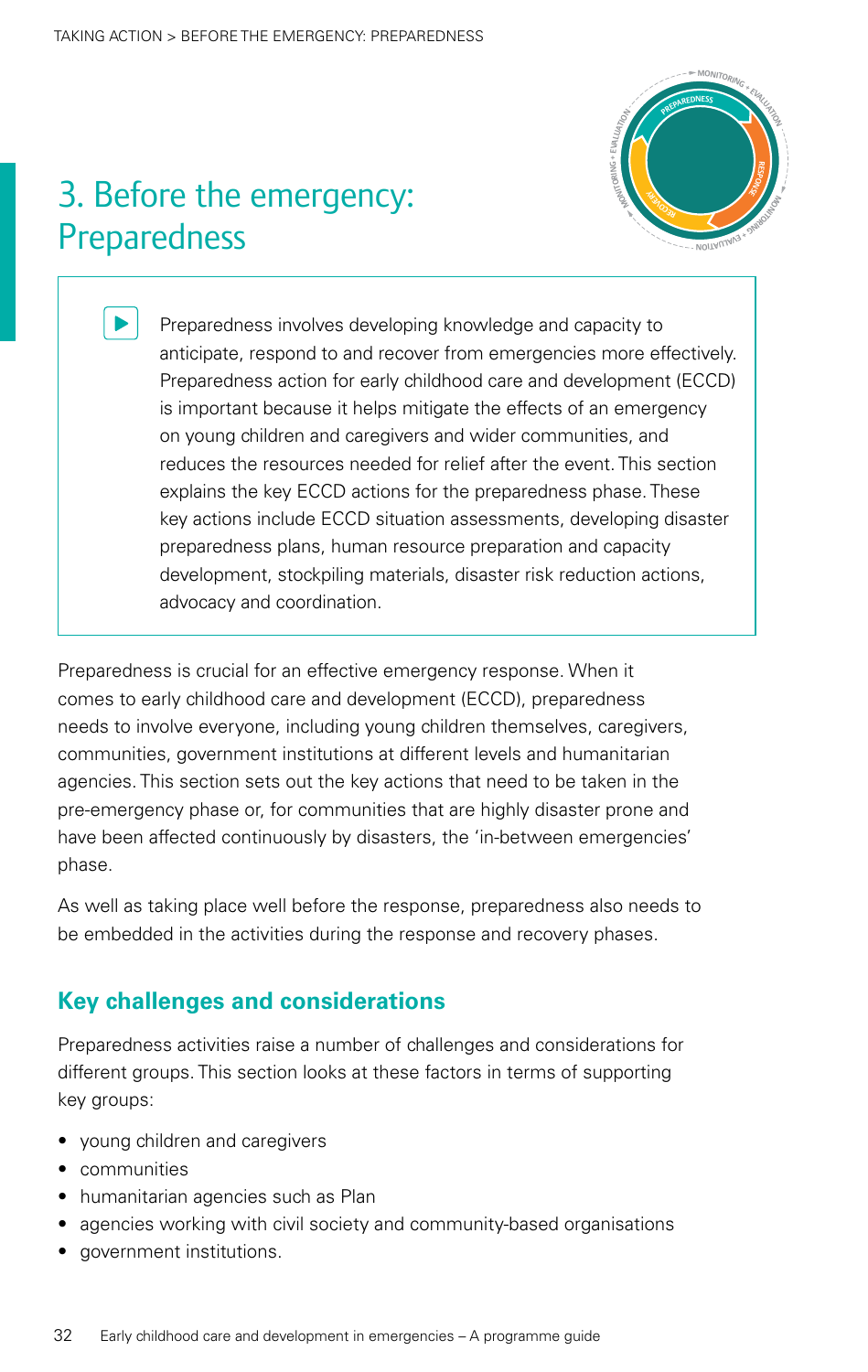### **Young children and caregivers**

i.

Actions for preparedness help to minimise physical damage and emotional distress, and enable caregivers and young children to cope with disaster shocks better. Young children can learn basic safety measures quickly, although caregivers may not always realise this. However, you need to adapt the messages about preparedness, and the methods of conveying them, according to the age and maturity of the children.

Where there are no ECCD centres, messages and guidance on disaster preparedness can be conveyed through home-based ECCD and home visits of health specialists or social workers.

In most disaster-prone areas, health centres, ECCD centres, preschools and primary schools are not resistant to local hazards, even if areas are known to be prone to cyclones, floods or earthquakes, for example. Because insufficient resources are allocated to retrofitting those structures before an emergency, it is difficult to ensure the safety of children and caregivers. This simple factor may reduce the overall impact of other disaster reduction measures, such as learning about safety measures or conducting safety drills.

A further challenge is that where children learn about disaster preparedness in ECCD centres, this is not always reinforced at home. Parents may not realise the importance of their role in embedding this knowledge, or they themselves may have insufficient understanding about preparedness and mitigation, unless they have been sensitised and capacitated.

When a family has a family disaster preparedness plan in place, the parents and other family members are able to take the necessary measures to care for their young children before, during and after an emergency.

In the Philippines, some community disaster preparedness plans have provided individual preparedness plans for families. In those cases, these plans will have to be revised if young children's needs are not yet addressed.

High quality ECCD services enable young children and caregivers to be better prepared for disasters. But this means it is important to support ECCD programmes before a disaster takes place.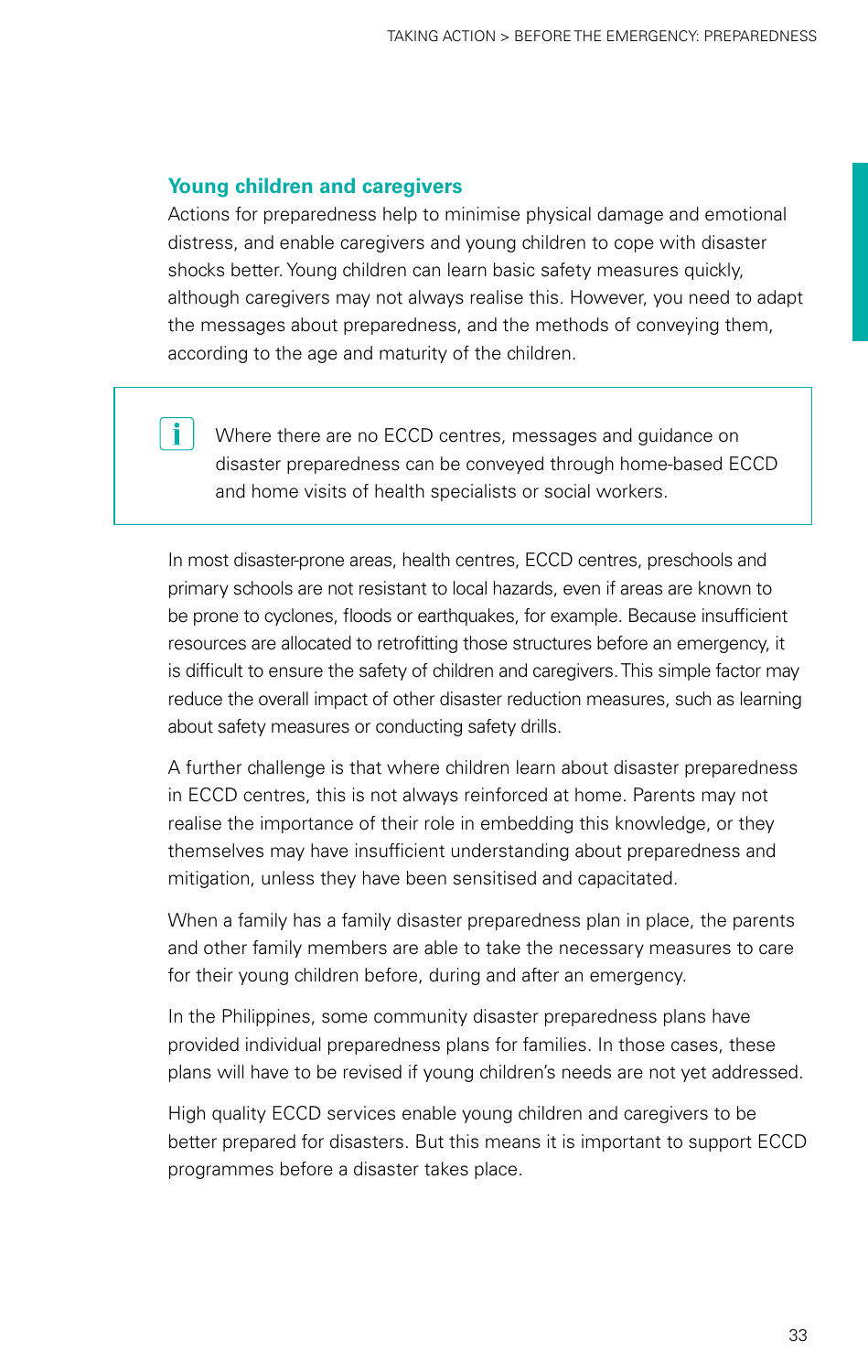### **Communities**

When a community is well prepared for disasters, young children have a better chance of being cared for and given the necessary support during a disaster. However, community leaders and members are not always aware of the importance of ensuring that actions for community disaster preparedness incorporate the needs of young children and their caregivers.

A crucial element is the need for detailed information about what risks the community faces. A range of different risks can threaten the security and life of a community, yet community risk analyses are seldom conducted. This makes it difficult to put in place preparedness measures. A risk analysis should form part of every community's disaster preparedness planning, and should include risks facing young children, pregnant mothers and caregivers.

Having assessed the risks, each community needs a disaster preparedness plan. For the plan to be useful, a mix of community groups should participate in its development, including caregivers, preschool teachers and healthcare workers. If an existing plan does not incorporate young children's requirements, it should to be reviewed to incorporate these elements.

> If a family preparedness plan has been put in place through a community disaster risk reduction scheme, make sure it is revised to include the needs of their young children, as appropriate.

Another useful tool is an analysis of the community support network. In an emergency, informal community-based support networks play a crucial role in helping disaster-affected people. An analysis will help identify what factors are available that can be used as support mechanisms, and how these mechanisms can be strengthened.

> Some resources and capacities are often overlooked, even though they could help communities cope with disasters. They include informal networks of young people or clusters of families. Action for preparedness needs to mobilise these resources and enhance community capacity.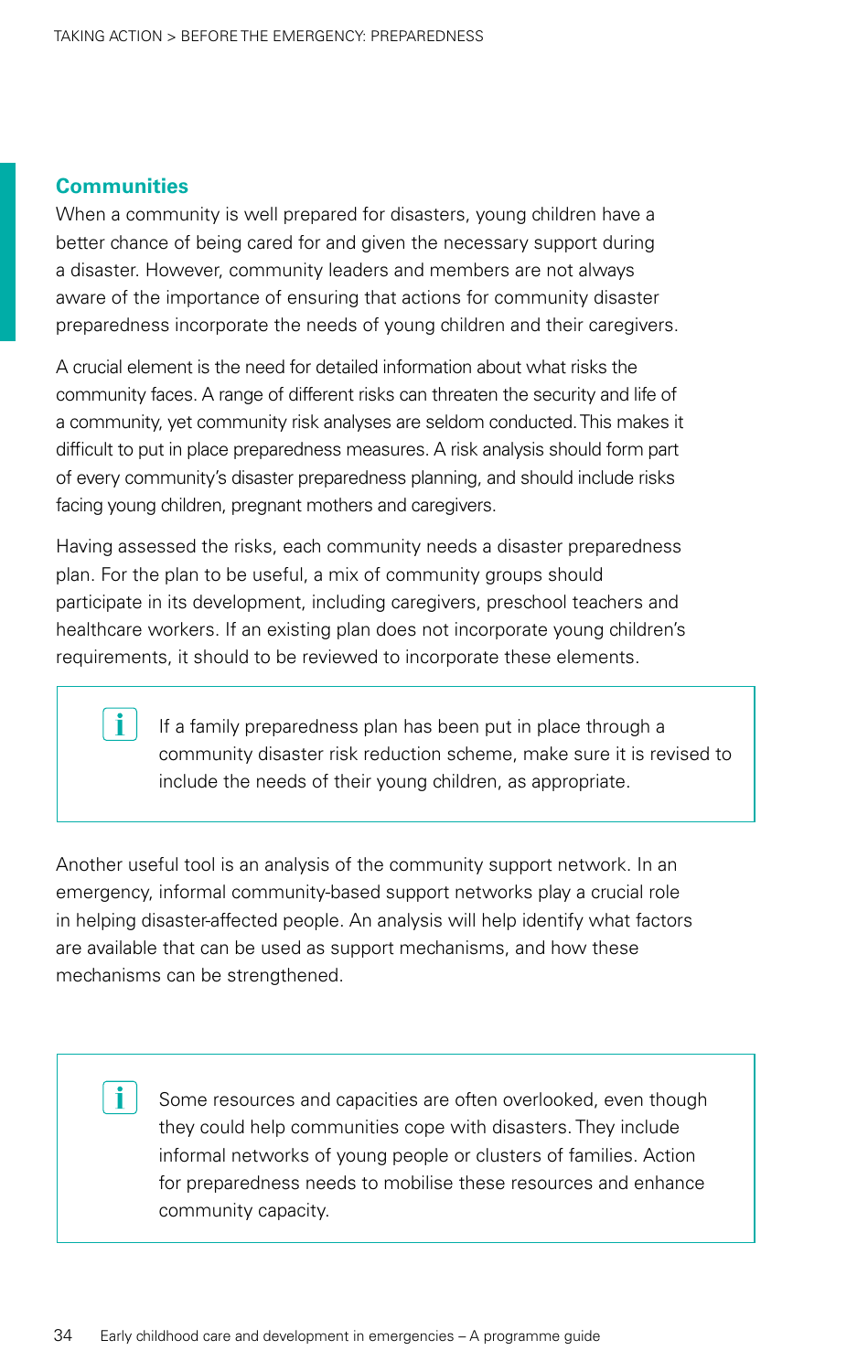### **Humanitarian agencies**

Experience in several Plan countries has shown that when there is insufficient preparation and planning before an emergency, responses are more difficult to organise, both in relation to programmatic orientation and operational mechanisms.

In normal times, high quality ECCD programmes contribute to better preparedness of young children – not least, by serving as a 'launching pad' of actions tailored to the emergency setting. So, good preparedness for emergencies includes advocating for ECCD provision in normal times – whether centre-based, family-based, community-based or following other informal models, such as the supervised neighbourhood playgroups in the Philippines.

Another aspect of preparedness involves putting in place communication channels and coordinating with relevant government institutions, other aid

i. For more information about clusters, see the Inter-Agency Standing Committee's *Guidance note on using the cluster approach to strengthen humanitarian response*. [15](#page-99-14)

agencies and partner community-based organisations (CBOs) prior to emergencies. In some Plan countries, food provision has been seen as challenging because of potential hygiene risks associated with food preparation, even though it is the assistance most often requested by affected families. It can be helpful to hold discussions and coordination with the IASC

Nutrition Cluster and organisations such as World Food Programme and UNICEF before emergencies.

Finally, staff need to be prepared for the task ahead. If some are not aware of the agency's emergency procedures, then part of the organisational preparedness will involve putting the knowledge and skills in place, making sure that ECCD is considered a key part of that process. By making sure that staff are physically and psychosocially prepared, and that security arrangements are in place, you will directly influence the successful outcomes of the organisation's emergency response.

 $\mathbf{i}$  | For Plan's operational procedures for emergencies, see the Disaster Preparedness Process (DPP) and Plan's *Disaster Response Manual*. [16](#page-99-15)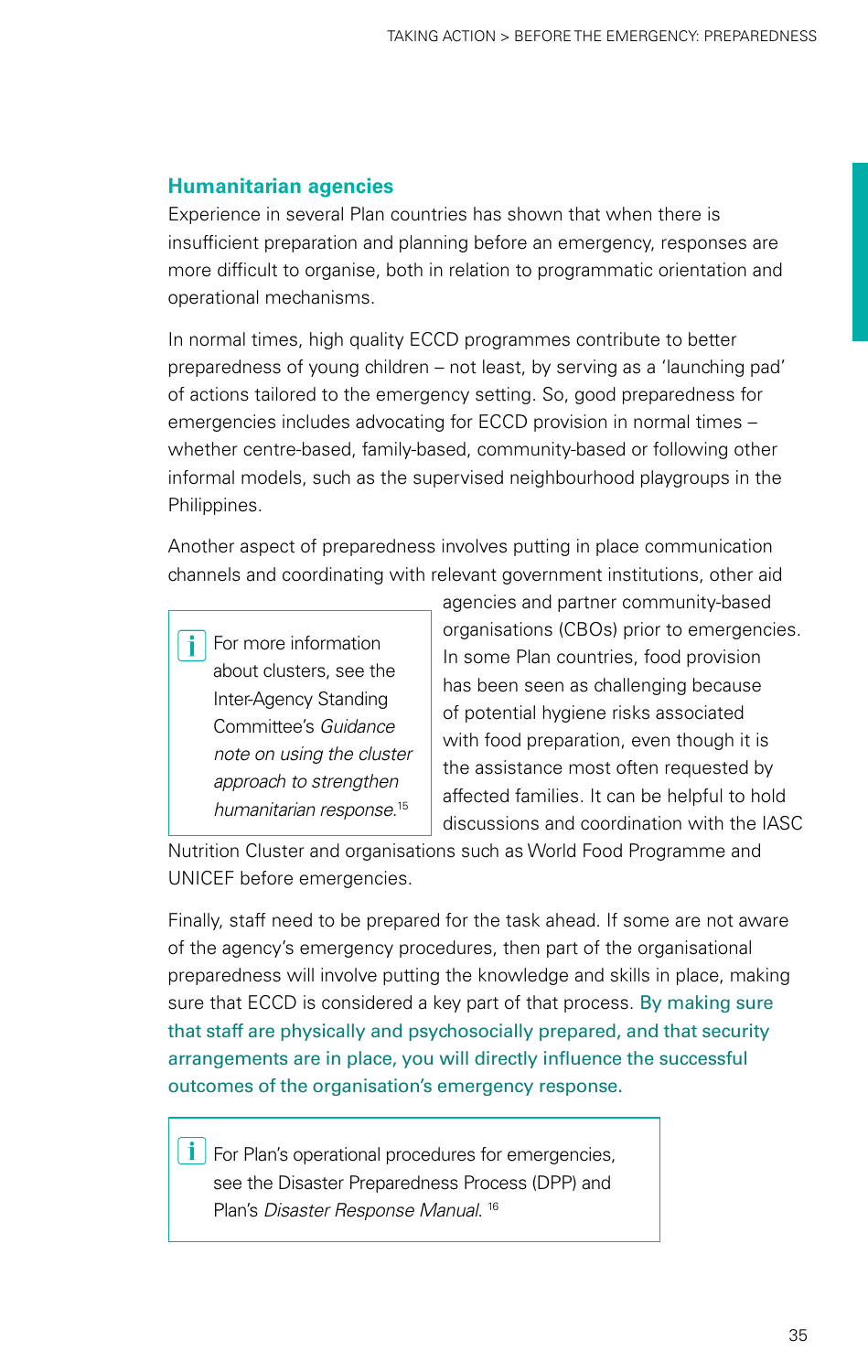### **Community-based organisations**

There are a great number of community-based organisations (CBOs), often working across several communities. They may not be well known to donors and humanitarian organisations, but in an emergency they can provide valuable assistance. So, an essential part of preparedness is to map these organisations' expertise in ECCD and emergency response. This mapping exercise will serve as a basis for capacity building and mobilising their expertise during the response phase.

One challenge is that many of the CBOs that carry out relief work lack experience in disaster response. Try to develop the capacity of any CBOs with experience in ECCD as a development intervention, so they can adapt their provision to the emergency setting. It is also worth investing in any emergency-oriented CBOs to build their capacity in ECCD.

> CBOs can help a disaster-affected population more effectively when they themselves are oriented in disaster risk reduction, including risk mapping, vulnerability and capacity analysis, as well as in delivering disaster risk recovery (DRR) activities. So, help build their capacity – not only at the preparedness phase but through the response and recovery phases.

CBOs can also play a useful role in collectively advocating for ECCD in emergencies, and you can help strengthen these skills. Organisations that have experience in ECCD can advocate with related sectoral agencies, such as education, health, protection and water, sanitation and hygiene (WASH). However informal or small they are, CBOs can play an extremely important role in provision of ECCD in emergencies. For this reason, it is worth helping people to form new groups, and to strengthen the capacity of existing ones.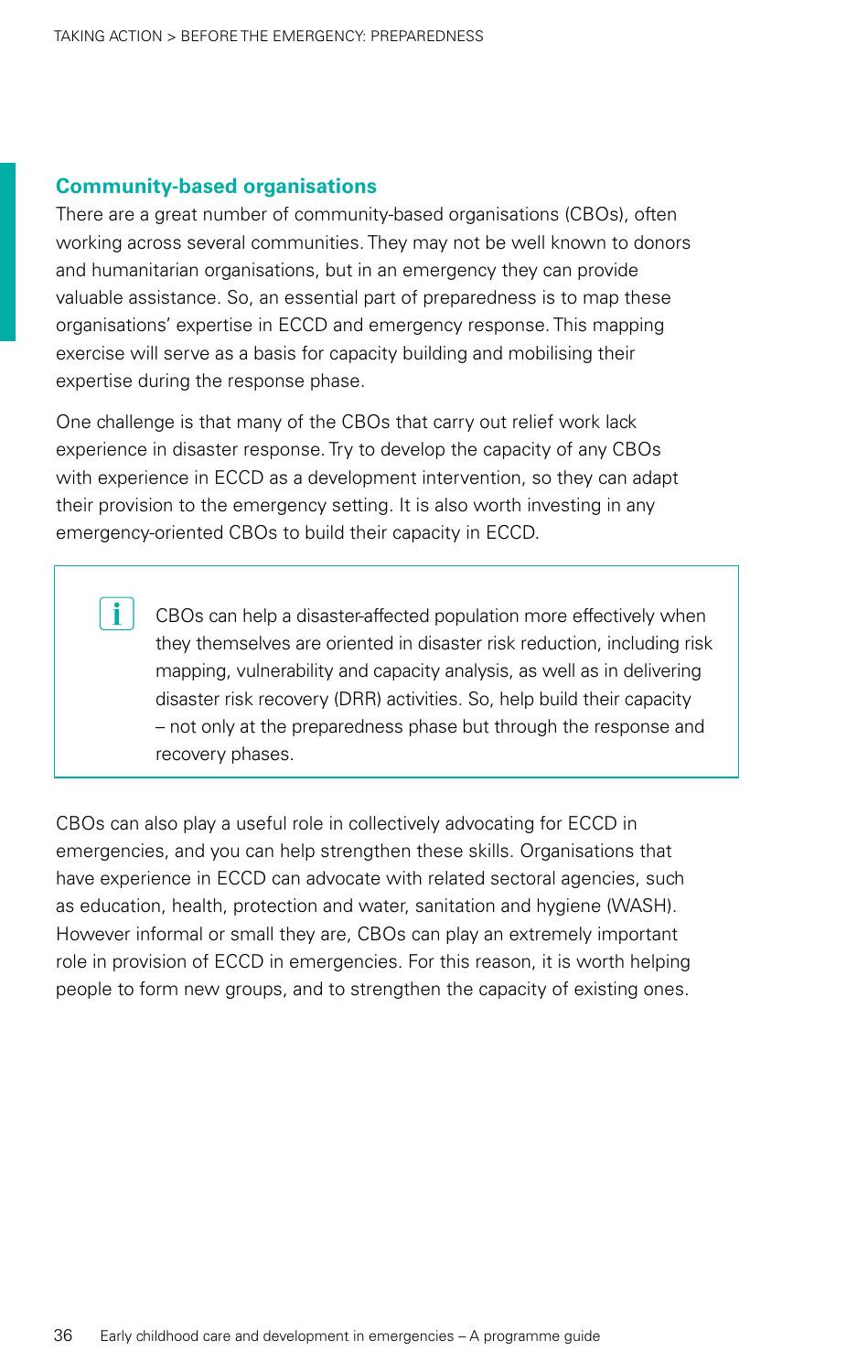## **Government**

One of the key challenges in the pre-emergency phase is to motivate all stakeholders to take action to enhance emergency preparedness. The value of disaster risk reduction is not always fully appreciated, as it is more intangible than disaster response. Competing priorities often take precedence and often, the necessary measures are not put in place until an emergency has struck.

A key activity is to conduct capacity assessments for every locality, in order to map the state of prepared-for emergency. This indicates the level of risks of a particular locality and the assistance needed for risk reduction measures. However, putting this in place remains a challenge. The pre-emergency phase also presents opportunities for setting up or expanding ECCD services in the disaster-prone areas by building children's and caregivers' capacity to withstand, cope with and recover from disaster.

Governments may need to provide resources – for example, for stockpiling and strengthening the physical structure of preschools, health centres and primary schools to render them hazard resistant. These resources can be substantial and must be integrated into governments' budget mechanisms. At the same time, it is important to mobilise contributions from civil society and the private sector.

In contrast, some preparedness actions do not demand significant financial resources, but instead need strong commitment. For example, developing an emergency preparedness plan is a critical step towards preparedness. This requires consultation with partners and their commitment, rather than financial resources. Further work involves revitalising communication channels across different sectors, between national and sub-national authorities and communities, and between government and aid agencies. This is essential for coordinating an effective ECCD response, and ideally government agencies should take the lead in this process.

Finally, the pre-emergency phase offers opportunities for putting in place, or updating, early warning mechanisms that can be activated immediately as needed. It is essential that all early warning systems are communicated to people in the community, with clear instructions on how to respond to warning signals.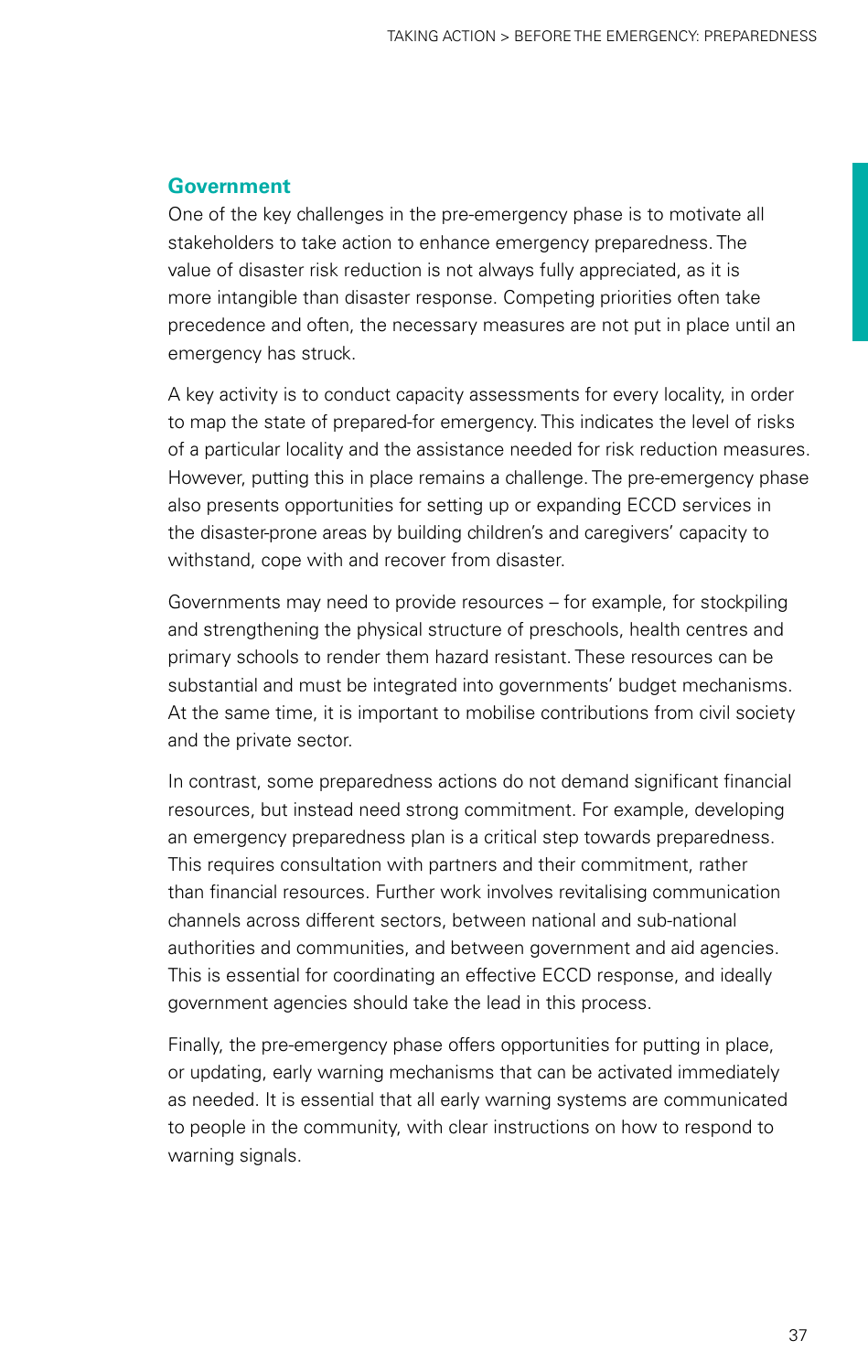i.

<span id="page-37-0"></span>Where possible, it is important to promote inter-village preparedness mechanisms, so that people from the least-affected villages, or from neighbouring villages, can help those in the worst-affected villages. So, training sessions and preparedness measures for disaster-prone villages should also include ECCD teachers and facilitators of the nearby villages. They can be mobilised to deliver ECCD support in the affected areas during disaster.

> The overall objective is to institutionalise disaster preparedness everywhere. However, it is more practical to focus on the disasterprone areas first and then plan to reach out to other regions gradually. The learning that takes place through this process can be disseminated to other areas through documentation, advocacy and capacity development.

## **Carrying out an ECCD situation assessment**

A situation assessment involves assessing existing ECCD services – or the lack of them – in disaster-prone areas. This provides an overall picture of what is available, what functions well, who is accessing the services and who is not, and what elements of existing services can be made use of when an emergency breaks out.

Secondary pre-emergency data need to be collected at the preparedness phase. In most places, some data about ECCD services and young children aged 0–8 years should be available. The main sources of information are the national and local statistical bureau, the ministries of health, education and social welfare and their local offices (in some countries the ministry of social welfare is responsible for ECCD), and other agencies with oversight responsibilities for ECCD. In some countries, certain data may be featured in the government's strategic plan or national children's action plan. Similarly, some of the data is featured in Plan's country strategic plans.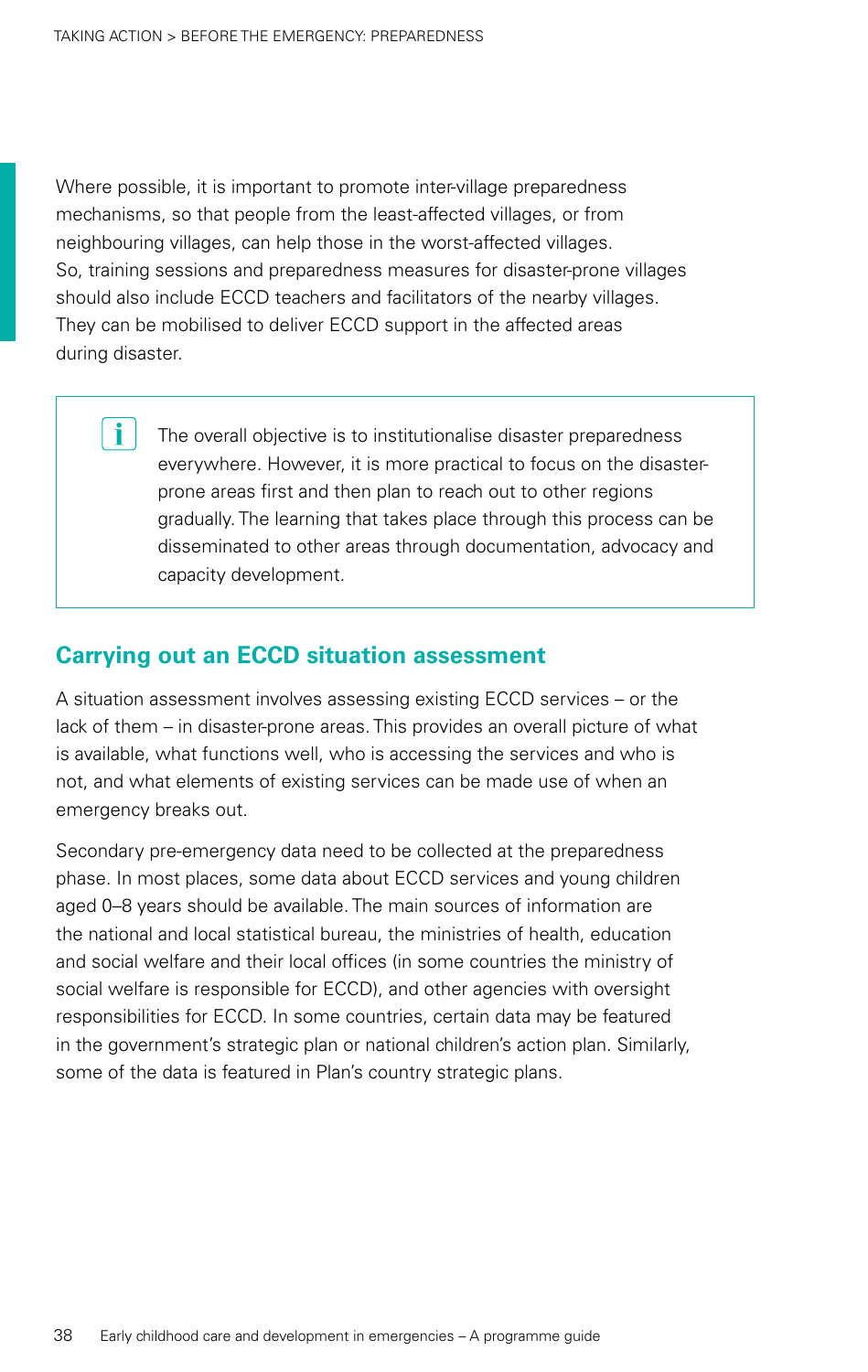**key indicators that need data collected include:**

- population of children aged 0–8 years, by age, sex and, if possible, indicating especially vulnerable children such as street children, displaced children, members of minority ethnic or religious groups, those with disabilities and those who are malnourished
- risk map results identifying the highest-risk locations, vulnerable children and protection risks for children
- ECCD services, including health services (for pregnant and lactating mothers, infants and toddlers), preschools, community-based learning centres and different forms of ECCD, including mobile ECCD, home-based ECCD and other informal learning venues
- cultural norms, including childcare practices and gender norms and practices in the community that create barriers for boys and girls in accessing ECCD services
- accessibility to ECCD services, including by most-vulnerable children
- overall physical condition of health posts, preschools and ECCD centres, including details of water and sanitation facilities
- availability of learning materials in ECCD centres, including furniture, instructional and play materials, supplies and recreation equipment
- existence or lack of contingency plans and basic tools for emergency preparedness, including first aid, vaccines, relief goods, torches, evacuation map and evacuation equipment
- existence or lack of ECCD policies, curriculum and training materials, as well as information, education and communication materials on health, nutrition, early learning, and protection from violence and abuse
- availability and functionality of any referral system for children with special protection needs or children needing specialised mental health services
- existence or lack of functional crisis management, assessment and response teams.

i.

Once the information is gathered, make a concise analysis of the overall situation and identify areas needing preparedness actions to reduce vulnerability. Ideally, update the information periodically.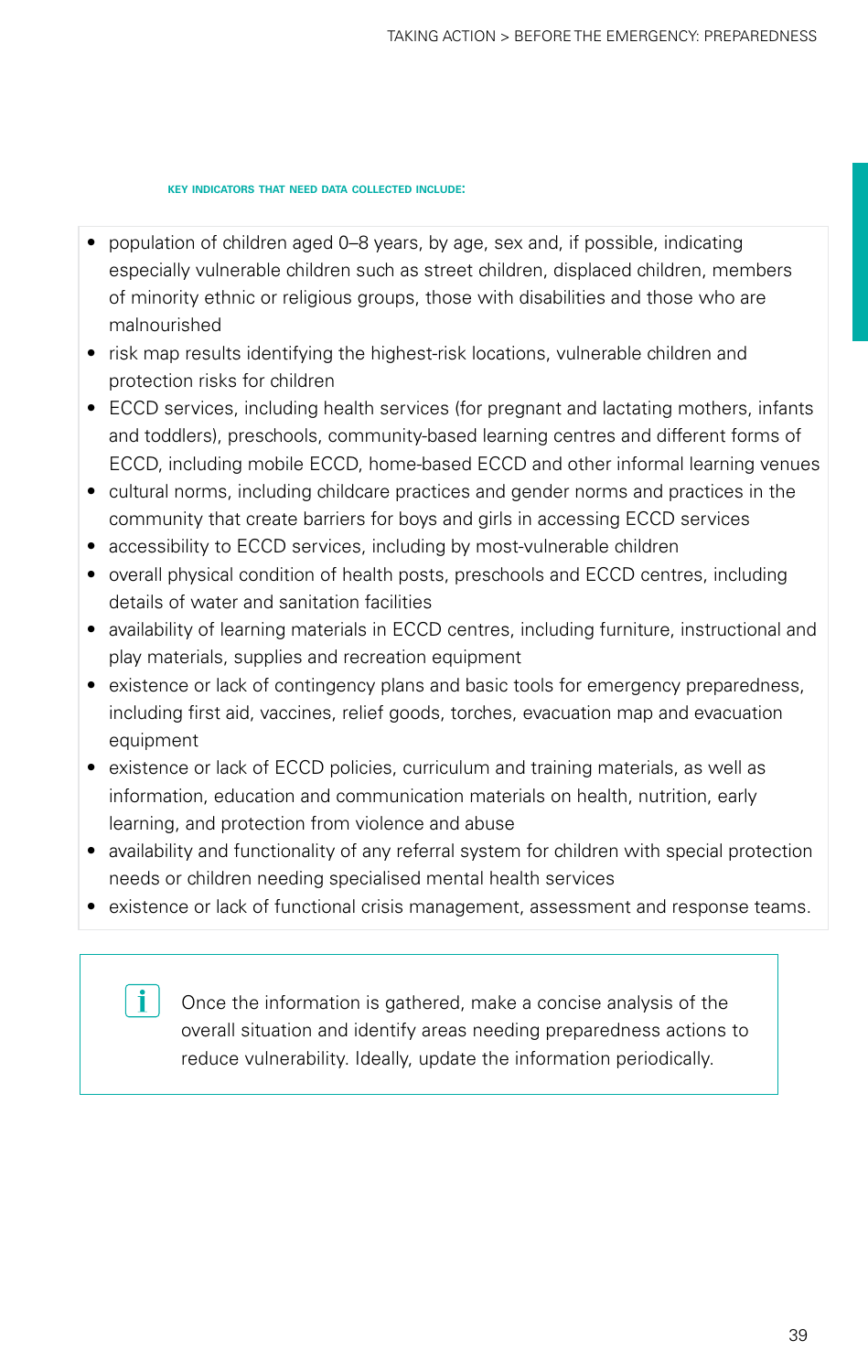## **Implementing preparedness measures: key actions**

The situation assessment [\(see page 38](#page-37-0)) provides a background for planning and implementing preparedness measures. This section sets out some recommended actions in the following areas:

- preparedness planning
- human resource preparation and capacity development
- stockpiling materials
- disaster risk reduction
- advocacy
- • coordination.

Some of these activities may be led by government agencies, with the organisation (such as Plan) providing financial or technical assistance. Others may be led or conducted by the organisation itself, working in close consultation and cooperation with government partners, the communities and other aid agencies. Some may be funded wholly or partly by one agency, in which case you may need to persuade other agencies to focus on the other measures.

#### **Preparedness planning**

- Develop disaster preparedness plans at organisation, community, ECCD centre and family level. These plans map out concrete actions and those responsible for implementing them, taking into account the vulnerabilities, comparative strengths and advantages of different stakeholders, and clarifying the links between them.
- Include ECCD preparedness in disaster preparedness planning and in the community's overall preparedness planning process.
- In cases where a hazard or conflict is imminent, make a contingency plan with actions relevant to that particular hazard. Assess which groups are most at risk of being left out of ECCD services in an emergency. Within those groups, ask yourself: to what degree do girls have weaker claims than boys? A disaster preparedness plan highlights the vulnerability and capacity of an organisation, area or a unit. It spells out what needs to be done, by whom, when and how in the event of a disaster. A contingency plan contains similar items, but refers to a specific hazard that is looming. Usually this should be done by sector, in collaboration with other agencies.
- Conduct a vulnerability analysis, establish a list of the most disasterprone areas and prioritise preparedness and mitigation measures in those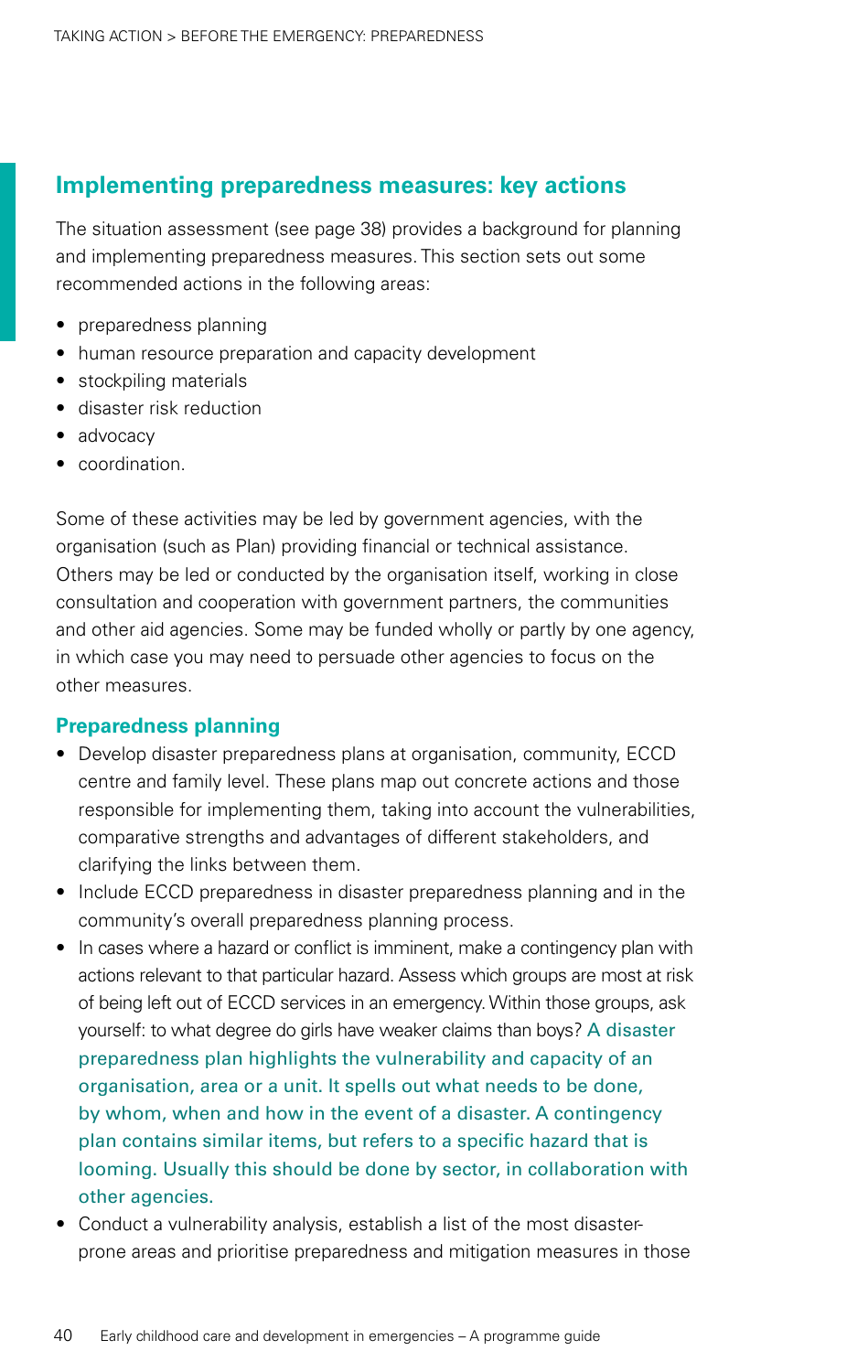areas. Plan Pakistan's experience of conducting vulnerability mapping before the flood of 2010 showed that the vulnerability mapping had considerably facilitated the preparedness process, and helped to rapidly mobilise funds for flood relief.

- Provide quidance on developing a disaster preparedness plan to ECCD centres, preschools and community groups. Make sure these plans are linked to the community's overall disaster preparedness plan.
- Support local health centres, preschools and community learning centres to conduct DRR activities, such as safety assessments of preschools or health posts and risk mapping. Remedy any problems that they highlight and run safety and evacuation drills.
- Where there are no training materials for ECCD in emergencies (for example, materials for parenting sessions or caregiver training), develop simple training materials. Where possible, adapt materials developed elsewhere to the local context. For example, UNICEF has the Care for Child Development parenting education session package that could be adapted to a particular context.

## **Preparing human resources and developing capacity**

- Develop a roster that includes international ECCD specialists, national ECCD specialists, preschool teachers and caregivers at the national and sub-national levels who can provide support during an emergency, and train them up.
- Identify and train potential local partners who can implement ECCD in emergency programmes.
- Support capacity development for ECCD in emergencies (including aspects related to psychosocial support and DRR) for relevant staff of ministries of education, health and social welfare at national and subnational levels, alongside local partners (ie: CBOs) and non-governmental organisations (NGOs), preschool teachers, healthcare and community social workers.
- Help ensure that DRR is integrated in the curriculum and activities of existing ECCD centres, preschools, health centres and parenting programmes. Guide caregivers in the conduct of age-appropriate DRR activities – for example, learning songs that include the names of children and their parents and village, basic survival and safety techniques, and measures for accident and injury prevention.
- Identify and disseminate positive childcare customs that can be used to enhance the acceptance and effectiveness of ECCD programmes in emergencies. Similarly, detect and discourage negative childcare practices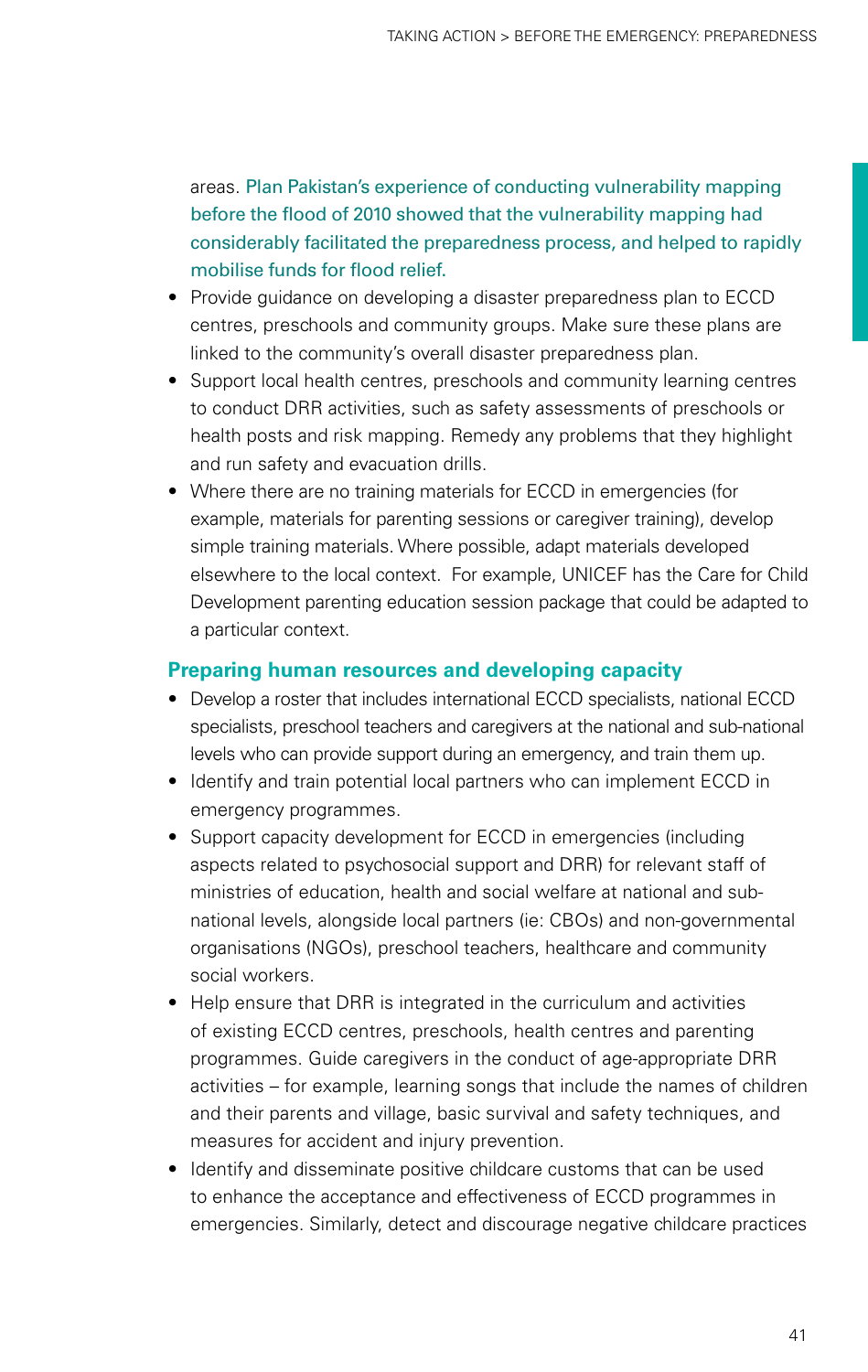through capacity building, explanation and guidance to caregivers, and through community-wide campaign events to popularise good childcare practices.

## **Stockpiling materials**

- Establish a profile of suppliers for items needed for young children in emergencies, and identify potential suppliers.
- Stockpile essential medicines, first aid kits, ECCD kits that include play and education materials (adapting them to the local context) and materials that can be used for child-friendly spaces and other locations. Make necessary standby arrangements with local suppliers for their provision in emergencies.

## **Disaster risk reduction actions**

- Retrofit ECCD centres, health centres, preschools and primary schools to make them disaster resistant, with the cooperation and contribution of the local government and the communities. This may require some resources from government and donors, as well as community contributions in kind.
- Rearrange furniture and books inside the centre to prevent objects from falling and causing harm.
- Identify safe places in the communities for possible relocation of ECCD centres, health posts, preschools and primary schools if necessary.
- Support national and local government authorities to develop and comply with disaster-resistant standards for preschools, ECCD centres and health centres.

## **Advocacy**

- Advocate for ECCD in emergencies to be incorporated into the emergency plans, development plans of the related sectors (health, education, water and sanitation and protection) at national, regional and local levels.
- Lobby for a government budget allocation for young children in emergencies' activities

 $\mathbf{i}$  | For more information, see the Inter-Agency Network for Education in Emergencies (INEE) Safer School Construction Initiative at <www.ineesite.org>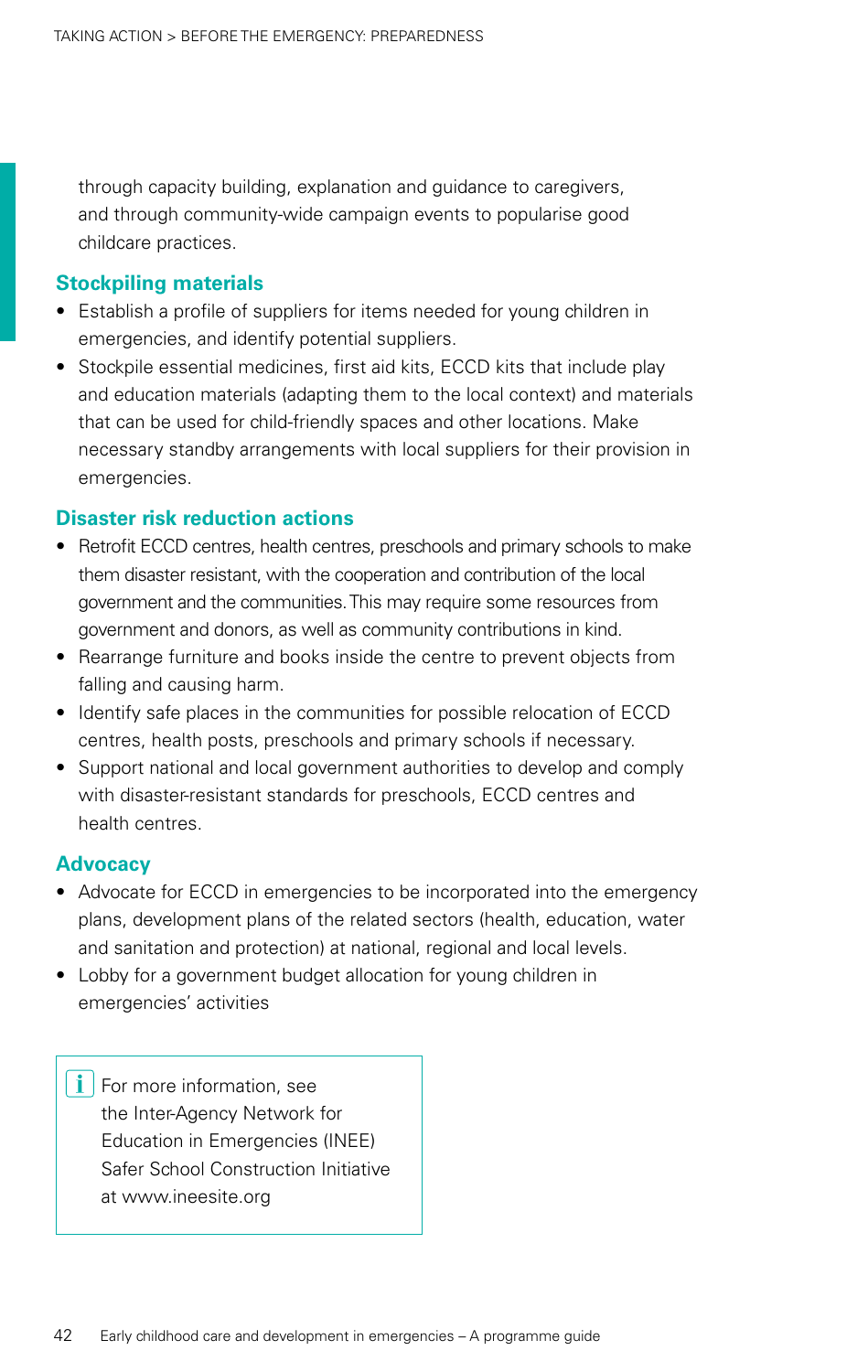- In countries where there are no ECCD policies, advocate for the development and adoption of policy frameworks that prioritise ECCD as a core intervention in emergency settings.
- Sensitise and coordinate with education, health, nutrition, protection, WASH, shelter and food security clusters or coordination bodies to advocate for a coherent emergency response programme for young children.
- Promote joint data collection or data sharing on young children and pregnant and lactating mothers, with other aid agencies and concerned government institutions. As far as possible, mainstream data collection into government data-collection systems.
- Advocate for the development, enhancement and standardisation of a monitoring plan, with indicators for ECCD programmes in emergencies, that can be used during the response and recovery phases.
- Promote the role of fathers in childcare as they sometimes are the family's decision makers, can help the mother and give her a break and can be strong positive role models, especially for boys. In some areas, women need their husbands' permission to bring their children to health centres for immunisation, treatment of an illness or a health check-up.

## **Coordination**

- Where the cluster system exists, make sure the various clusters incorporate the needs of young children in all their relevant plans for disaster response (including advocacy). Make sure the aid agencies' response is well coordinated so that all children in affected areas receive assistance. Prepare a 'Who's doing what, where?' plan for high-risk areas and develop a contingency plan.
- Where clusters do not exist, work with existing national and local coordination mechanisms and collaborate with humanitarian organisations to ensure a coordinated response in emergencies.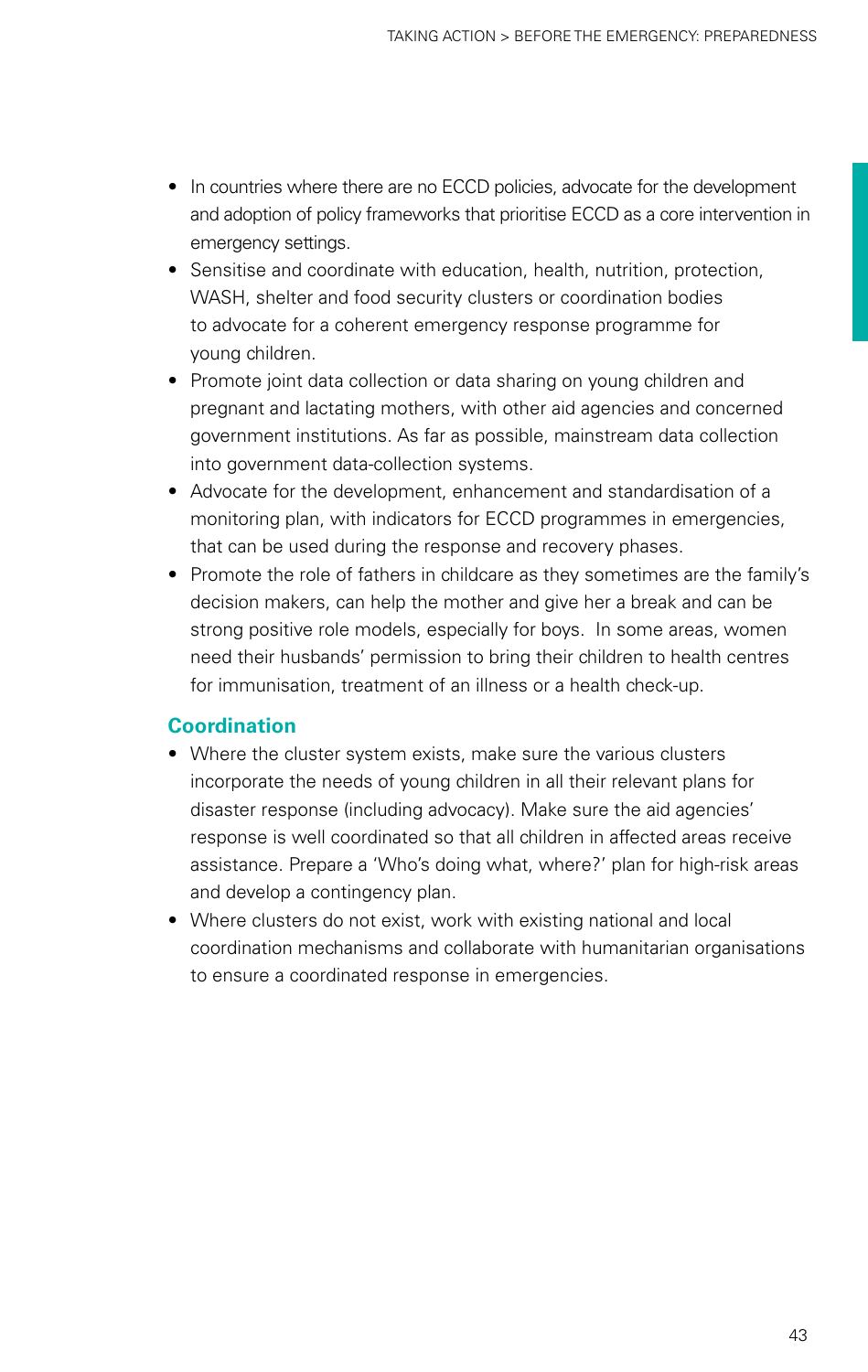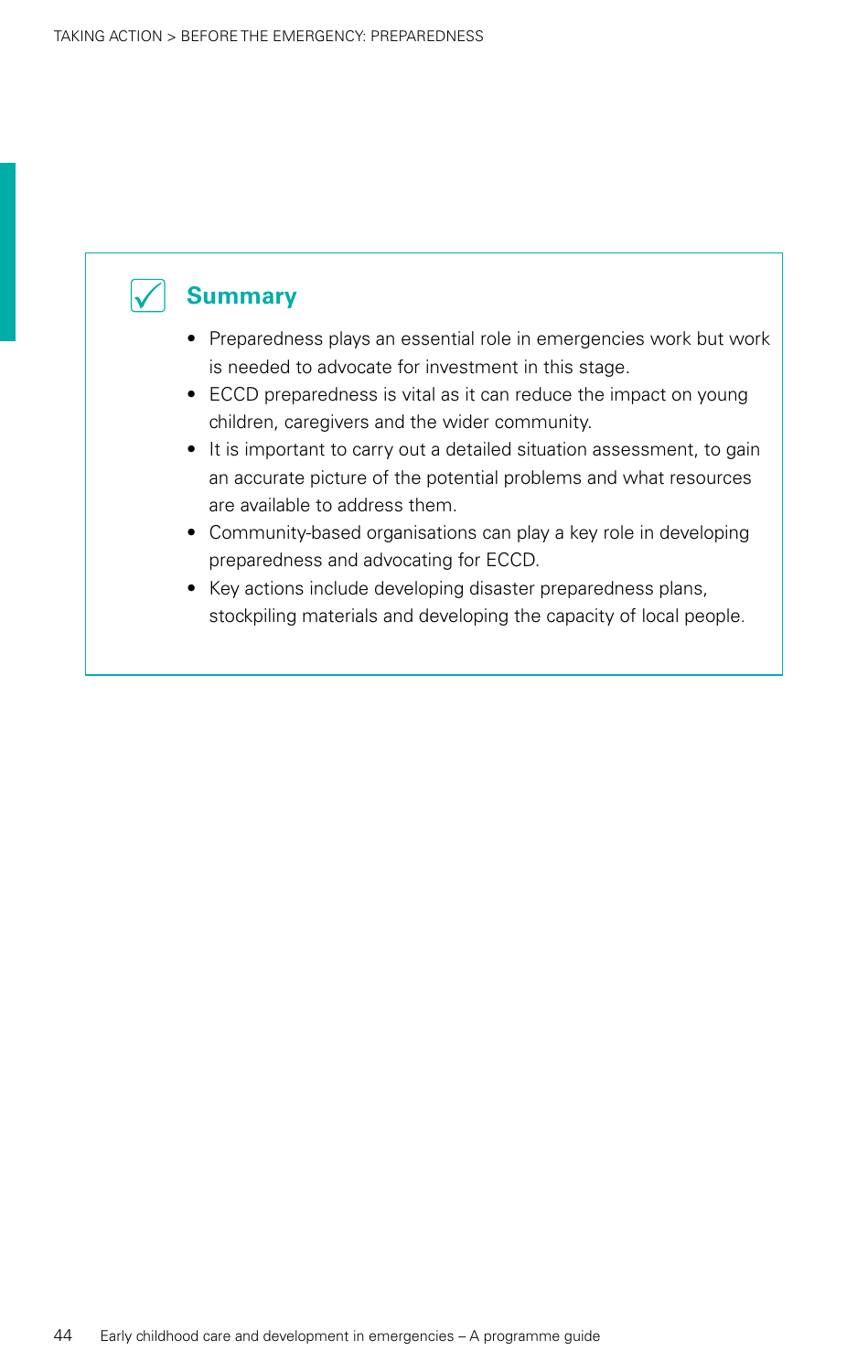# 4. Response

**<sup>M</sup>ONITORIN<sup>G</sup> <sup>+</sup> <sup>E</sup>VALUAT<sup>I</sup>O<sup>N</sup>**

**<sup>M</sup>O<sup>N</sup> <sup>T</sup><sup>I</sup> <sup>R</sup><sup>O</sup> <sup>N</sup><sup>I</sup> + <sup>G</sup>**

**<sup>R</sup>ESPONS<sup>E</sup>**

The response stage is the period during or immediately following<br>the emergency. In an emergency, the situation is typically chaotic.<br>Everything seems to need attention at once. Many children, pregr **hEE** emergency. In an emergency, the situation is typically chaotic. Everything seems to need attention at once. Many children, pregnant women and lactating mothers face urgent practical challenges – for **REESPONSECCCESESPONSESEECCESECESECESECECECECECECECECECECECECECECECECECECEC** to healthcare or nutrition. Many more will require psychosocial support **<sup>M</sup>O<sup>N</sup> <sup>T</sup><sup>I</sup> <sup>O</sup> <sup>I</sup> <sup>R</sup> <sup>G</sup><sup>N</sup> E <sup>+</sup>** to overcome severe distress. Early childhood care and development **NO<sup>I</sup> TAULAV** (ECCD) in emergencies plays a vital role in meeting these needs. This section explains the importance of a rapid needs assessment and the importance of communication and coordination. It then sets out key ECCD activities by age group and sector. If there has been good preparedness (see [section 3\)](#page-31-0), the mounting of the ECCD in B<sub>P</sub><sub>C</sub> but the parameters (See Section 5), the **IC**<br>If the imp<br>If they ECC **RECOVER<sup>Y</sup>**

The importance of play for young children aged 0-8 during an emergency response is essential and should be the vehicle through which all ECCD in emergencies activities are implemented. That means that all activities (including life-saving health and hygiene messages) can be made into, for<br>example, games, songs and stories for children so they are fun, easy to example, games, songs and stories for children so they are fun, easy to **PREPAREDNES<sup>S</sup>** understand and keep children's attention.It promotes resilience by enabling children to take an active part in their own recovery.Further, age-appropriate **RESPONSE** play activities that gather information from children, such as asking them **<sup>E</sup><sup>R</sup> <sup>O</sup><sup>C</sup> <sup>V</sup>ER<sup>Y</sup>** play activities that gather information from children, such as asking them<br>to draw where they live or tell a story about their life, have helped facilitate family reunification. After the 2004 tsunami and 2006 earthquake in Yogyakarta, Plan Indonesia found that drawing provided children with better

*Play for young children aged 0 to 8 during an emergency response is essential for promoting resilience*

**MON TI ORING + EVALUATION**

**M**<br> **E**R<br> **O**<br> **DRESS** 

opportunities to express their feelings and imagination than colouring picture books. It also prepares children socially, emotionally, intellectually and developmentally for later education. (For examples of age-specific activities that can be conducted in childfriendly spaces, ECCD centres or primary schools, see page 56.)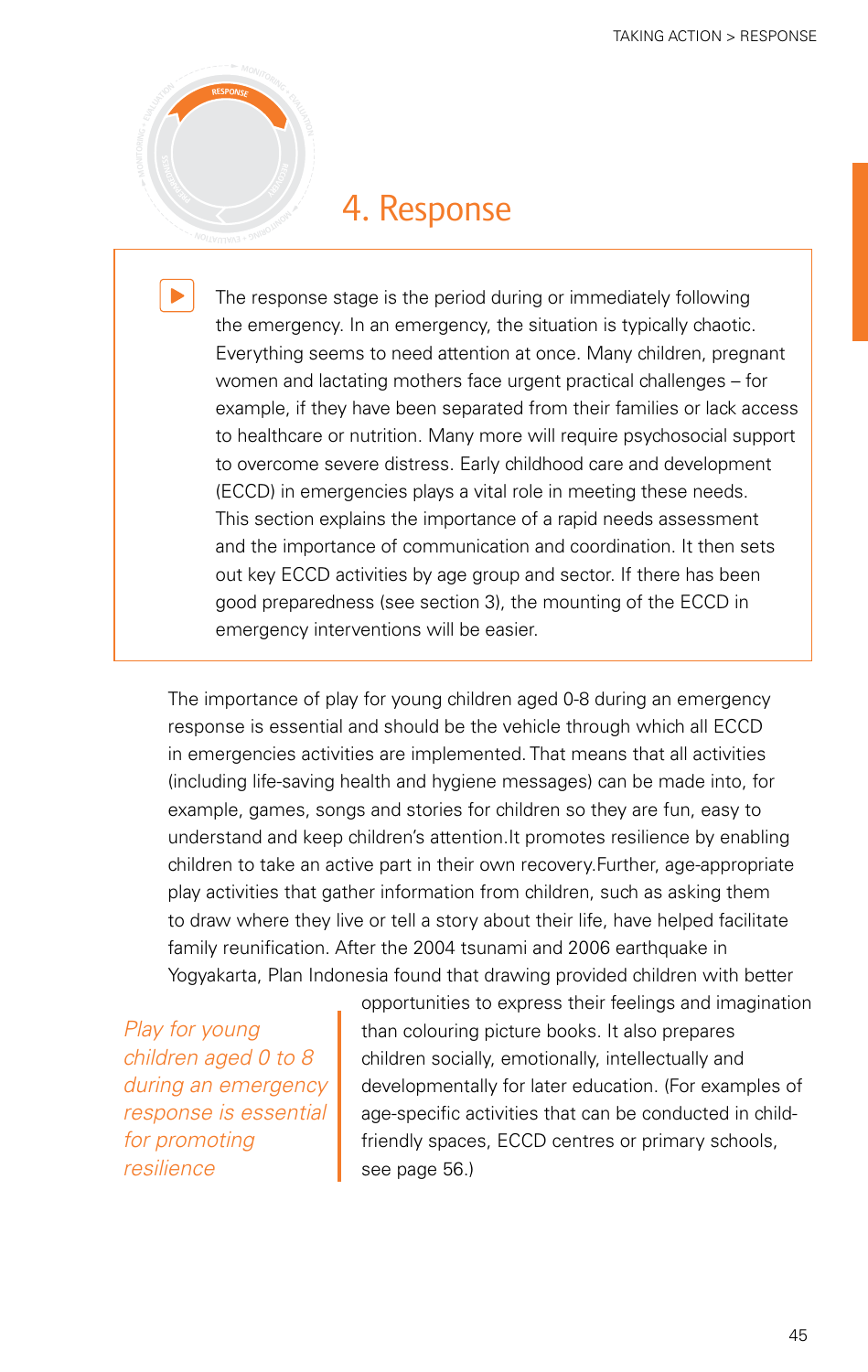## **Key challenges and considerations**

The response phase starts from the onset of an emergency and can last from three months to over a year, depending on the scale of the emergency. A key challenge is to ensure cross-sectoral support for early childhood care and development (ECCD) in emergencies. It is recognised that ECCD is a cross-cutting field, but actually implementing cross-sectoral activities for ECCD in emergencies remains challenging, and the complexity of the task should not be underestimated. Sector-focused activities may occupy all the attention of the specialists in each sector and less time for collaborating with other sectors. Yet effective cross-sectoral collaboration and coordination is a critical aspect of providing integrated support to young children, their mothers and pregnant women to avoid duplication of effort and ineffective use of scarce resources.

Cross-sectoral collaboration and coordination is possible when there is joined up planning implementation and monitoring of activities. You can overcome obstacles by encouraging each sector to keep asking itself: 'Have we sufficiently involved colleagues in other sectors so that the programme brings the optimal results?'

 $\mathbf i$ 

i. For examples of how to bring about cross-sectoral cooperation for young children in emergencies, see Coordination on page [51](#page-50-0).

Another challenge is that of acquiring accurate age-disaggregated data for children under eight years of age, and especially for those under three. This disaggregation is important for establishing benchmarks and the scope of services that should be provided to younger children and their primary caregivers. Similarly, it may be difficult to obtain data about the most vulnerable children, including girls, children from minority ethnic groups, children with disabilities, children who are living on the streets, those affected by HIV/AIDS or conflict, and those living in inaccessible areas.

Every effort must be made to collect data that is disaggregated by children's sex and ability, in order to assess their needs and make sure these are reflected in the response programme.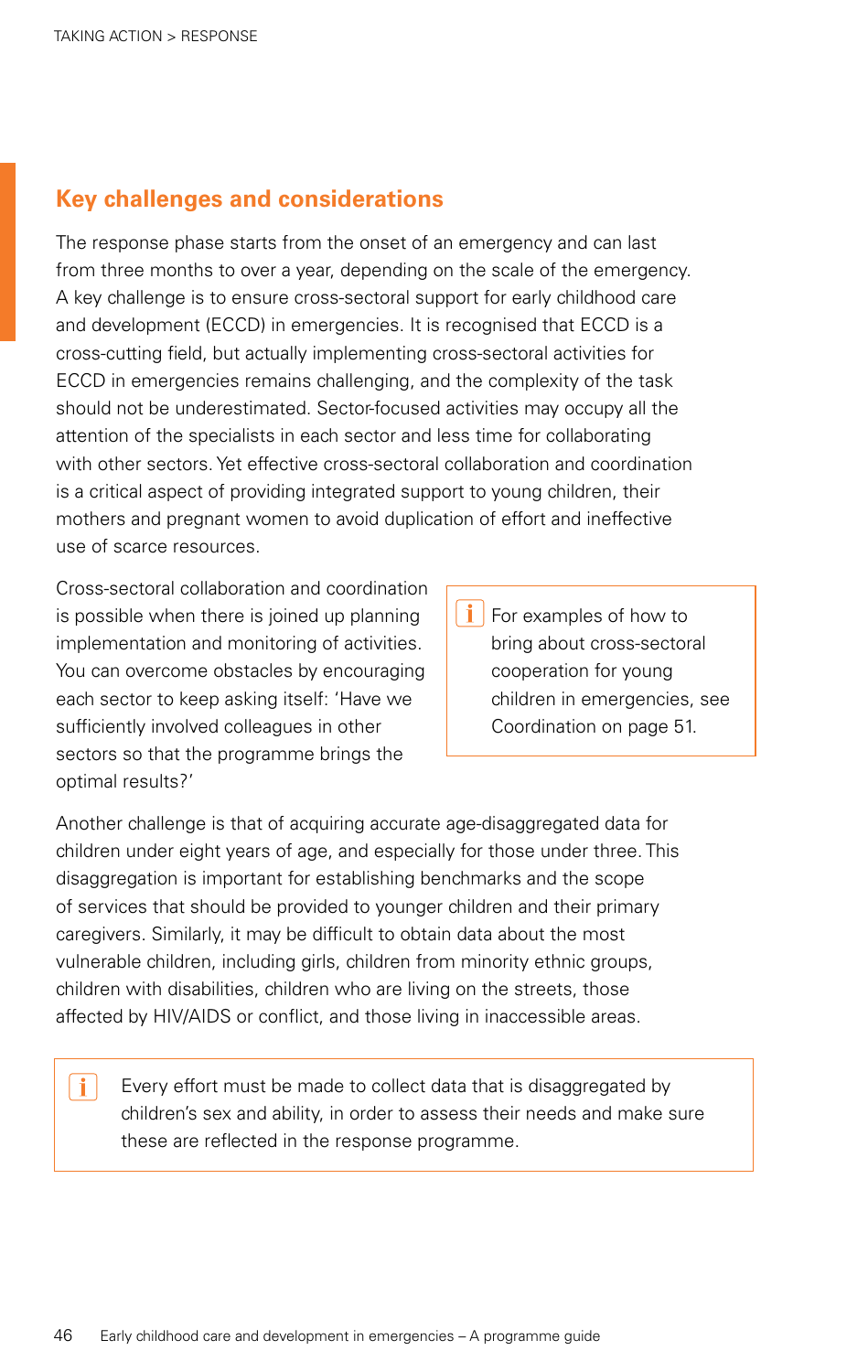Inaccessibility to affected areas due to damage to roads, infrastructure and communication services, as well as to low security, are significant challenges. In many cases, these are the key obstacles to rapid delivery of relief, or to reaching out to those who need assistance most. The solutions to these important issues lie outside the scope of this guide, but those who support ECCD in emergencies should, at the very least, lobby the relevant agencies and institutions to ensure that assistance to young children is delivered one way or another.

Monitoring is an area often neglected in emergency programmes, and can present a daunting challenge. Implementing an emergency programme itself is highly demanding, but it is essential that due attention is also paid to monitoring the programme. Without appropriate monitoring, it may not be possible to ascertain whether a programme is delivering the intended support to the affected population, even if considerable resources have been deployed. A monitoring plan with indicators must be designed and carried out as an integral component of the response. For more details about monitoring and evaluation, see [section 6](#page-91-0).

Successful ECCD programmes in emergencies are those that are sustainable even after the cameras have gone. A key aspect of success is to maximise local resources and participation. Use culturally relevant and child development-appropriate practices as far as possible. Encourage people to use existing training materials and learning resources, adapting them to ensure that they are culturally and contextually suitable and cost effective. Also, encourage local production of toys and other learning materials from local materials. In Plan Philippines, while making toys from local materials, mothers have exchanged their concerns and shared experience. As well as the practical benefit of the toys, they feel the process has helped reduce their stress and provided them with useful psychosocial support.

In the planning and implementation phases, use and strengthen existing community mechanisms for childcare and support. Children's activities should involve not only mothers but also fathers, extended family members and the wider community. Lessons learned from Plan's experience of ECCD in emergencies show the importance of involving community leaders and members in the conduct of the emergency response from the very beginning and throughout the three phases (described in [Part t](#page-30-0)wo of this guide).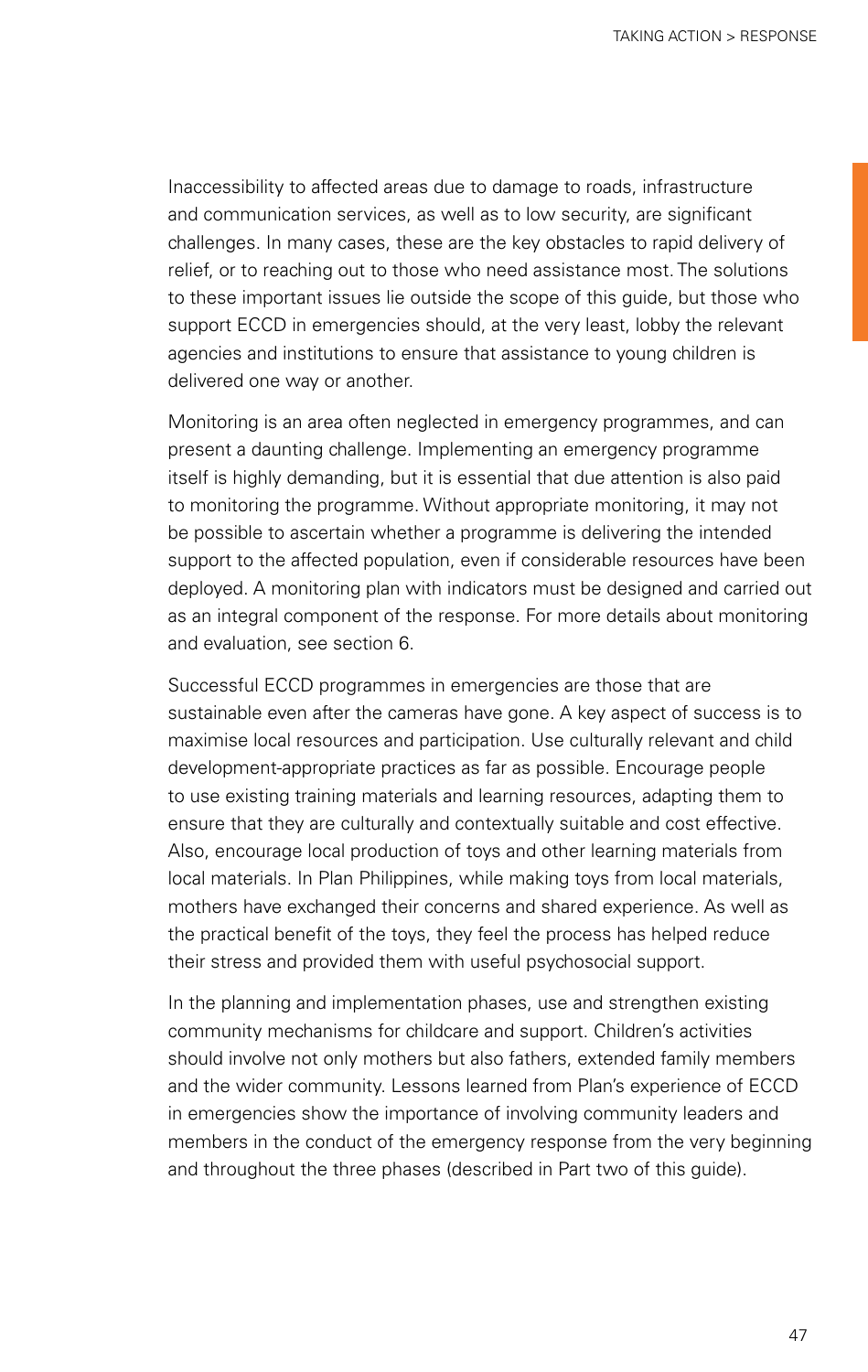<span id="page-47-0"></span>Where your organisation does not have sufficient expertise or capacity in providing certain assistance – for example, perhaps in providing support to separated children or those already placed in orphanages – collaborate with or refer to specialised agencies.

We now look at key activities in developing a coordinated and integrated ECCD response in an emergency. First, we look at activities relating to young children of all ages. We then go on to look at activities by specific age group.

## **Developing an ECCD response**

Three interventions that need to be part of all ECCD in emergencies programmes include:

- rapid needs assessment
- communications and advocacy
- coordination.

### **Rapid needs assessment**

Any coordinated and integrated ECCD response in an emergency must be informed by a needs assessment based on sex- and age-disaggregated data of young children (divided into age brackets or 0–2, 3–5 and 6–8 years) and data concerning pregnant and lactating women. Several types of needs assessment have been used in emergencies:

- **The initial multi-sectoral assessment** takes place in the first 72 hours of a sudden onset emergency. It provides only a limited picture of the overall loss of life, the damage to preschools, health centres and the number of children affected. This assessment may not be possible in inaccessible areas. It is important that there are a few key questions relating to young children in emergencies.
- **The rapid assessment** takes place in the first two-to-four weeks. It provides a snapshot of needs and is meant to be a first step in the lengthier process of gathering evidence and managing information about an emergency. It also flags information gaps and emerging issues for consideration in a comprehensive assessment[.18](#page-100-0) If a specific assessment for ECCD is not possible, ensure key questions for ECCD are integrated into other sector assessments including education, child protection, health, nutrition and WASH. This assessment will form the basis of intial ECCD in emergencies programme design.
- **The comprehensive assessment** takes place in the first two months of the emergency and provides more in-depth information about the needs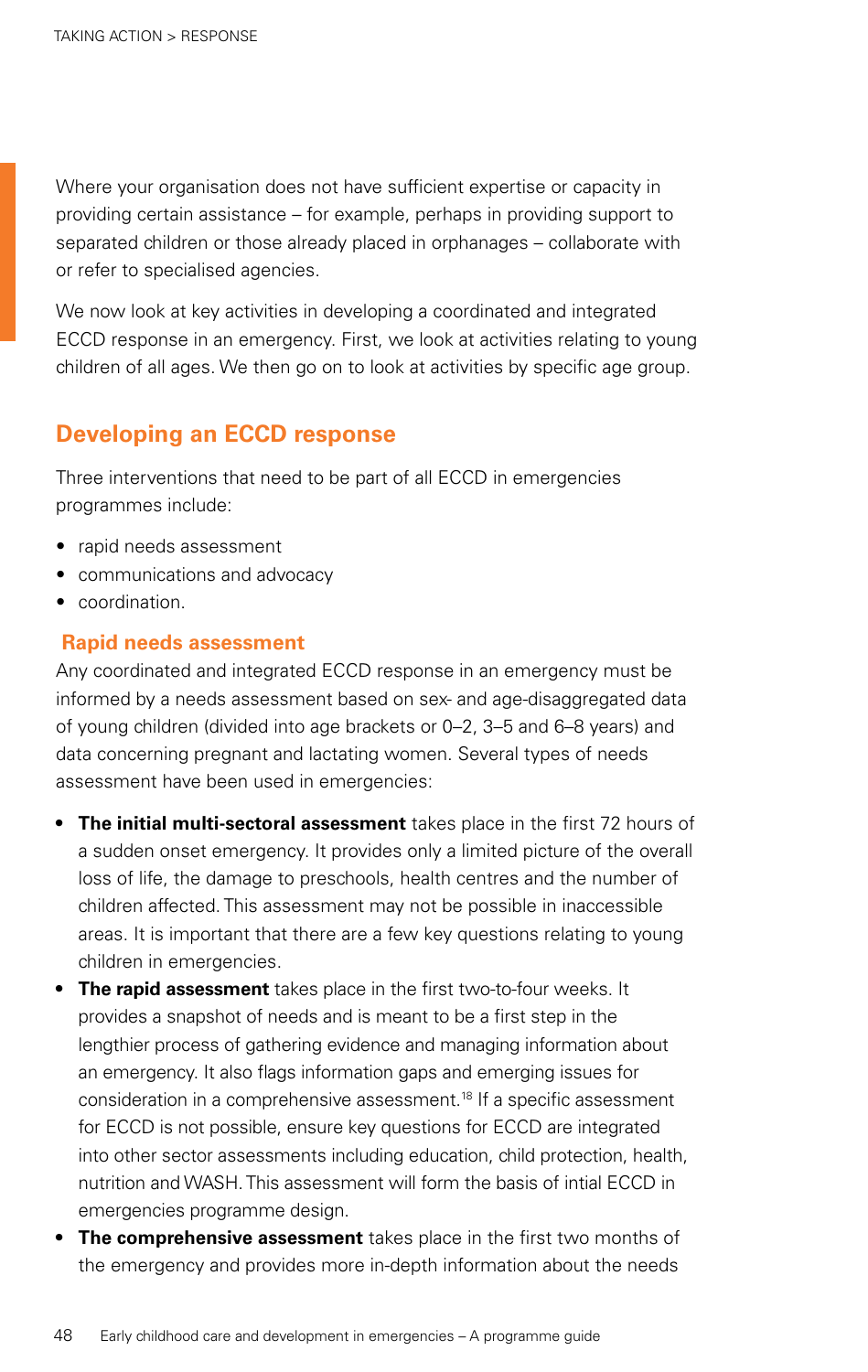and serves as a baseline for monitoring and evaluation[.19](#page-100-1) It will also help modify the initial programme design. At this stage, even if a separate assessment is not available, it is recommended to develop a new one or adapt an existing one so more detailed information on ECCD can be collected.

All assessments should be done in collaboration with the Inter-Agency Standing Committee (IASC) clusters or other relevant coordination mechanisms. Organisations should not do assessments alone as this can bring about assessment fatigue in affected communities. Where possible and appropriate, involve community members and children in gathering this data.

In areas where IASC clusters are not available, the rapid needs assessment will be carried out in collaboration with government, local partners and other aid agencies. Then, data from the rapid assessment is compared with the pre-emergency data and analysed to establish an overall picture of the extent of damage. This forms the basis for programme design.

It is also important to assess the capacities of local government, health centres, preschools and community learning centres to respond to the immediate and short-term needs of children. In fact, their roles and capacities should remain central throughout all three phases. Wherever possible, support them to continue running existing ECCD activities and methods, as long as these respond to the needs of children and mothers in the emergency situation. In areas where your organisation does not have sufficient expertise or capacity – for instance, in providing care to separated children or arranging family reunification – refer to or collaborate with specialised agencies.

 $\left| \begin{array}{c} \mathbf{i} \end{array} \right|$  For details about methods for conducting a rapid needs assessment, see page [48](#page-47-0).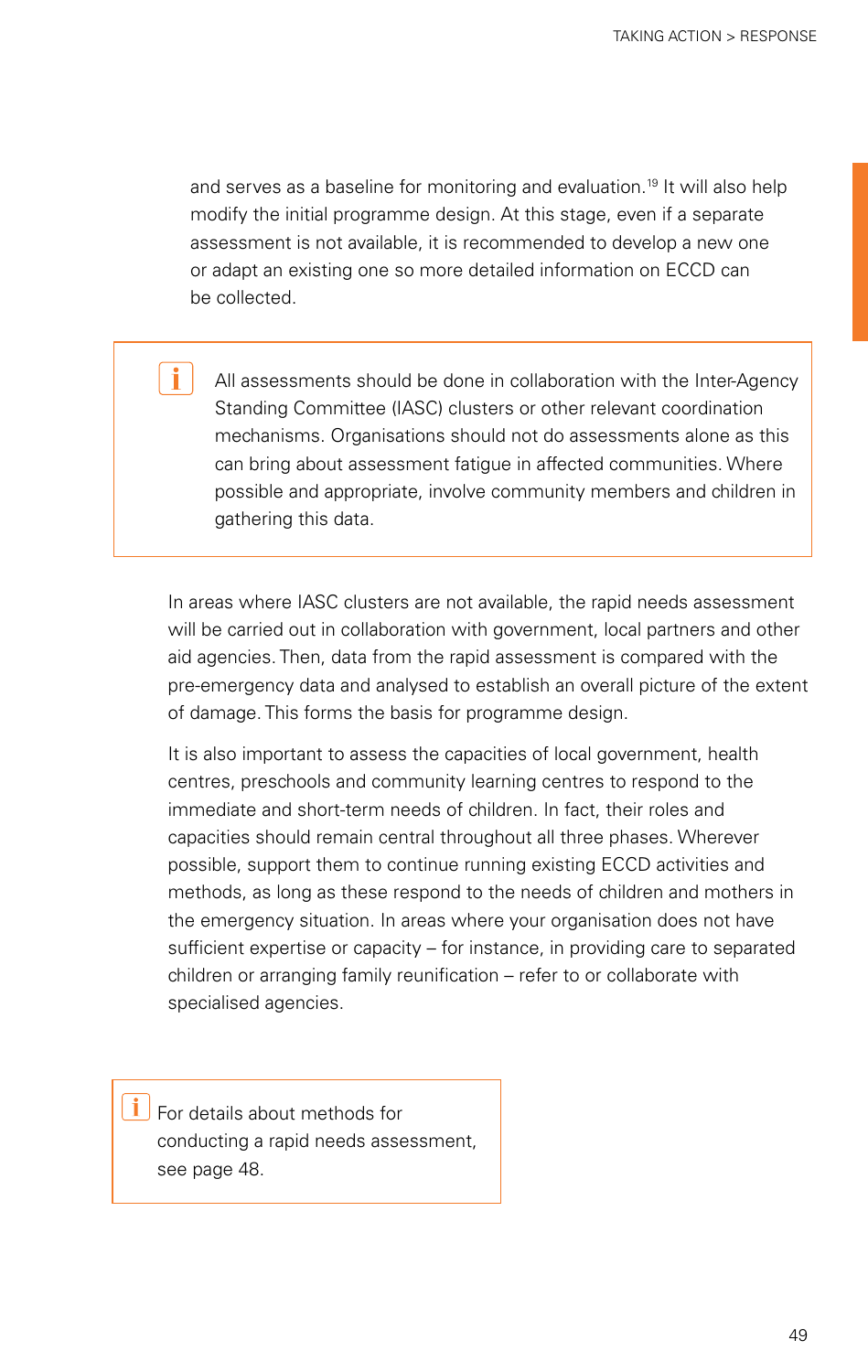#### **Communications and advocacy**

Effective communication during the emergency response is essential for many purposes, including to transmit life-saving messages, for effective coordination, for efficient implementation and monitoring of programmes, and for fundraising and advocacy among others. Keep in mind that government agencies are responsible for communicating information about the situation in the affected areas. But whenever possible, offer assistance and provide additional data and perspectives.

Within your organisation, make sure your country situation reports include issues related to ECCD. Communicate regularly, and share internal reports on the situation and emerging issues, gathered by the agency on the ground, with government authorities and Inter-Agency Standing Committee (IASC) clusters. At the same time, ensure that appropriate messages are given during contact with affected local populations, to avoid inaccurate expectations about the scope and type of assistance that may be provided. Make sure each country office has an agreed communication mechanism in emergencies internally and externally – with communities, implementing partners, governments, authorities and other humanitarian agencies.

Effective communication is a prerequisite for advocacy for ECCD. In many emergencies, some humanitarian organisations still consider the well-being and development of young children to be the responsibility of families, so they do not factor ECCD into emergency relief. But where ECCD interventions have taken place, they have demonstrated their value in safeguarding children's rights and building community resilience.

Advocacy needs to focus on ensuring a better understanding among humanitarian actors, donors, government agencies, local communities and parents of ECCD in the emergency context. This will enable all stakeholders to prioritise ECCD as a core intervention and make it integral to all humanitarian emergency responses. Advocacy should convey the message that ECCD offers the most convenient conduit for multi-sectoral cooperation in delivering assistance that reaches out not only to children, but also to families and communities.

The experience in many emergencies also points to the need for advocacy with clusters and governments to avoid using ECCD centres or primary schools as evacuation centres. When these structures are taken away from children, they are deprived of possibilities to learn, play, be safe, and return to normal life after disaster.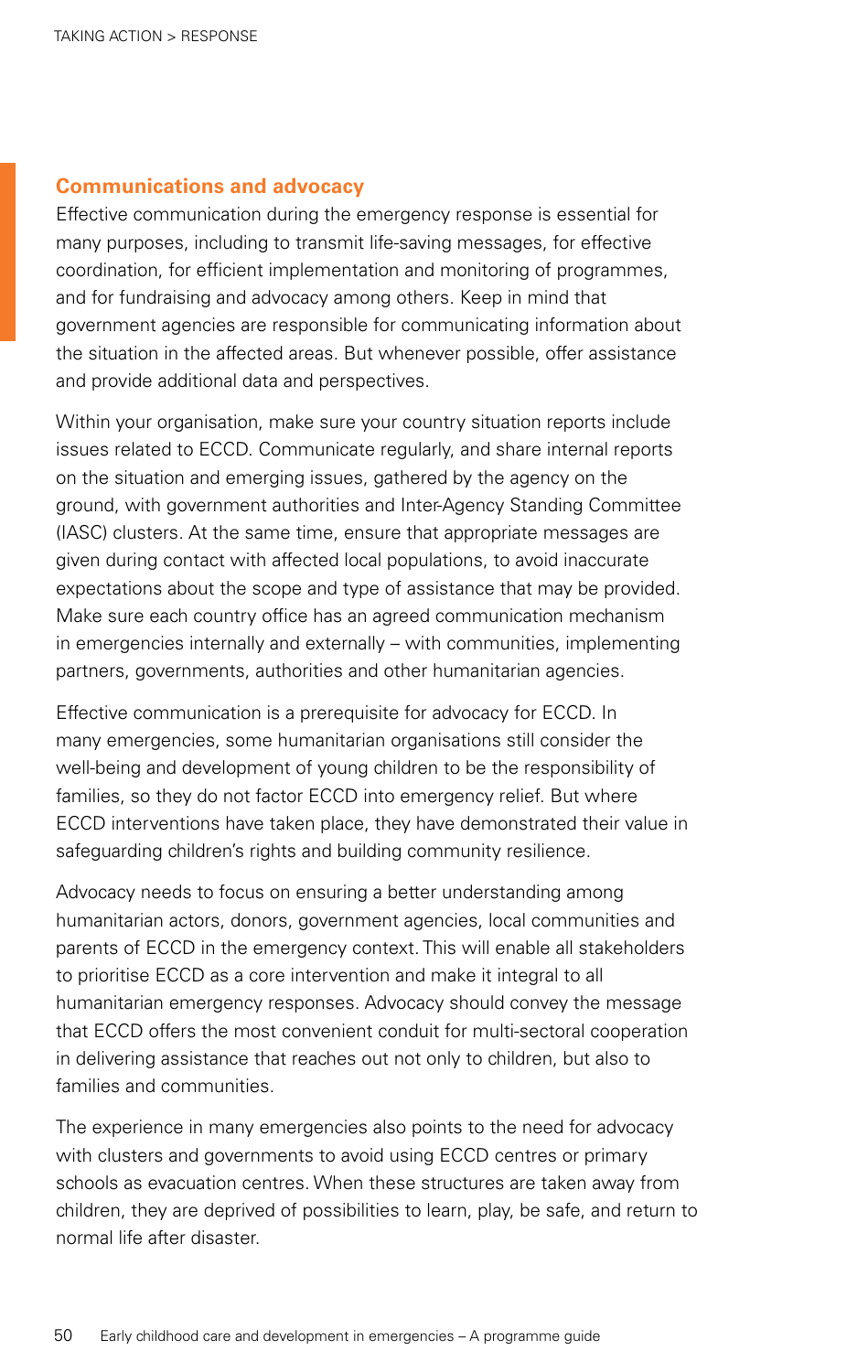## <span id="page-50-0"></span>**Coordination**

During an emergency, coordination is needed at different levels:

- across sectors and among different parts of your organisation, to ensure timely delivery of integrated support to meet young children's multifaceted needs
- with other relief agencies, to make sure assistance reaches all young children and pregnant and lactating mothers and there is no duplication
- between your organisation and national ministries responsible for education, health, protection, water, sanitation
- between your organisation and its implementing partners (ie, communitybased organisations or local NGOs) and communities.

Given the urgency and massive workload during emergencies, responsibility for coordination has to be shared sensibly so that the organisation can be effective, both in delivering assistance to children and in coordinating action with different partners. Discuss emerging problems with various sectors, including education, health, water sanitation, protection (including child protection) and nutrition.

Where clusters are activated, make sure their disaster response plans address the needs of young children. When it is not possible to attend all cluster meetings, ensure regular communication and short updates through emails, to ensure that both Plan and its partners are well informed, and to ensure better-coordinated actions by respective organisations.

The challenge of ensuring coordinated action and synergy across sectors can be daunting. Consider establishing a group of focal people from various agencies to develop coordinated ECCD strategies, capacity building and other activities. This will help prevent duplication of effort and ensure that integrated support reaches out to all children affected by the emergency. Each sector must make sure any sector-specific activities are properly planned and implemented, seeking coordination with other sectors for joint planning, implementation and monitoring.

Integrated support for children does not mean the education sector has to conduct health interventions or vice versa. Sectoral specialists still lead their sector-specific activities, but work in collaboration with other sectoral specialists in activities that bring benefits in multiple sectors. An activity in one sector may provide scope for other sectors to input their support and convey their messages, and the cumulative benefit of such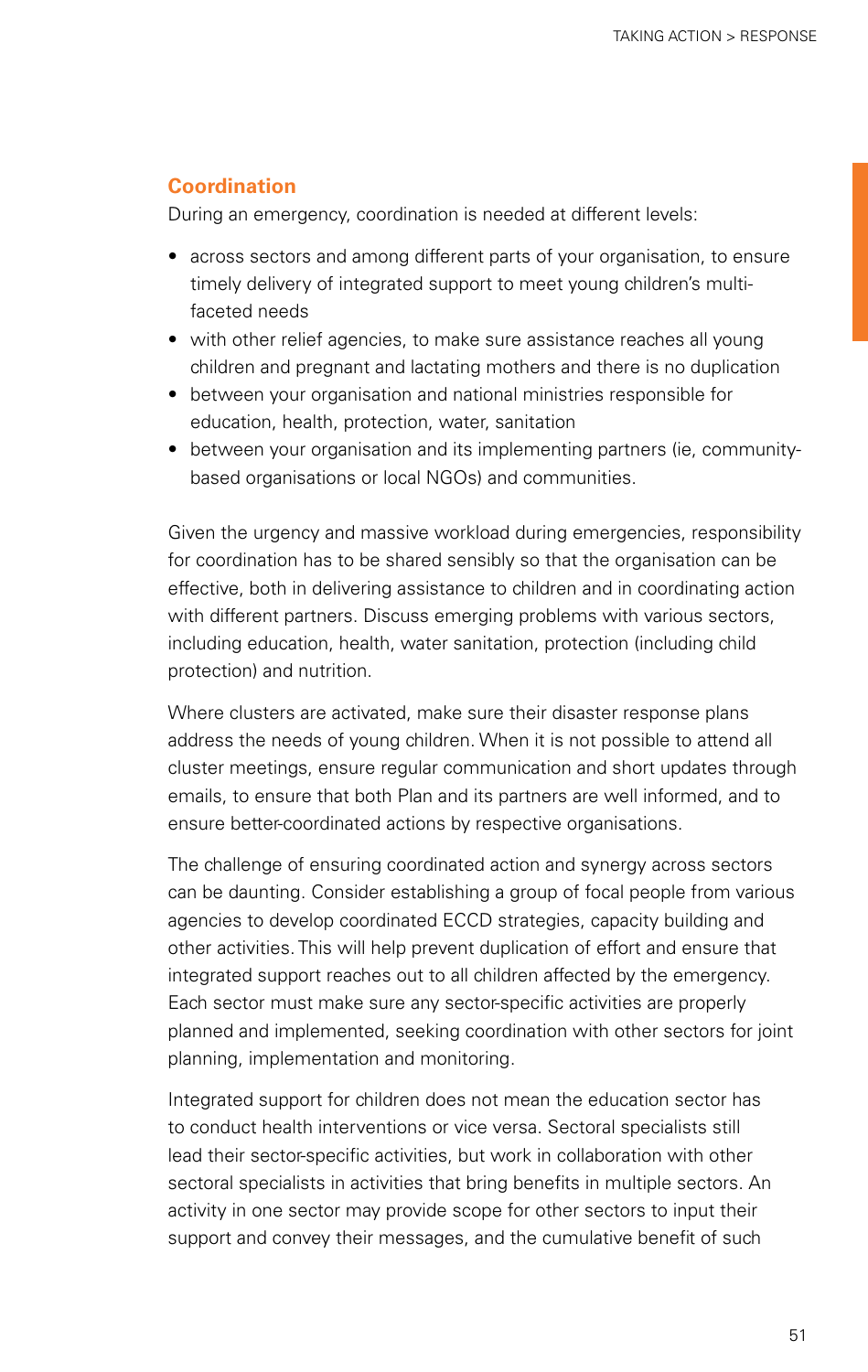activity transcends a single sector. For example, a child-friendly space can be used as the locus for a number of cross-sectoral initiatives, including immunisation and other health initiatives, feeding, early learning and stimulation, play, mother support centres, psychosocial support, and water and sanitation interventions.

When staff across sectors coordinate and collaborate well, the multisectoral interventions enable children to survive, grow, develop and be protected, despite the disaster. Integrated efforts can, and should, be made in almost all actions for ECCD in emergencies, even though in practical terms one sector will take the lead for a specific activity. The following table gives some examples of how different actors can work together in bringing integrated support to young children.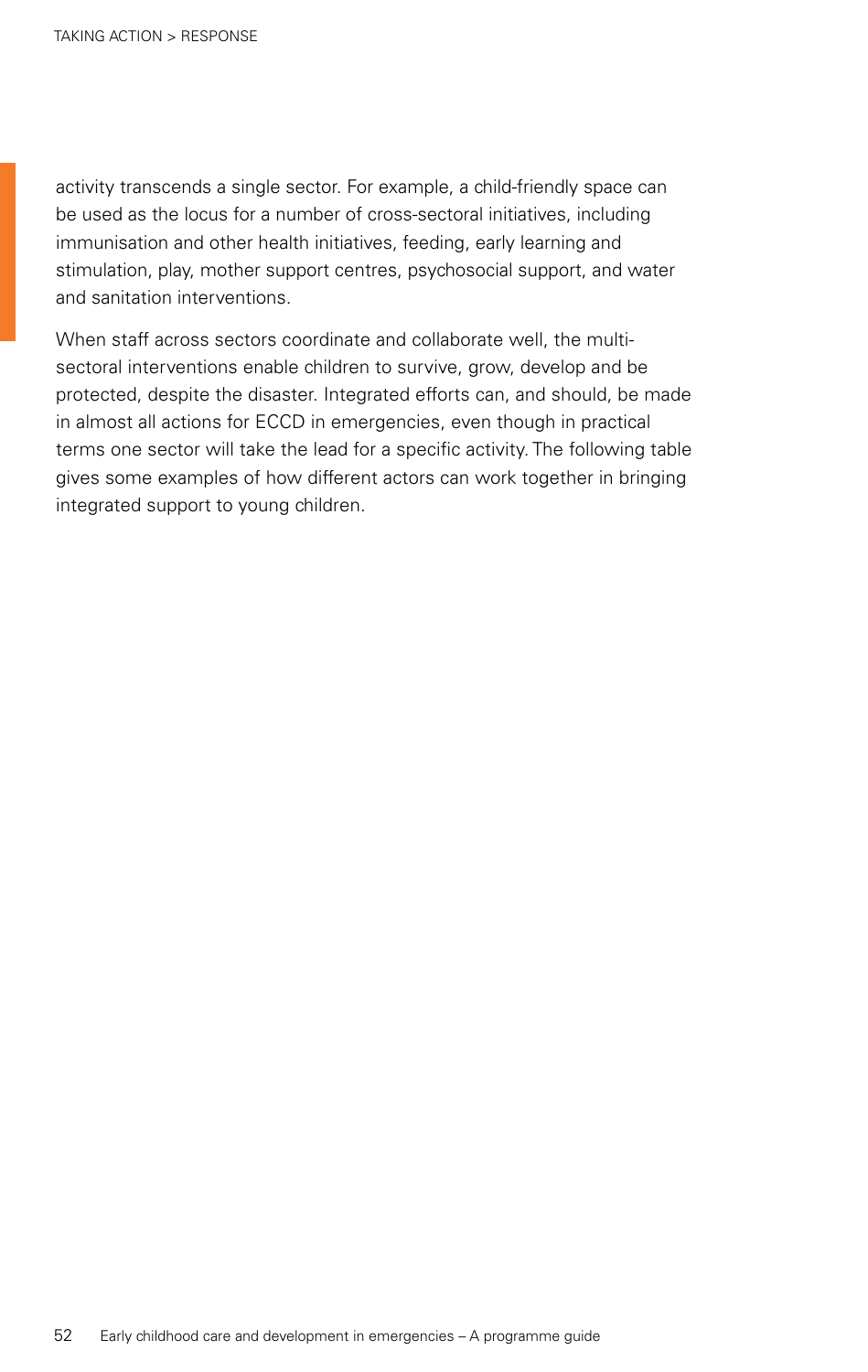| <b>DOV/IDE</b> |  |
|----------------|--|
| $\overline{ }$ |  |
| ı              |  |
| i              |  |
|                |  |
| į              |  |
| Ē              |  |

Ë

| Activity or<br>objective              | Key relevant actors                                                                                                                                                            | How they can work together                                                                                                                                                                                                                                                |
|---------------------------------------|--------------------------------------------------------------------------------------------------------------------------------------------------------------------------------|---------------------------------------------------------------------------------------------------------------------------------------------------------------------------------------------------------------------------------------------------------------------------|
| health monitoring<br>Ensure growth or | Provincial, district and local government health or<br>nutrition authorities                                                                                                   | Health staff establish and post the schedules for children's growth or health<br>monitoring.                                                                                                                                                                              |
| of children<br>0-3 years              | Provincial, district and local education authorities<br>areas (where these are still functional) and in<br>District and village health posts in affected<br>neighbouring areas | Caregivers in ECCD centres make sure children's health cards are kept<br>safely, take notes and inform health staff of any signs of children with<br>Health specialists take the lead in conducting growth monitoring.<br>potential health problems.                      |
|                                       | members, staff working in child-friendly spaces or<br>Caregivers (including parents and other family<br>ECCD centres) and primary school teachers                              | centres, caregivers and preschool teachers run activities for other children<br>When growth monitoring takes place in child-friendly spaces or ECCD<br>during the process, with games conveying messages about health.                                                    |
|                                       | Plan, UNICEF, WHO, other humanitarian agencies<br>and community-based organisations (CBOs)                                                                                     | Health specialists or ECCD caregivers inform children's parents or guardians<br>about growth monitoring results and encourage them to follow up on<br>health advice.                                                                                                      |
|                                       |                                                                                                                                                                                | stimulation and learning to children, their caregivers and lactating women.<br>opportunities to reinforce messages about health, nutrition, early<br>Staff in health and education use growth monitoring sessions as<br>Make sure all children receive growth monitoring. |
|                                       |                                                                                                                                                                                | Local health and education authorities provide support as needed - for<br>example, through community-wide sensitisation.                                                                                                                                                  |
|                                       |                                                                                                                                                                                | Aid agencies coordinate and harmonise their plans for capacity building,<br>technical or financial assistance to avoid duplication.                                                                                                                                       |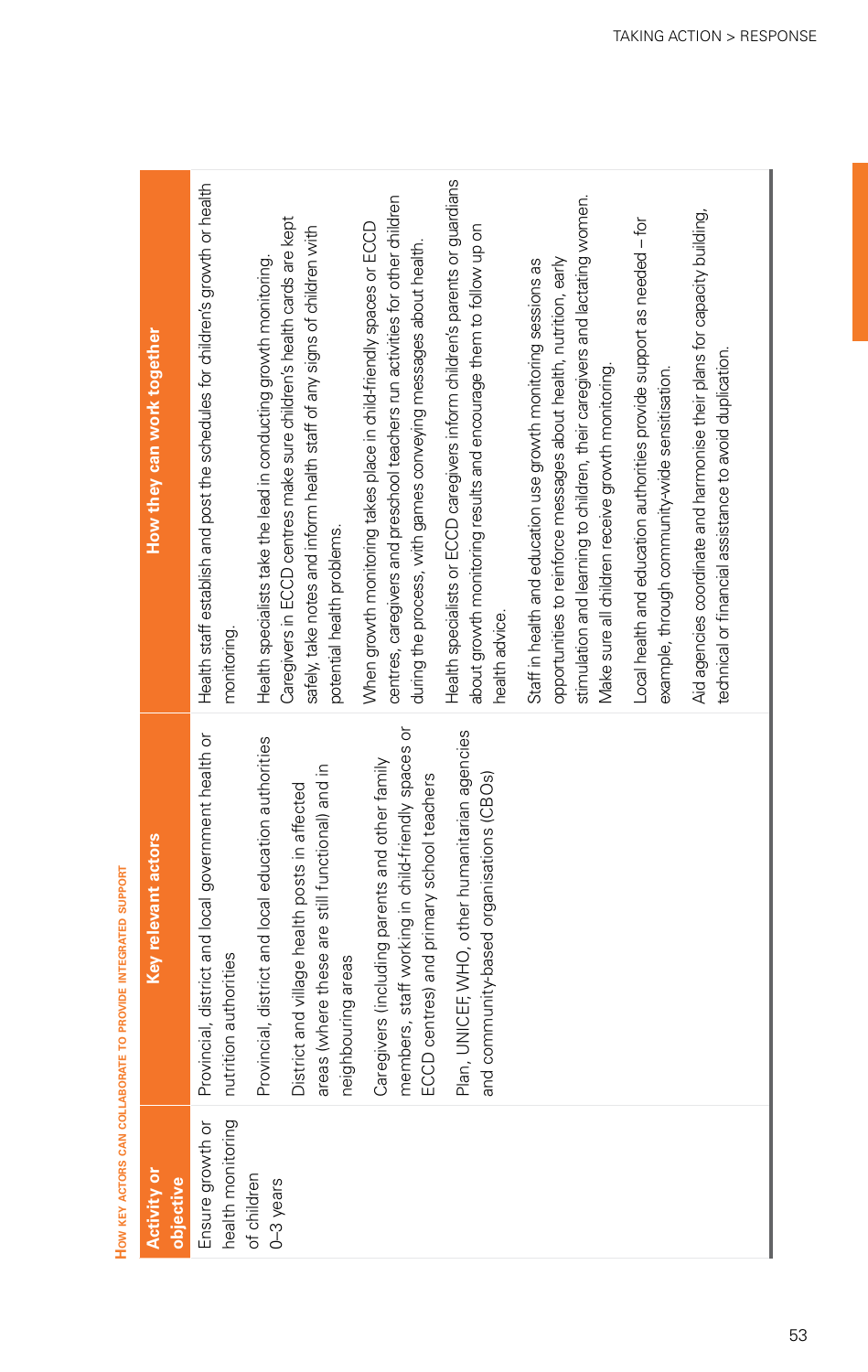| <b>Activity or</b>                      | vant actors<br>Key rele                                                                              | How they can work together                                                                                                                              |
|-----------------------------------------|------------------------------------------------------------------------------------------------------|---------------------------------------------------------------------------------------------------------------------------------------------------------|
| objective                               |                                                                                                      |                                                                                                                                                         |
| Support the                             | national, provincial and<br>Education authorities at                                                 | Preschool teachers take the lead in planning and conducting children's                                                                                  |
| learning and                            | local levels                                                                                         | early learning activities.                                                                                                                              |
| children 3-6 years<br>education of<br>응 | Kindergarten or preschool teachers, primary grade<br>teachers, ECCD centre staff                     | Other relevant actors take part in joint planning for activities that serve<br>children's learning of literacy and life skills, including disaster risk |
|                                         | Health, nutrition, protection, and water, sanitation<br>and hygiene (WASH) staff in local government | reduction (DRR), good hygiene and sanitation habits, self-protection<br>from health risks, accidents and abuse.                                         |
|                                         | institutions and in community                                                                        | Similar joint planning for organising parenting sessions. These can be                                                                                  |
|                                         | Parents, grandparents, guardians, older siblings,                                                    | run in conjunction with other community-based relief activities.                                                                                        |
|                                         | extended family members and leaders of                                                               | Health, nutrition, WASH or protection specialists facilitate sessions to                                                                                |
|                                         | community groups                                                                                     | disseminate information for the benefit of children and their caregivers.                                                                               |
|                                         | Plan, UNICEF, WHO, other international non-<br>governmental organisations (INGOs) and                | Education authorities provide support for capacity building for teachers<br>and provide incentives.                                                     |
|                                         | implementing partners                                                                                | Aid agencies coordinate their plans for capacity building, technical and/<br>or financial assistance to avoid duplication.                              |
|                                         |                                                                                                      |                                                                                                                                                         |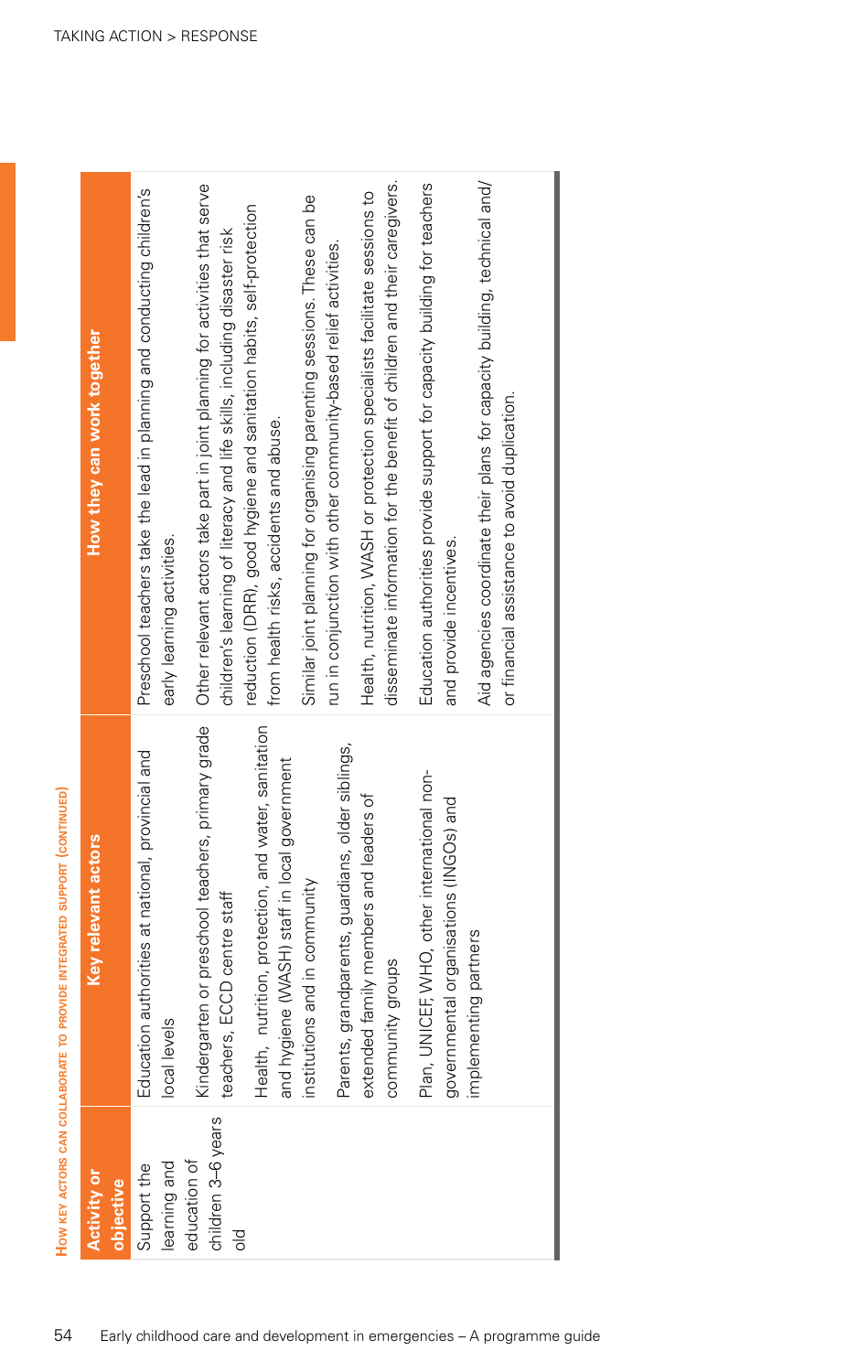| How they can work together | Water and sanitation specialists work together with ECCD centre staff<br>hygiene practices. Where needed, water and sanitation specialists can<br>Aid agencies coordinate their plans for capacity building and financial<br>Government institutions make sure that child-appropriate water and<br>to ensure the maintenance and functioning of water and sanitation<br>the specific needs of young children in order to install appropriate<br>ECCD centre staff teach children and remind parents about good<br>Water and sanitation specialists discuss with ECCD centre staff<br>sanitation facilities meet required standards for ECCD centres.<br>assistance, to avoid duplication.<br>sanitation facilities.<br>provide input too.<br>facilities. |
|----------------------------|----------------------------------------------------------------------------------------------------------------------------------------------------------------------------------------------------------------------------------------------------------------------------------------------------------------------------------------------------------------------------------------------------------------------------------------------------------------------------------------------------------------------------------------------------------------------------------------------------------------------------------------------------------------------------------------------------------------------------------------------------------|
| Key relevant actors        | social services responsible for water and<br>Plan, UNICEF, other INGOs and local NGOs<br>Caregivers (in family and ECCD centres)<br>Government agencies at different levels<br>responsible for water and sanitation<br>Implementing partners<br>sanitation matters<br>Local                                                                                                                                                                                                                                                                                                                                                                                                                                                                              |
| Activity or<br>objective   | ECCD centres and<br>Provide for child-<br>latrine water and<br>friendly spaces,<br>child-accessible<br>Provide age-<br>appropriate,<br>preschools<br>sanitation                                                                                                                                                                                                                                                                                                                                                                                                                                                                                                                                                                                          |

HOW KEY ACTORS CAN COLLABORATE TO PROVIDE INTEGRATED SUPPORT (CONTINUED) **How key actors can collaborate to provide integrated support (continued)**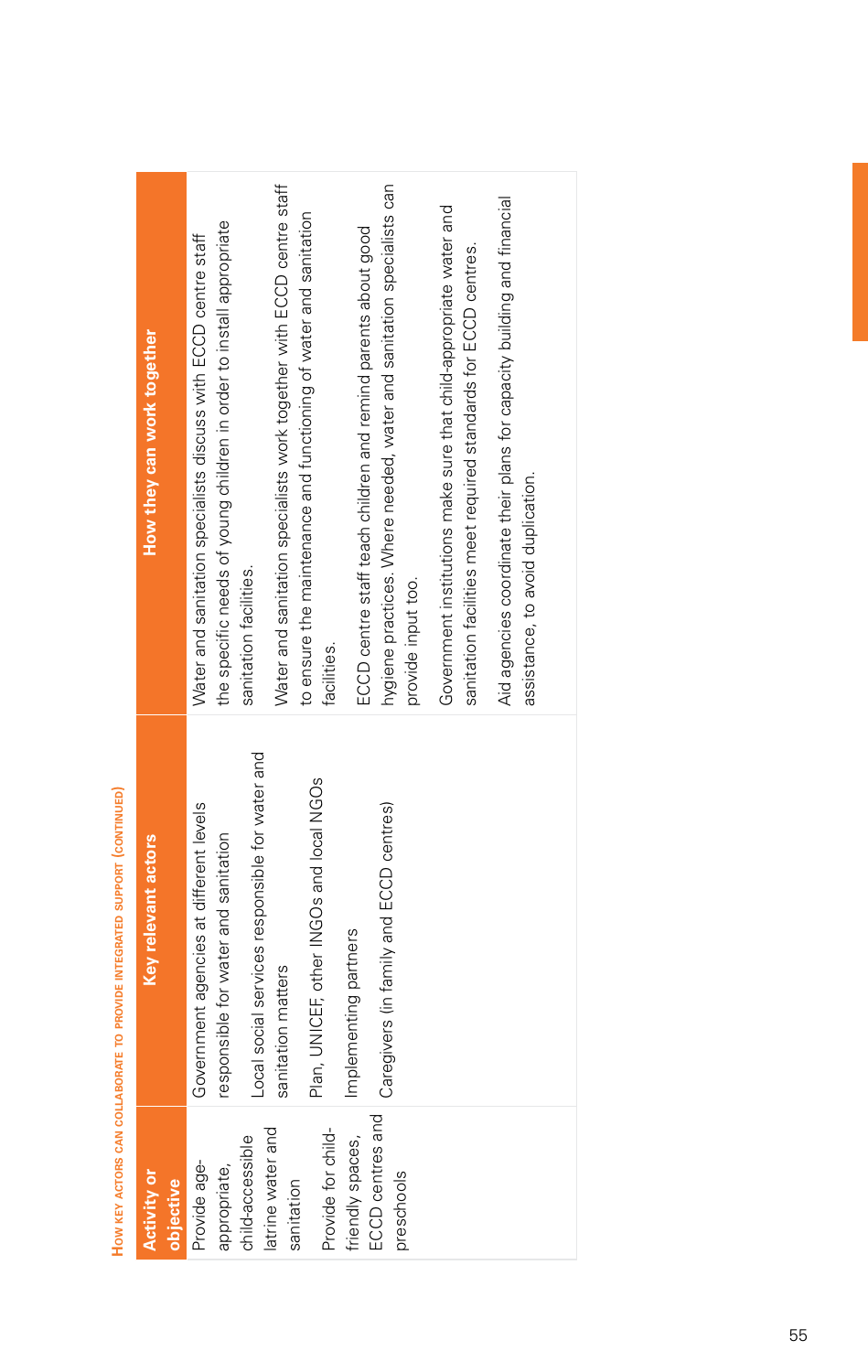## **Key ECCD activities, by age group**

Young children discover the world and learn through play and exploration. ECCD programmes in emergencies must ensure that young children have safe places to do this. Given the cross-sectoral nature of ECCD, many activities that support young children can take place in a wide range of places, including at home with the family, in community groups where caregivers facilitate children's activities, or at a therapeutic, feeding or food distribution centre to promote mother-child interaction or in a health centre, child-friendly space or ECCD centre.

Certain interventions will benefit children of all ages, for example:

- setting up child-friendly spaces
- printing and distributing posters with child protection and health, nutrition and hygiene promotion messages across the community
- promoting birth registration
- producing toys and play items from locally available materials
- providing family hygiene kits
- providing ECCD materials, such as facilitators' packs, children's packs, books and learning materials
- psychosocial support
- teaching children measures to reduce and mitigate disaster risks
- building the capacity of various types of caregivers especially parents.

Other activities are tailored to the needs of particular age groups. For example, health and nutrition monitoring is critical for children aged 0–3 years, while children aged 3–8 years require interventions that prepare them for primary schools, and that make sure primary schools are ready for them.

Capacity building of caregivers is recommended for all age groups, but the topics and contents of the training will depend on the age of the children. In many countries, where materials for parenting sessions or caregiver training already exist, these can be used and adapted appropriately to the emergency situation during the preparedness phase. One such example of parenting sessions is UNICEF's Care for Child Development sessions. Try to avoid importing or producing new training materials, as it takes time, and if the materials are not relevant to the local context, it may waste valuable resources. Where these materials do need to be developed, this should be done at the preparedness phase.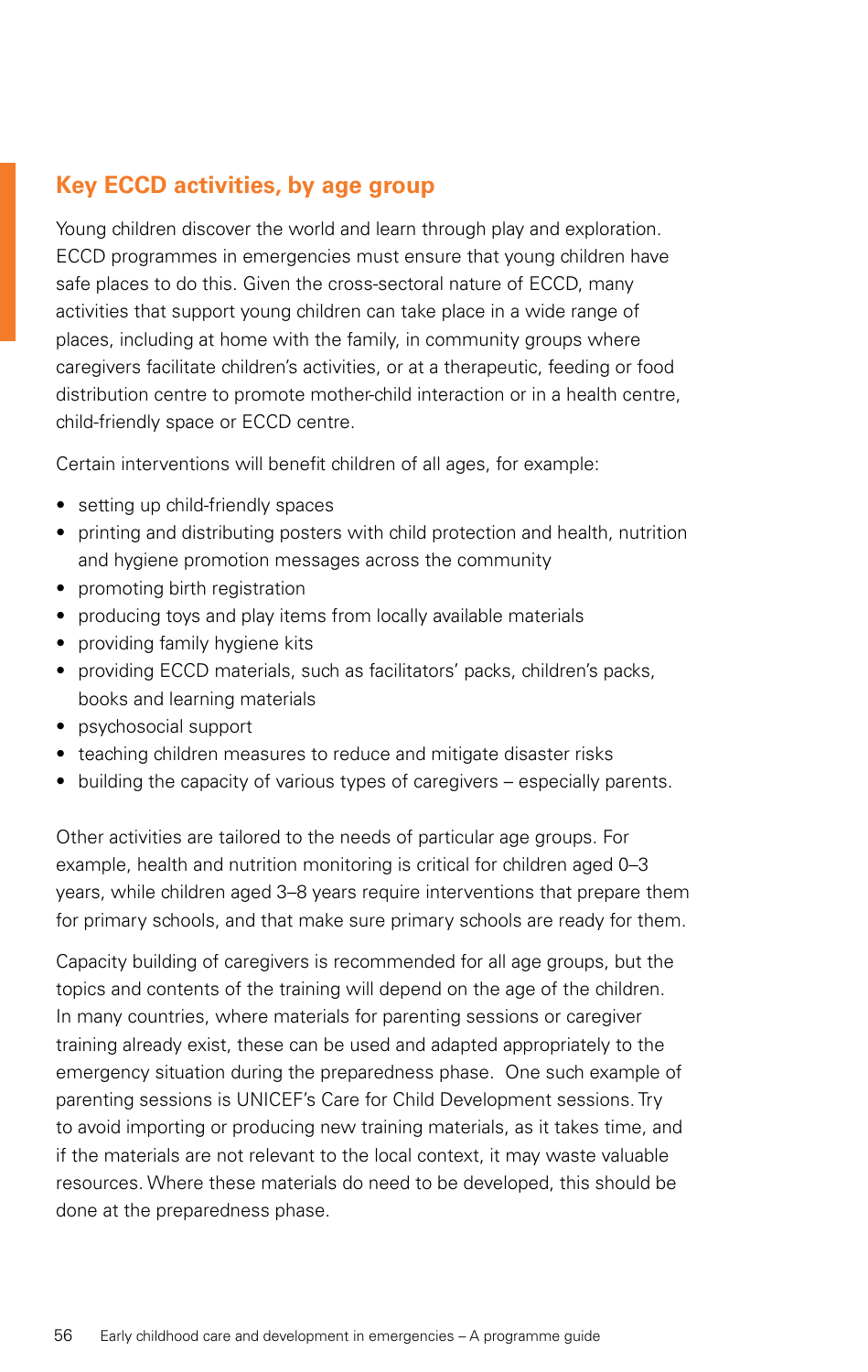The activities recommended in this guide draw on the experiences of Plan and other organisations and the insights of experts working in early childhood development and emergencies. The choice of specific interventions and their sequence will depend on the results of the needs assessment, the organisation's prior knowledge of the area and funding possibilities.

Some activities need to be implemented immediately, while others may take place later. Prioritise those that can be immediately organised and that enable other activities to be implemented. For example, setting up a childfriendly space or mobilising trained caregivers or preschool teachers will enable other activities to be quickly resumed. ECCD in emergencies should reach out to all young children aged up to eight years, lactating mothers and pregnant women.

By and large, the work to set up these activities in emergencies is guided by the same principles as for ECCD in normal times, with some adaptations to fit the circumstances. For example:

- the activity venue may not be a permanent structure
- the majority of caregivers may be para-professionals (who do not have certification, but have received training and have some experience) or people coming in from neighbouring villages
- parenting sessions may need to be organised more informally or in conjunction with other relief activities, and for shorter time periods depending on what is possible.

Whatever form the activities take, their plans must take safety conditions into account. Even when children of all ages can gather and participate in ECCD activities in a child-friendly space, separate areas or corners need to be allocated to lactating mothers and infants, and to toddlers with soft toys. Using child-friendly instructional methods, and activities such as playing, singing, dancing, drawing and discussing will have a direct positive effect not only on the children's preparation for primary school and overall development, but also on their psychosocial well-being – an important aspect in the disaster context.

There are some key differences between a child-friendly space and an ECCD centre. Although both provide support for young children in emergencies, they are different by nature, as shown in the table overleaf.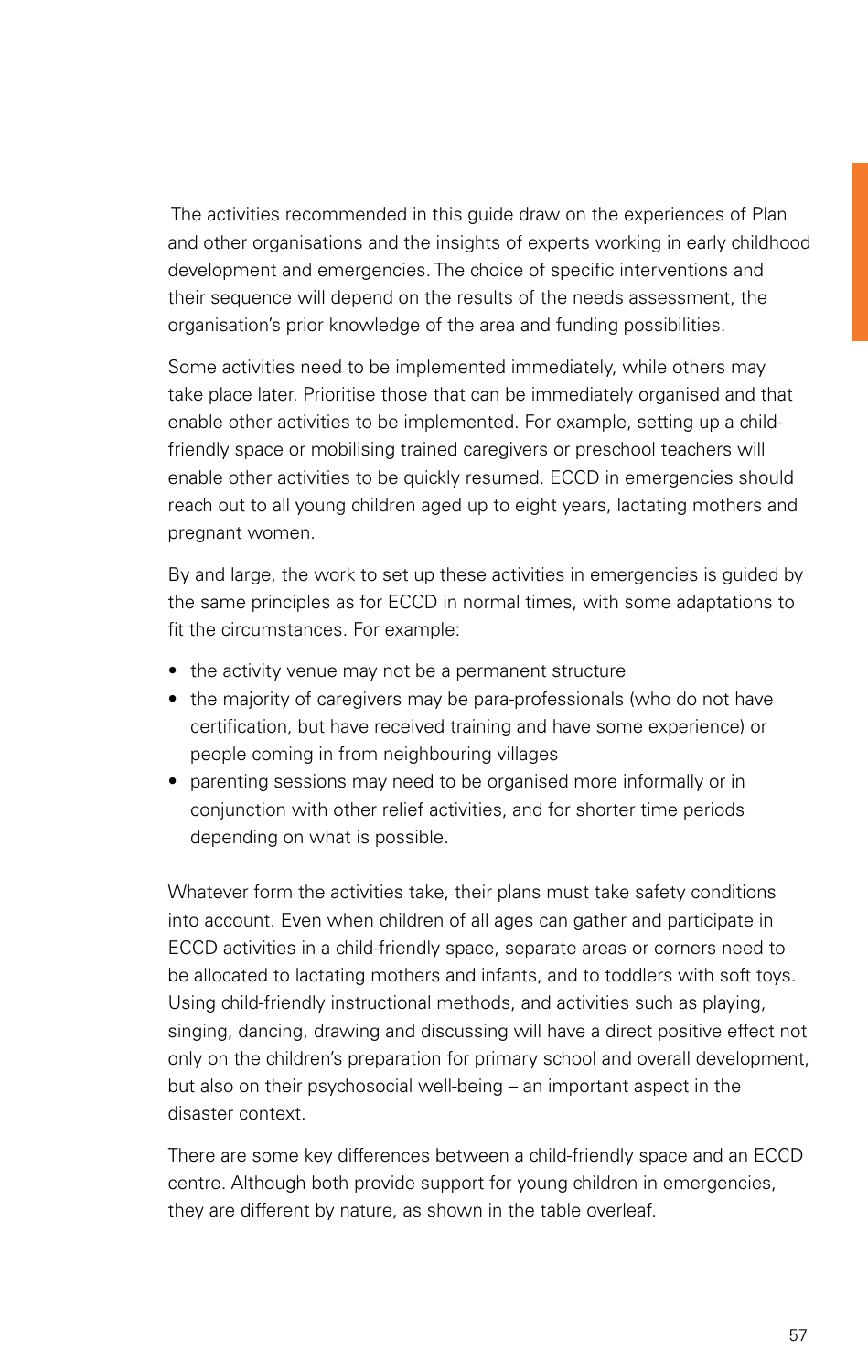|                           | Child-friendly space                                                                                                                                                                                                 | <b>ECCD</b> centre                                                                                                                                                                                                                                            |
|---------------------------|----------------------------------------------------------------------------------------------------------------------------------------------------------------------------------------------------------------------|---------------------------------------------------------------------------------------------------------------------------------------------------------------------------------------------------------------------------------------------------------------|
| What is it?               | Generally accommodates children aged 0-18 years, providing<br>non-formal education and psychosocial support through play<br>In Plan, child-friendly spaces are established by the child<br>and recreation activities | they start school aged five or six years. Some cater only to children<br>A structure providing activities for children aged 0-8 years, or until<br>aged 3-6 years. Efforts should be made to ensure that all children<br>aged 0-8 years can receive services. |
|                           | protection sector in collaboration with the education, health,<br>nutrition and WASH sectors.                                                                                                                        | by disaster, to continue providing early stimulation and learning to<br>May run in an existing community ECCD centre, if not destroyed<br>children during and after the emergency.                                                                            |
|                           | May run ECCD activities under the guidance of caregivers, who<br>May have a separate corner for infants, toddlers and<br>para-professionals.<br>may be specialists or trained                                        | Can provide support in health, nutrition, VVASH and protection<br>during the response phase.                                                                                                                                                                  |
|                           | breastfeeding, or may have separate centres for young children<br>or run activities for young children at certain times, depending<br>on the context and available resources.                                        | Offers structured and non-structured activities.                                                                                                                                                                                                              |
| Where can it<br>be built? | Set up in a safe place within the affected community after the<br>disaster.                                                                                                                                          | Usually housed in a permanent or semi-permanent structure-<br>sometimes within a primary school building.                                                                                                                                                     |
|                           | pregnant, lactating mothers and<br>Should be easily accessible to<br>young children.                                                                                                                                 | ECCD centres often exist within a community before a disaster, but<br>establish a temporary child-friendly space so that children's services<br>are often destroyed. If reconstructed during the recovery phase,<br>can begin immediately.                    |
| How long                  | Not a permanent arrangement.                                                                                                                                                                                         | If an ECCD centre does not exist in the community affected by                                                                                                                                                                                                 |
| operate?<br>can it        | Meant mainly for providing immediate support to children, their<br>mothers and pregnant women during the response phase.                                                                                             | disaster, try to set one up during the response or recovery phase.<br>The ECCD centre continues to function as the mainstay of ECCD                                                                                                                           |
|                           | May phase out after six months.                                                                                                                                                                                      | services after the disaster.                                                                                                                                                                                                                                  |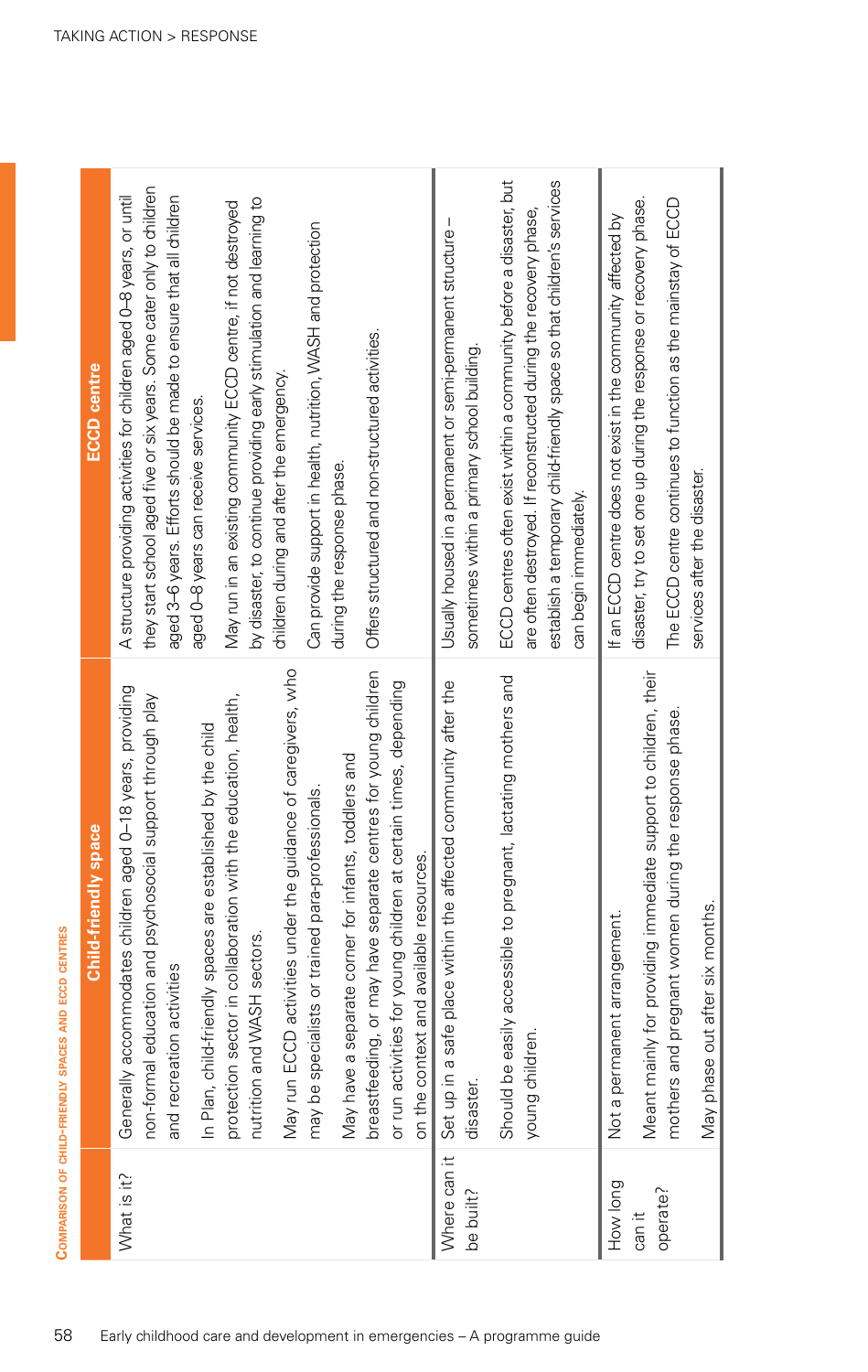| ı<br>l<br>ï<br>l<br>l                                                                                                                                                    |  |
|--------------------------------------------------------------------------------------------------------------------------------------------------------------------------|--|
| I<br>ׇ֚֡֕<br>١<br>Ī                                                                                                                                                      |  |
| ļ<br>١<br>i<br>ï<br>í<br>í                                                                                                                                               |  |
| I<br>ı<br>l<br>l<br>I                                                                                                                                                    |  |
| i                                                                                                                                                                        |  |
| <b>STATE</b><br>I<br><b>Contract Contract Contract Contract Contract Contract Contract Contract Contract Contract Contract Contract Co</b><br>l<br>ı<br>ı<br>l<br>ł<br>١ |  |
| ı<br>í<br>ׇ֚֬֕<br>i<br>֚֬֕<br>í<br>í<br>í<br>I                                                                                                                           |  |
| j                                                                                                                                                                        |  |

| <b>ECCD</b> centre          | Activities include playing, singing, dancing, theatre, arts, individual<br>and group activities as well as early learning.                                                                                                                                                                                                                                                                                                                                                                                                                                                                                                                                                               |
|-----------------------------|------------------------------------------------------------------------------------------------------------------------------------------------------------------------------------------------------------------------------------------------------------------------------------------------------------------------------------------------------------------------------------------------------------------------------------------------------------------------------------------------------------------------------------------------------------------------------------------------------------------------------------------------------------------------------------------|
| <b>Child-friendly space</b> | Provides a safe venue with assistance to children and pregnant Functions before, during and after an emergency (where it exists).<br>drawing, individual and group activities, tailored to the age and<br>women in the first few months when regular ECCD services<br>However, it may be one element of ECCD in an<br>and lactating mothers, enabling children to reconnect with<br>emergency, in support for children, mothers and pregnant<br>Activities include playing, singing, dancing, theatre, art,<br>Should not in itself be seen as 'ECCD services' in an<br>other children and supportive adults.<br>development of the children.<br>are being re-established.<br>emergency. |
|                             | How can it<br>be used?                                                                                                                                                                                                                                                                                                                                                                                                                                                                                                                                                                                                                                                                   |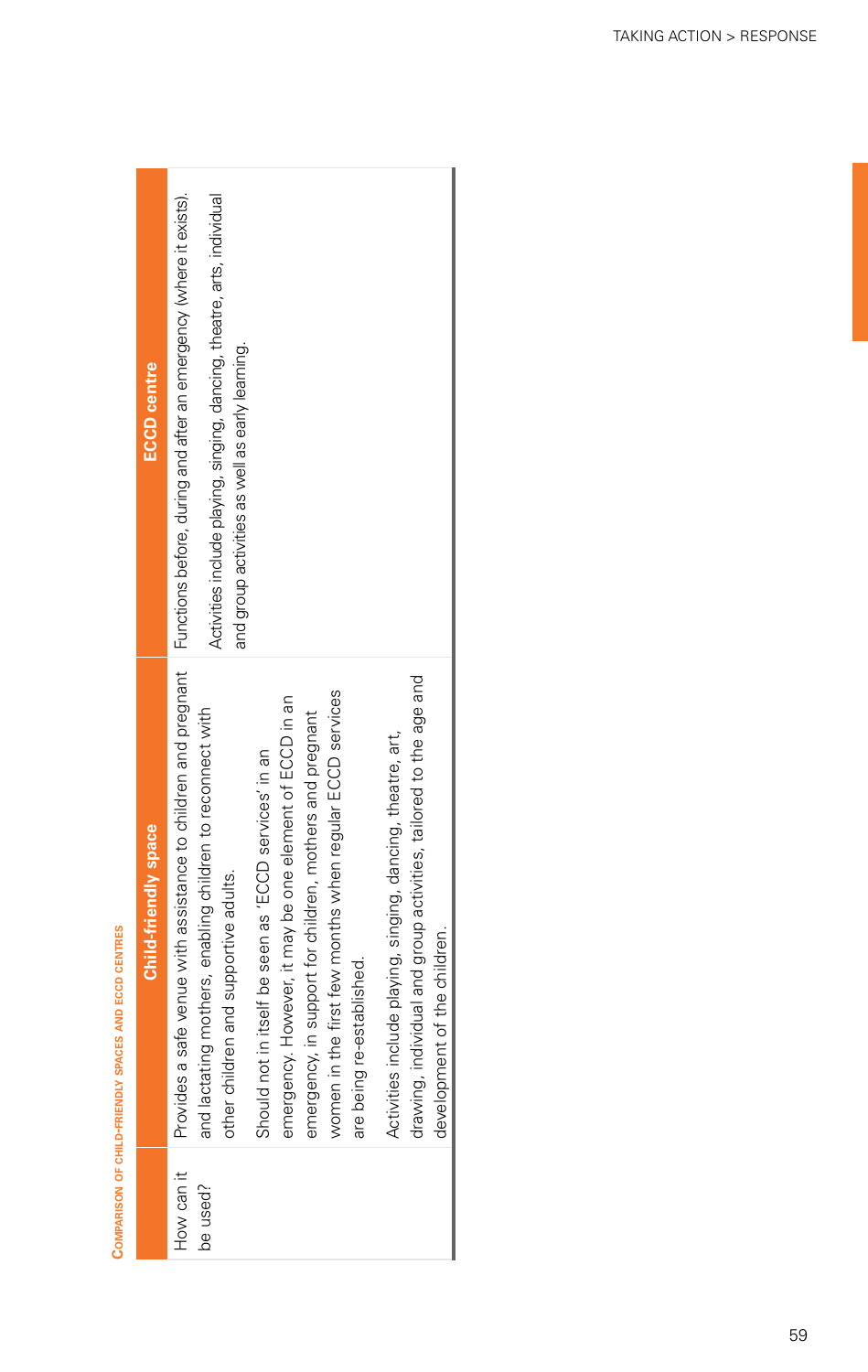#### **Pregnant and lactating mothers and children aged 0–3 years**

During pregnancy and the early phases of life, good healthcare, balanced nutrition, nurturing parenting, early stimulation and a clean environment play a critical role in a child's survival and growth and facilitate their brain's development. The absence of these factors, from pregnancy onwards, may cause irreversible delays in the child's development.

In emergencies, the highest mortality rates occur in newborns and infants particularly in the acute phase of an emergency. Careful attention to pregnant mothers, infants and toddlers, and support for good practice to care and protect them, saves lives and has a lifelong impact on child's health and development. Elements such as nutrition, health and early stimulation need to form a major part of interventions for very young children. Studies have shown that nutrition and health interventions without early stimulation are not as effective as when they are conducted together.<sup>[20](#page-100-2)</sup>

Similarly, support for pregnant and lactating mothers is critical. A combination of different approaches may be used to help them care for themselves and their infants. This includes providing possibilities for mothers to leave their young children in a safe place while they go to the distribution centre to receive food assistance, which helps protect children from possible violent physical contact in a crowded area. When this is not possible, promote mother-child stimulation in all possible venues, whether in a child-friendly space, during training sessions on health and nutrition issues, or in a queue waiting for food distribution. Sensitise fathers and promote their role in childcare, as well as mobilising their support for their wives and children to receive external professional support as needed.

The well-being of children under three years of age depends heavily on caregivers. Prolonged separation from primary caregivers and a lack of nurturing support from other caregivers can have devastating consequences for an infant's growth and development. To provide effective assistance to children, caregivers themselves need help through capacity building, practical advice and access to schemes for sharing childcare. Mothers' support groups have also proved helpful, and should be encouraged.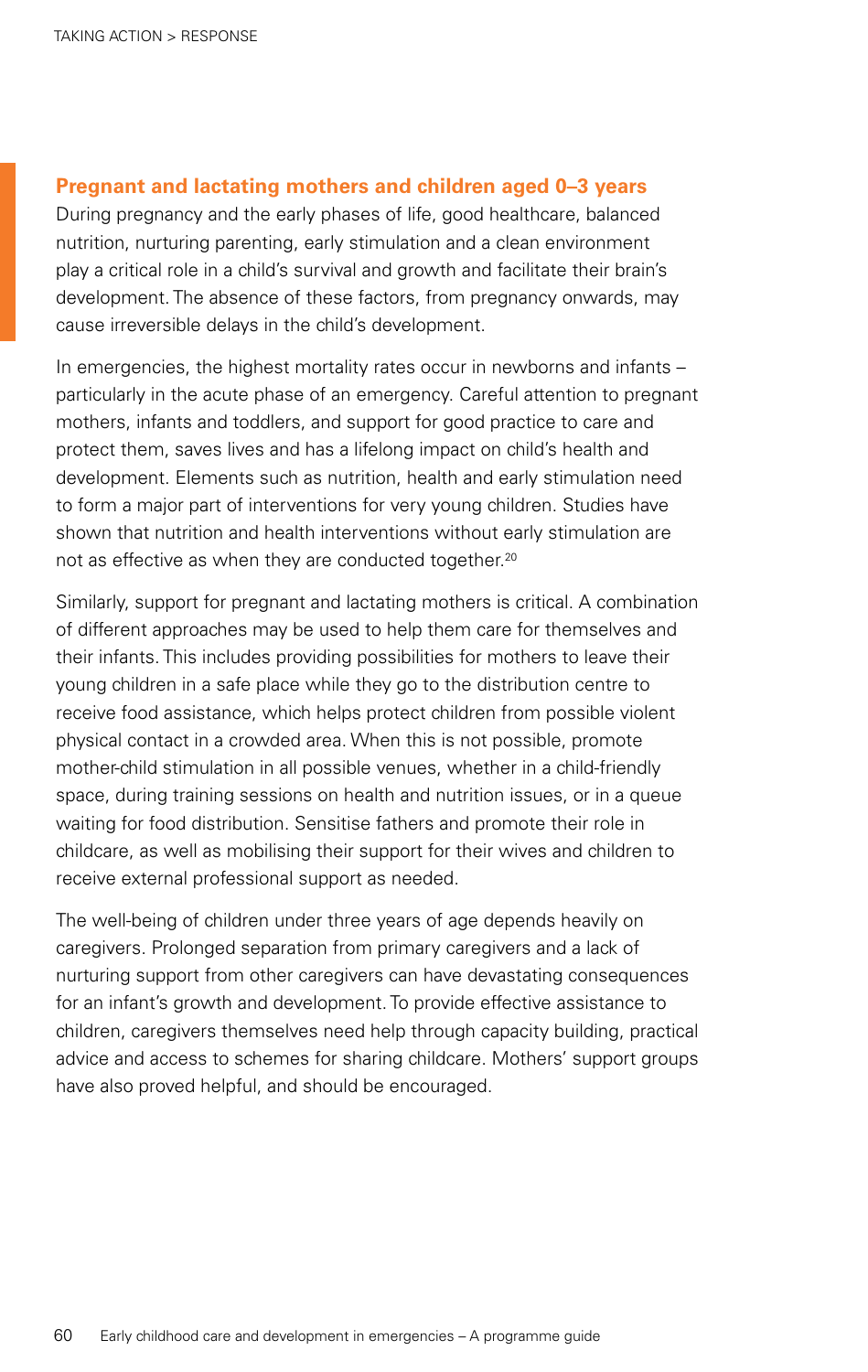| <b>Caregivers</b>                 | be practical. At a minimum, there should be<br>old. However, in emergencies, this may not<br>caregiver to child ratio for children 0-2 years<br>para-professionals on ECCD issues such as<br>child health, infant feeding and stimulation,<br>and 1:6 to 1:8 ratio for children three years<br>Conduct orientation training of volunteers<br>hygiene and sanitation, making toys from<br>Sensitise mothers, grandparents, fathers<br>to children. It is ideal to have a 1:4 or 1:5<br>two caregivers for every 25-30 children.<br>local materials, and managing the child-<br>Ensure a reasonable ratio of caregivers<br>(including adults and adolescents) and<br>Monitor caregivers' performance and<br>Use art, theatre and drama to convey<br>provide regular coaching as needed.<br>and older siblings on good childcare<br>Provide facilitator kits.<br>hygiene messages.<br>friendly space.<br>practices. |
|-----------------------------------|------------------------------------------------------------------------------------------------------------------------------------------------------------------------------------------------------------------------------------------------------------------------------------------------------------------------------------------------------------------------------------------------------------------------------------------------------------------------------------------------------------------------------------------------------------------------------------------------------------------------------------------------------------------------------------------------------------------------------------------------------------------------------------------------------------------------------------------------------------------------------------------------------------------|
| Children aged 0-3 years           | activities for children that involve parents<br>Engage trusted older women and youth<br>and carers. If possible, organise activity<br>appropriate for children aged 0-3 years.<br>phase of development: roughly 0-12 or<br>8 months (pre-verbal, not ambulatory)<br>and children can play and interact with<br>mothers can nurse and massage their<br>Provide gender-neutral play materials<br>groups according to children's age or<br>and 12 or 18 months to three years.<br>Set up a child-friendly space where<br>Organise early stimulation and play<br>newborns (if culturally appropriate)<br>as child-friendly space volunteers.<br>parents and other caregivers.                                                                                                                                                                                                                                        |
| and lactating mothers<br>Pregnant | practices during home visits or parenting<br>conjunction with other activities for<br>This can be organised in<br>development and good childcare<br>Provide information about child<br>toddlers.<br>infants and<br>sessions. Th                                                                                                                                                                                                                                                                                                                                                                                                                                                                                                                                                                                                                                                                                  |
| <b>Sector</b>                     | Education                                                                                                                                                                                                                                                                                                                                                                                                                                                                                                                                                                                                                                                                                                                                                                                                                                                                                                        |

CRITICAL RESPONSE FOR CHILDREN AGED 0-3 YEARS, PREGNANT AND LACTATING MOTHERS AND CAREGIVERS **Critical response for children aged 0–3 years, pregnant and lactating mothers and caregivers**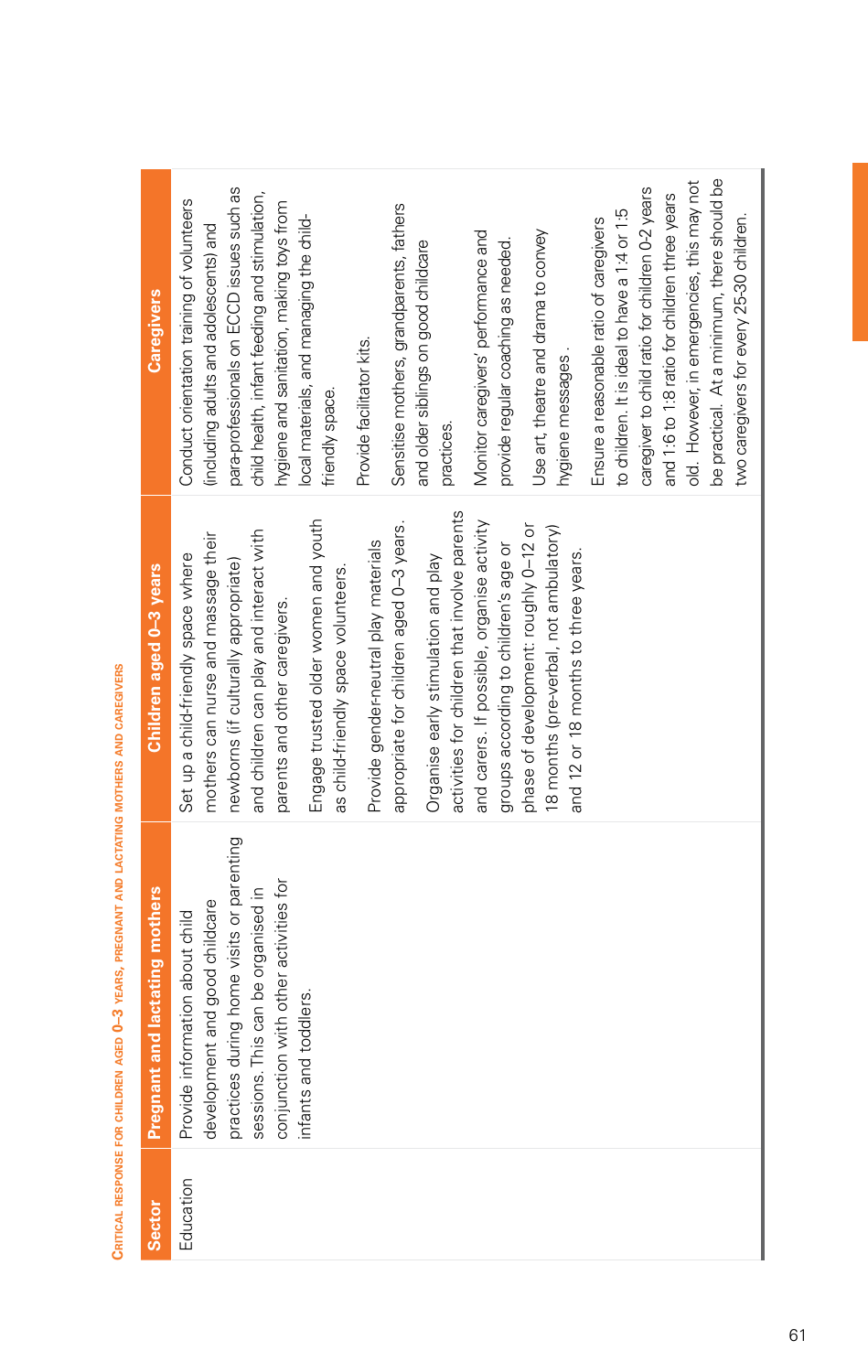| <b>Sector</b> | hers<br><b>Pregnant and lactating mot</b>                                                                                                          | Children aged 0-3 years                                                                                                             | <b>Caregivers</b>                                                                                                     |
|---------------|----------------------------------------------------------------------------------------------------------------------------------------------------|-------------------------------------------------------------------------------------------------------------------------------------|-----------------------------------------------------------------------------------------------------------------------|
| Health        | Provide contact information of the municipal                                                                                                       | Support children's immunisation, de-                                                                                                | Train community volunteers on mother and                                                                              |
|               | midwives, skilled birth attendants and                                                                                                             | worming and where possible dental care.                                                                                             | child healthcare, immunisation, prevention,                                                                           |
|               | community health volunteers to facilitate<br>antenatal and postnatal check-ups.                                                                    | Conduct daily medical visit to evacuation<br>camps.                                                                                 | early detection, control and management of<br>childhood illnesses and ECCD practices.                                 |
|               | Provide antenatal support, including advice,<br>nealth, safe<br>delivery kits, tetanus vaccination, iron and<br>nutritious food, check-ups, oral   | clinics, including in the child-friendly space,<br>conduct periodic growth monitoring and<br>Set up growth monitoring facilities in | Facilitate health worker outreach to families<br>of newborns by supporting transport<br>facilities or mobile clinics. |
|               | not available, promote eating of foods rich in<br>leafy green<br>folic acid supplements. Where folic acid is<br>folic acid such as beans, lentils, | Supply basic medicines, oral rehydration<br>provide health monitoring cards.                                                        | Set up a two-way referral system between<br>family and health facilities.                                             |
|               | vegetables, seeds, nuts, carrots.                                                                                                                  | salts and first aid to child-friendly spaces                                                                                        | Facilitate training and accreditation of skilled                                                                      |
|               | Organise parenting sessions to sensitise                                                                                                           | and ECCD centres.                                                                                                                   | birth attendants.                                                                                                     |
|               | parents on antenatal and postnatal care,                                                                                                           | Organise health check-up (weekly for first                                                                                          | Provide teaching and information materials                                                                            |
|               | child health,<br>family planning, newborn care,                                                                                                    | two months, then fortnightly).                                                                                                      | on mother and child health.                                                                                           |
|               | nutrition, child dental care, exclusive                                                                                                            | Provide safekeeping for health cards and                                                                                            |                                                                                                                       |
|               | breastfeeding and complementary feeding,<br>immunisation, prevention and treatment                                                                 | birth certificates.                                                                                                                 |                                                                                                                       |
|               | of diarrhoeal and respiratory diseases and                                                                                                         | Establish basic health services such as                                                                                             |                                                                                                                       |
|               | good childcare practices.                                                                                                                          | ambuatory care and mobile clinics, and                                                                                              |                                                                                                                       |
|               | Promote breastfeeding of infants and safe<br>motherhood practice.                                                                                  | ensure safe access to a referral system for<br>young children.                                                                      |                                                                                                                       |
|               | Support home-visiting programmes with                                                                                                              | Provide a health record card for each child                                                                                         |                                                                                                                       |
|               | needs of<br>a focus on maternal health, the                                                                                                        | Facilitate referrals to professional services                                                                                       |                                                                                                                       |
|               | the unborn child and key child development                                                                                                         | when necessary.                                                                                                                     |                                                                                                                       |
|               | principles.                                                                                                                                        |                                                                                                                                     |                                                                                                                       |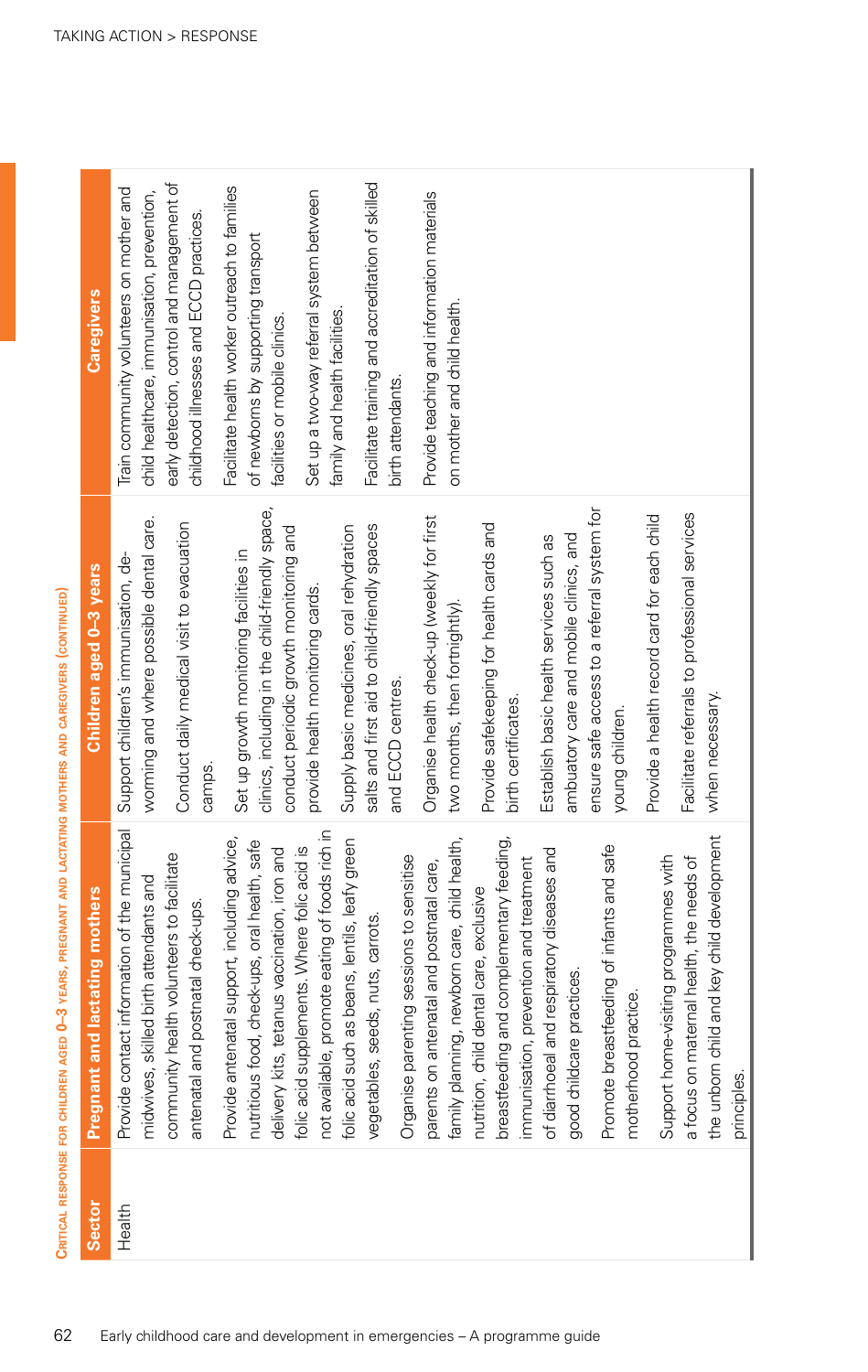| Nutrition<br>Sector | <b>Pregnant and lactating mothers</b><br>Provide space for new mothers to                                                          | Children aged 0-3 years<br>Conduct nutrition screening and                                                           | Train caregivers on feeding infants and<br>Caregivers                                                                           |
|---------------------|------------------------------------------------------------------------------------------------------------------------------------|----------------------------------------------------------------------------------------------------------------------|---------------------------------------------------------------------------------------------------------------------------------|
|                     | such as a child-friendly space.<br>folic acid supplements, and de-worming<br>Provide pregnant mothers with iron and<br>breastfeed, | infants or every three months for infants<br>monitoring (monthly for underweight<br>with normal nutritional status). | young children, and on management<br>of acute malnutrition and food<br>supplementation.                                         |
|                     | Where folic acid is not available, promote<br>drugs, according to standard protocols.<br>Is rich in folic acid.<br>eating food     | Find wet nurses for infants or young<br>Provide micronutrient supplements<br>(vitamin A, iron and iodine).           | share information on nutrition issues and<br>Deploy professional and volunteer infant<br>and young child feeding counsellors to |
|                     | exclusive breastfeeding for<br>the first six months.<br>Encourage                                                                  | children separated from their parents or<br>relatives.                                                               | breastfeeding, appropriate complementary<br>feeding, and integrating early stimulation<br>with breastfeeding.                   |
|                     | information about nutritious food that is<br>ng women, accompanied by<br>Provide nutritious food to pregnant<br>and lactatin       | socio-emotional support and cognitive<br>Complement feeding programmes<br>with play activities that promote          | Conduct regular weighing and baby check-<br>ups in affected communities.                                                        |
|                     | Deploy a lactation counsellor to support<br>locally available.                                                                     | Provide therapeutic feeding for children<br>stimulation.                                                             | Provide teaching and information materials<br>on nutrition.                                                                     |
|                     | women who have ceased to breastfeed<br>mothers and promote re-lactation for                                                        | with severe malnutrition.                                                                                            | Orient caregivers on relevant policies and<br>protocols on nutrition in emergency.                                              |
|                     | their babies                                                                                                                       |                                                                                                                      | Support the formation of mothers' support<br>groups.                                                                            |

CRITICAL RESPONSE FOR CHILDREN AGED 0-3 YEARS. PREGNANT AND LACTATING MOTHERS AND CAREGIVERS (CONTINUED) **Critical response for children aged 0–3 years, pregnant and lactating mothers and caregivers (continued)**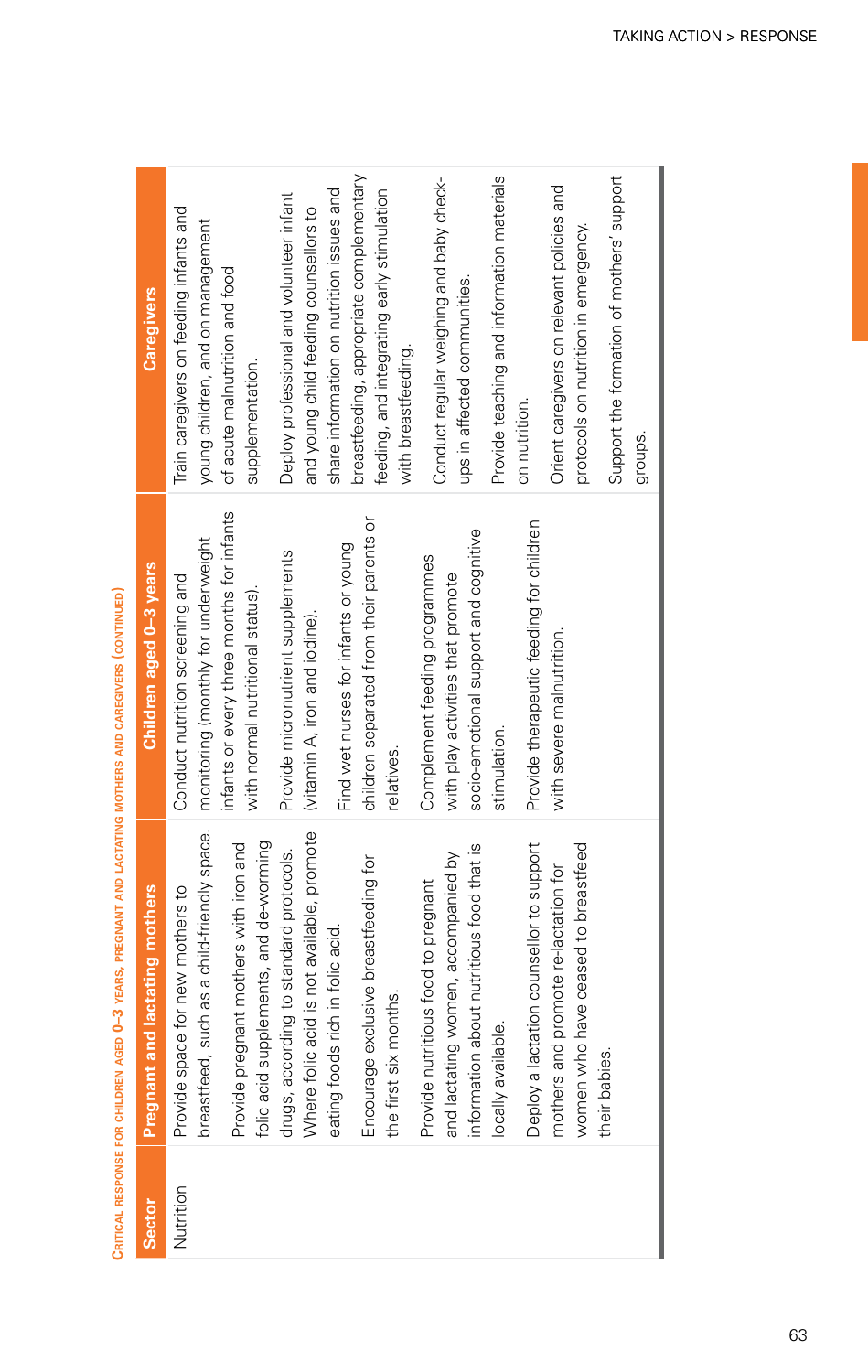| Sector                | <b>nd lactating mothers</b><br>Pregnant ar                                                                                     | Children aged 0-3 years                                           | <b>Caregivers</b>                                                                       |
|-----------------------|--------------------------------------------------------------------------------------------------------------------------------|-------------------------------------------------------------------|-----------------------------------------------------------------------------------------|
| Water,                | hygiene issues in parenting<br>Incorporate                                                                                     | Provide water and sanitation and                                  | Sensitise caregivers to the importance of                                               |
| sanitation            | sessions.                                                                                                                      | hand-washing facilities for child-friendly                        | hygiene and sanitation.                                                                 |
| and hygiene<br>(WASH) | usually contain soap, towels, toothpaste,<br>Provide family hygiene kits. These                                                | spaces, temporary ECCD centres and<br>preschools.                 | maintaining water supplies and latrines in<br>Involve caregivers in monitoring and      |
|                       |                                                                                                                                | Supply hygiene kits suitable for infants                          | child-friendly spaces and ECCD centres.                                                 |
|                       | toothbrushes (including small ones for<br>children), jerry cans, water disinfectant<br>and combs, with some country variation. | and toddlers.                                                     | Teach parents about proper handling of                                                  |
|                       |                                                                                                                                | Support toilet training and hand washing.                         | food and water.                                                                         |
|                       | For examples of hygiene kits provided<br>by Plan Pakistan and Plan Philippines,                                                | Provide a potty or bucket latrine.                                | Coordinate with the camp management                                                     |
|                       | š<br>see the tool                                                                                                              | Set up baby-bathing stations.                                     | on where to locate the child-friendly space<br>to avoid potential sources of smoke from |
|                       | and sufficient water and<br>Provide safe                                                                                       | Arrange for safe disposal of faeces and                           | kitchens or unpleasant smells from toilets                                              |
|                       | culturally appropriate sanitation facilities.                                                                                  | solid waste.                                                      | or refuse.                                                                              |
|                       |                                                                                                                                | For information related to water and                              | Use non-toxic play and learning materials.                                              |
|                       |                                                                                                                                | sanitation issues, refer to the SPHERE<br>Handbook. <sup>21</sup> |                                                                                         |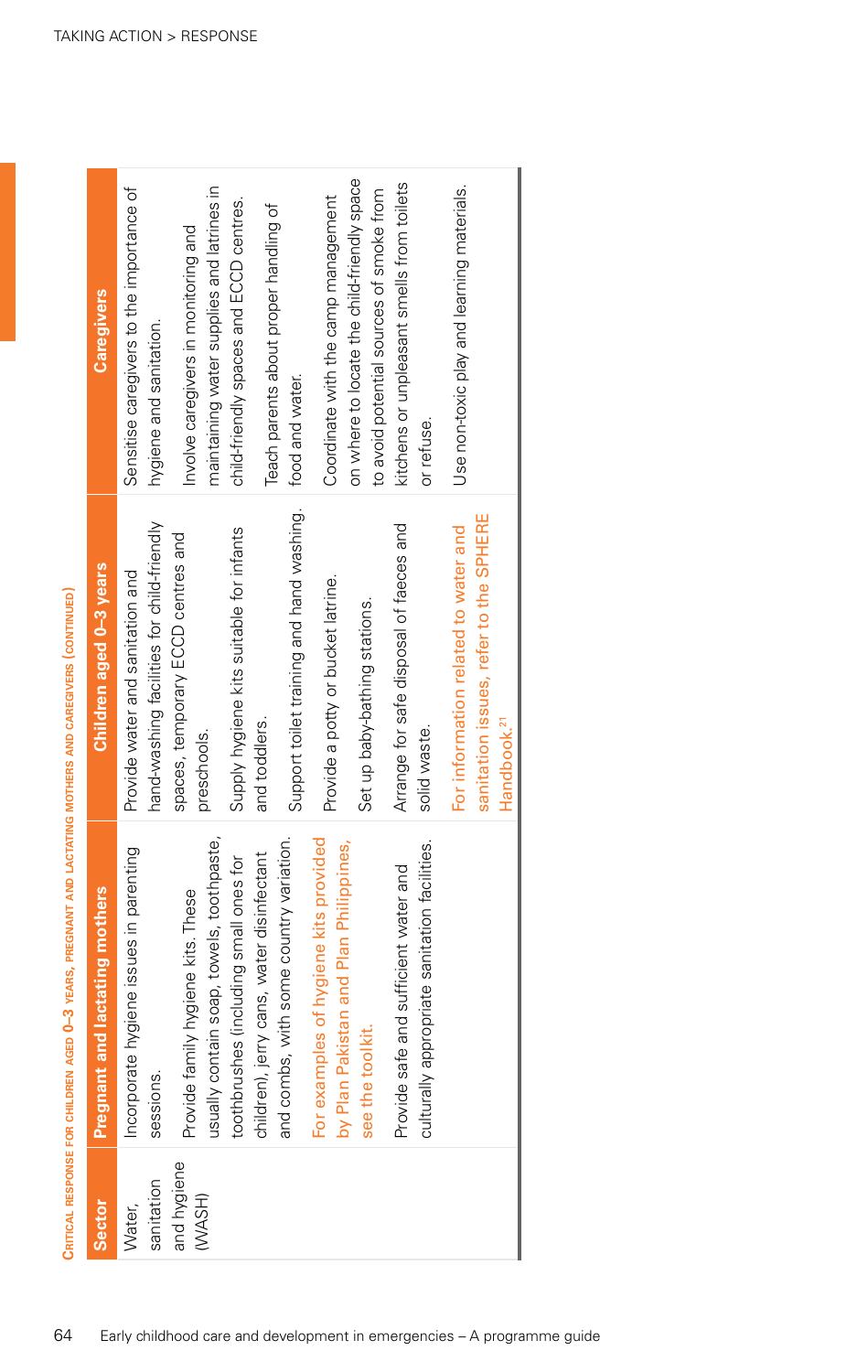| Caregivers                     | Support caregivers to create a protective<br>environment within child-friendly spaces,<br>ECCD centres or camps and in the<br>community. | problem solve, and support one another to<br>can discuss the past, present, and future,<br>Organise meetings at which caregivers<br>care effectively for their children.  | psychosocial health, and how to identify<br>harmful responses to a child's stress.<br>Orient caregivers on how to identify<br>problems and to support children's | difficulties caring for their children because<br>of mental health issues, refer them to<br>Where caregivers have considerable<br>health services. | Train caregivers on child protection and<br>Provide information and support for<br>caregivers on protection issues for<br>children and relevant services.<br>positive discipline.                              |
|--------------------------------|------------------------------------------------------------------------------------------------------------------------------------------|---------------------------------------------------------------------------------------------------------------------------------------------------------------------------|------------------------------------------------------------------------------------------------------------------------------------------------------------------|----------------------------------------------------------------------------------------------------------------------------------------------------|----------------------------------------------------------------------------------------------------------------------------------------------------------------------------------------------------------------|
| Children aged 0-3 years        | and care for the younger ones, where<br>Encourage older children to play with<br>this does not interfere with school<br>attendance.      | Register children to minimise separation<br>Promote and facilitate birth registration.<br>during times of population movement,<br>and provide ID bracelets. If a child is | found, photograph the child in the clothes<br>agencies offering family tracing and<br>If separation has occurred, refer to<br>in which they are found.           | Implement preventive measures to<br>combat child abuse and trafficking.<br>reunification.                                                          | needs for food, warmth and care are met.<br>so the child can continue breastfeeding.<br>Depending on context, find a wet nurse<br>their caregivers, make sure their basic<br>Where newborns are separated from |
| Pregnant and lactating mothers | support mobile team trained before the<br>including by enlisting the psychosocial<br>Provide group psychosocial support,<br>emergency    | psychosocial support, see Psychological<br>For more information on individual<br>Organise mothers' support groups.<br>frst aid: guide for field workers. <sup>22</sup>    | Facilitate bonding between mothers and<br>Keep breastfeeding mothers and their<br>jether.<br>children tog<br>children.                                           | psychosocial support staff trained during<br>the preparedness phase to support<br>Mobilise the mobile teams of                                     | mothers and caregivers.                                                                                                                                                                                        |
| Sector                         | Protection                                                                                                                               |                                                                                                                                                                           |                                                                                                                                                                  |                                                                                                                                                    |                                                                                                                                                                                                                |

CRITICAL RESPONSE FOR CHILDREN AGED 0-3 YEARS, PREGNANT AND LACTATING MOTHERS AND CAREGIVERS (CONTINUED) **Critical response for children aged 0–3 years, pregnant and lactating mothers and caregivers (continued)**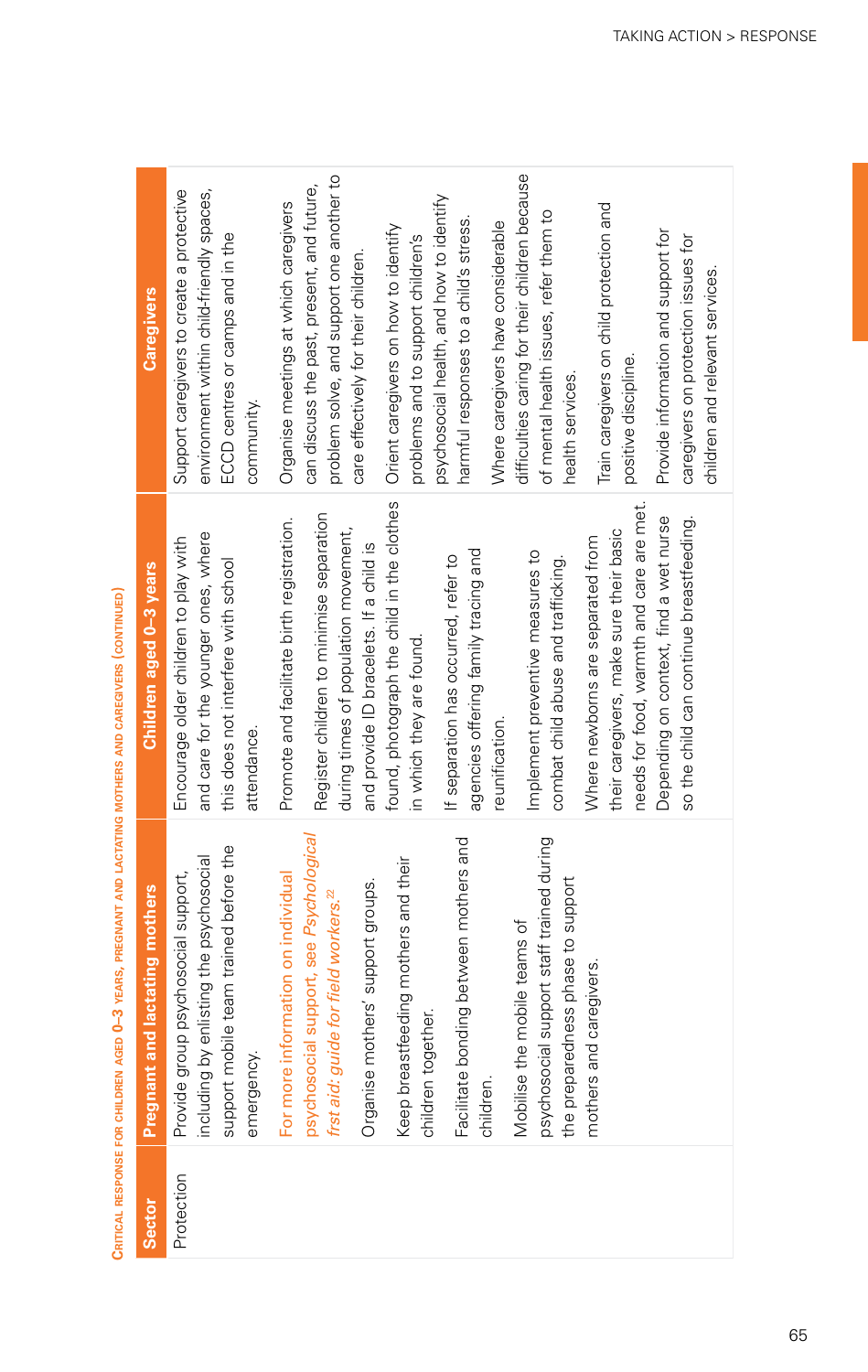#### **Children aged 3–6 years**

During an emergency, age-appropriate activities and learning environments – both formal and informal – should be available to young children as soon as possible. They give children a sense of safety, structure and predictability. From the age of three, children become increasingly independent and selfaware. Their relationship with caregivers also evolves. Although they are no longer exclusively dependent on caregivers, positive interaction with, and support from, caregivers continue to play a significant role in their development. Where a child has lost a primary caregiver, the presence of another caring adult can help them develop resilience to overcome stress.

Children's learning should be maximised through developing creative educational spaces for movement and play – either in a child-friendly space, kindergarten or preschool, or at the child's home. Structured activities will help the children regain a sense of normality. Community-based, non-formal child development centres can provide preschool learning through play and group activities. These can be integrated with healthcare, supplementary feeding, clean water, latrines, and child safety initiatives. Games, stories from local culture, folklore and toys should be used as much as possible.

For children aged four to six years, ECCD programmes can incorporate preliteracy and pre-numeracy activities that prepare them for primary school as well as reinforcing their gross and fine motor skills.

ECCD facilitators and pre-school teachers will need orientation on how to conduct ECCD activities in emergencies. If ECCD curriculum and training materials are available in the country, try to adapt and make use of them rather than replacing them with imported materials. Training sessions for caregivers and parents can address a range of relevant topics. They include:

- promoting health and hygiene
- children's nutrition needs and monitoring
- child development principles
- conducting activities in a child-friendly space or an ECCD centre
- making games and toys from local materials
- identifying problems in a child's physical, mental and emotional well-being
- supporting mothers and fathers to care for their young children, protect them from abuse and violence
- supporting parents to prepare their children for primary school.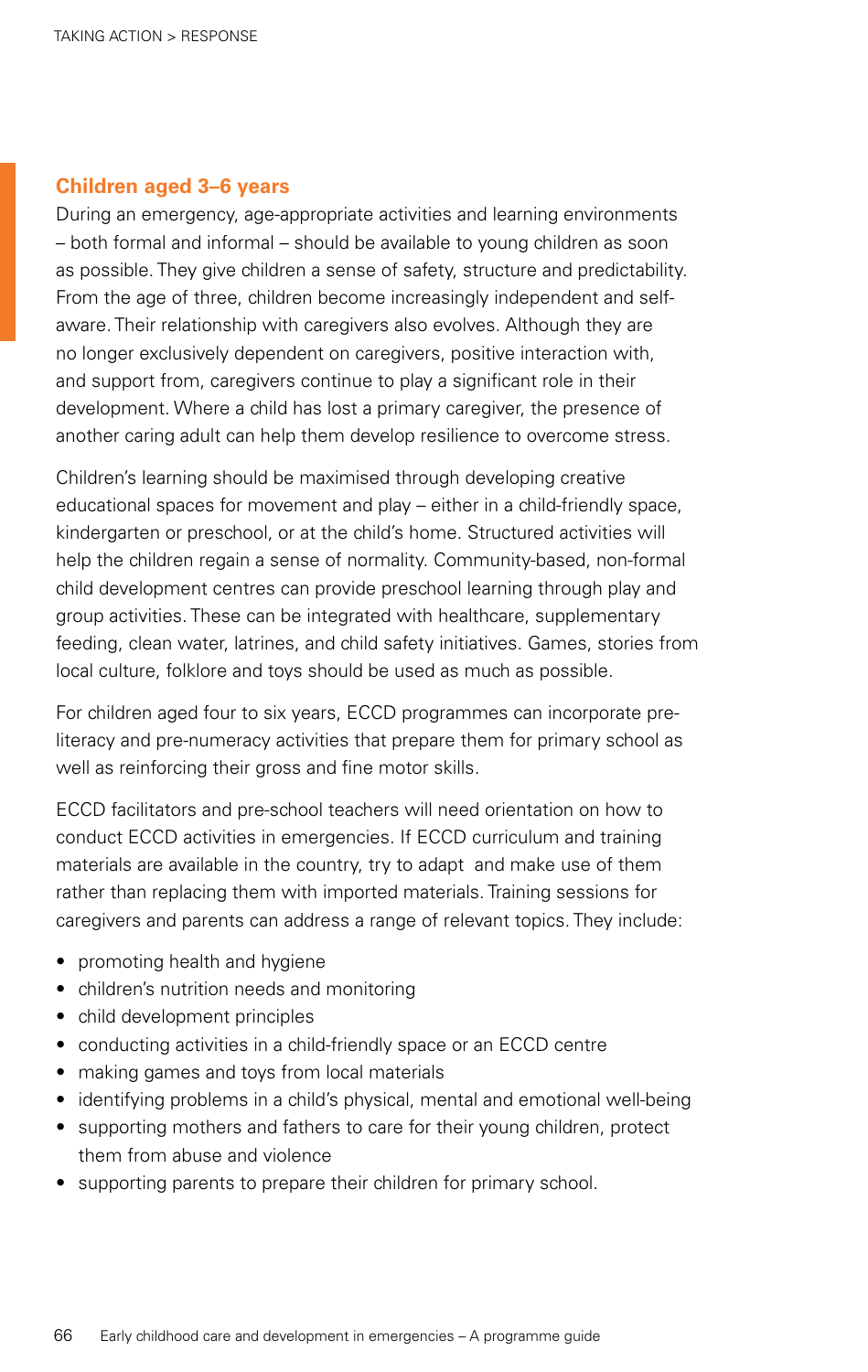Involve specialists from health, protection or WASH sectors as key facilitators as appropriate – even if the activities are organised by education or ECCD specialists. This also means that several training-related activities in the matrix overleaf can be combined during implementation, facilitating crosssectoral integration.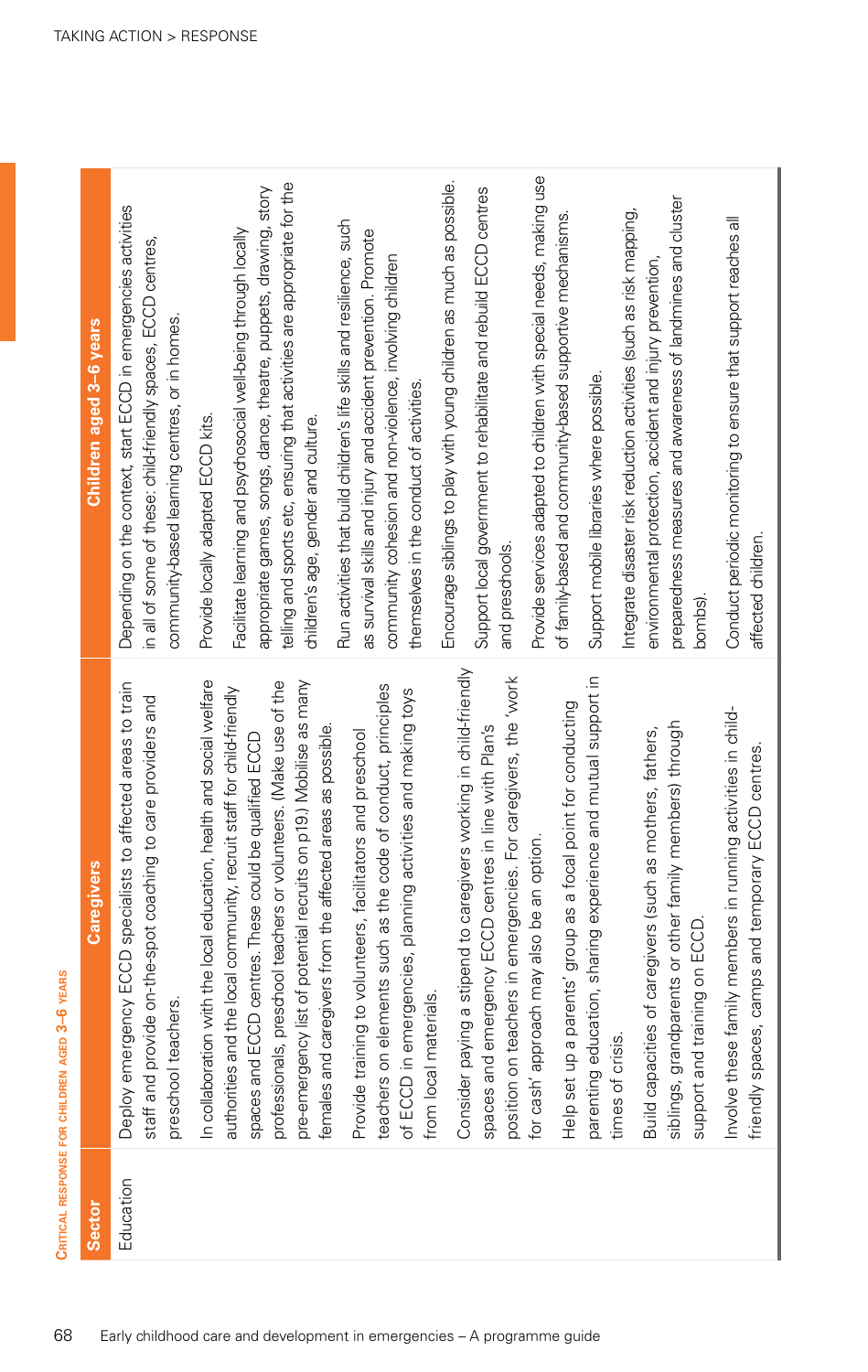|                                                                               | Children aged 3-6 years | the first two months, then fortnightly) and screening for symptoms<br>Arrange immunisation, de-worming, health check-ups (weekly for<br>of illness. Refer severe cases to mobile clinics or hospitals. | Supply oral rehydration salts, first aid and basic medicines to child-<br>friendly spaces, ECCD centres and preschools. | Organise health and hygiene promotion activities for children,<br>parents and caregivers. | Provide safekeeping for health cards and birth certificates. | Work with local authorities to rehabilitate community health posts<br>and reactivate healthcare services for young children. | Provide health record cards. | Display and distribute posters conveying health-related messages. | Supply adequate micronutrient supplements (including vitamin A,<br>iron and iodine) for young children. | Conduct growth and nutrition monitoring, refer severe malnutrition<br>cases. | Support supplementary feeding in child-friendly spaces and ECCD<br>centres in critical situations, ensuring there is no gender-based<br>discrimination in distribution of nutrition. | Provide therapeutic feeding to children who need it. |
|-------------------------------------------------------------------------------|-------------------------|--------------------------------------------------------------------------------------------------------------------------------------------------------------------------------------------------------|-------------------------------------------------------------------------------------------------------------------------|-------------------------------------------------------------------------------------------|--------------------------------------------------------------|------------------------------------------------------------------------------------------------------------------------------|------------------------------|-------------------------------------------------------------------|---------------------------------------------------------------------------------------------------------|------------------------------------------------------------------------------|--------------------------------------------------------------------------------------------------------------------------------------------------------------------------------------|------------------------------------------------------|
| ובמשירו וייראו פתאם (כשווי ויירש<br>אי איבווריטי בינו הבסיר ביטו אינו הבוא אל | <b>Caregivers</b>       | e and preventing and identifying common early<br>ientation for parents, caregivers and teachers<br>childhood diseases.<br>on healthcar<br>Organise or                                                  | Guide parents in preparing oral rehydration salts.                                                                      |                                                                                           |                                                              |                                                                                                                              |                              |                                                                   | Provide caregiver orientation on children's nutrition needs and<br>nutrition monitoring                 | Provide information about nutritious food that can be found<br>locally.      |                                                                                                                                                                                      |                                                      |
|                                                                               | <b>Sector</b>           | Health                                                                                                                                                                                                 |                                                                                                                         |                                                                                           |                                                              |                                                                                                                              |                              |                                                                   | Nutrition                                                                                               |                                                                              |                                                                                                                                                                                      |                                                      |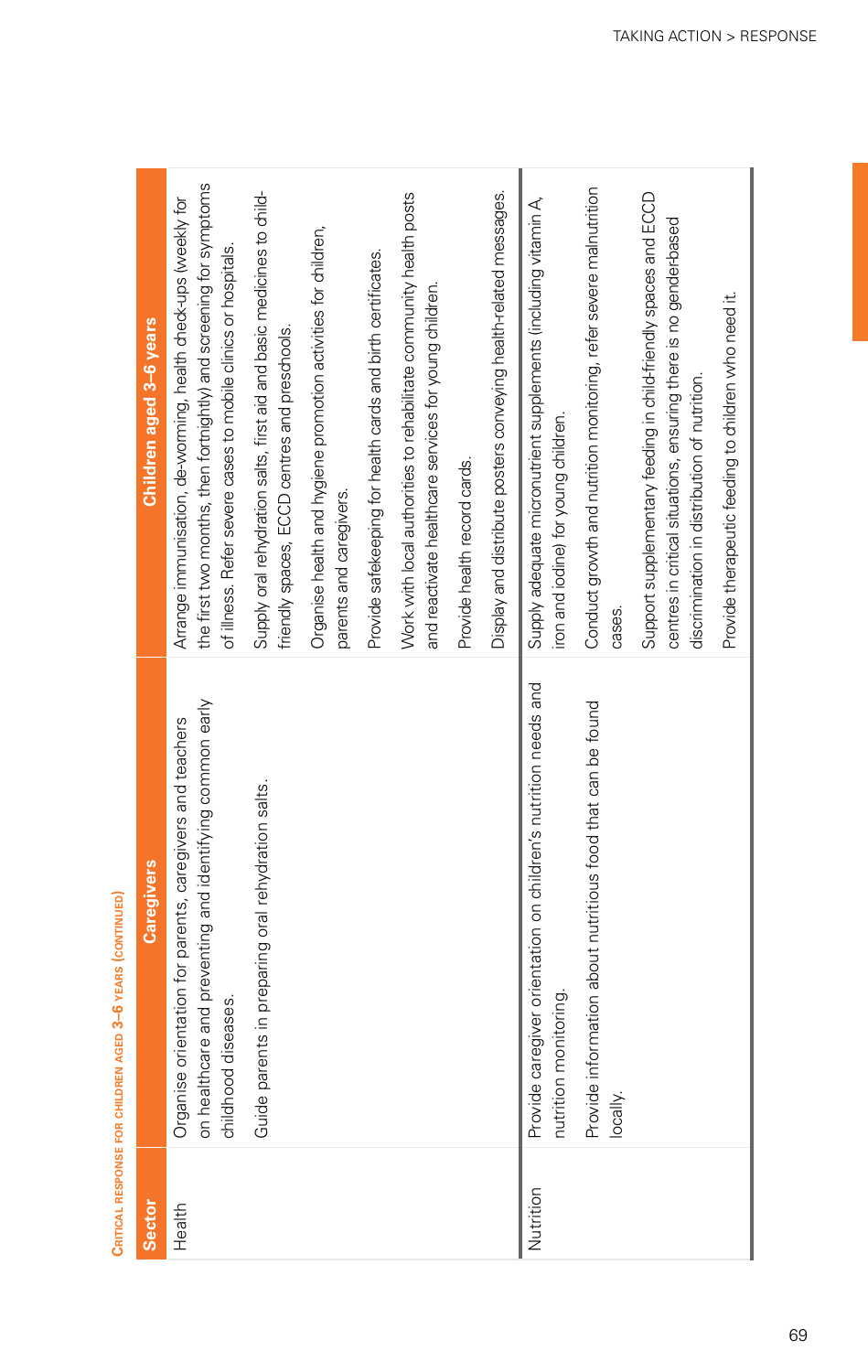| Sector      | regivers<br>යි                                                      | Children aged 3-6 years                                               |
|-------------|---------------------------------------------------------------------|-----------------------------------------------------------------------|
| Water,      | Sensitise caregivers on supporting children to develop and          | Coordinate with relevant agencies to ensure sufficient water          |
| sanitation  | especially crucial in crowded<br>maintain good hygiene. This is     | supply, including through providing technical and material support to |
| and hygiene | camp conditions.                                                    | implementing partners.                                                |
| (WASH)      | ere appropriate, making sure that<br>Provide family hygiene kits wh | Provide child-accessible latrine facilities to child-friendly spaces, |
|             | safety instructions are written in the local language.              | ECCD centres and preschools (for example, with two toilets per        |
|             | Disseminate information on safe disposal of solid waste and         | child-friendly space).                                                |
|             | excreta, and provide appropriate facilities.                        | Provide hygiene kits to child-friendly spaces and ECCD centres and    |
|             | caregivers - on the importance<br>Educate families - especially     | promote hand washing through music, theatre, drawing.                 |
|             | of safe water, proper sanitation and hygiene practices, such        | Disseminate information on safe solid waste and excreta disposal      |
|             | the toilet and before eating or<br>as washing hands after using     | and provide appropriate facilities.                                   |
|             | preparing food.                                                     | Coordinate with the camp management on where the child-friendly       |
|             |                                                                     | space is located, to avoid potential sources of smoke from kitchens   |
|             |                                                                     | or unpleasant smells from toilets or refuse.                          |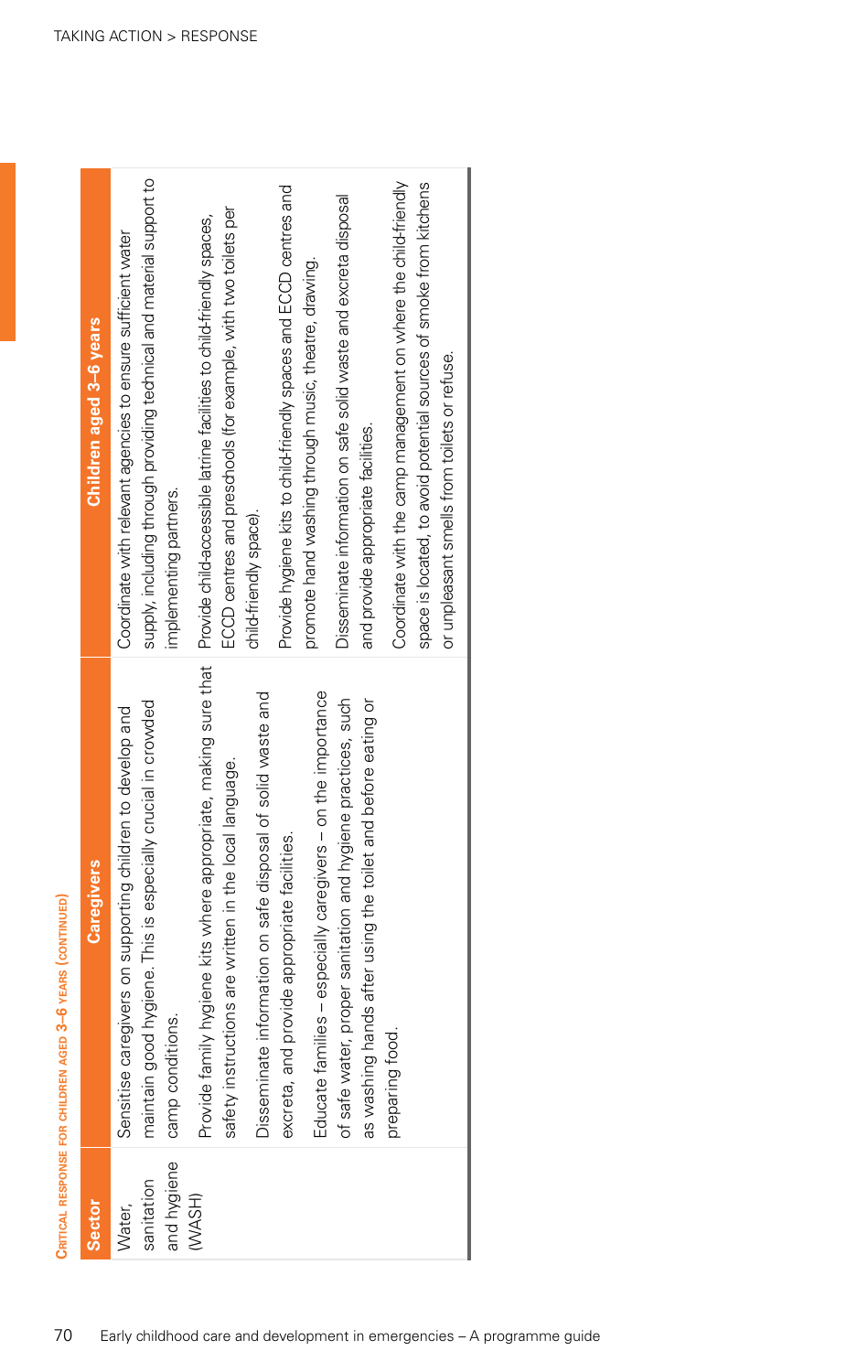| θ      |
|--------|
|        |
| l<br>۰ |
|        |
|        |
| i      |
|        |
|        |
| ţ      |
| I      |
|        |
| Ī<br>í |
| İ<br>Ē |
| ć<br>í |
|        |
| í      |
|        |
|        |
|        |
| d      |
| ä,     |
| i      |
|        |

| <b>Sector</b> | <b>Caregivers</b>                                                                                                                                              | Children aged 3-6 years                                                                                                                |
|---------------|----------------------------------------------------------------------------------------------------------------------------------------------------------------|----------------------------------------------------------------------------------------------------------------------------------------|
| Protection    | Verify the background of volunteer caregivers to make sure<br>they are suitable for working with young children.                                               | Put safety measures in place in child-friendly spaces, ECCD centres<br>and preschools. Ensure staff are aware of, and comply with, Say |
|               | Facilitate nurturing care and support through caregiver                                                                                                        | Yes! To Keeping Children Safe, Plan's child protection guidelines.                                                                     |
|               | education, home visits and shared childcare, and by forming                                                                                                    | Prevent children from becoming separated from their families by                                                                        |
|               | communal playgroups and informal parents' gatherings in safe                                                                                                   | providing information to parents and children about the risks. Use                                                                     |
|               | spaces.                                                                                                                                                        | songs and games to teach children basic information such as the                                                                        |
|               | Show caregivers how to identify problems and support their                                                                                                     | name of their village.                                                                                                                 |
|               | children's psychosocial health, to identify harmful responses                                                                                                  | Register children and provide them with ID bracelets where it is                                                                       |
|               | to child's stress and to recognise whether a child needs more                                                                                                  | necessary and safe to do so.                                                                                                           |
|               | specialised support.                                                                                                                                           | Take actions to reduce children's risk of being recruited into armed                                                                   |
|               | Organise workshops where caregivers can support one                                                                                                            | groups, trafficked or forced into harmful child labour.                                                                                |
|               | another, discuss the past, present, future, share problem<br>solving, identify protection issues and discuss actions to<br>improve the protective environment. | Provide information for children on self-protection, and on how to<br>report any protection issues to a trusted adult.                 |
|               | mental health issues, refer them to specialised health services.<br>If a caregiver has difficulties caring for their children because of                       |                                                                                                                                        |
|               | discipline, identifying vulnerable children, and referring them to<br>Provide orientation to caregivers on child protection, positive<br>appropriate services. |                                                                                                                                        |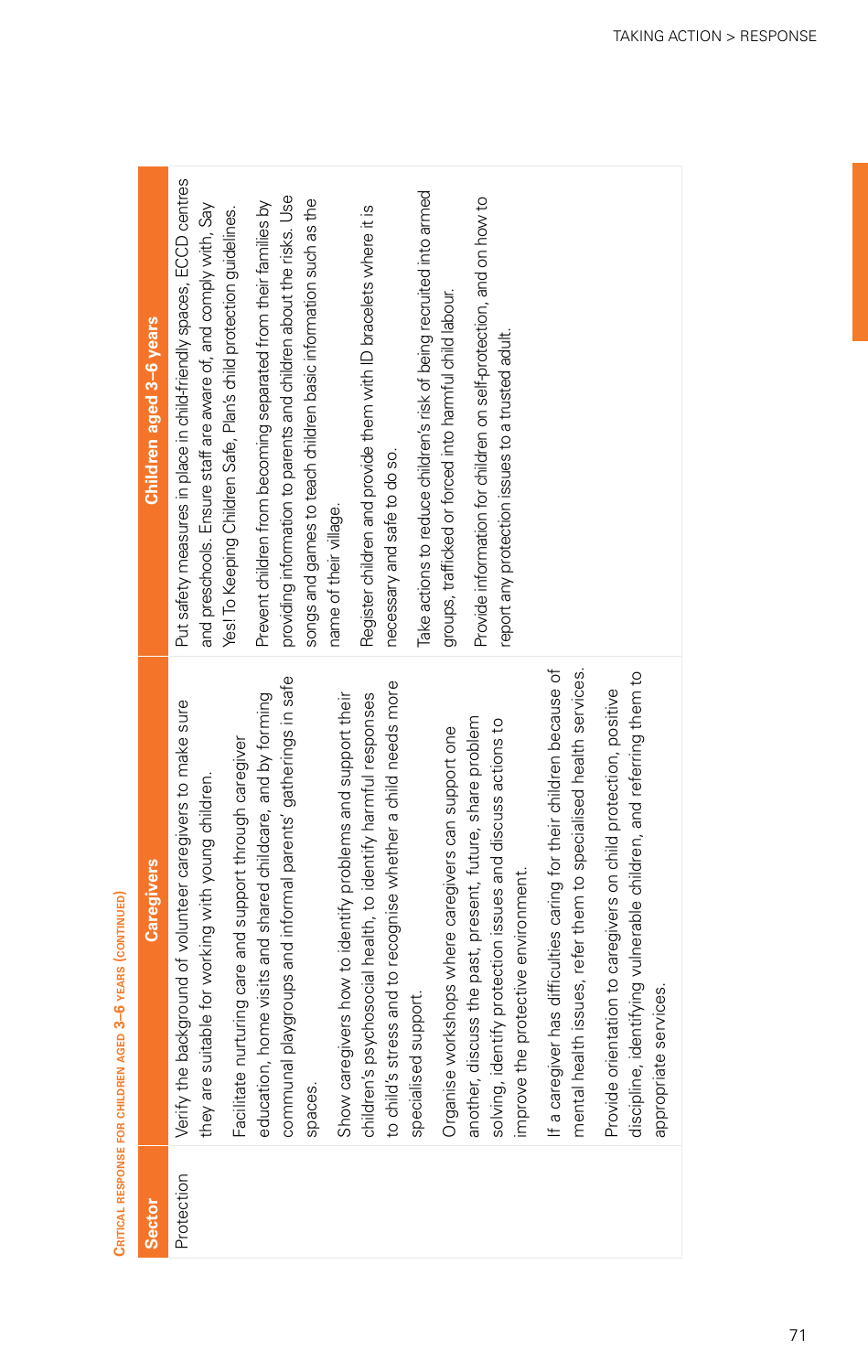#### **Children aged 6–8 years**

ECCD services are essential for successful child development. However, early gains are vastly reduced if children are unable to enrol in primary school, enter school late, are placed in very large classes, receive low-quality schooling, repeat grades or do not complete primary school. So, an important part of ECCD is to help prepare children for their success in primary school, and to enable parents to provide the necessary support for their children to attend school. At the same time, interventions are needed to make sure primary schools are ready for children who have been affected by disasters and have learned things through ECCD in emergencies interventions such as problem solving, sharing, early writing, reading and math. Sometimes children who have learned things before entering primary school enter classes where others have not learned these things. They can become bored and demotivated at school, which reverses the benefits of their ECCD in emergencies experience. Taken together, these services build children's confidence as they prepare to take their first educational steps outside the home environment<sup>23</sup>

During the response phase, activities for children aged 6–8 years will vary slightly depending on the national and local context. In some countries children start primary school at the age of five or six, while in others they do not start until they are eight. Also, children's level of school preparedness will vary, so the teaching needs to be tailored accordingly.

In situations of conflict and disaster, teachers play a more critical role than usual in responding to pupils' emotional needs as they face the uncertainties of crisis. Teachers can guide pupils in learning about possible causes of different disasters and their consequences. They can encourage pupils to cope with and recover from loss, grief and stress. They can explain functional and dysfunctional behaviours and teach life skills.

However, in turn, the teachers themselves need support – through training and coaching as well as psychosocial support – so they can assist pupils. Plan's experience<sup>24</sup> has found it helpful to include the following topics in teacher training:

- child rights
- child protection and awareness of violence, exploitation, neglect and abuse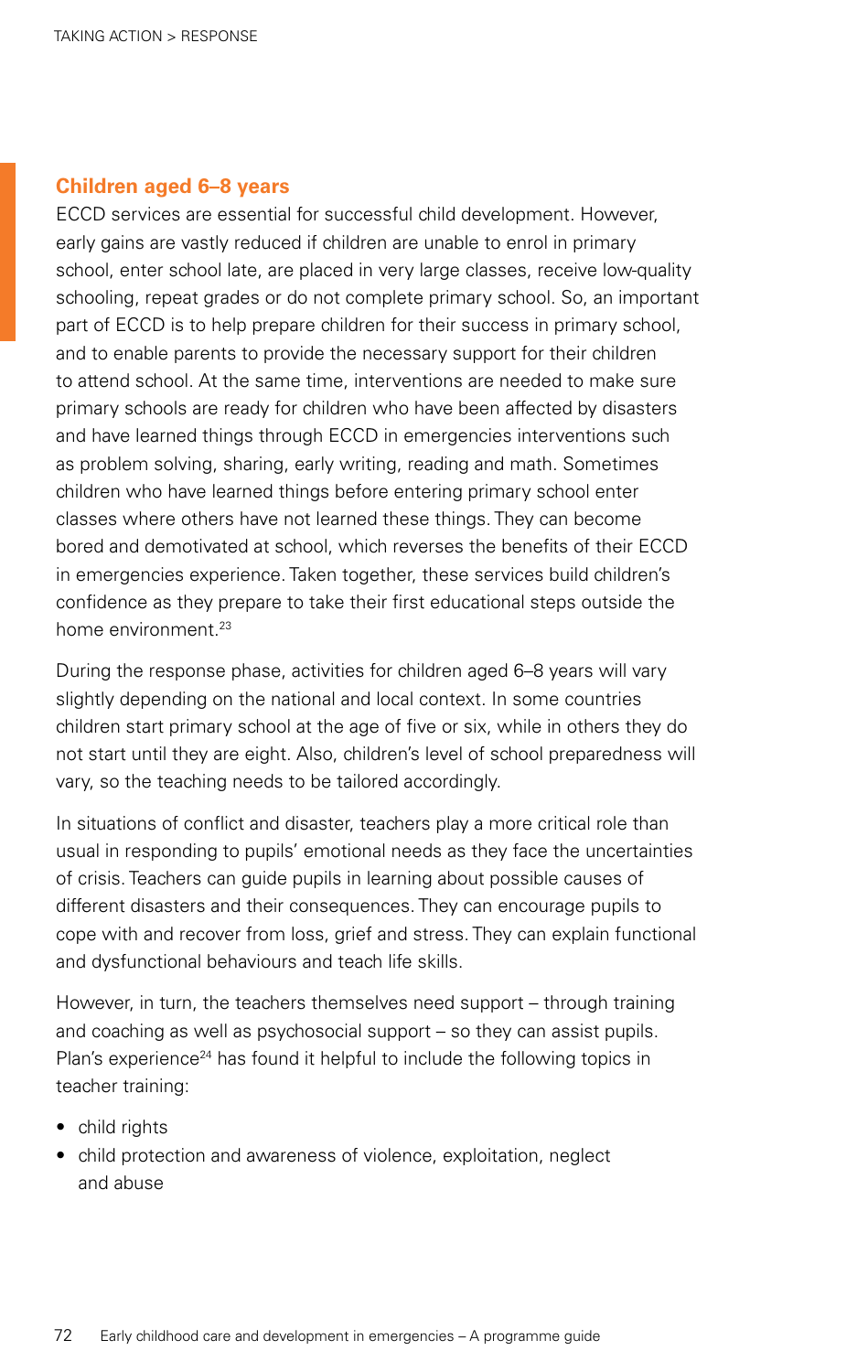- psychosocial support, including developmentally appropriate activities that promote psychosocial well-being
- recognising children who show serious or prolonged signs of stress or trauma and referring them to specialised service providers
- life skills
- non-formal education on health and hygiene issues
- • child development
- peace education, conflict sensitivity and conflict resolution
- disaster risk reduction using a child-centred approach.

Given the crucial role that teachers play in emergencies, these topics should be mainstreamed into regular pre-service and in-service teacher training programmes.

In conflict situations, there is a need to adapt the education models and teaching methods for children in early grades of primary school. Useful strategies<sup>25</sup> include:

- **• Open learning or individual learning programmes** that do not require a school structure but can take place anywhere, with the help of part-time teachers. Sets of learning materials can be produced locally, replacing the need for expensive textbooks. Children can enrol any time and study at their own pace.
- **Involving the community** in determining the content of curricula, in primary school management and in the defence of school from attacks.
- **• Using alternative venues for education** such as homes, cellars or gathering places. This can reduce the threat of attacks.

The table overleaf highlights key actions to support children aged 6–8 years and their teachers and caregivers.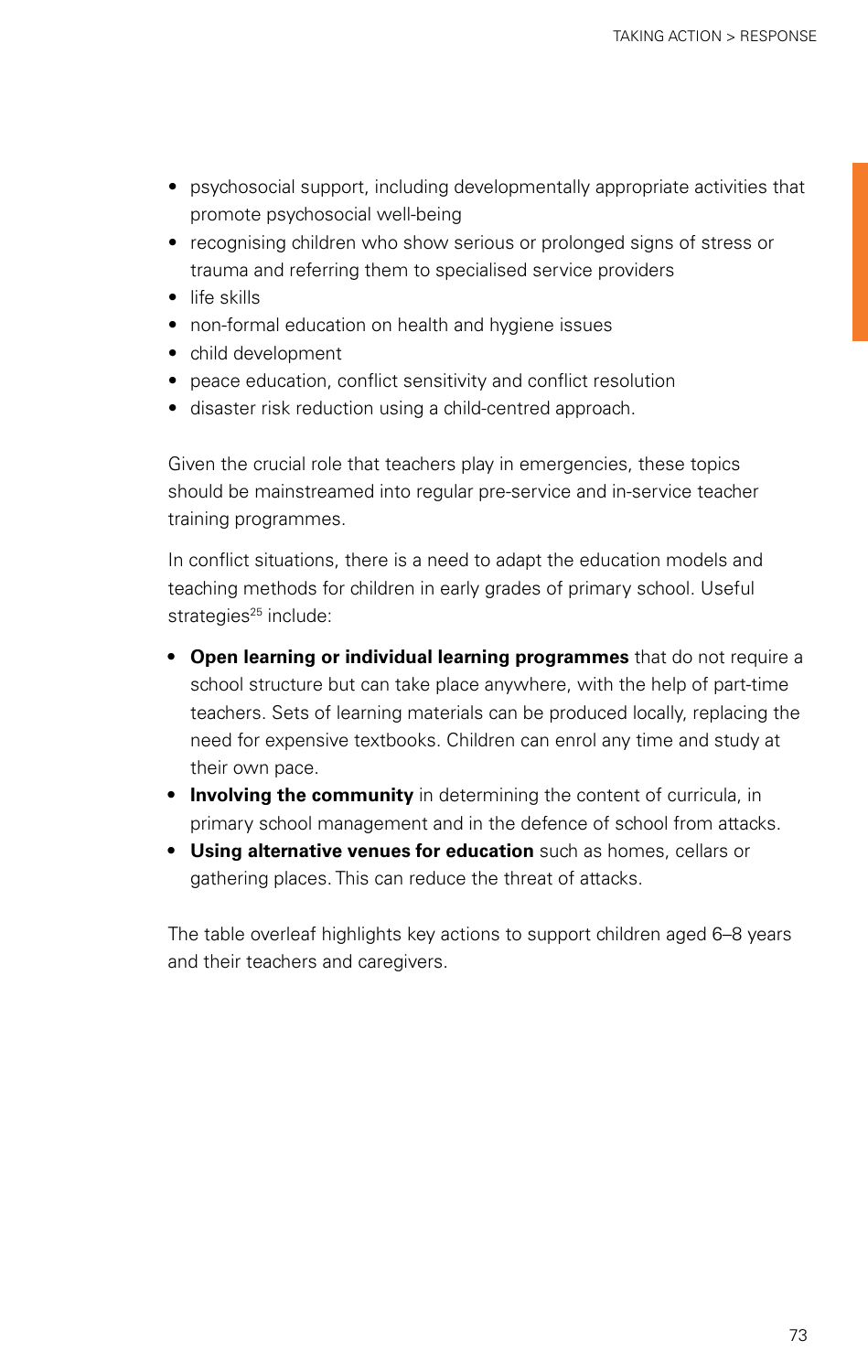| ထ      |
|--------|
|        |
|        |
| ဖ      |
|        |
|        |
| g      |
|        |
|        |
| Z      |
|        |
|        |
|        |
|        |
| Ę<br>í |
|        |
|        |
|        |
| å      |
|        |
|        |
| ı      |
|        |
|        |
|        |
|        |
|        |
|        |
|        |
|        |
|        |
| ā      |
|        |
|        |
|        |
|        |
| I      |
| د<br>í |

| Children aged 6-8 years            |                                                             | Set up temporary learning spaces for regularly scheduled education activities.                        | Support basic literacy and life-skills education in ECCD centres, the early grades of primary | schools and at home (through using home-based instructional materials for those children |                                                                             |                                                                          | Work with local authorities and communities on rapid rehabilitation, reconstruction and        |                                                           | Incorporate the teaching of life skills, disaster risk reduction, citizenship and peace education | Run awareness-raising sessions and informal activities on disaster risk reduction (including | Conduct periodic monitoring with the participation of children and teachers, to make sure |
|------------------------------------|-------------------------------------------------------------|-------------------------------------------------------------------------------------------------------|-----------------------------------------------------------------------------------------------|------------------------------------------------------------------------------------------|-----------------------------------------------------------------------------|--------------------------------------------------------------------------|------------------------------------------------------------------------------------------------|-----------------------------------------------------------|---------------------------------------------------------------------------------------------------|----------------------------------------------------------------------------------------------|-------------------------------------------------------------------------------------------|
|                                    | Set up safe spaces for young children to play and learn in. |                                                                                                       |                                                                                               | who miss schooling in conflict affected areas).                                          | Promote the use of active learning methods and the child-to-child approach. | Provide school supplies, books and age-appropriate recreation materials. | reopening primary schools to make them ready for children.                                     | Support the back-to-school drive by engaging communities. | into the curriculum.                                                                              | health risks), tolerance, conflict management and peace education.                           | support reaches all affected children.                                                    |
| s and caregivers<br><b>Teacher</b> | preschool and primary<br>Providing training for             | school teachers and trainees that emphasises the<br>concepts of child-centred, participatory learning | ior.<br>and inclusive instruct                                                                | Consider paying a stipend to teachers and<br>caregivers in ECCD centres.                 | Integrate conflict resolution and peace building into                       | everyday activities.                                                     | Provide parenting education to caregivers,<br>thers, older siblings,<br>including mothers, far | grandparents and other family members.                    | Help form parenting groups and a primary school<br>ttee.<br>management commit                     |                                                                                              |                                                                                           |
| Sector                             | Education                                                   |                                                                                                       |                                                                                               |                                                                                          |                                                                             |                                                                          |                                                                                                |                                                           |                                                                                                   |                                                                                              |                                                                                           |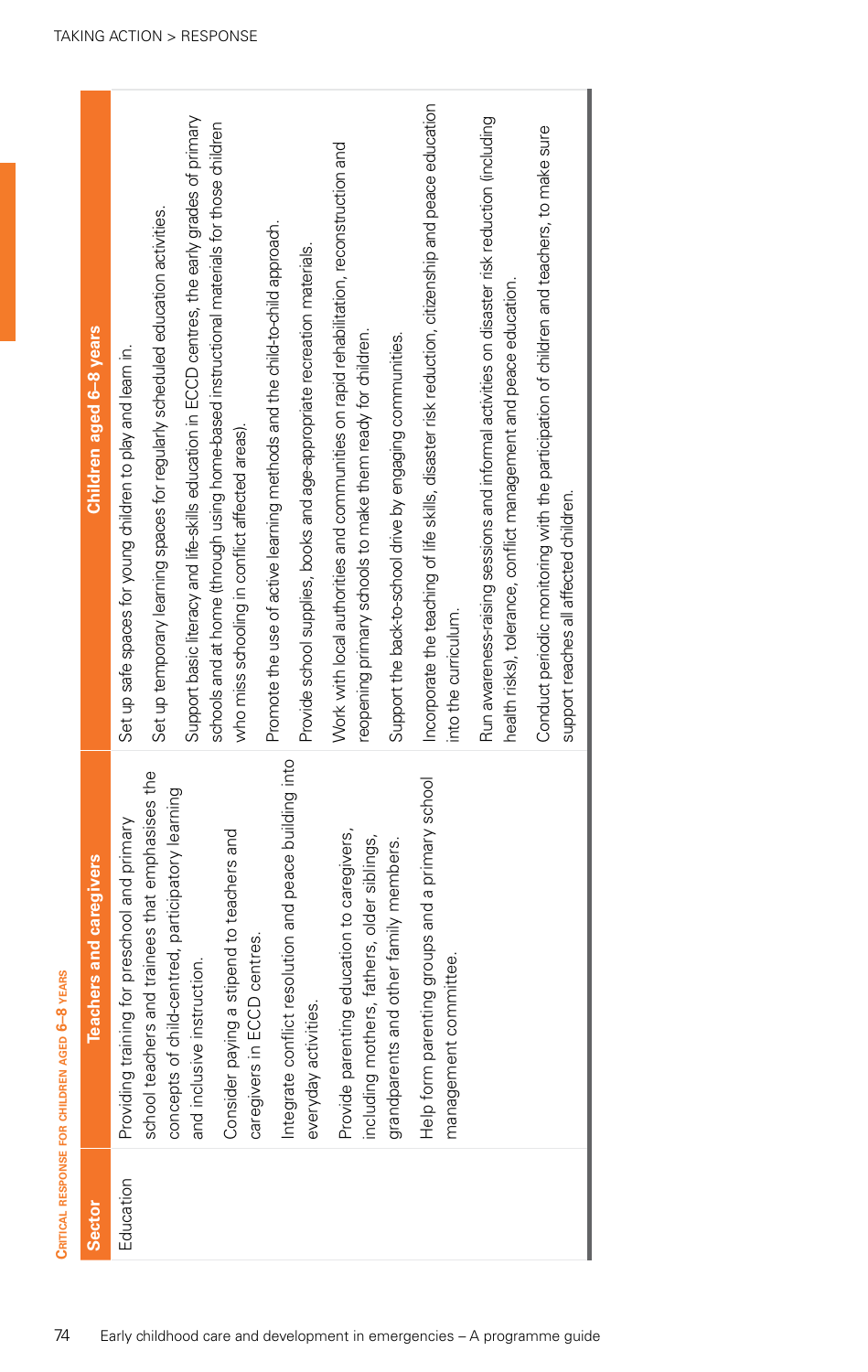|               | <b>THE PRESSURE THE STATE OF STATE OF A STATE OF STATE OF STATE OF STATE OF STATE</b>             |                                                                                                                                     |
|---------------|---------------------------------------------------------------------------------------------------|-------------------------------------------------------------------------------------------------------------------------------------|
| <b>Sector</b> | Teachers and caregivers                                                                           | Children aged 6-8 years                                                                                                             |
| Health        | caregivers and preschool teachers on first aid,<br>Identify and train health volunteers, parents, | Organise health check-ups and follow-ups (weekly for first two months, then fortnightly).<br>Link up with mobile clinics as needed. |
|               | preventing common childhood illnesses and<br>identifying their symptoms.                          | Conduct immunisation and de-worming for all drildren in child-friendly spaces, ECCD centres<br>and preschools.                      |
|               |                                                                                                   | Provide a health record card for each child.                                                                                        |
|               |                                                                                                   | Provide safekeeping for health cards and birth certificates.                                                                        |
|               |                                                                                                   | Distribute and display information, education and communication materials on health issues.                                         |
|               |                                                                                                   | Supply first aid, oral rehydration salts and basic medicines to child-friendly spaces, temporary<br>ECCD centres and preschools.    |
| Nutrition     | Include nutrition issues in health training sessions.                                             | Distribute micronutrients.                                                                                                          |
|               |                                                                                                   | Conduct de-worming.                                                                                                                 |
|               |                                                                                                   | Monitor children's growth and nutrition status and refer cases of severe malnutrition.                                              |
|               |                                                                                                   | Support the school feeding programme.                                                                                               |
|               |                                                                                                   |                                                                                                                                     |

CRITICAL RESPONSE FOR CHILDREN AGED 6-8 YEARS (CONTINUED) **Critical response for children aged 6–8 years (continued)**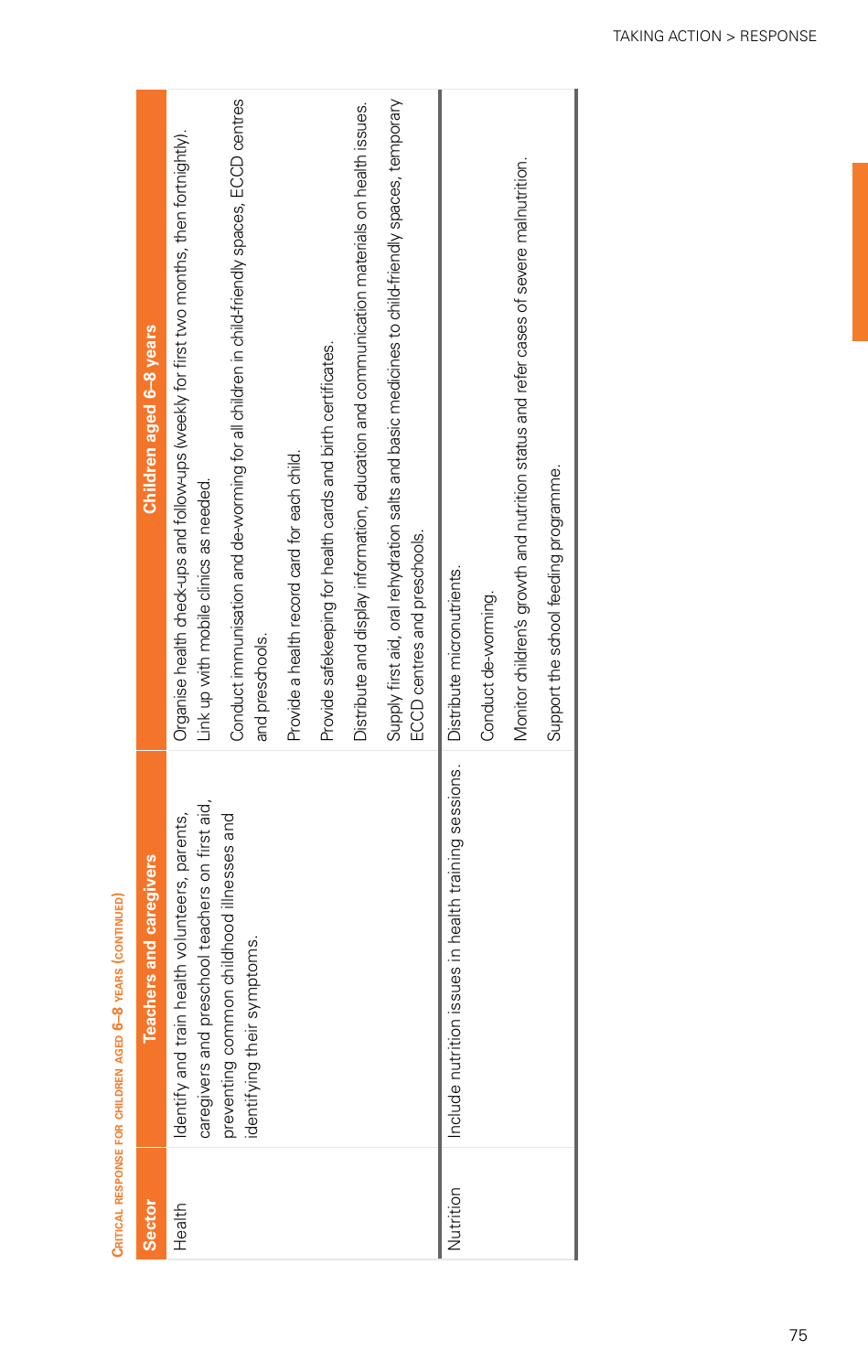| ı              |
|----------------|
|                |
| ı              |
|                |
|                |
| I              |
|                |
|                |
|                |
| í              |
| í              |
|                |
|                |
|                |
|                |
|                |
|                |
|                |
| í              |
|                |
| ׇ֚֬            |
| i              |
|                |
| $\overline{1}$ |
| ï              |
| í              |
|                |
|                |
| í              |
|                |
|                |
| α<br>֠<br>í    |
|                |
|                |
|                |
| í<br>ţ<br>ׇ֚֬֕ |
|                |
|                |
| I              |
|                |
| ı              |
|                |
| ١              |
| ï              |
|                |
|                |
|                |
|                |
|                |
| į              |
|                |
|                |
|                |
|                |
|                |
|                |
|                |
|                |
|                |
| f              |
| ׇ֚֡<br>i       |
|                |
|                |
| í              |
|                |
| l              |
|                |
|                |
|                |
|                |
| ı<br>ı         |
| ١<br>i         |
|                |
| í              |
| ï              |
|                |
| ׇ֚֬            |
|                |
|                |
| I              |
|                |
|                |
|                |
|                |
|                |
|                |
|                |
|                |
|                |
| l              |
|                |
| í              |
|                |
|                |
|                |
|                |
| j              |

| Children aged 6-8 years<br>Teachers and caregivers | Ensure that water and latrines are accessible to children (with two toilets per child-friendly<br>space, separated for boys and girls).<br>Educate families on the importance of safe water, | Ensure regular maintenance of water points and toilets, involving caregivers and older<br>children.<br>Consider providing hygiene kits to families with | Provide hygiene kits. | Disseminate information on safe solid waste and excreta disposal. | Promote hand washing before eating and after using the toilet | Support quick improvement of child-friendly water and sanitary conditions in preschools and<br>primary schools. | Coordinate with the camp management on the location of the child-friendly space to avoid<br>potential sources of smoke from kitchens or unpleasant smells from toilets or refuse. | Use non-toxic play and learning materials. | Register children and provide parents, children and older siblings with information on how to<br>prevent separation during times of population movement.<br>o identify children who may<br>need more specialised psychosocial support and | Help identify separated and unaccompanied children and refer them to agencies that are<br>skilled in family tracing and reunification.<br>Support caregivers and teachers experiencing<br>refer them to the relevant specialised agency. | Include messages about personal safety in a children's learning programme, recognising and<br>reporting signs of abuse and exploitation.<br>stress through workshops where they can reflect<br>problem solving and support one another. Where<br>on their experiences with the disaster, share | Take action to reduce children's risk of being recruited into armed groups, trafficked, or forced<br>Promote birth registration.<br>into harmful child labour.<br>caregivers and teachers have difficulties caring for<br>ental health issues, refer | Make sure staff and community members are aware of, and comply with, SayYes! To<br>Keeping Children Safe.<br>protection issues, services available, and how to<br>Train caregivers on child-positive discipline, |
|----------------------------------------------------|----------------------------------------------------------------------------------------------------------------------------------------------------------------------------------------------|---------------------------------------------------------------------------------------------------------------------------------------------------------|-----------------------|-------------------------------------------------------------------|---------------------------------------------------------------|-----------------------------------------------------------------------------------------------------------------|-----------------------------------------------------------------------------------------------------------------------------------------------------------------------------------|--------------------------------------------|-------------------------------------------------------------------------------------------------------------------------------------------------------------------------------------------------------------------------------------------|------------------------------------------------------------------------------------------------------------------------------------------------------------------------------------------------------------------------------------------|------------------------------------------------------------------------------------------------------------------------------------------------------------------------------------------------------------------------------------------------------------------------------------------------|------------------------------------------------------------------------------------------------------------------------------------------------------------------------------------------------------------------------------------------------------|------------------------------------------------------------------------------------------------------------------------------------------------------------------------------------------------------------------|
|                                                    | good sanitation and hygiene practices.<br>sanitation                                                                                                                                         | young children.<br>hygienese                                                                                                                            | (WASH)                |                                                                   |                                                               |                                                                                                                 |                                                                                                                                                                                   |                                            | Show caregivers how<br>Protection                                                                                                                                                                                                         |                                                                                                                                                                                                                                          |                                                                                                                                                                                                                                                                                                | them to specialised healthcare.<br>their children due to m                                                                                                                                                                                           |                                                                                                                                                                                                                  |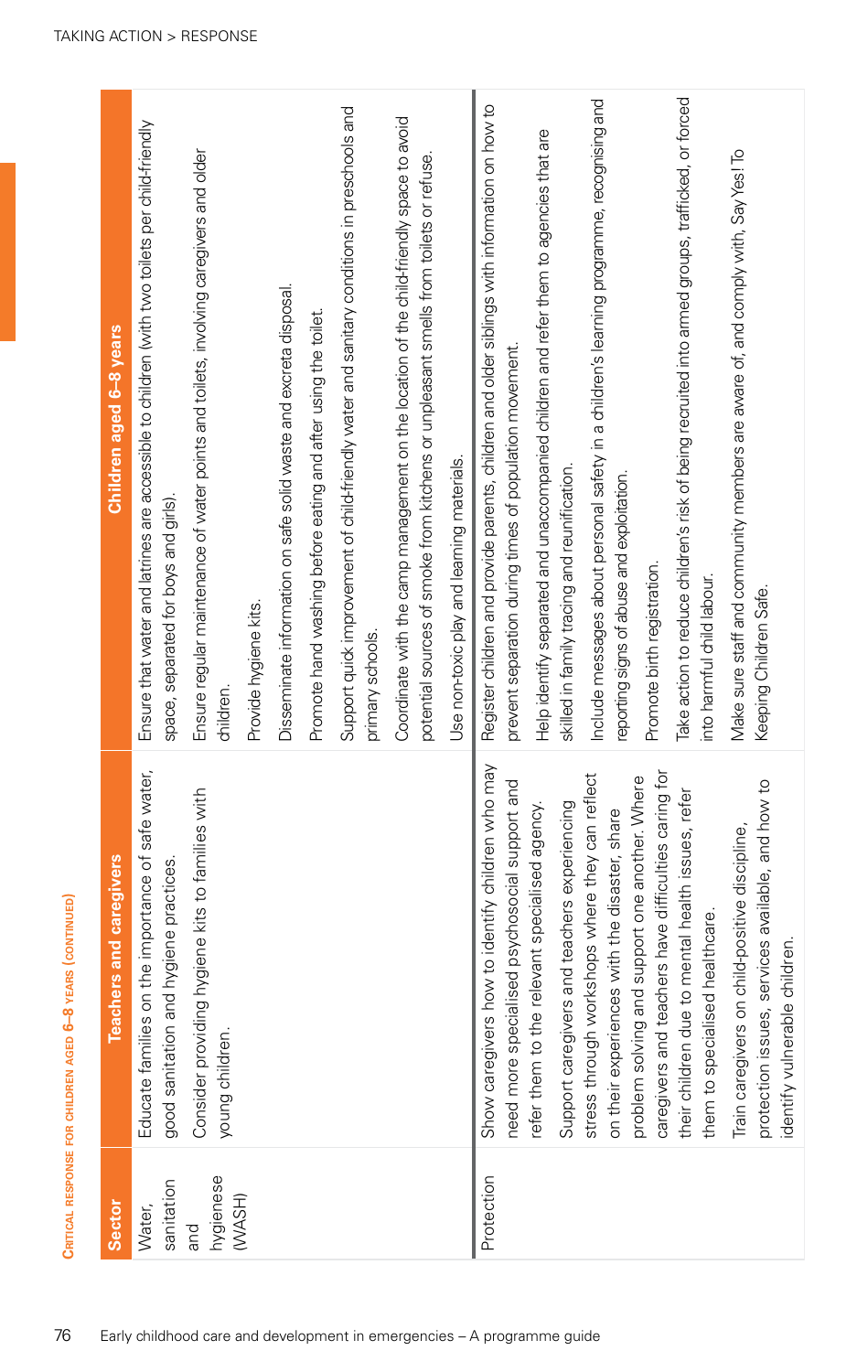# **Summary**

- ECCD in emergencies provides critical support for children aged 0–8 and their caregivers, as well as pregnant and lactating women.
- Three interventions needed for all ECCD in emergencies programmes include: a rapid needs assessment, communications and advocacy, and coordination.
- Effective cross-sectoral collaboration and joint planning are essential for ECCD in emergencies to be provided effectively.
- • Accurate age-disaggregated data is needed to establish benchmarks and assess what services are needed.
- Successful ECCD programmes in emergencies are those that are sustainable over the long term, maximising local resources and participation and involving community leaders and other agencies.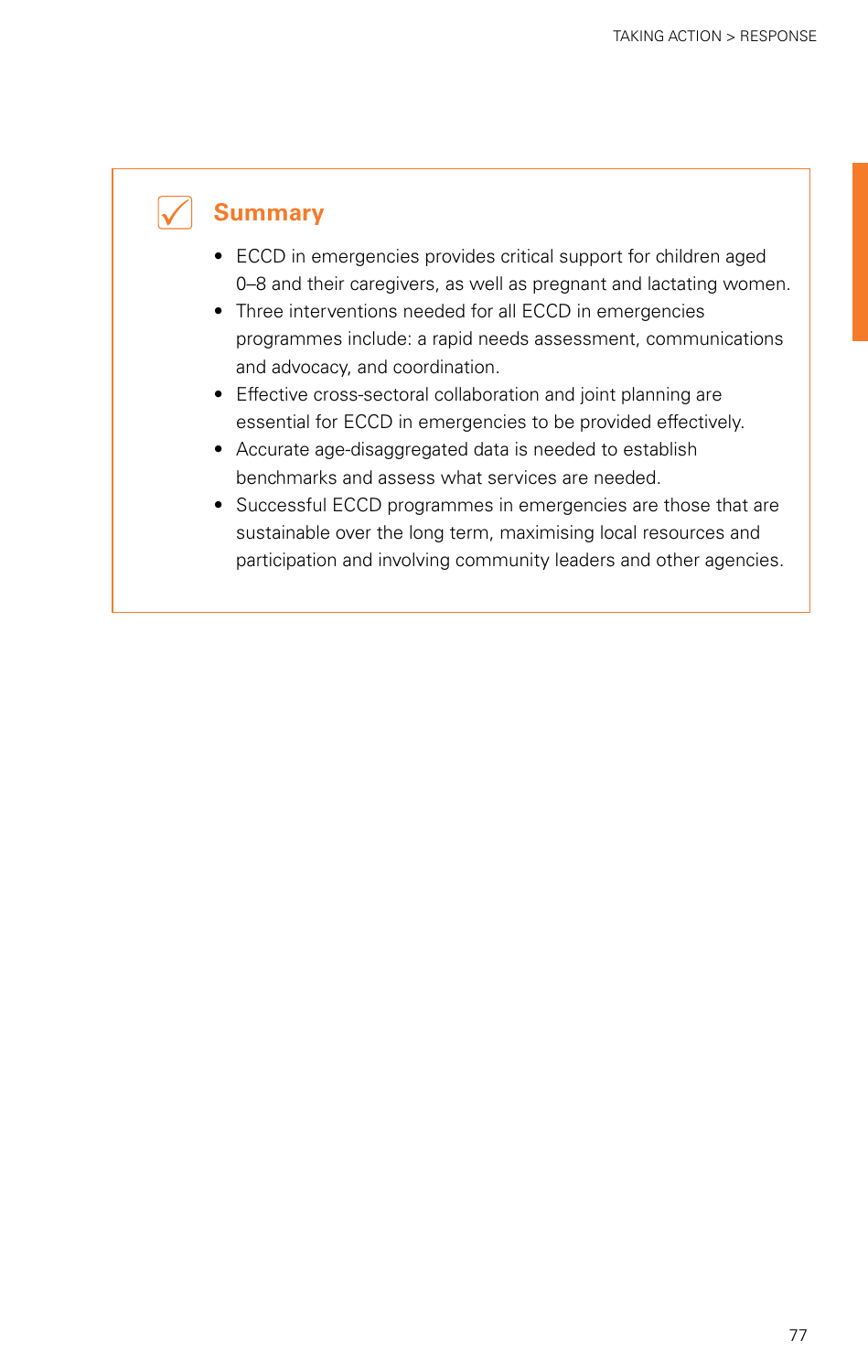# 5 Recovery



During the recovery phase, things may be gradually returning to normal, but young children and their caregivers may still be suffering<br>effects of the emergency for months or years to come, whether effects of the emergency for months or years to come, whether **PREPAREDNES<sup>S</sup>** physical, economic or psychological. This section describes the work<br>to lay the foundation for restoring normal services, by building on the<br>emergency early childhood care and development (ECCD) provision, to lay the foundation for restoring normal services, by building on the **R**emergency early childhood care and development (ECCD) provision, **ESPONSE** Financipality early childribod care and development (ECCD) provision,<br>focusing on areas such as education, health, nutrition, protection and<br>water, sanitation and hygiene. water, sanitation and hygiene.

In the recovery phase, basic services are restored and programmes are transitioned from providing immediate needs to tackling longer-term issues. This includes reintegrating displaced populations. Life is gradually brought back to normality and measures are undertaken to address underlying risks that could lead to a future crisis. For early childhood care and development (ECCD), this phase lays the foundation for restoring the regular services, as well as sustaining programmes that were initiated during the response. Whatever is done during this phase, it must work to reduce the risks of future disasters.

The timing for this phase is not precise, as it depends on the specific situation. In some sectors, recovery activities can begin before they do in other sectors. This means that there can be overlap between the response and recovery stages.Certain interventions that are linked to regular development can already be conducted during the early recovery phase. Examples might include rehabilitation of damaged preschools or developing capacity of caregivers, parents, preschool and primary school teachers.

# **Key challenges and considerations**

The focus for the recovery phase is to build on the services that were put in place during the response phase in order to continue ECCD activities for the longer term. It also provides a window of opportunity for "building back better" in terms of infrastructure and systems. During this phase, emergency structures put in place during the response, such as child-friendly spaces, will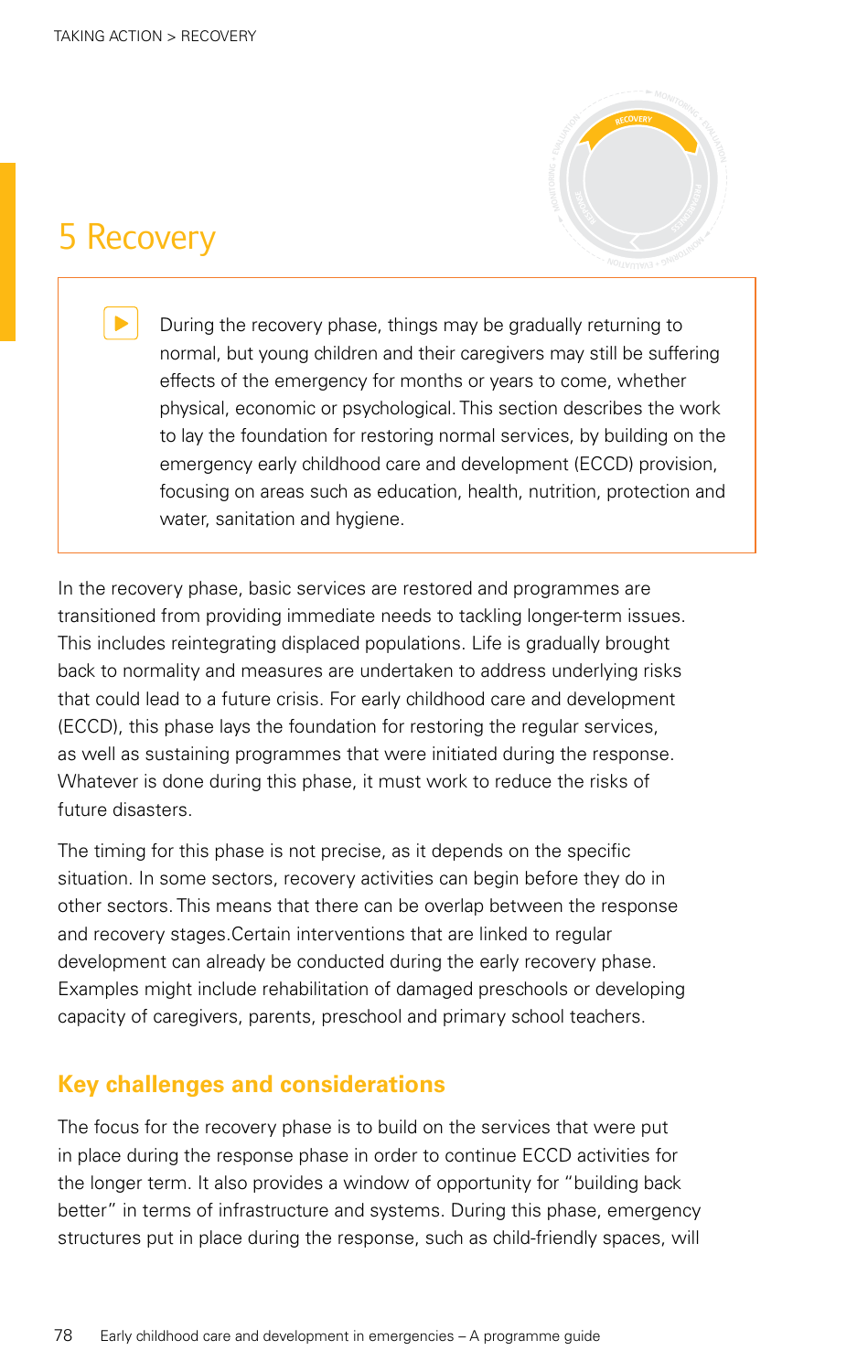be phased out. The tables in this section list activities for resuming regular ECCD for all children aged 0–8 years. Some activities target at-risk groups – for example, the provision of supplementary feeding for malnourished children and pregnant or lactating women. The cross-sectoral collaboration and inter-agency coordination must continue during the recovery so that young children receive the integrated support they need.

It is especially important that these continue to address the psychosocial impact of the crisis on children and caregivers. It is not unusual for affected children to continue to experience emotional distress long after the crisis. So, continuing to provide psychosocial support to severely affected children and caregivers may be necessary.

The challenges in this phase are, of course, different to those faced at the response phase. The rate of recovery depends greatly on the severity and intensity of the crisis that has occurred, and on other factors – including how well prepared communities were, the pre-existing capacity of people and institutions, and their resilience. In major emergencies, the level of physical damage and disruption to administrative and financial systems is often considerable. It may be beyond the capacity of local communities to deal with this issue on their own, without external assistance.

The gap in financial resources is a challenge in itself. Funding tends to be more readily available for emergency relief than for recovery and reconstruction. Sometimes funding pledges are not met, and resources can be unpredictable, making it problematic to plan activities during the recovery phase. Financial gaps add to the considerable contextual challenge of restoring regular ECCD services and improving their quality. Reliance on local contributions, as well as work to mobilise external support, need to be part of the recovery and reconstruction strategy.

The challenge is also to ensure that the national government and local communities have ownership over the recovery process. This requires work to align and coordinate international agency and non-governmental organisation (NGO) activities with central and local government priorities. Where governments have not had the capacity to coordinate the initial emergency response, it is necessary to build the capacity of central and local government, so that the authorities are in a position to handle future disasters. An important focus during this phase is to sensitise policy makers to the need to sustain the services put in place during the response and the importance of providing ECCD services to all children.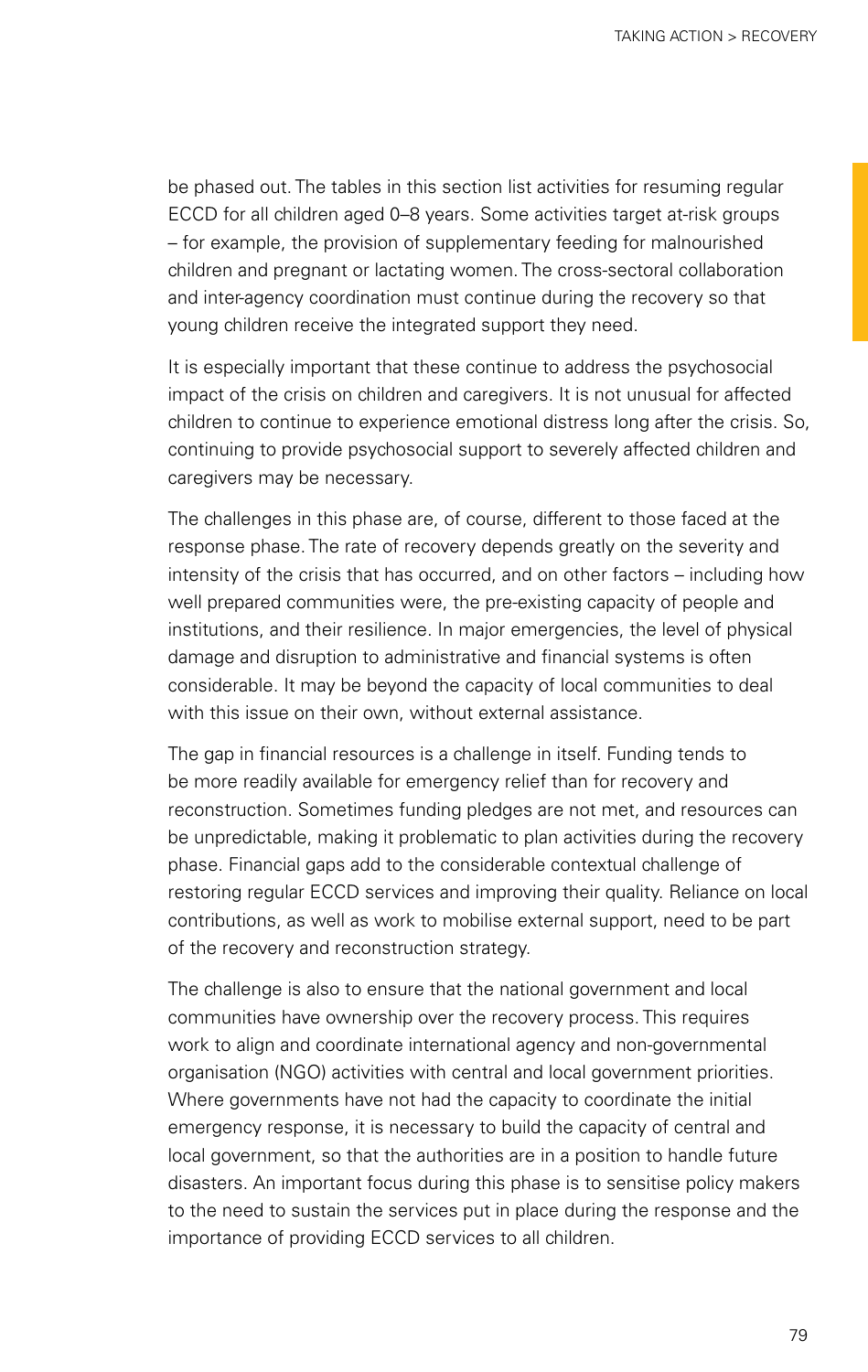# **Key ECCD activities, by age group**

Many activities during this phase mirror those implemented during the response as there is no clear point when response ends and recovery begins. However, the emphasis here is on extending outreach, enhancing the quality of activities, and restoring and strengthening the capacity of the delivery system. Whenever possible, try to embed disaster risk reduction in all activities, and conduct regular monitoring and evaluation, with a view to learning from the experience and advocacy. (See [section 6: Monitoring](#page-91-0)  [and evaluation.](#page-91-0))

The tables that follow highlight the key activities that need to be carried out for children at each stage of development: pregnant and lactating mothers and children aged 0–3 years, children aged 3–6 years and those aged 6–8 years.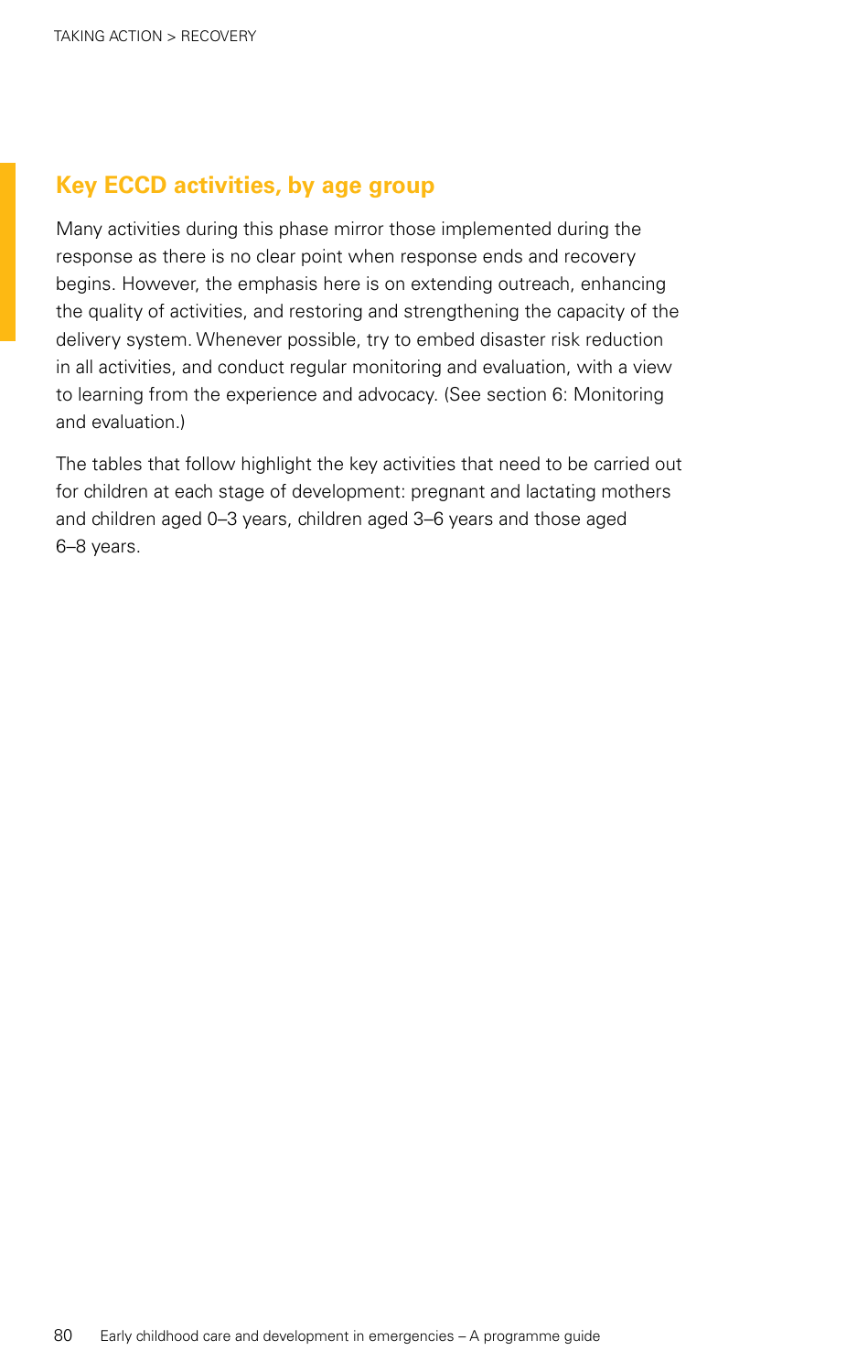| <b>Sector</b> | Pregnant and lactating mothers and other caregivers                                                                                                       | Children aged 0-3 years                                                                                                                                                                                        |
|---------------|-----------------------------------------------------------------------------------------------------------------------------------------------------------|----------------------------------------------------------------------------------------------------------------------------------------------------------------------------------------------------------------|
| Education     | Continue parenting sessions on child development and<br>childcare.                                                                                        | rehabilitation and reconstruction and supplying play materials.<br>Reinstate previously damaged ECCD centres through                                                                                           |
|               | Include disaster risk reduction concepts and practice in all<br>Coach caregivers on making toys from local materials.<br>capacity development activities. | community-based ECCD centres, using home-made toys as<br>Support children's early stimulation and play at home and in<br>much as possible.                                                                     |
|               |                                                                                                                                                           | Involve older children in supporting and stimulating the younger<br>ones.                                                                                                                                      |
|               |                                                                                                                                                           | In collaboration with local communities and the ministry of education<br>community-based ECCD centres meets hazard-resistant standards.<br>or social welfare, ensure that rehabilitation and reconstruction of |
| Health        | Promote continued support of health workers for pregnant and<br>new mothers.                                                                              | In consultation with, and with the support of, the ministries of<br>health and community, rehabilitate and reconstruct damaged                                                                                 |
|               | Provide training in contingency planning for health workers in                                                                                            | community health centres to meet hazard-resistant standards.                                                                                                                                                   |
|               | maternity units and health centres.                                                                                                                       | Support immunisation and de-worming, conduct regular growth                                                                                                                                                    |
|               | Continue parenting sessions on child and maternal health.                                                                                                 | monitoring according to the national established norms, and<br>provide micronutrient supplements.                                                                                                              |
| Nutrition     | Provide information and advice on nutrition for pregnant                                                                                                  | Provide supplementary feeding to children at risk of                                                                                                                                                           |
|               | mothers and young children, through parenting sessions and<br>home visits.                                                                                | Conduct monitoring nutrition during home visits and at ECCD<br>malnutrition.                                                                                                                                   |
|               | Provide targeted supplementary food provision for pregnant                                                                                                | centres.                                                                                                                                                                                                       |
|               | and lactating mothers at risk of malnutrition.                                                                                                            | Refer cases of severe malnutrition.                                                                                                                                                                            |
|               | promote breastfeeding.<br>Continue to                                                                                                                     |                                                                                                                                                                                                                |

# SUPPORTING PREGNANT AND LACTATING MOTHERS AND CHILDREN AGED 0-3 YEARS **Supporting pregnant and lactating mothers and children aged 0–3 years**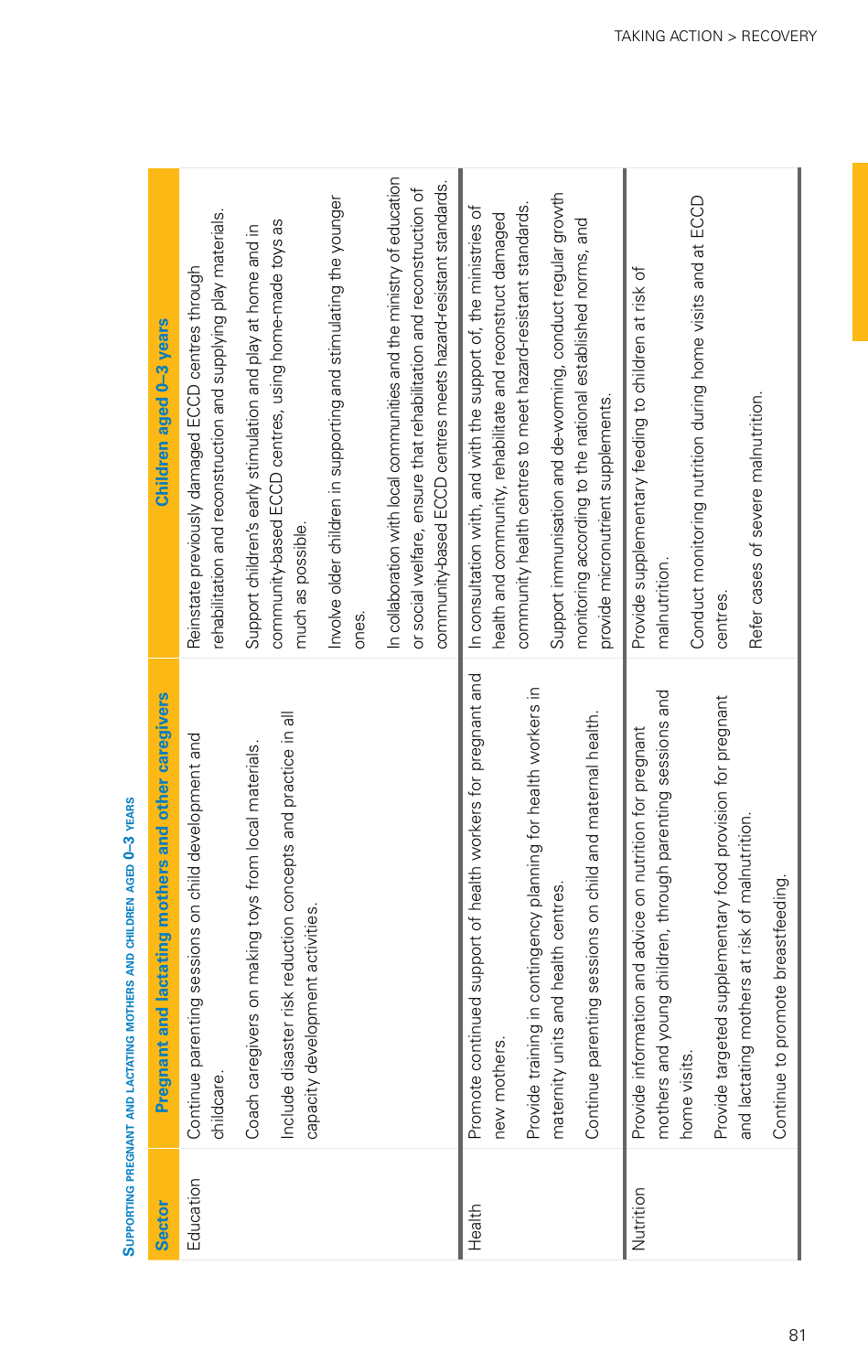| Sector                | mothers and other caregivers<br><b>Pregnant and lactating</b>                                                        | Children aged 0-3 years                                                                                                        |
|-----------------------|----------------------------------------------------------------------------------------------------------------------|--------------------------------------------------------------------------------------------------------------------------------|
| sanitation<br>Water,  | Distribute messages about sanitation and hygiene to families<br>parenting sessions.<br>Integrate hygiene issues into | Support initiatives that promote health and hygiene, both in<br>community ECCD centres and at home.                            |
| and hygiene<br>(WASH) | and community.                                                                                                       | Make sure that rebuilt ECCD centres have clean water points<br>and sanitation facilities appropriate for small children.       |
| Protection            | to mothers and caregivers who<br>Provide psychosocial support<br>need it.                                            | Continue to promote breastfeeding as the optimal psychosocial<br>support for infants, through individual support and continued |
|                       | into discussions with parents<br>Incorporate protection issues<br>during home visits.                                | dialogue with mothers.                                                                                                         |
|                       | protection mechanisms to<br>Strengthen community-based<br>safeguard young children.                                  |                                                                                                                                |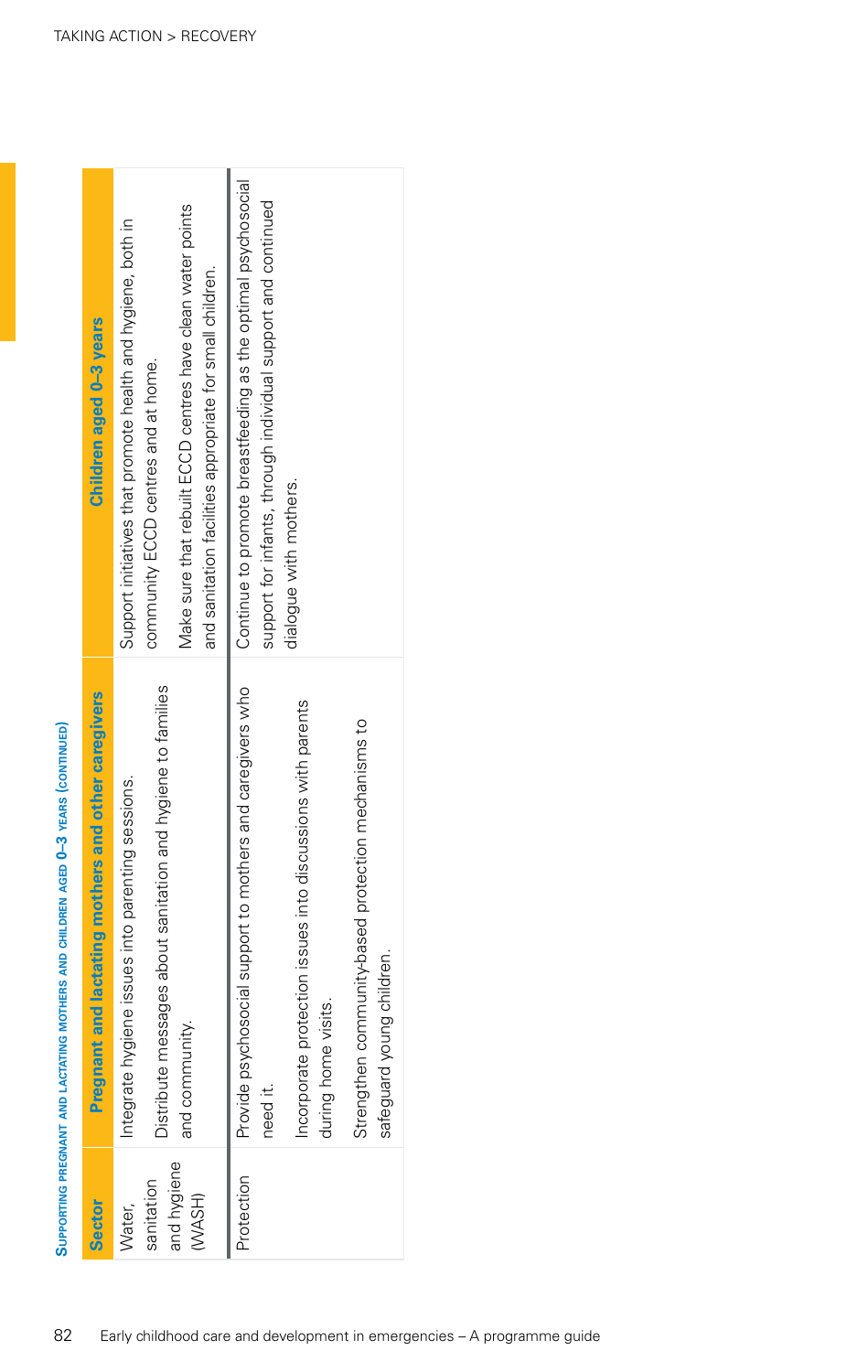SUPPORTING CHILDREN AGED 3-6 YEARS **Supporting children aged 3–6 years**

| <b>Sector</b> | <b>Caregivers</b>                                                                                                                                       | Children aged 3-6 years                                                                                                                                                                    |
|---------------|---------------------------------------------------------------------------------------------------------------------------------------------------------|--------------------------------------------------------------------------------------------------------------------------------------------------------------------------------------------|
| Education     | rents and other caregivers to continue to support<br>i's early learning and development.<br>Sensitise par<br>their childrer                             | rehabilitate and reconstruct damaged preschools and community<br>education and social welfare authorities and the community,<br>In consultation with, and in support of, the ministries of |
|               | and caregivers to understand the changes they<br>see in their children following a crisis.<br>Help parents                                              | learning centres using hazard-resilient standards, so that schools<br>are not vulnerable to future emergencies ("build back better").                                                      |
|               | Promote establishment of ECCD management committees<br>Support training in DRR for parents and teachers.                                                | Provide centres with basic evacuation tools such as first-aid kits<br>and megaphones.                                                                                                      |
|               | with the participation of parents.                                                                                                                      | Organise campaigning or sensitisation activities to encourage all                                                                                                                          |
|               | Mobilise community contribution for ECCD activities.                                                                                                    | children to attend preschool or community-based early learning<br>venues. Continue to encourage play.                                                                                      |
|               | caregivers who were recruited and trained during<br>integration of any preschool teachers and para-<br>Promote the<br>professional                      | Incorporate disaster risk reduction, life skills, citizenship and                                                                                                                          |
|               | emergency response into the existing system.                                                                                                            | peace education into the curriculum of children's early learning                                                                                                                           |
|               | existing teacher training programmes (both for trainees and<br>Integrate psychosocial support and related strategies into<br>those already in service). | programmes.                                                                                                                                                                                |
| Health        | Support parenting programmes that provide information on                                                                                                | Support children's immunisation and growth monitoring.                                                                                                                                     |
|               | health issues                                                                                                                                           | Conduct health promotion sessions in community-based learning<br>centres and preschools.                                                                                                   |
| Nutrition     | Conduct parenting programmes to address children's nutrition                                                                                            | Promote regular nutrition monitoring.                                                                                                                                                      |
|               | needs and nutritional monitoring.                                                                                                                       | Support feeding programmes for preschools in areas where<br>this is critical                                                                                                               |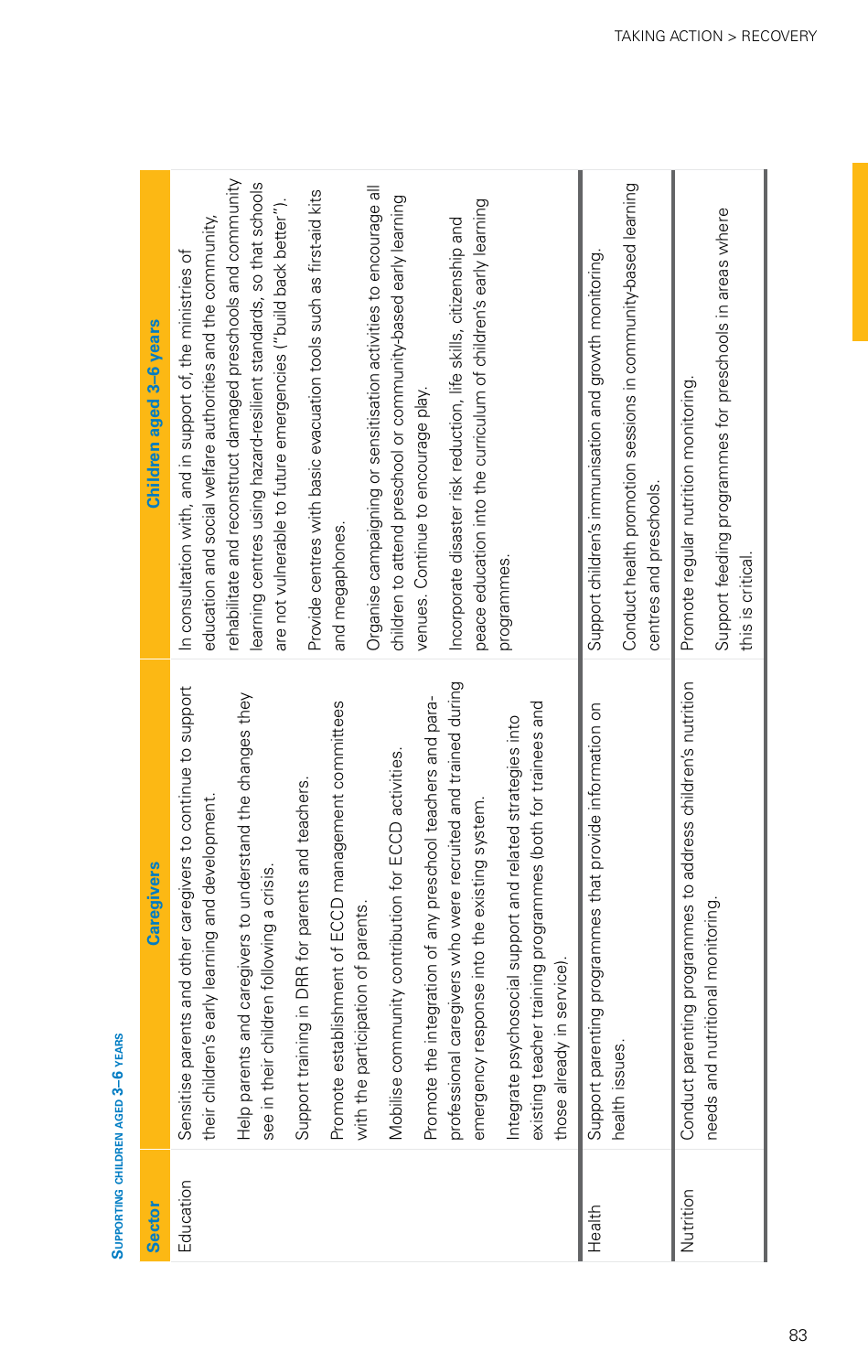| Children aged 0-3 years                                  | Promote hand washing in all places, including at home, in<br>ECCD centres and in preschools. | Make sure that rebuilt ECCD centres and preschools have<br>water points and sanitation facilities. | Sensitise and mobilise community participation in maintaining<br>water and sanitation points. | Involve youth in organising activities for younger children.     | about and express painful experiences and feelings, facilitated<br>Create physical and artistic opportunities for children to talk | by people they know and trust.      | caregivers are in stable alternative care arrangements and that<br>Make sure any children who remain separated from their           | their tracing file is followed up.                                                                                                                                                |                                                                                                                                                            |
|----------------------------------------------------------|----------------------------------------------------------------------------------------------|----------------------------------------------------------------------------------------------------|-----------------------------------------------------------------------------------------------|------------------------------------------------------------------|------------------------------------------------------------------------------------------------------------------------------------|-------------------------------------|-------------------------------------------------------------------------------------------------------------------------------------|-----------------------------------------------------------------------------------------------------------------------------------------------------------------------------------|------------------------------------------------------------------------------------------------------------------------------------------------------------|
| nt and lactating mothers and other caregivers<br>Pregnal | Include WASH issues in parenting and preschool teacher training<br>programmes                |                                                                                                    |                                                                                               | Provide orientation to caregivers and teachers on how to support | Provide training and information on how to identify and support<br>children suffering from continued distress.                     | protection issues.<br>children with | Share information with parents and caregivers on how to identify<br>problems and support the psychosocial health of their children. | distribute posters with child protection messages within the<br>Support awareness-raising activities (for example, print and<br>or present drama, skits and songs).<br>community, | protective environment for young children, providing support for<br>Continue working with parents and teachers to strengthen the<br>community initiatives. |
| <b>Sector</b>                                            | Sanitation<br>Water,                                                                         | and hygiene<br>(WASH)                                                                              |                                                                                               | Protection                                                       |                                                                                                                                    |                                     |                                                                                                                                     |                                                                                                                                                                                   |                                                                                                                                                            |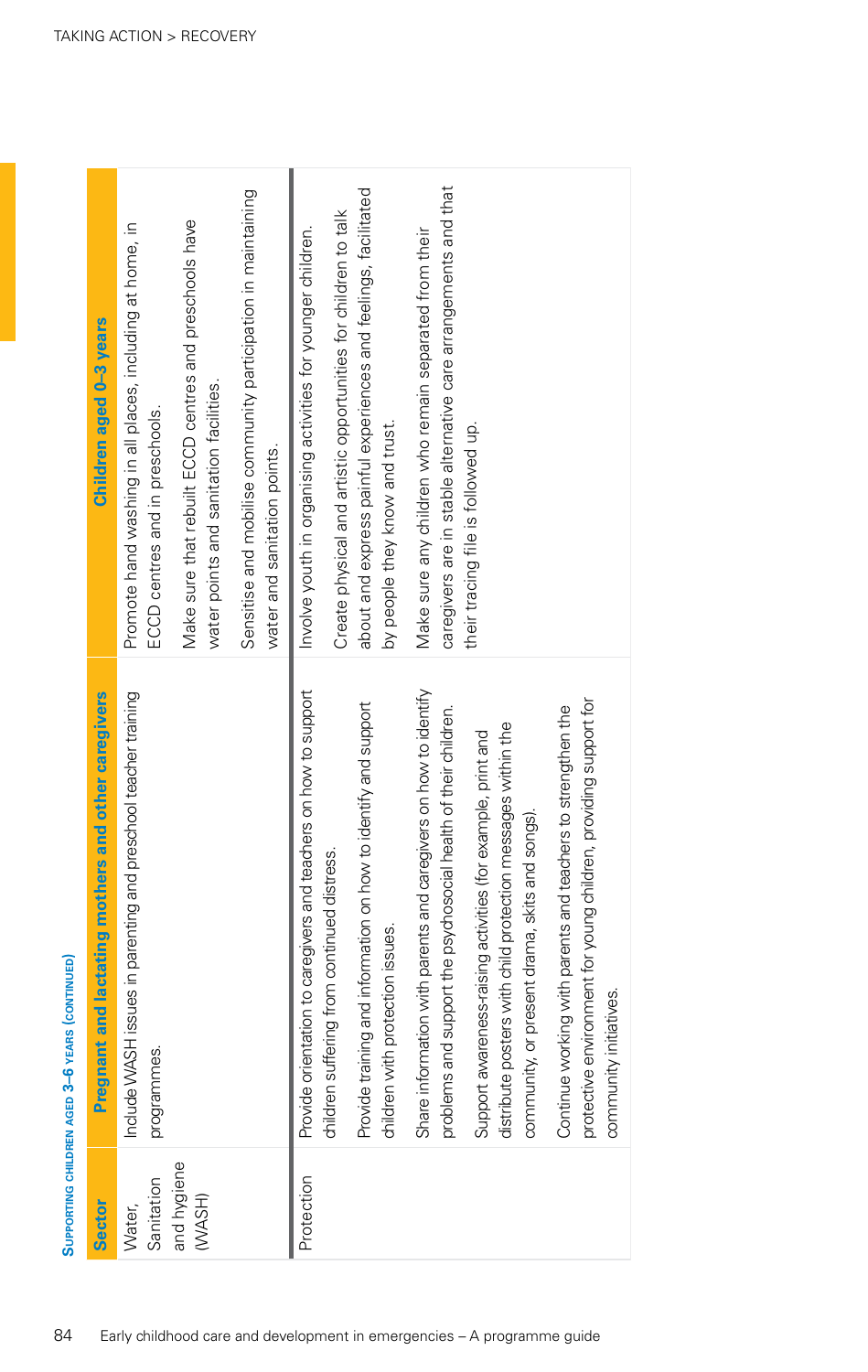| E      |
|--------|
| š      |
|        |
|        |
|        |
|        |
| ¢      |
| ,      |
|        |
|        |
| ဖ      |
|        |
|        |
|        |
|        |
|        |
| į      |
|        |
|        |
|        |
|        |
|        |
| õ      |
|        |
| Ē      |
|        |
|        |
| ر<br>پ |
|        |
|        |
|        |
|        |
|        |
|        |
|        |
|        |
|        |
|        |
|        |
|        |
|        |
|        |
|        |
|        |
|        |
|        |
|        |
|        |
|        |
|        |
|        |

| <b>Sector</b> | Caregivers, preschool teachers and primary school teachers                                                                                | Children aged 6-8 years                                                                                                                                                                                                                                   |
|---------------|-------------------------------------------------------------------------------------------------------------------------------------------|-----------------------------------------------------------------------------------------------------------------------------------------------------------------------------------------------------------------------------------------------------------|
| Education     | facilitate parenting sessions on supporting<br>children's education.<br>Continue to                                                       | In consultation with, and support of, the ministry of education,<br>social welfare authorities and the community, rehabilitate and                                                                                                                        |
|               | Provide training for preschool teachers, primary school teachers<br>to enable children's transition from preschools to primary<br>grades. | using hazard-resilient standards, so that schools are not vulnerable<br>reconstruct damaged preschools and community learning centres<br>to future emergencies.                                                                                           |
|               | Promote establishment of a preschool management committee<br>and mobilise community contribution for ECCD activities.                     | Provide essential learning and play materials for preschools and<br>community-based learning centres to enable young children to<br>resume their regular schedule of activities (including specific                                                       |
|               | Train preschool teachers, caregivers and primary school<br>teachers in disaster preparedness planning.                                    | Support the ministry of education and local communities to ensure<br>support with maths and reading).                                                                                                                                                     |
|               | Promote the integration of preschool teachers recruited and<br>ig emergency response in the existing system.<br>trained durir             | that all young children take part in ECCD activities and get ready for<br>primary school. Where applicable, support the development and<br>provision of home-based learning materials for any children who<br>cannot attend ECCD centres due to conflict. |
|               |                                                                                                                                           | Help preschools, community ECCD centres and families to develop<br>or update their disaster preparedness plans.                                                                                                                                           |
|               |                                                                                                                                           | Integrate citizenship, conflict resolution and peace education into<br>children's everyday activities.                                                                                                                                                    |
|               |                                                                                                                                           | incorporates life skills, disaster risk reduction, citizenship and peace<br>Advocate for a curriculum that is free from political bias and that<br>education.                                                                                             |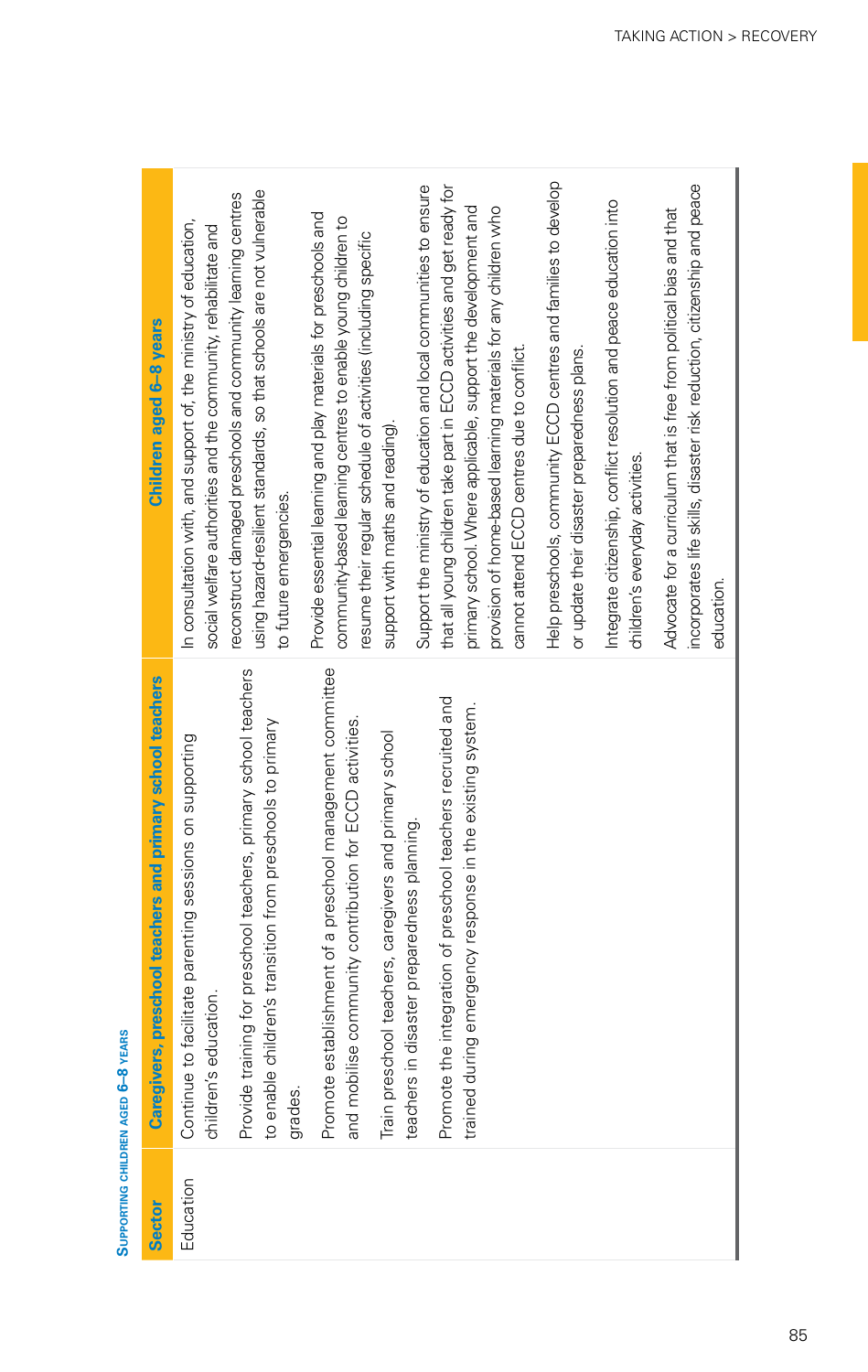| <b>Sector</b> | <b>Caregivers, preschool teachers and primary school teachers</b>                                                  | Children aged 6-8 years                                                                                                                                                                                                                                                                                                                |
|---------------|--------------------------------------------------------------------------------------------------------------------|----------------------------------------------------------------------------------------------------------------------------------------------------------------------------------------------------------------------------------------------------------------------------------------------------------------------------------------|
| Education     |                                                                                                                    | Facilitate children's reintegration into primary schools through                                                                                                                                                                                                                                                                       |
| (continued)   |                                                                                                                    | and rapidly providing documents after a learning programme is<br>certification options in partnership with affected communities,<br>advocating for a standard procedure for all schools, adopting<br>completed.                                                                                                                        |
|               |                                                                                                                    | additional information on recognition of learning attainments<br>of displaced and refugee students, see Certification counts. <sup>26</sup><br>show that they have attended schools in a new location. For<br>In some cases children have been refused reintegration to<br>their former schools as they do not have official papers to |
|               |                                                                                                                    | models of community-based education to reach out to all children -<br>Encourage alternative teaching and learning methods and flexible<br>especially those marginalised and affected by conflict                                                                                                                                       |
| Health        | st aid training an integral part of<br>courses.<br>Make health promotion and fir<br>parenting and teacher training | Link up with community or mobile clinics to conduct health<br>check-ups.                                                                                                                                                                                                                                                               |
|               | in health promotion activities in<br>Engage parents' participation                                                 | Provide first aid kits for preschools and primary schools.                                                                                                                                                                                                                                                                             |
|               | centres and primary schools.<br>preschools, community ECCD                                                         | Support health promotion campaigns in preschools, ECCD<br>centres and primary schools.                                                                                                                                                                                                                                                 |
|               |                                                                                                                    | Advocate for ECCD to be included in the emergencies in the<br>health sector preparedness plan.                                                                                                                                                                                                                                         |
| Nutrition     | Include nutrition-related issues in parenting and teacher training<br>programmes.                                  | Conduct nutrition monitoring and follow up on early warning<br>signs of malnutrition.                                                                                                                                                                                                                                                  |
|               |                                                                                                                    | Support de-worming.                                                                                                                                                                                                                                                                                                                    |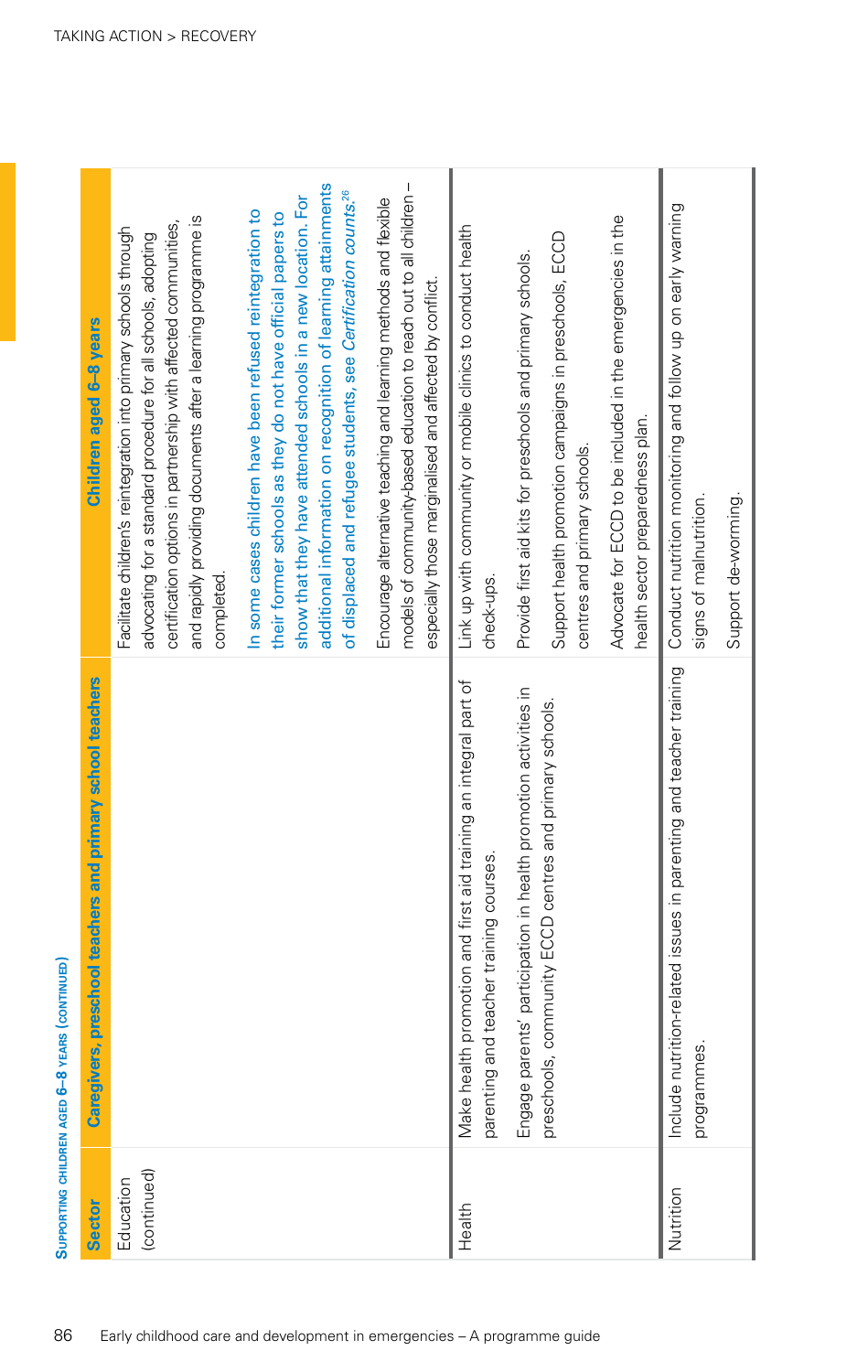| and hygiene<br>sanitation<br>(WASH)<br>Water,<br>Sector | Caregivers, preschool teachers and primary school teachers<br>Incorporate the topics of sanitation, environmental protection<br>and risk reduction in training for caregivers and for preschool<br>y school teachers.<br>and primar                                                                                                                                                                                                                                                                                                                                                                                                                                                                                                                                                                                                                                                                                     | schools have functioning and maintained water and sanitation<br>Make sure that rebuilt preschools, ECCD centres and primary<br>Continue promoting hand washing and other good hygiene<br>Children aged 6-8 years<br>practices.<br>facilities.                                                                                                                                                                                                                                                                             |
|---------------------------------------------------------|-------------------------------------------------------------------------------------------------------------------------------------------------------------------------------------------------------------------------------------------------------------------------------------------------------------------------------------------------------------------------------------------------------------------------------------------------------------------------------------------------------------------------------------------------------------------------------------------------------------------------------------------------------------------------------------------------------------------------------------------------------------------------------------------------------------------------------------------------------------------------------------------------------------------------|---------------------------------------------------------------------------------------------------------------------------------------------------------------------------------------------------------------------------------------------------------------------------------------------------------------------------------------------------------------------------------------------------------------------------------------------------------------------------------------------------------------------------|
| Protection                                              | support children suffering from distress and how to identity and<br>children through consistent positive discipline and limit setting.<br>refer children who are in need of additional protection services.<br>Continue working with parents, teachers and other community<br>Conduct parenting education sessions on protection risks, and<br>to strengthen the protective environment for young<br>how to support children's psychosocial well-being, working in<br>collaboration with education colleagues. Skills should include<br>distribute posters with child protection messages across the<br>Support awareness-raising activities - for example, print and<br>how to control, regulate and modify aggressive behaviour in<br>Provide orientation to teachers and caregivers on how to<br>children, providing support for community initiatives.<br>community, or present drama, skits or songs.<br>members t | painful experiences and feelings, facilitated by people who the<br>caregivers are in stable alternative care arrangements and that<br>Foster social connections and interactions for all children, with<br>Create opportunities for children to talk about and express<br>Make sure any children who remain separated from their<br>Involve youth in organising activities for younger children.<br>a view to building peace and minimising conflict.<br>their tracing files are followed up.<br>children know and trust. |

# SUPPORTING CHILDREN AGED 6-8 YEARS (CONTINUED) **Supporting children aged 6–8 years (continued)**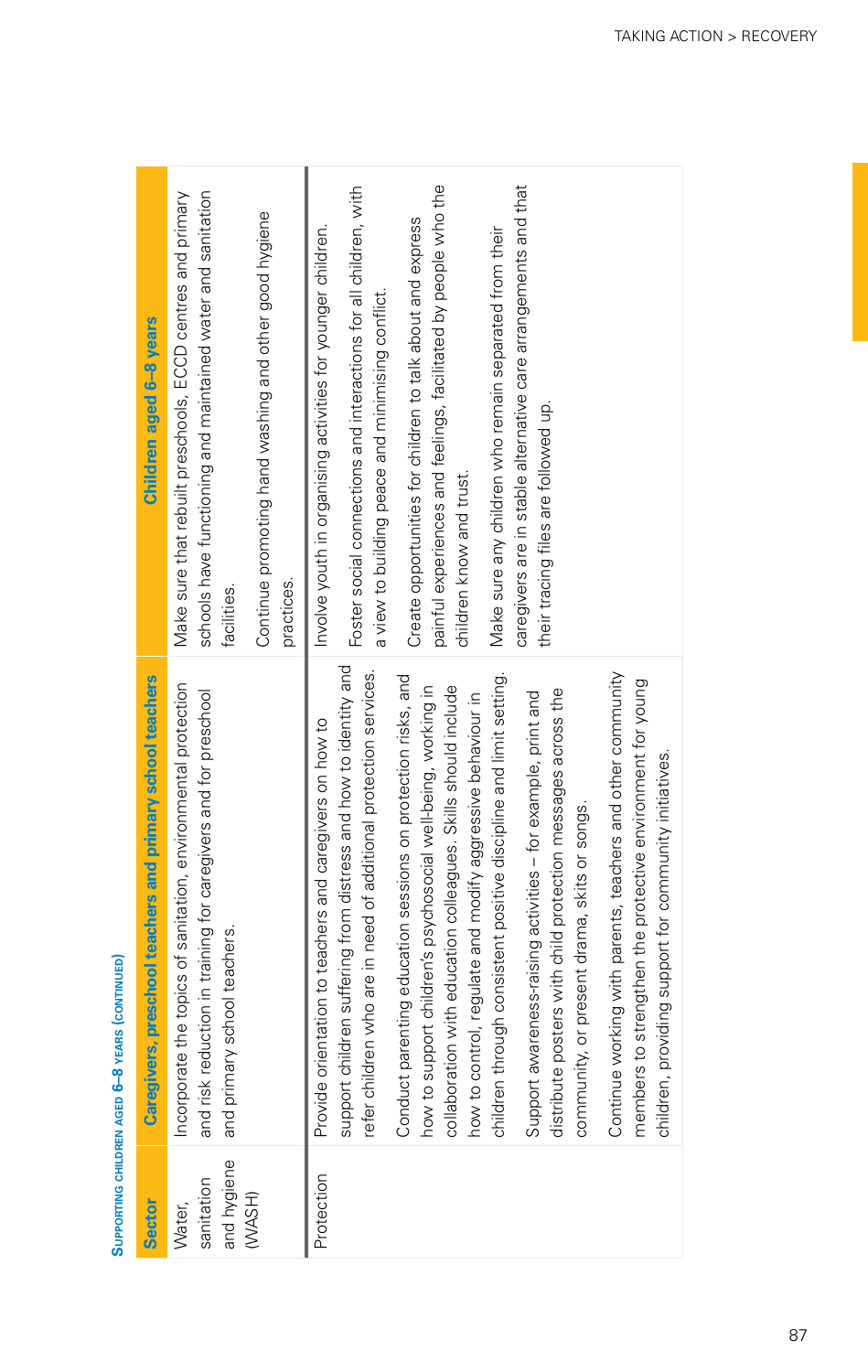# **Links to long-term development**

The actions taken in the recovery phase provide a good precedent for ECCD services post-emergency. When an ECCD programme is of high quality and is implemented effectively during an emergency, it is more likely to continue afterwards. In many cases, local communities have successfully taken over and managed ECCD centres that were created during the response phase. Learning acquisition in maths and reading enables children's successful transition from ECCD to primary school and contributes to their long-term education goals. Equally, successful initiatives in building the capacity of caregivers and teachers will serve the community well in the future.

In areas where ECCD does not exist, or is provided only to a very limited extent, implementing ECCD in emergencies provides a valuable opportunity to introduce ECCD. So, it is vital to aim for high quality programming that adheres to good practice and standards,<sup>28</sup> both in the chaos during the response and during the recovery phase. All activities implemented during the response should be evaluated as soon as it is feasible.

The successes and lessons learned from existing ECCD programmes provide evidence that will aid advocacy for regular and systematic ECCD provision – especially in areas prone to disasters. This evidence will be important to influence government to establish or strengthen ECCD policies that support young children before, during and after emergencies. The positive impact of ECCD in emergencies on young children's survival, growth, development and protection, and on the community's increased resilience, present convincing arguments to government and humanitarian actors alike that ECCD must be anchored in all emergency responses and incorporated into governments' national development plans and policies.

During the recovery phase, ECCD programmes that were initiated during the response need to be sustained and reintegrated into the existing social service system. For example, teachers and caregivers who were recruited to run ECCD centres during the emergency should be integrated with the regular ECCD centres and with other forms of community-based ECCD. Parenting education should continue to help parents apply good childcare practices in their homes, support their children's enrolment and attendance in preschools and primary school, and conduct disaster risk reduction activities. You can ask parents to help you collectively advocate for ECCD service provision.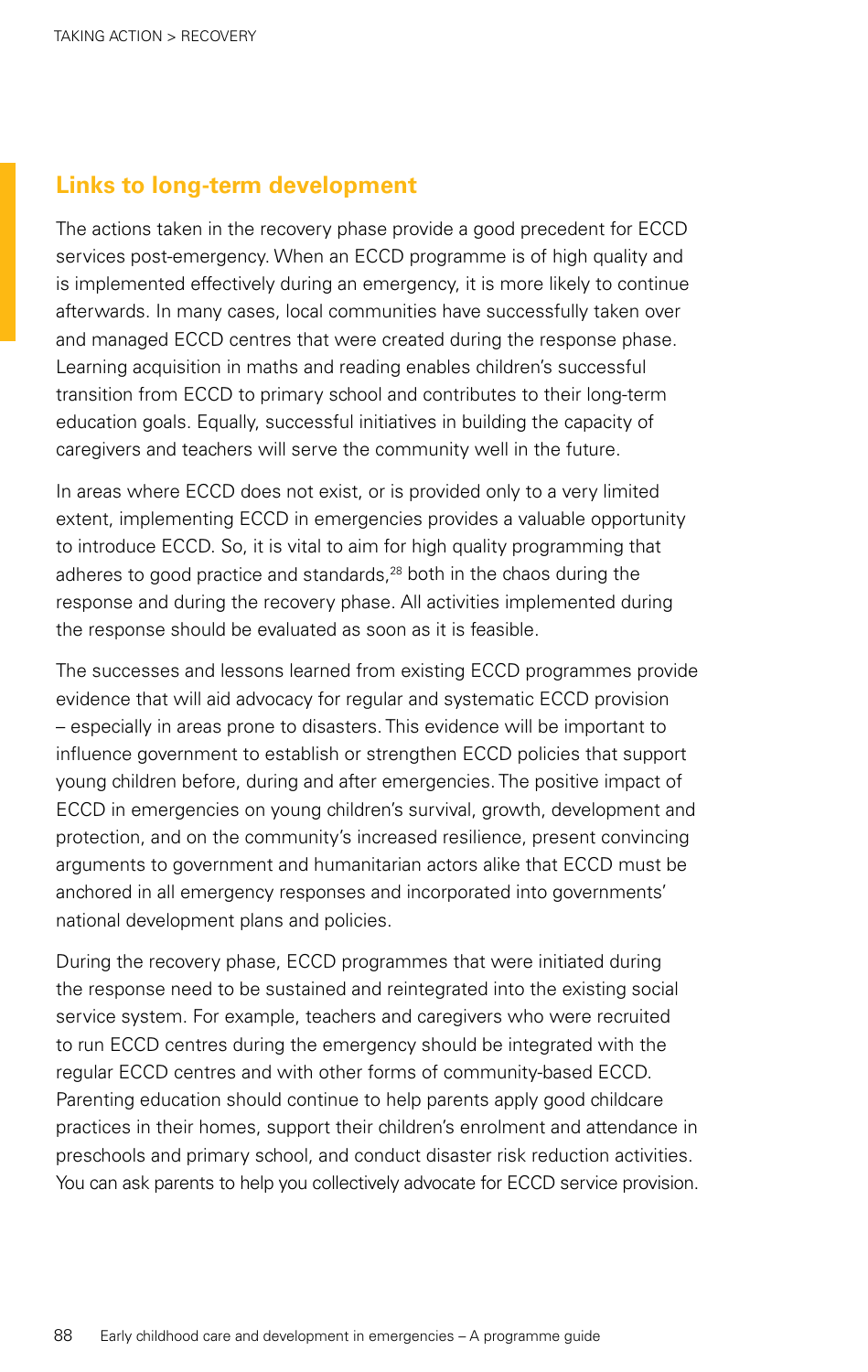Other key activities include:

- enabling young children who became displaced during the crisis and attended ECCD activities in a new location to reintegrate into the ECCD establishments in their native community
- regular monitoring of children's health and nutrition by community health centre staff or community health volunteers
- building permanent preschools, and other ECCD centres in order to ensure the continuation of ECCD. This may require a longer timeframe and also serves long-term development needs.

Attention must be paid to DRR aspects in all activities. These include:

- making sure the standards for building and environmental of ECCD centres, kindergartens, preschools, primary schools, health centres are part of quality standards for child-centred development
- ensuring that physical structures are built to withstand predominant local hazards
- bolting down furniture and equipment inside the centre and arranging it so that no harm is caused to children when disasters occur
- making arrangements for safekeeping of children's health cards and other important documents
- regularly conducting evacuation and other safety drills appropriate to the predominant hazards
- ensuring that activities in the centres and at home consistently convey the message about how children can avoid risks and what they should do during an emergency
- putting in place early warning and communication mechanisms and making them operational
- incorporating DRR in the curriculum of kindergartens, preschools and primary schools.

In conflict-prone areas, it is important to include conflict resolution and peace building in ECCD activities. Mutual understanding and tolerance of differences should be the focus of group activities and play. In this situation, it is important to advocate for ECCD centres as zones of peace.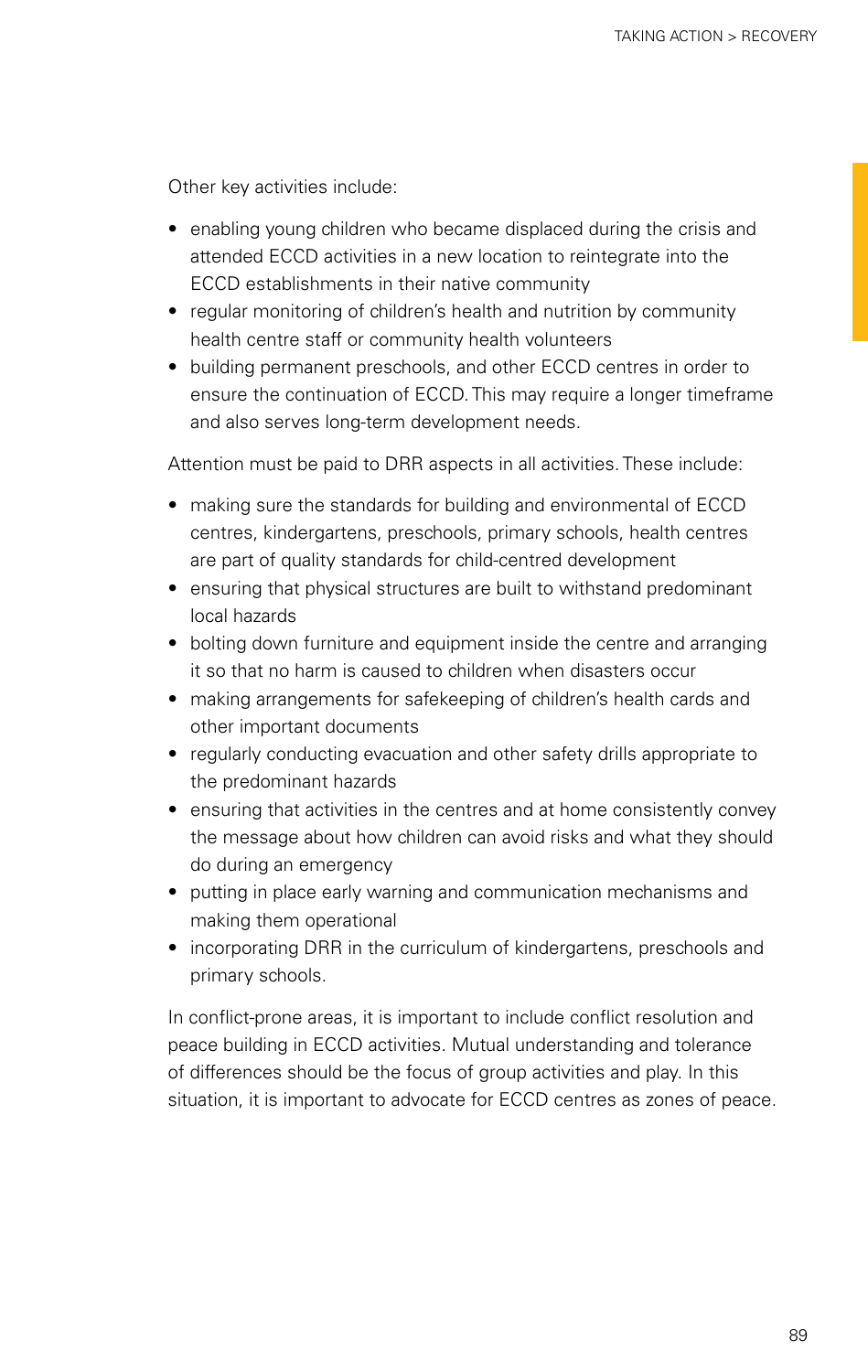To facilitate young children's transition to primary school, ECCD and education staff need to work closely together in several areas – for example, in:

- providing technical assistance and capacity building for teachers
- putting in place elements that make primary schools welcoming to young children (such as improved school structure and WASH facilities, textbooks, and teaching aids)
- advocating for government institutions to introduce and enforce an ECCD policy both for normal times and emergency settings.

ECCD is not only a key element of emergency response but also an effective channel to advocate for children's rights in emergencies and normal times.

During the recovery phase, the collaboration between government agencies responsible for ECCD, DRR and disaster management needs to be institutionalised, if this was not done during the preparedness phase. Aid

agencies and other actors should continue to advocate for ECCD in emergencies, using the insights and results from their interventions during the response phase.

*ECCD is not only a key element of emergency response but also an effective channel to advocate for children's rights in emergencies and normal times*

Advocacy can enable ECCD concepts and services to be introduced where they did not

exist before. However, support for capacity building and other preparatory work of local and national stakeholders is a critical factor to make this possible, as demonstrated by Plan's work in India and Indonesia.

The concept and practice of "building back better" should be used for advocacy nationally and locally – both in ECCD in general, and in the emergency setting. The success of this can persuade national governments to commit themselves to meeting recurrent costs for ECCD building maintenance. It will also motivate neighbouring communities to lobby for the same and can show the importance of investing in disaster risk reduction, and help build community resilience.

As well as lobbying the authorities for ECCD, it is important to involve and strengthen any community-based and civil society organisations acting as implementing partners that can ensure the continuation of the ECCD activities after the emergency.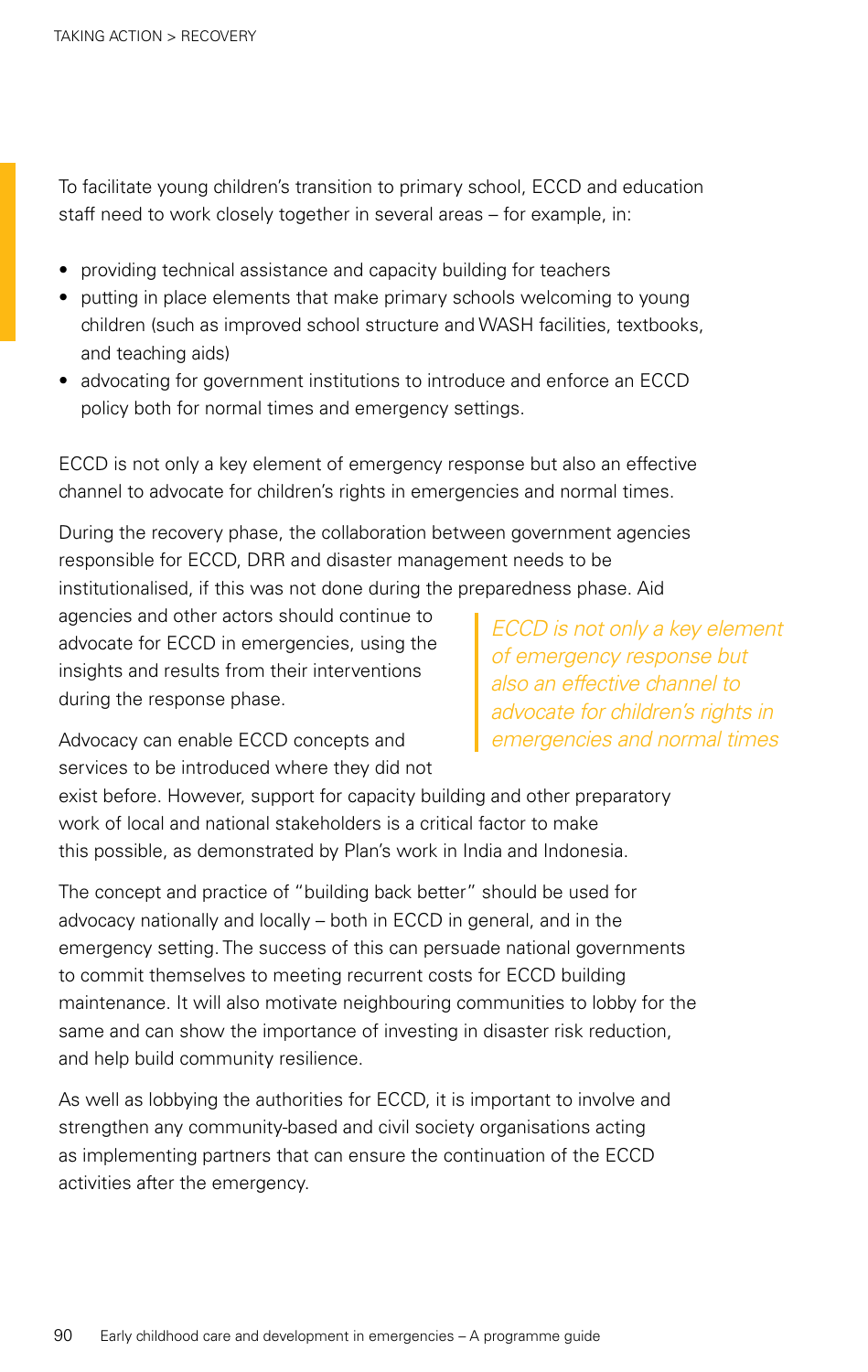# **Summing up**

- The focus for the recovery phase is to build on and continue ECCD services put in place during the emergency.
- Activities need to target at-risk groups including girls and pregnant or lactating women.
- Psychosocial support is crucial as many children and caregivers will continue to experience emotional distress long after the crisis.
- Work must be carried out to align this phase of work with central and local government activities, such as the social service system, and to encourage ownership by government and communities, to ensure sustainability.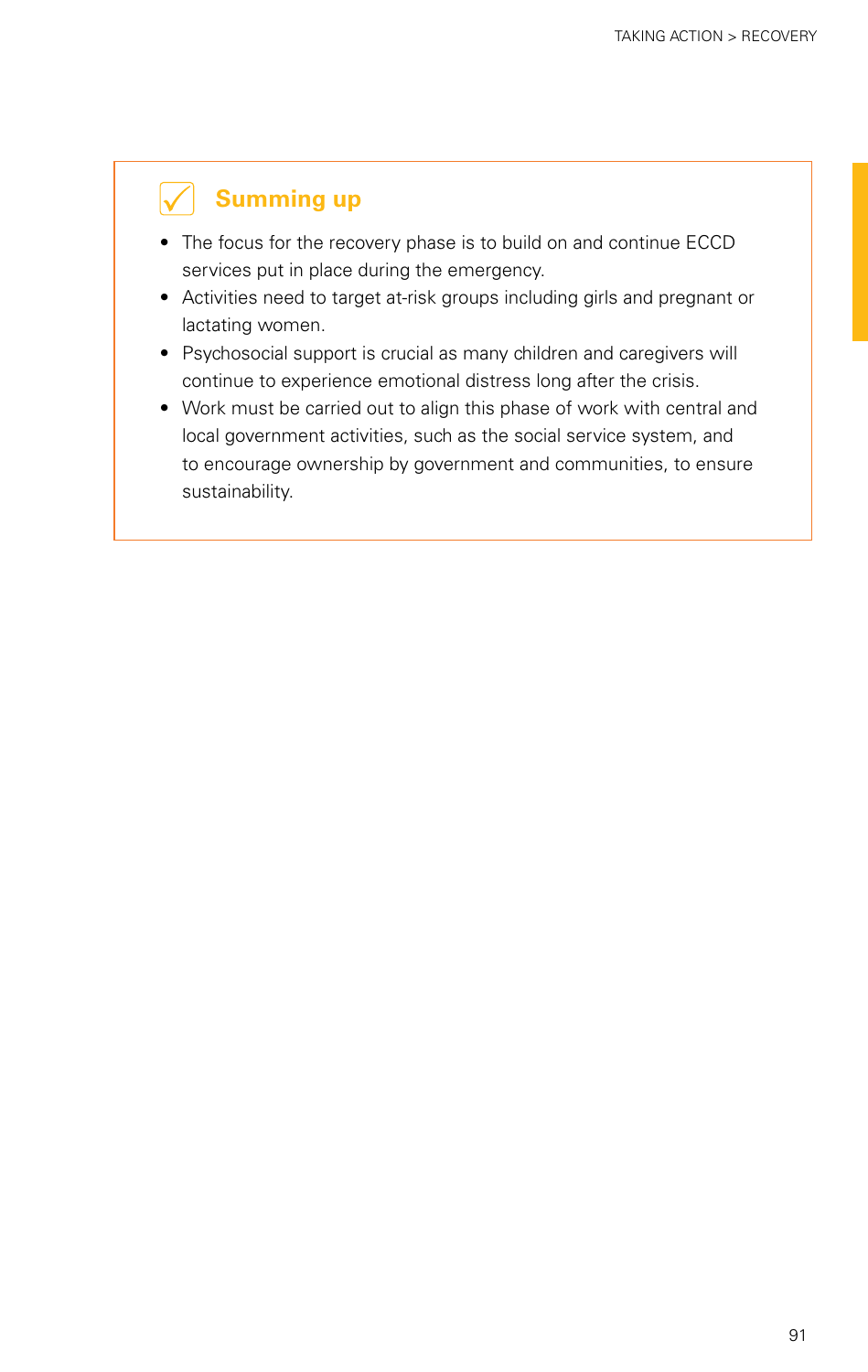

# <span id="page-91-0"></span>6. Monitoring and evaluation

Monitoring and evaluation are essential aspects of early childhood care and development (ECCD) programming. Monitoring is an ongoing approach to work that regularly gathers evidence to assess how far the response is achieving its objectives. Evaluation is a more formal process usually carried out at the end of a programme. This section explains the importance of monitoring and evaluation, and provides examples of key indicators that can be used to measure progress.

# **Monitoring**

Monitoring measures both the progress of an intervention and the level of change it has achieved, in an ongoing process that regularly measures progress towards objectives.<sup>29</sup> This helps to identify and address any gaps, and to improve the accountability and quality of the interventions.

> If any modifications are needed, make sure you introduce them to ongoing ECCD activities as necessary, according to the results of monitoring.

# **Monitoring indicators**

To monitor a programme, you need indicators – measures used to show the change in a situation, or the progress of an activity or project. These should be drawn up when the response programme is designed. There are different types of indicators as follows, each of which are specified in the programme document:

- **Output indicators** show the immediate results of the project activity – for example, the number of ECCD kits distributed. To identify output indicators, look at the specific activities envisaged in the ECCD emergency response and then develop the indicators that will help determine whether the activities are achieved as planned.
- **Outcome indicators** show the immediate changes that come about as a result of the implemented activities – for example, the number of children actually using ECCD kits in the safe space or camp. To identify outcome indicators, you need to look beyond the implementation of an individual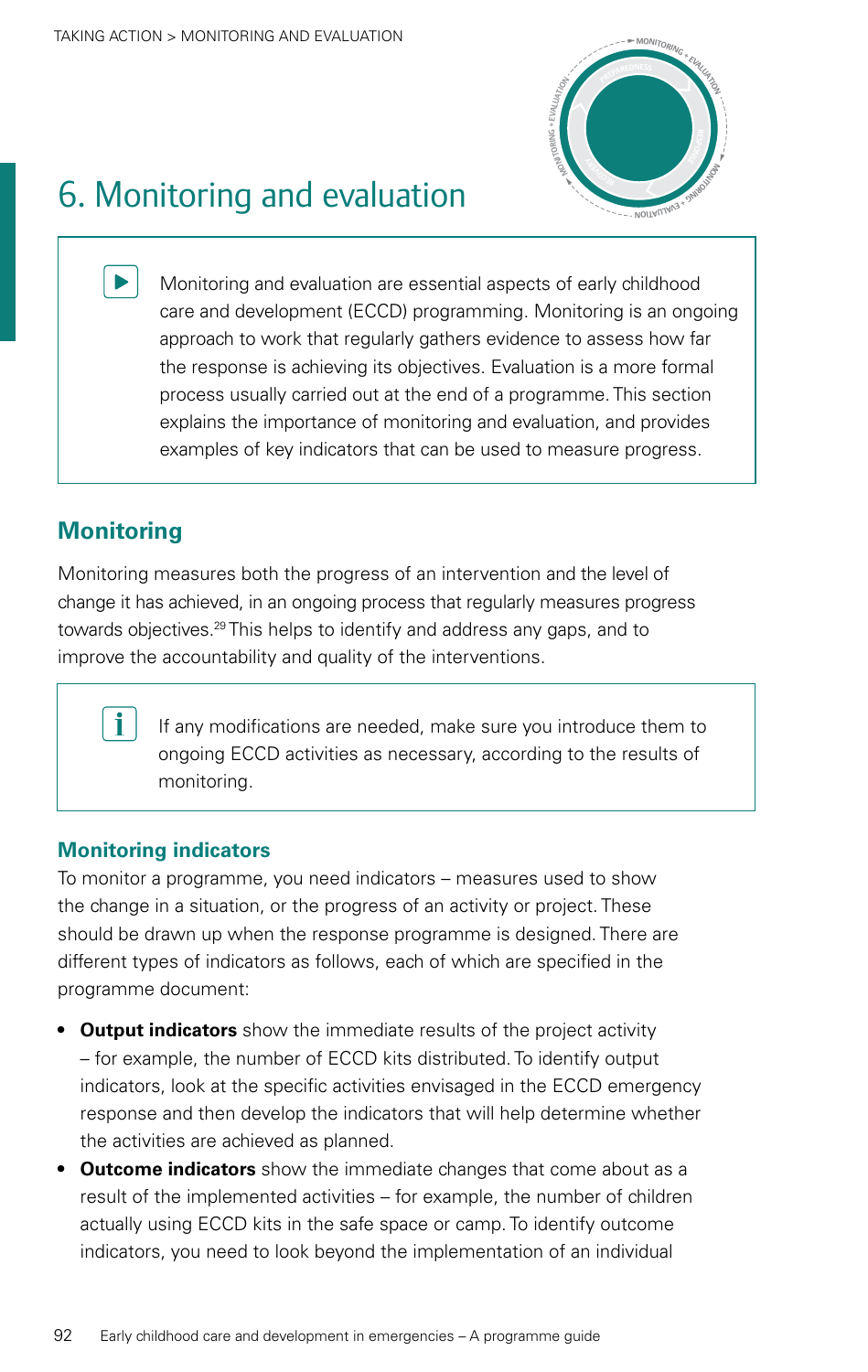activity and try to visualise how, and to what extent, children and their caregivers are able to benefit from the delivery of that activity.

**• Impact indicators** refer to the longer-term changes as a result of programme activities – for example, better child well-being or improved school readiness of young children in disaster-affected areas. Child development standards can be used to develop impact indicators showing how the emergency response has ultimately helped children to reach their development benchmarks. Most countries have child development standards in place, tailored to the specific socio-cultural norms. These can be adapted for emergency settings. Sometimes, the impact of a programme can be realised only after the lifetime of the programme.

Monitoring is usually conducted by trained teams, following a set plan. The types of data collected depend on the design of the monitoring, the frequency of data collection and the resources available for data collection and processing.

 Unannounced monitoring visits can improve the validity of monitoring data[.30](#page-100-4)

Much of the information required can be collected from ECCD centres and health centres. For example:

- the number of children (disaggregated by age and sex) attending ECCD centres (output indicator)
- the number of ECCD kits and other play or learning materials distributed to child-friendly spaces or ECCD centres (output indicator)
- data on children's growth monitoring (impact indicator)
- the number of parents attending parenting programmes (output indicator)
- the number of adolescents involved in peer support with younger children or recreational activities (output indicator)
- the number of incidents of child abuse or breaches of safety (outcome indicator)
- the number of water and sanitation facilities installed for ECCD centres (output indicator)
- the number of ECCD centres where children use water and sanitation facilities (outcome indicator)
- the number of children with improved nutrition and health status (outcome indicator).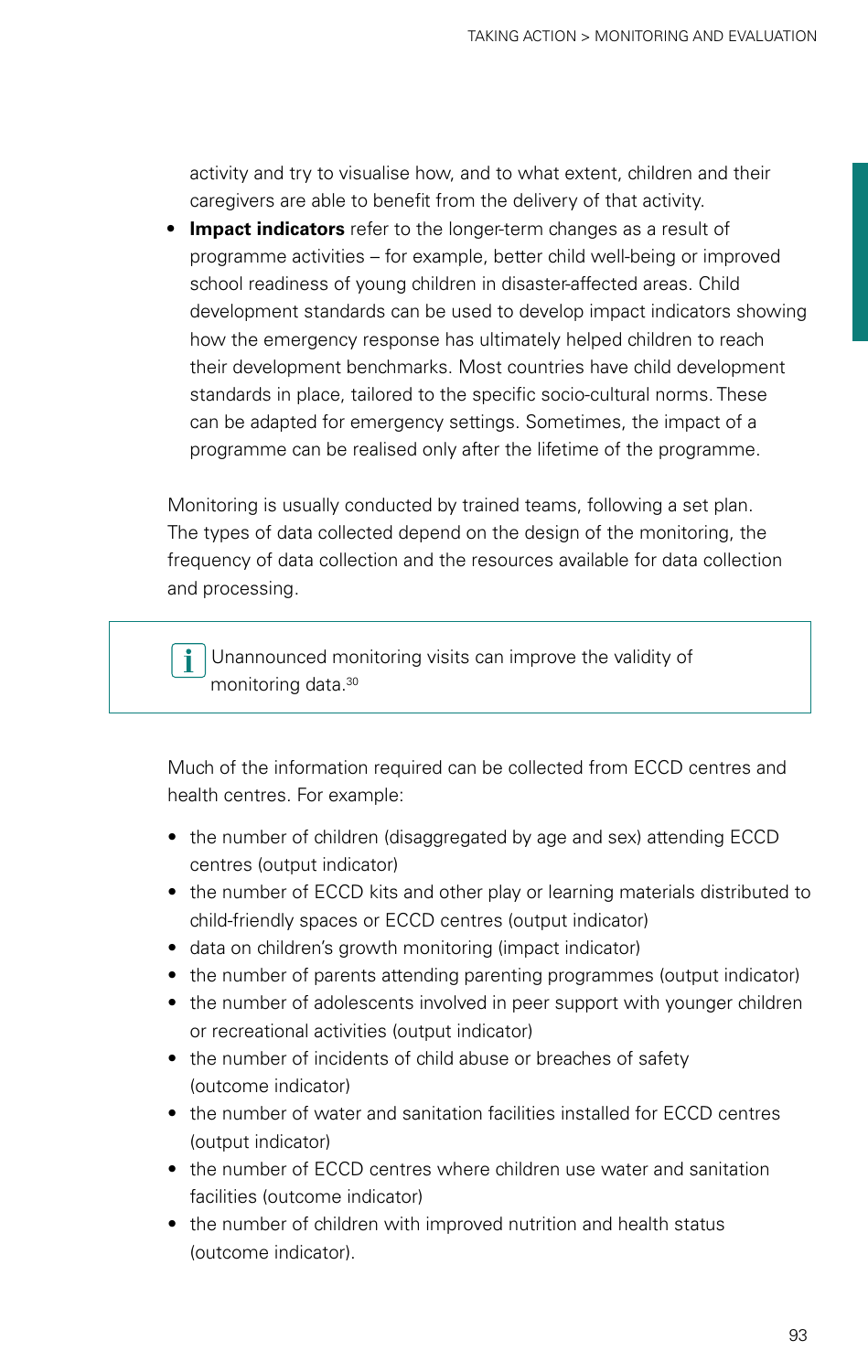- the percentage of children and parents who have skills in disaster risk reduction (outcome indicator)
- the number of children displaying improved psychosocial well-being as evidenced by their interaction and relationships with peers and their adaptation to the new environment (outcome indicator)
- the number of children who have accessed ECCD in emergency programmes and who are doing well at primary school (impact indicator).

Caregivers should be involved in the monitoring process as much as possible. Young children also need to be consulted, in a child-appropriate manner. National and local authorities responsible for ECCD should also be closely engaged and, wherever possible, should be encouraged to lead the monitoring process, with support from aid agencies taking the form of funding and staff participation.

The monitoring plan template below can help guide the planning of periodic monitoring. Collecting this data will facilitate the evaluation of the programme later on.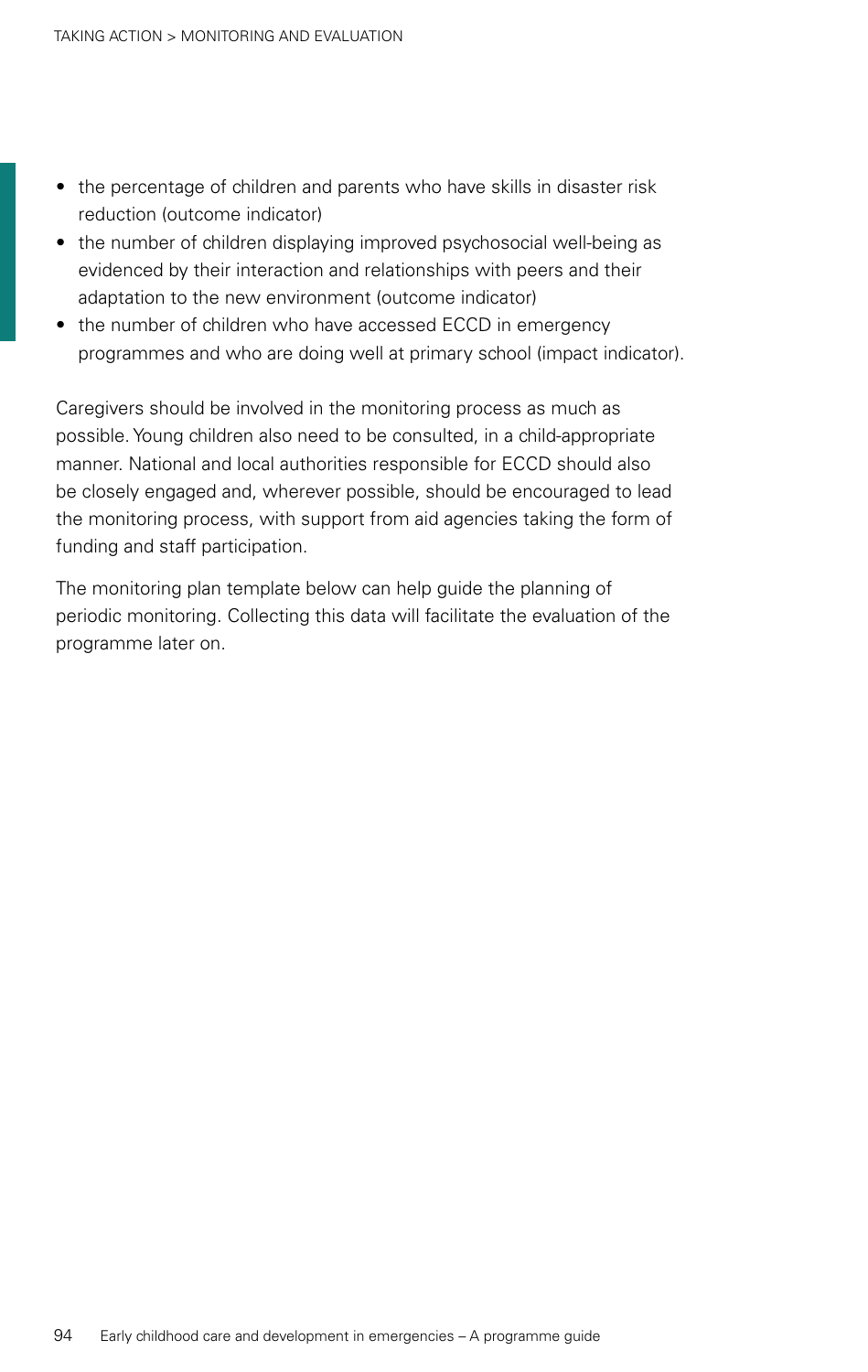|                | <b>Activity</b> | <b>Indicator</b> | <b>Person</b><br>responsible<br>for<br>monitoring | <b>Composition</b><br>of monitoring<br>team | <b>Logistics</b> | Data-<br>collection  <br>tools | <b>Gaps and</b><br>plans to<br>address<br>them |
|----------------|-----------------|------------------|---------------------------------------------------|---------------------------------------------|------------------|--------------------------------|------------------------------------------------|
|                |                 |                  |                                                   |                                             |                  |                                |                                                |
| 2              |                 |                  |                                                   |                                             |                  |                                |                                                |
| 3              |                 |                  |                                                   |                                             |                  |                                |                                                |
| $\overline{4}$ |                 |                  |                                                   |                                             |                  |                                |                                                |
| 5              |                 |                  |                                                   |                                             |                  |                                |                                                |
| 6              |                 |                  |                                                   |                                             |                  |                                |                                                |
| 7              |                 |                  |                                                   |                                             |                  |                                |                                                |

### **Monitoring plan template**

### Adapted from UNICEF (2010)<sup>[31](#page-100-5)</sup>

Key questions to keep in mind in the monitoring process include:

- Are the interventions meeting the needs of children and caregivers?
- How has the situation changed since the activities started?
- Are all children aged 0–8 years in the disaster-affected area benefiting from the interventions?
- Are children displaying gross and fine motor skills and socio-emotional development according to the accepted child development standards?
- Are pregnant and lactating mothers receiving assistance to ensure that their children are healthy?
- What events or information have arisen during project implementation to suggest that certain activities may need to be stopped and/or new activities added?
- Does the orientation and training provide sufficient knowledge and skills to enable ECCD facilitators and caregivers to carry out their work?
- Are the children showing signs of improved psychosocial status?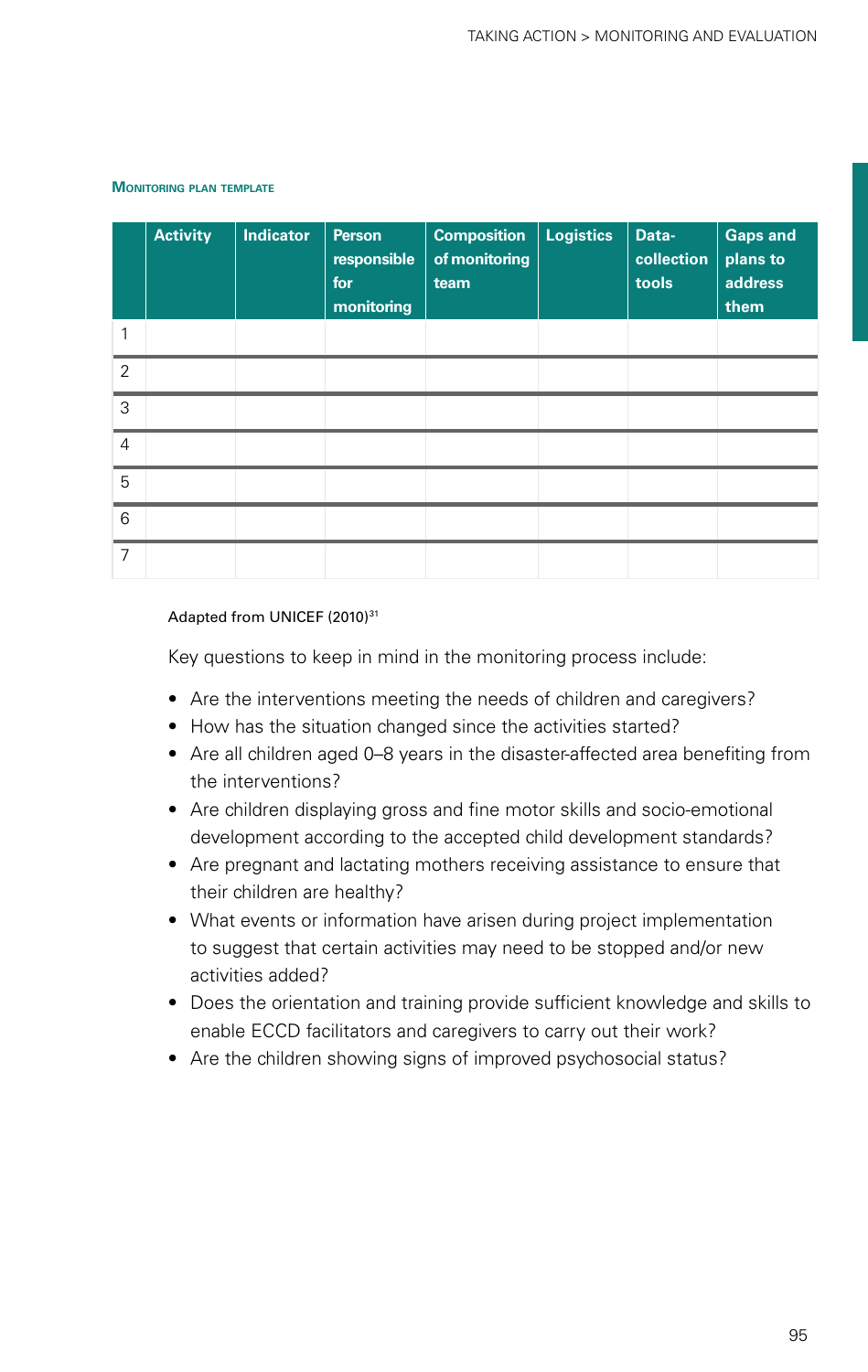# **Evaluation**

In an emergency situation, evaluation is a process to determine systematically the value and impact of a response. Unlike monitoring, evaluation is less frequent, and is usually conducted in the middle or at the end of a programme, by external assessors. An evaluation measures outcomes, and evaluates whether expected results have been achieved.

To determine the value or impact of the ECCD response, the evaluation is based on the following widely accepted criteria.

- **Relevance**. What is the value of the intervention in relation to other priority needs, issues and efforts?
- **Effectiveness**. Is the activity achieving satisfactory progress regarding stated objectives?
- **Efficiency**. Does the programme use the least costly resources to achieve its objective in the given context?
- **Impact**. What are the results of the intervention, including the social, economic and environmental effects on individuals, communities and institutions, both in the short and long term?
- **Sustainability**. Is the activity, and its impact, likely to continue when external support phases out, and will it be replicated or adapted?

In an evaluation of an ECCD in emergency programme, several sources of information should be used:

- the monitoring reports of the ECCD emergency programme, which provide key background information for analysis
- the views and feedback of those who have used the services, including children, caregivers and parents
- the perspectives and observations of those who have participated in delivering the programme, including ECCD facilitators, primary school teachers, social workers, health professionals, development workers from aid agencies, cluster partners, and representatives of authorities responsible for ECCD
- the perspectives of community members, since many of them will have been involved in conducting ECCD activities, and some ECCD activities are carried out as part of community-wide initiatives to enhance community resilience.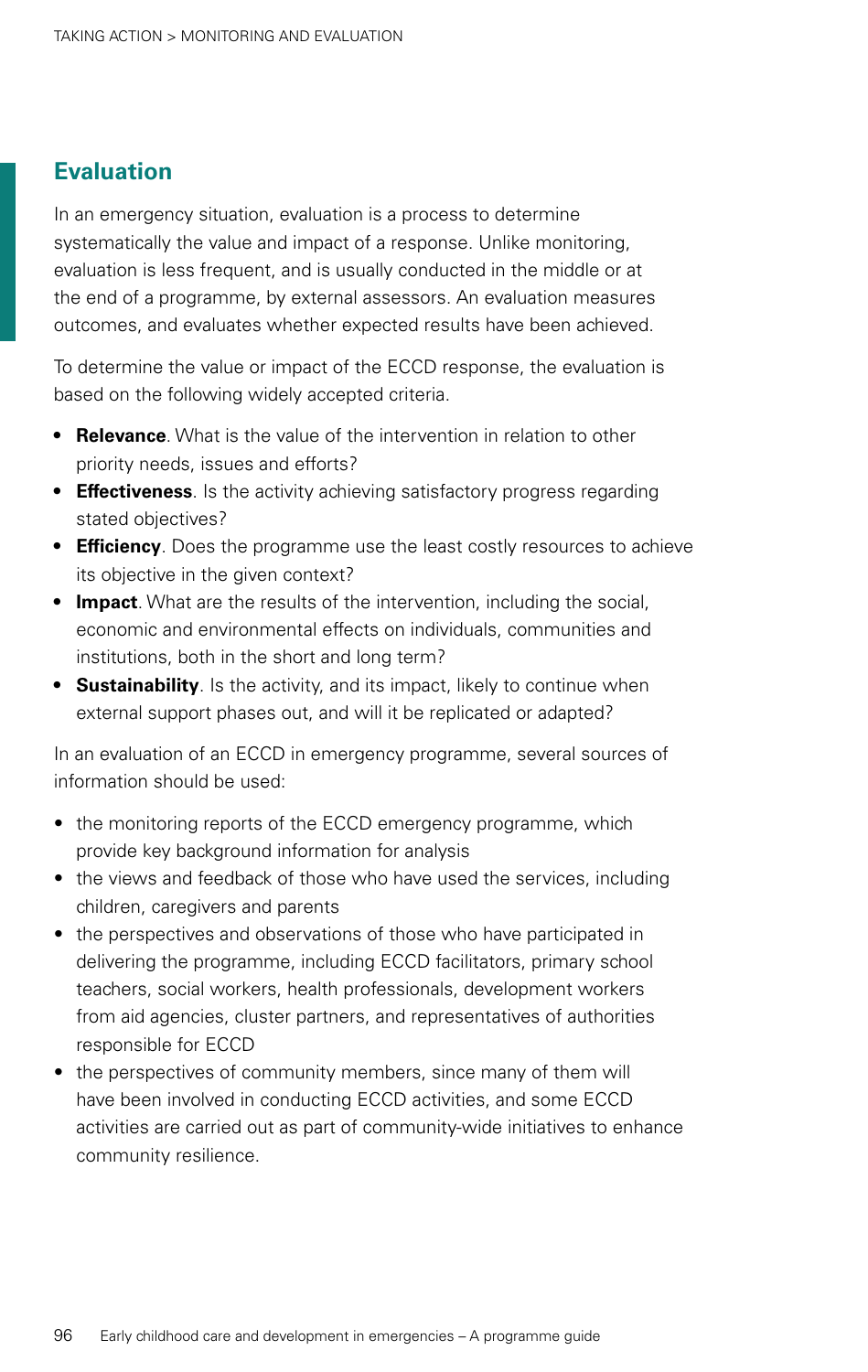Soliciting multiple perspectives on the same issue also helps to triangulate data. Triangulation is a process of using multiple data collection methodologies to learn about the same question. Triangulation helps to ensure the same results are coming from different data collection sources (ie, parents, children, ECCD caregivers).

The evaluation does not simply assess the programme impact: it also highlights important lessons that will help to enhance subsequent emergency responses. This can be helpful when advocating for setting up and maintaining new ECCD services. It also provides a valuable evidence base for advocacy with relevant government agencies for the integration of ECCD in emergencies in the national education and health sector preparedness plans. Further, evaluations can help highlight an organisation's experience for future projects and can publicise an organisation's work.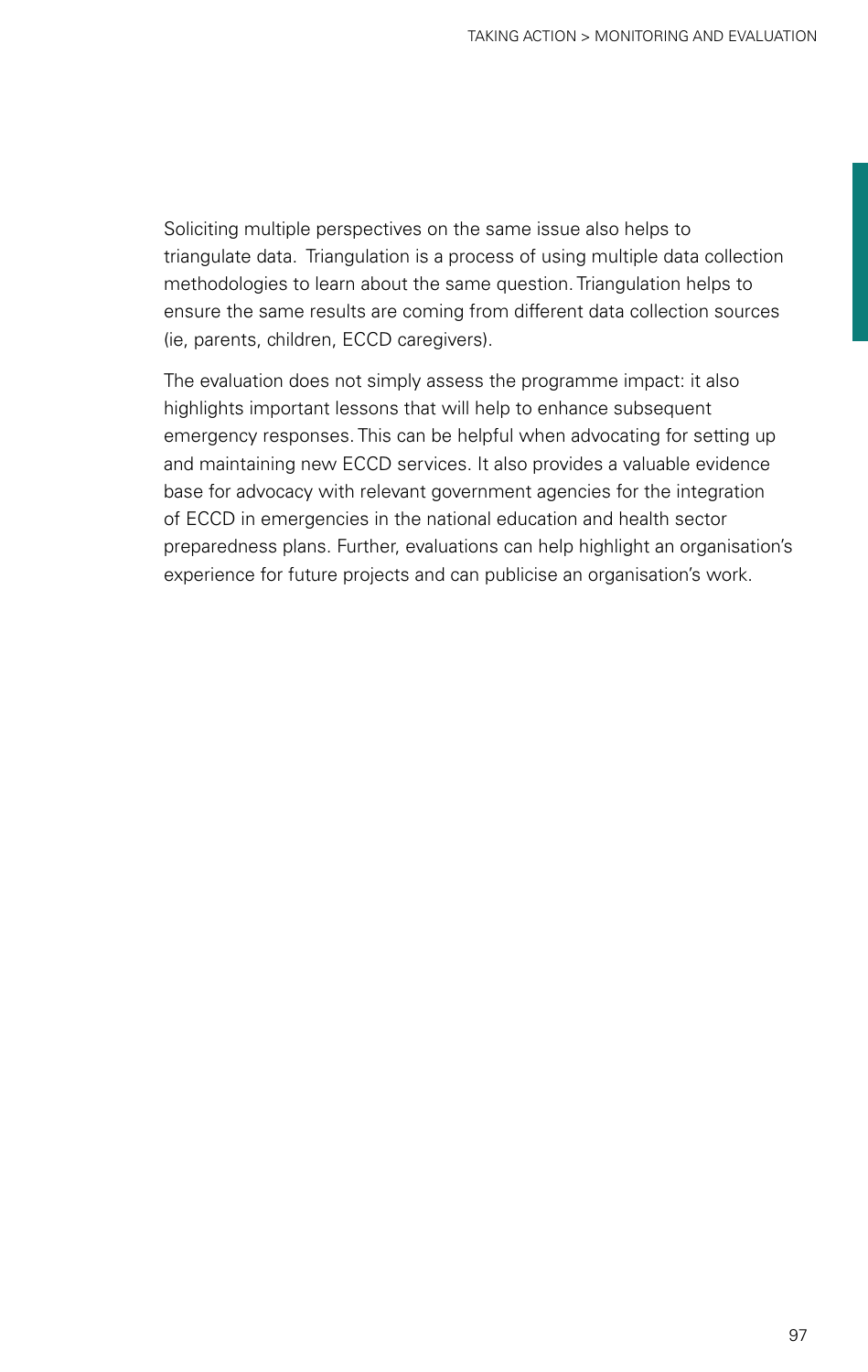

# **Summing up**

- Monitoring ECCD programmes helps to identify and address gaps, and to improve quality and accountability.
- Indicators need to be drawn up at the programme design stage, including measures of output, outcome and impact.
- Monitoring should involve caregivers, parents and community members, as well as young children, national and local authorities.
- The evaluation assesses the programme's relevance, effectiveness, efficiency, impact and sustainability. It can highlight good practice and learning points that can be useful for future programmes.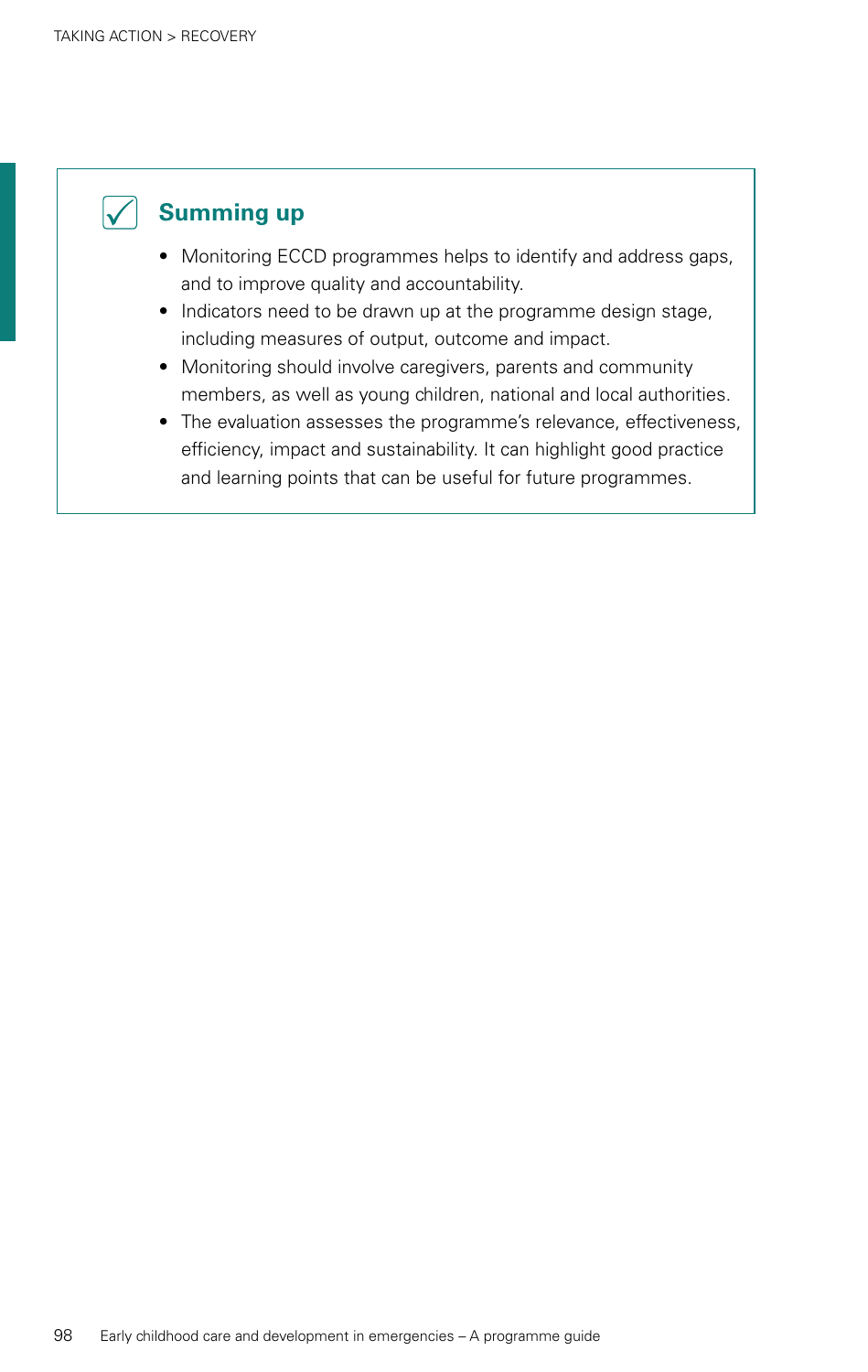# Part three: Resources

| References100        |  |
|----------------------|--|
| Further reading  102 |  |
|                      |  |

99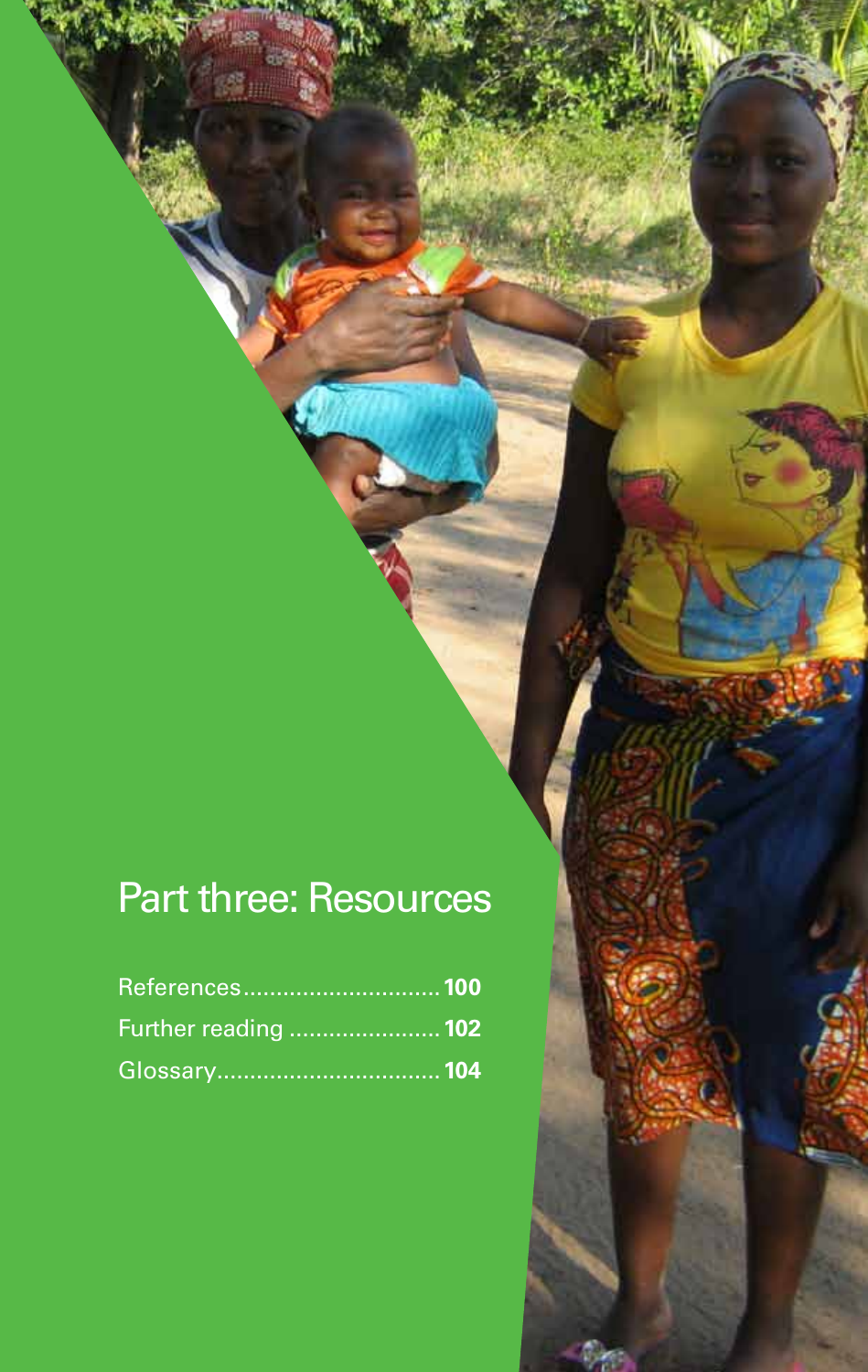# 7. References

- 1. The term is also sometimes known as early childhood development (ECD) and early childhood care and education. This definition is based on the Global Consultative Group for ECCD's definition[. http://www.ecdgroup.com/]( http://www.ecdgroup.com/)
- 2. Grantham-McGregor S. et al. *Developmental potential in the first 5 years for children in developing countries*. Lancet 2007; 369: 60–70.
- 3. United Nations Educational, Scientific and Cultural Organization (UNESCO) (2011). *Education for All Global Monitoring Report*. Geneva, UNESCO
- 4. Bryce, J. et al. *Maternal and child under-nutrition: effective action at national level*. Lancet 2008: 371: 510–26 Victora, C. et al. *Maternal and child under-nutrition: consequences for adult health and human capital*. Lancet 2008; 371: 340–57
- 5. Ibid.
- 6. Shonkoff J (2012). "*The Lifelong Effects of Early Chilhood Adversity and Toxic Stress", Pediatrics, Vol. 129, e232-e246, [http://pediatrics.aapublications.org/content/129/1/e232.full.](http://pediatrics.aapublications.org/content/129/1/e232.full.html) [html](http://pediatrics.aapublications.org/content/129/1/e232.full.html). Shonkoff J (2010), "Building a New Biodevelopmental Framework to Guide the Future of Early Childhood Policy", Child Development, Vol.81, N. 1, pp.357-367.*
- 7. Schweinhart, L. et al. (2005). Lifetime effects: the HighScope Perry Preschool study through age 40 – monograph of the HighScope Educational Research Foundation. Ypsilanti, Mich. HighScope Press.
- 8. Based on United Nations Children's Fund (UNICEF) (2010). *The Core Commitment for Children*. Geneva, UNICEF
- 9. United Nations Children's Fund (UNICEF) (2010). *Asia-Pacific Inter-Agency Strategy for Disaster Risk Reduction*. Geneva, UNICEF
- 10. UNDG DRR Guidance Note (2009) [need full ref]
- 11. Plan UK (2010). *Child-centred disaster risk reduction: building resilience through participation. Lessons from Plan International*. London, Plan UK
- 12. United Nations Children's Fund (UNICEF) (2010). *Disaster risk reduction and early childhood development. A special focus on the countries of Central Asia and the South Caucasus*. Geneva, UNICEF
- 13. Plan International Australia/CBM-Nossal Institute Partnership in Disability and Development (2011). *Disability inclusion in ECCD.* Factsheet. Melbourne, Plan International Australia
- 14. Tolfree, D. (2005). Facing the Crisis: Supporting children through positive care options. London, Save the Children UK. Cited in *Early childhood matters* (2005). Issue no. 105:Children without parental care: Qualitative alternatives. Den Haag, Bernard van Leer Foundation
- 15. Inter-Agency Standing Committee (2006). *Guidance note on using the Cluster approach to strengthen humanitarian response.* Available from: [http://www.humanitarianinfo.org/iasc.](http://www.humanitarianinfo.org/iasc) Last accessed 13/12/2012
- 16. Plan International (2012). Disaster Response Manual. Plan, UK. Available at Plan's intranet (Planet): **[https://intranet.planapps.org/TeamResources/DisasterRiskManagement/](https://intranet.planapps.org/TeamResources/DisasterRiskManagement/Pages/Home.aspx) [Pages/Home.aspx](https://intranet.planapps.org/TeamResources/DisasterRiskManagement/Pages/Home.aspx)**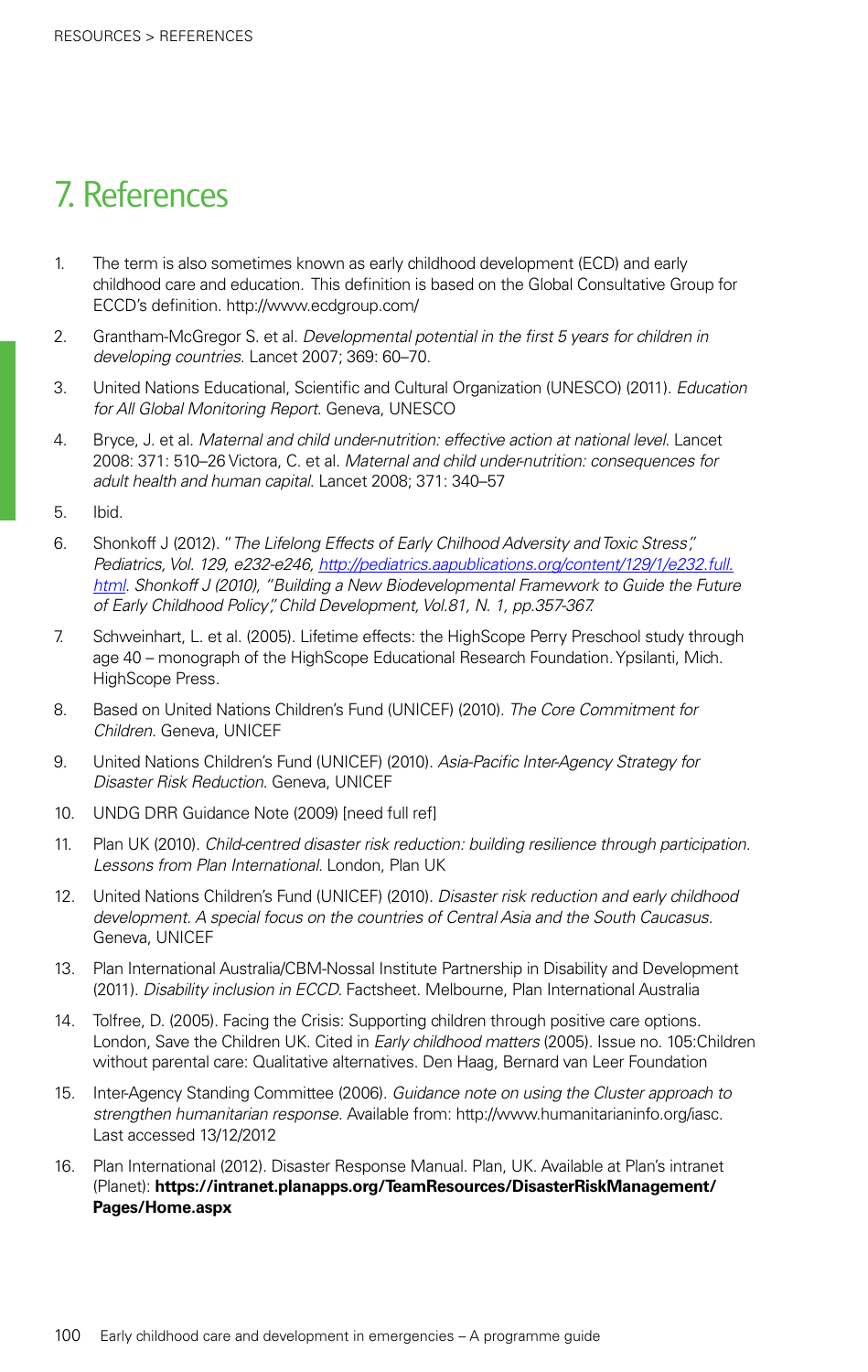- 17. For more information, see the Inter-Agency Network for Education in Emergencies (INEE) Safer School Construction Initiative at <www.ineesite.org>.
- 18. Global Education Cluster (2010). *The short guide to rapid joint education needs assessment*. Geneva, Save the Children
- 19. Global Education Cluster (2010). *The short guide to rapid joint education needs assessment*. Geneva, Save the Children
- 20. United Nations Children's Fund/World Health Organization (WHO) (2012). *Integrating early childhood development activities into nutrition programmes in emergencies. Why, what and how*. Geneva, WHO
- 21. Sphere Project (2011). *Sphere handbook* (chapter on infant and young child feeding). Rugby, Practical Action Publishing. Available online at **[www.spherehandbook.org](http://www.spherehandbook.org)**. Last accessed 13/11/2012.
- 22. World Health Organization (WHO)/War Trauma Foundation/World Vision (2011). *Psychological first aid: guide for field workers.* Geneva, WHO
- 23. Consultative Group on Early Childhood Care and Development. Four Cornerstones to Secure a Strong Foundation for young children. Available at: [ecdgroup.com/4\\_Cornerstones.asp](http://ecdgroup.com/4_Cornerstones.asp). Last accessed 12 November 2012.
- 24. Plan (2011). *Education in emergency: Plan's experience in Asia*. Bangkok, Plan
- <span id="page-100-0"></span>25. United Nations Children's Fund (UNICEF) Regional Office for Central and Eastern Europe and Commonwealth of Independent States (2010). *Education in emergencies training. Facilitators' guide*. Geneva, UNICEF
- <span id="page-100-1"></span>26. Kirk, J. (ed) (2009). *Certification counts: Recognizing the learning attainments of displaced and refugee students*. Paris, International Institute for Education Planning
- 27. Baxter P and Bethke L (2009). *Alternative education: Filling the gap in emergency and postconflict situations.* Paris, International Institute for Education Planning
- <span id="page-100-2"></span>28. The Consultative Group on Early Childhood Care and Development and The Inter-Agency Network for Education in Emergencies (2009). *The path of most resilience: early childhood care and development in emergencies. Principles and practice*. New York, UNICEF
- <span id="page-100-3"></span>29. Inter-Agency Network for Education in Emergencies (2010). *Minimum standards for education: Preparedness, response, recovery*. New York, UNICEF
- <span id="page-100-4"></span>30. Inter-Agency Network for Education in Emergencies (2010). *Minimum standards for education: Preparedness, response, recovery*. New York, UNICEF
- <span id="page-100-5"></span>31. United Nations Children's Fund (2010). *Education in emergencies training. Facilitators guide*. Geneva, UNICEF
- 32. United Nations Children's Fund (2010). *Education in emergencies training. Facilitators guide*. Geneva, UNICEF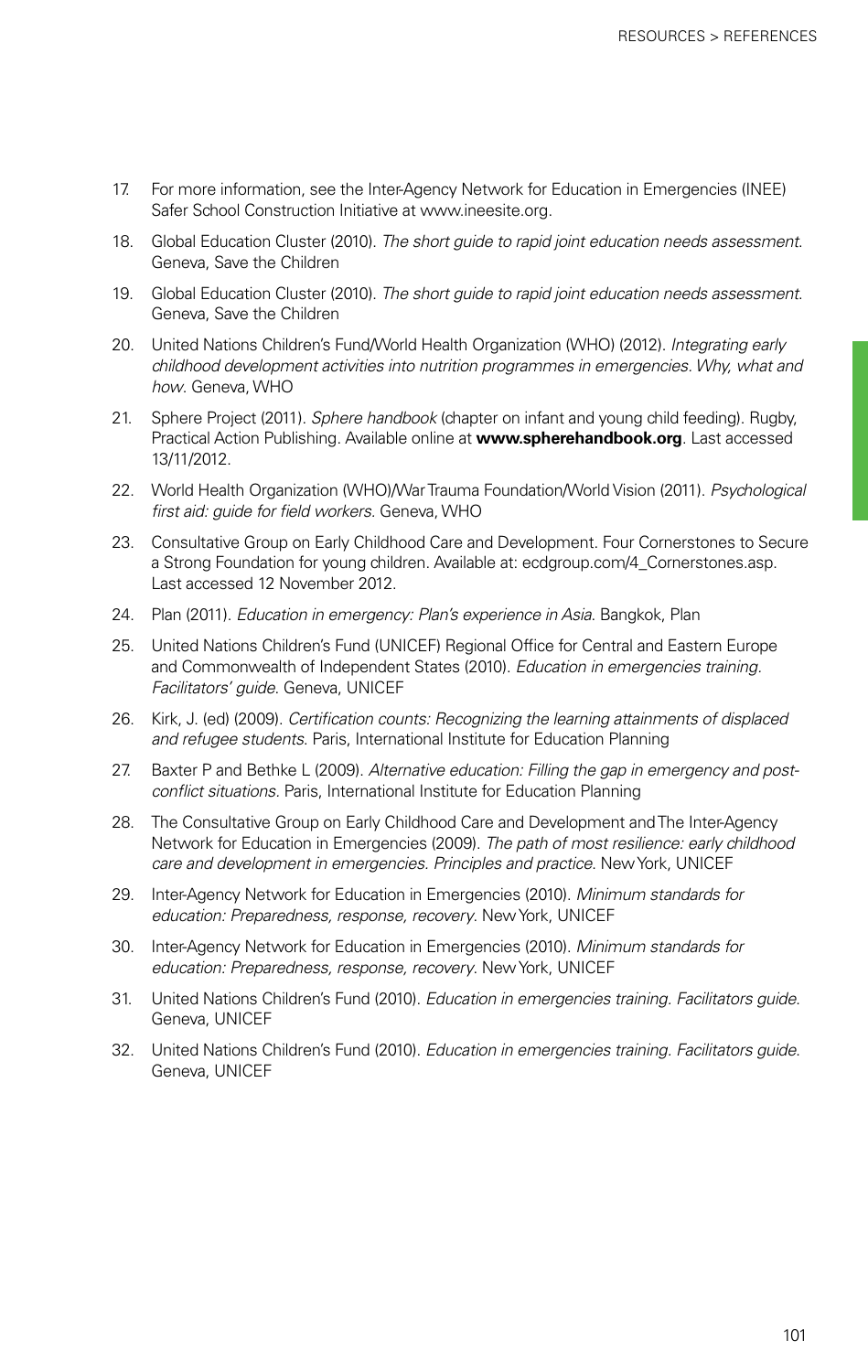# 8. Further reading

### **Asia-Pacific Regional Network for Early Childhood.** Available at arnec.net

ARNEC (2011). Policy Brief No. 2: Young children in emergencies. Singapore, ARNEC Hayden, J. and Cologon, K. (2011). *Disaster risk reduction and young children. Assessing needs at community level*. Singapore, ARNEC

McCallin, M. (ed.) (2005) *Responses to young children in post-emergency situations*. Den Haag, Bernard van Leer Foundation. Available from bernardvanleer.org

Kostelny, K. (2008). *Starting up child-centered spaces in emergencies: a field manual*. Richmond VA, Christian Children's Fund. Available from childfund.org

The Consultative Group on Early Childhood Care and Development and The Inter-Agency Network for Education in Emergencies (INEE) (2009). *The path of most resilience: early childhood care and development in emergencies. Principles and practice*. New York, UNICEF. Available at ecdgroup.com

Foundation of Public Safety Professionals (2009). Family safety plan *– Be prepared, not scared. Foundation of Public Safety Professionals. Available at preventionweb.net*

Infant and Young Child Feeding in Emergencies (IFE) Core Group and the Emergency Nutrition Network (2007). *Infant and young child feeding in emergencies*: Operational guidance for emergency relief staff and programme managers. Oxford, ENN. Available at who.int/nutrition/ publications/emergencies and ennonline.net

## **Inter-Agency Standing Committee (IASC) Education Cluster.**

### Available at [education.humanitarianresponse.info](http://education.humanitarianresponse.info)

IASC Education Cluster and Inter-Agency Network for Education in Emergencies (INEE) (2011). *Guidelines for child friendly spaces in emergencies*. Geneva, Education Cluster Unit.

IASC Education Cluster (2011). *Disaster risk reduction in education in emergencies: a guidance note for education clusters and sector coordination groups.* Geneva, Education Cluster Unit. IASC Education Cluster (2010). *The short guide to rapid joint education needs assessments*. Geneva, Education Cluster Unit.

IASC (2006). *Guidance note on using the cluster approach to strengthen humanitarian response.* 

## **Inter-Agency Network for Education in Emergencies (INEE).** Available at [ineesite.org](http://www.ineesite.org)

Inter-Agency Network for Education in Emergencies (INEE) (2010). *Minimum standards for education: Preparedness, response, recovery*. New York, UNICEF. Available from *ineesite.org* Inter-Agency Network for Education in Emergencies (INEE). Safer School Construction Initiative at www.ineesite.org

## **Plan publications.** Available at [plan-international.org](http://www.plan-international.org)

Plan (2012). *Plan policy position: early childhood care and development in emergencies*. Woking, Plan. Available at Plan's intranet (Planet): [https://intranet.planapps.org/](https://intranet.planapps.org/NewsAndEvents/Pages/Planreleasespositionpapersonchildreninemergencies.aspx) [NewsAndEvents/Pages/Planreleasespositionpapersonchildreninemergencies.aspx](https://intranet.planapps.org/NewsAndEvents/Pages/Planreleasespositionpapersonchildreninemergencies.aspx) Plan International Australia/CBM-Nossal Institute Partnership in Disability and Development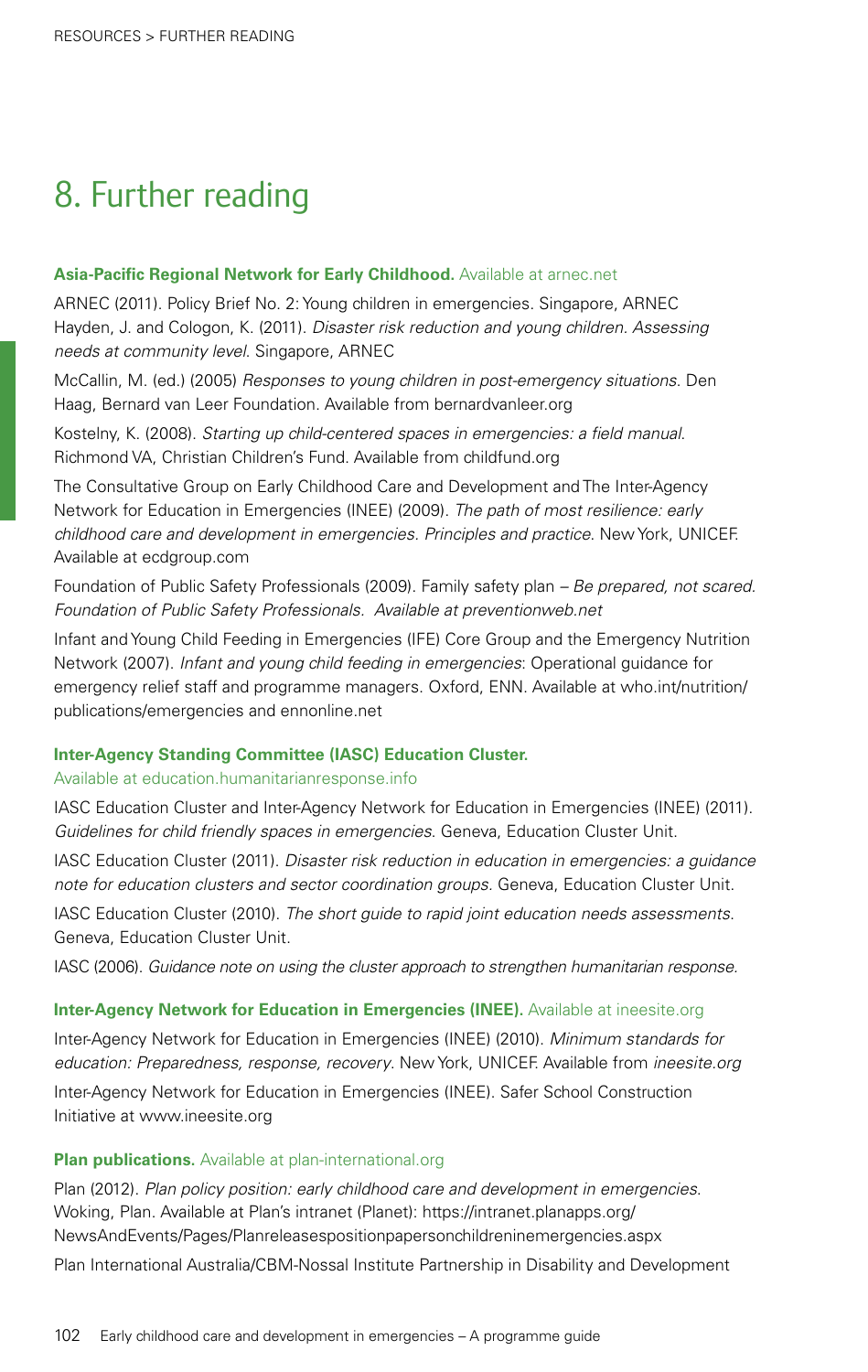(2011). *Disability inclusion in ECCD.* Factsheet. Melbourne, Plan International Australia Plan (2011). *Education in emergencies*: The Americas. Panama, Plan Plan (2012). *Disaster response manual*. Woking, Plan Plan (2009). *ECCD strategy*. Place, Plan Plan (2001). *Education in emergency: Plan's experience in Asia*. Bangkok, Plan Plan Toolkit: [plan-international.org/about-plan/resources/publications/emergencies](http://plan-international.org/about-plan/resources/publications/emergencies) **Sphere Project** (2011). *Sphere handbook*. Available at spherehandbook.org **United Nations** (2010). *Status of the Convention on the Rights of the Child. Report of the Secretary-General 2 August 2010*. New York, United Nations. Available at ecdgroup.com **United Nations Educational, Scientific and Cultural Organization (UNESCO)** (2011). *Education for All Global Monitoring Report*. Geneva, UNESCO. Available at unesco.org/ education

# **United Nations International Strategy for Disaster Reduction (UNISDR).**

### Available at unisdr.org

United Nations Economic and Social Commission for Asia and the Pacific (ESCAP) and UNISDR (2010). Protecting development gains: Reducing disaster vulnerability and building resilience in Asia and the Pacific. *Asia-Pacific disaster report 2010*. UNISDR Asia-Pacific UNISDR (2010). *School emergency and disaster preparedness*: Guidance notes. UNISDR Asia-Pacific

## **United Nations Children's Fund (UNICEF).** Available at unicef.org

UNICEF/World Health Organization (2012). *Integrating early childhood development activities into nutrition programmes in emergencies. Why, what and how*. Geneva, WHO UNICEF (2010). *Asia-Pacific inter-agency strategy for disaster risk reduction*. Geneva, UNICEF UNICEF (2010). *Core commitment for children in humanitarian action*. Geneva, UNICEF UNICEF (2010). *Disaster risk reduction and early childhood development. A special focus on the countries of Central Asia and the South Caucasus*. Geneva, UNICEF

UNICEF/Save the Children/Inter-Agency Network for Education in Emergencies (2009). *Report of ECD in emergencies workshop in Asia Pacific*. Place, publisher

UNICEF (2007). *Progress for children: a world fit for children statistical review*. Geneva, UNICEF

World Health Organization (WHO)/War Trauma Foundation/World Vision (2011). *Psychological first aid: guide for field workers.* Geneva, WHO. Available at [who.int/mental\\_health/publications](http://who.int/mental_health/publications)

# **Useful websites**

Clusters and coordination of response (UN OCHA): [humanitarianresponse.info](http://www.humanitarianresponse.info)

Disaster risk reduction: [preventionweb.net](http://www.preventionweb.net) 

Early childhood care and education: [ecdgroup.com](http://www.ecdgroup.com) and [unicef.org](http://www.unicef.org)

Education in emergencies: [www.ineesite.org](http://www.ineesite.org)

Health and nutrition (World Health Organization): [who.int/publications](http://www.who.int/publications)

Sphere standards handbook: [spherehandbook.org](http://www.spherehandbook.org)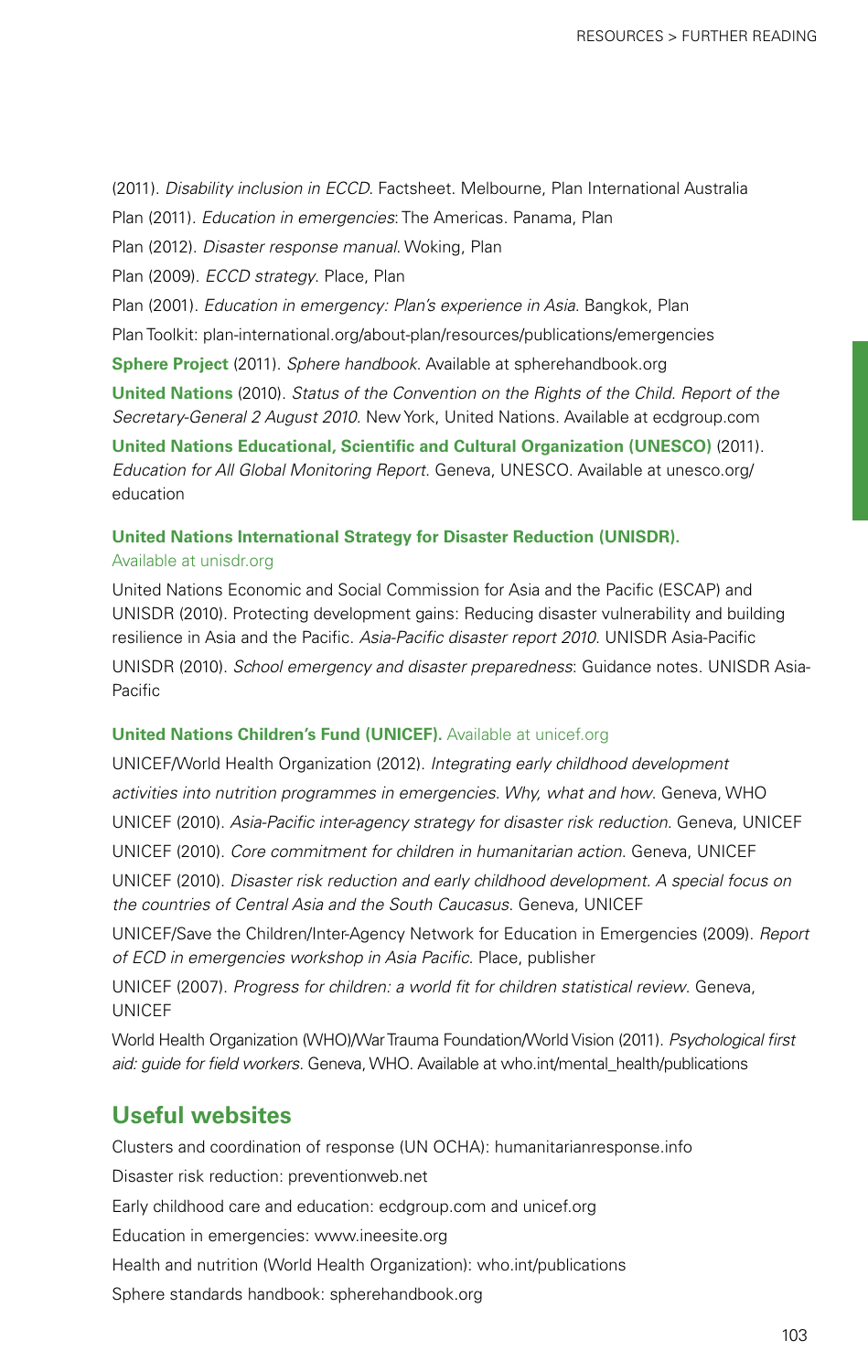# 9. Glossary

**Capacity** The combination of all the strengths, attributes and resources available within a community, society, organisation or individuals. In young children, capacity refers to their knowledge, skills, and social relationships that can be used to reduce vulnerabilities.

**Child-friendly space** A child-friendly space is a physical safe space where children can quickly participate in activities that help them on the path to normality during a humanitarian situation. Through play and recreational activities, a child-friendly space supports children as they begin to reconnect with other children and strengthen their social support network. It generally provides early stimulation, non-formal education, psychosocial support, child protection, health and nutrition.

**Child protection** Freedom from all forms of abuse, exploitation, neglect and violence, including bullying; sexual exploitation; violence from peers, teachers or other educational personnel; natural hazards; arms and ammunition; landmines and unexploded ordnances; armed personnel; crossfire locations; political and military threats; and recruitment into armed forces or armed groups.

**Climate change adaptation** An adjustment in natural or human systems, in response to actual or expected climatic stimuli or their effects, which moderates harm or exploits beneficial opportunities. Many disaster risk reduction measures can contribute directly to better adaptation.

**Clusters** An approach to ensuring predictability, coordination and accountability of emergency response in key sectors in areas such as education, health protection and water, sanitation and hygiene (WASH). Led by an agency designated by the Inter Agency Standing Committee, a cluster enables humanitarian agencies to strategise and plan together, avoid duplication of activities, bring assistance to all affected geographical areas, mobilise and maximise use of resources and strengthen support to government and local actors. The Global Education Cluster is co-led by UNICEF and Save the Children. At the country level, in some cases the education clusters are co-led by ministries of education or other international nongovernmental organisations.

**Complex emergency** An emergency that combines natural disaster and conflict.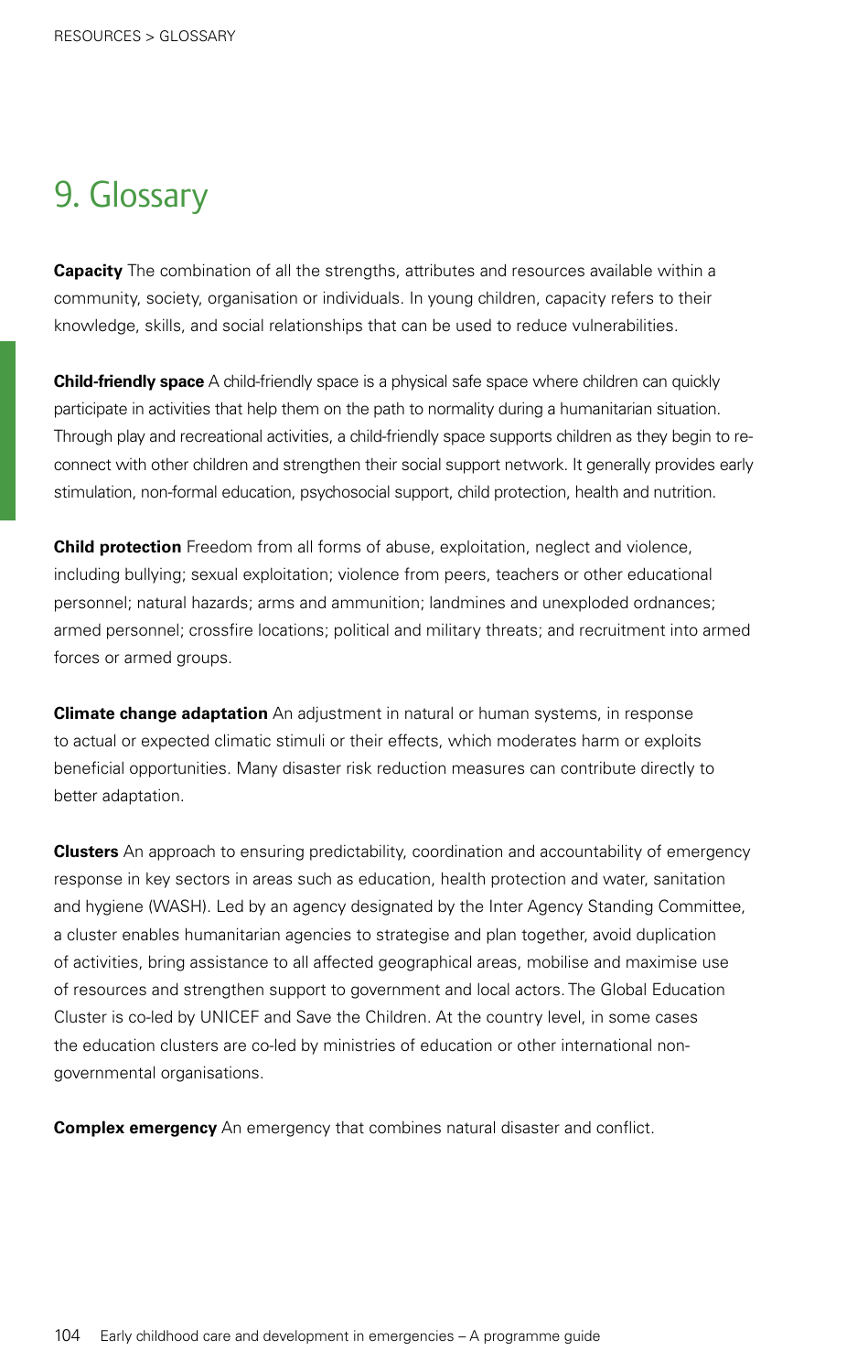**Disaster risk** The potential of a disaster happening and causing losses in lives, health status, livelihoods, assets and services that could occur to a particular community or a society over some specified future time period. This can be estimated by combining the frequency and severity of a hazard with the vulnerability and capacity of people to meet that hazard. So, risk can be expressed as: risk = hazard x vulnerability. We have no control over hazards, but we can exercise good control over vulnerabilities and capacities.

**Disaster risk reduction** The concept and practice of reducing disaster risks through systematic efforts to analyse and manage the causal factors of disasters, including through reduced exposure to hazards, lessened vulnerability of people and property, wise management of land and the environment, and improved preparedness for adverse events.

**Disaster/Emergency** A serious disruption of the functioning of a community or a society involving widespread human, material, economic or environmental losses and impacts, which exceeds the ability of the affected community or society to cope using its own resources. A disaster can be a tsunami, earthquake, flood, internal or cross-border conflict, chemical spills etc… Disasters can be both natural and man-made events.

**Early childhood care and development** The processes through which young children, from conception to eight years, develop their optimal physical health, mental alertness, emotional confidence, social competence and readiness to learn. These processes are supported by social and financial policies and comprehensive programming that integrate health, nutrition, water, sanitation, hygiene and child protection services. All children and families benefit from high-quality programmes, but disadvantaged groups benefit the most. While supporting young children, service provision should also include pregnant women and lactating mothers.

**Early warning system** The set of capacities needed to generate and disseminate timely and meaningful warning information to enable individuals, communities and organisations threatened by a hazard to prepare and to act appropriately, and in sufficient time, to reduce the possibility of harm or loss.

**Hazards** A potentially damaging physical event, phenomenon or human activity that may cause loss of life or injury, property damage, social and economic disruption or environmental degradation. Hazards can have natural or human-made origins or a combination of these. The risk posed by a hazard depends on how likely it is, and where, how often and with what intensity it takes place. For example, a small earthquake in a desert region that occurs every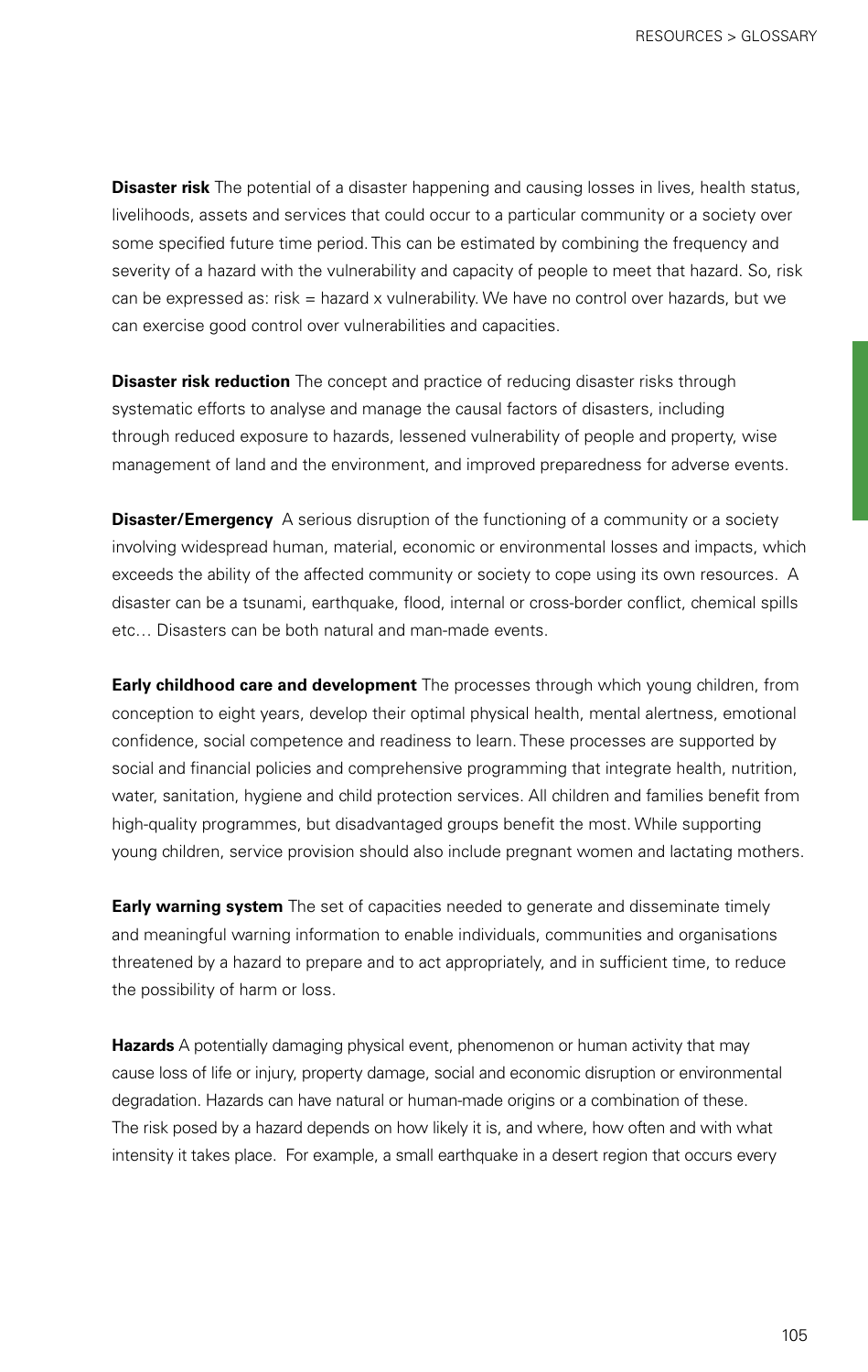100 years poses a very low risk for people. An urban flood that occurs to a height of three metres within 48 hours once every five to ten years has a relatively high probability and requires mitigation measures.

**Mitigation** The process of the lessening or limiting of the adverse impacts of hazards and related disasters.

**Preparedness** The knowledge and capacities developed by governments, professional response and recovery organisations, communities and individuals to effectively anticipate, respond to, and recover from, the impacts of likely, imminent or current adverse events or conditions.

**Prevention** Actions taken to avoid the adverse impacts of hazards and related disasters.

**Psychosocial support** According to the IASC Guidelines on Mental Health and Psychosocial Support in Emergencies, "psychosocial" denotes the inter-connection between psychological and social processes and the fact that each continually interacts with and influences the other.

**Resilience** The ability of an individual, a system, community, or society exposed to emergencies to resist, absorb, cope with, bounce back and recover from the effects of the emergency.

**Recovery** The restoration and, where appropriate, improvement of facilities, livelihoods and living conditions of disaster-affected communities, including efforts to reduce risk factors.

**Retrofit** The reinforcement or upgrading of existing structures to become more resistant and resilient to the damaging effects of hazards.

**Slow-onset emergency** An emergency brought about by displacement of population due to factors such as drought, famine, war or other factors over an extended period.

**Sudden-onset emergency** An emergency brought about by a disaster such as earthquake, tsunami, hurricane or cyclone.

**Vulnerability** The characteristics and circumstances of individuals, communities or systems that make them susceptible to the damaging effects of a hazard. A preschool is said to be vulnerable, or at risk, when it is exposed to known hazards and is likely to be adversely affected by the impact of those hazards if and when they occur.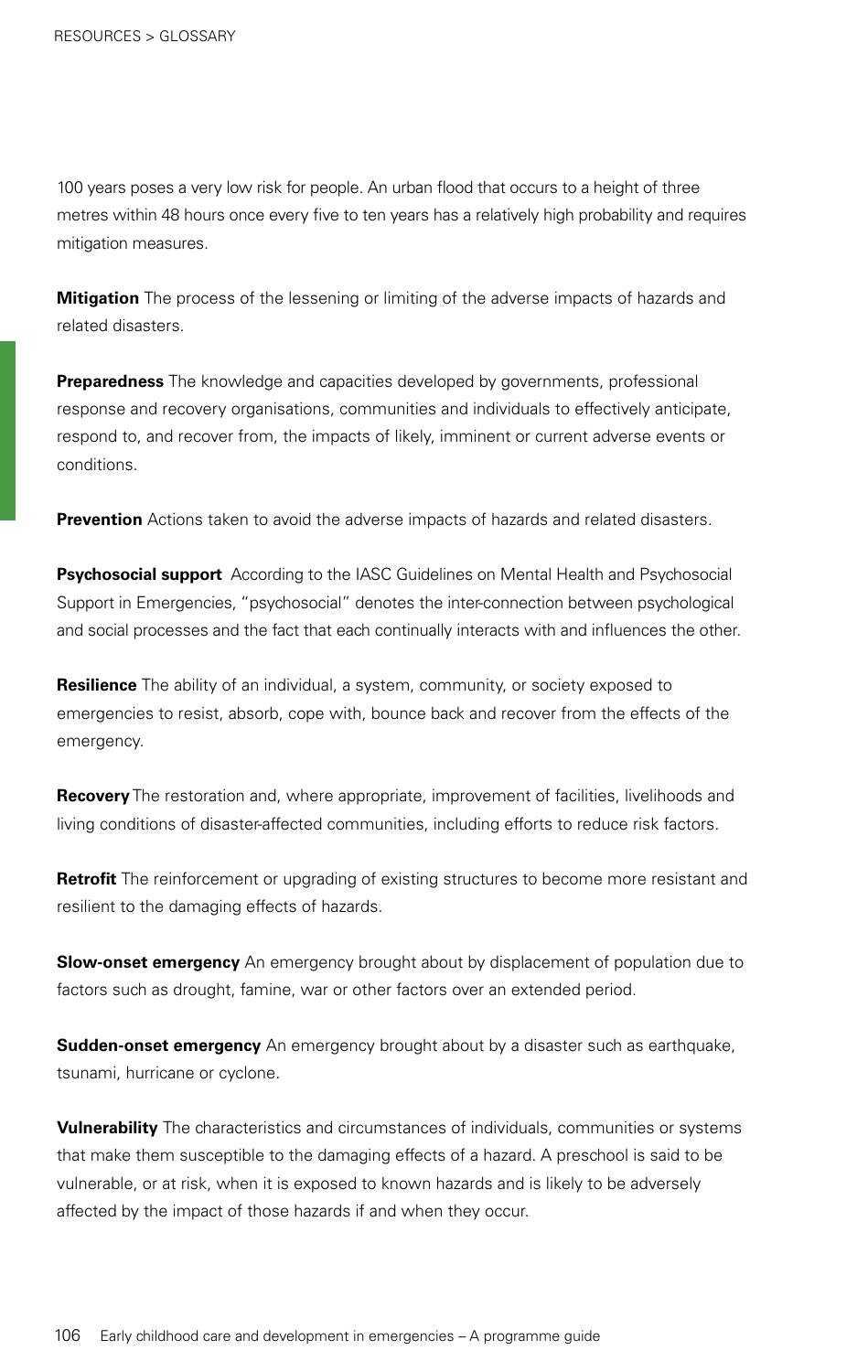**Youth and adolescents** Youth are people between 15 to 24 years and adolescents are people between the ages of ten and 19. Together they form the largest category of young people, those aged between ten to 24 years. The end of adolescence and the beginning of adulthood vary. Within a country or culture, there can be different ages at which an individual is considered to be mature enough to be entrusted by society with certain tasks. In emergency situations, adolescents have needs that are different from those of younger children and adults. Youth refers to a period of progression towards independent responsibility. Definitions vary from one context to another depending on socio-cultural, institutional, economic and political factors.